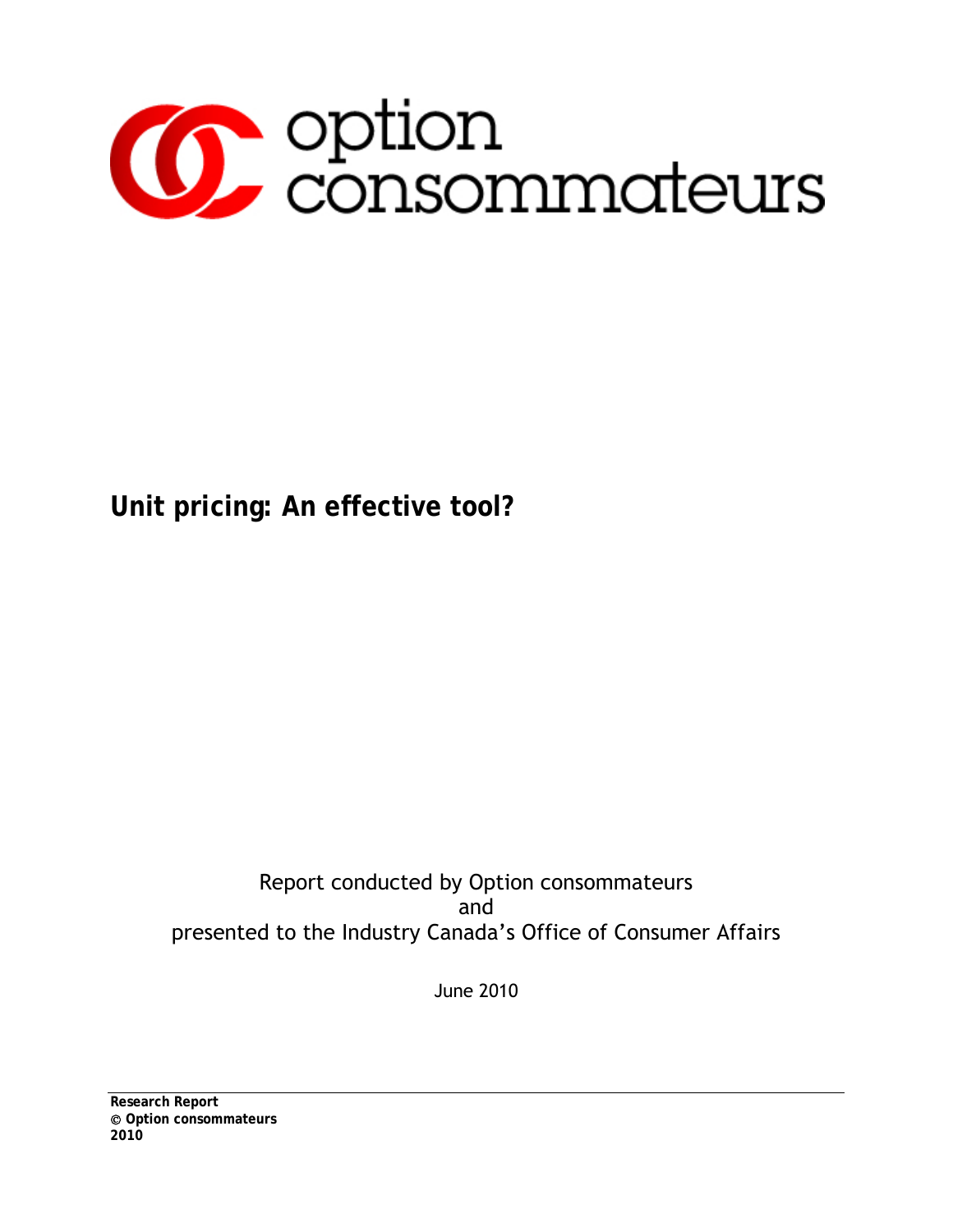### <span id="page-1-0"></span>**Option consommateurs**

#### **MISSION**

*Option consommateurs* is a not-for-profit association whose mission is to defend the rights and interests of consumers and to ensure that they are respected.

#### **HISTORY**

*Option consommateurs* has been in existence since 1983, when it arose from the *Associations cooperatives d'economie familial* movement, more specifically, the Montreal ACEF. In 1999 it joined forces with the *Association des consommateurs du Quebec* (ACQ), which had already pursued a similar mission for over 50 years

#### **PRINCIPAL ACTIVITIES**

*Options consommateurs* has a team of some 30 employees working in five departments: Budgeting, Energy Efficiency, Legal Affairs, Press Room, and Research and Representation. Over the years, *Option consommateurs* has developed special expertise in the areas of financial services, health, agrifood, energy, travel, access to justice, trade practices, indebtedness, and the protection of privacy. Every year, we reach 7,000–10,000 consumers directly, conduct numerous interviews in the media, participate in working groups, sit on boards of directors, carry out large-scale projects with key partners, and produce research reports, policy papers and buyers' guides, including the annual *Toy Guide* in *Protegez-vous* magazine.

#### **MEMBERSHIP**

In its quest to bring about change, *Option consommateurs* is active on many fronts: conducting research, organizing class action suits, and applying pressure on companies and government authorities. You can help us do more for you by becoming a member of *Option consommateurs* at [www.option-consommateurs.org](http://www.option-consommateurs.org/).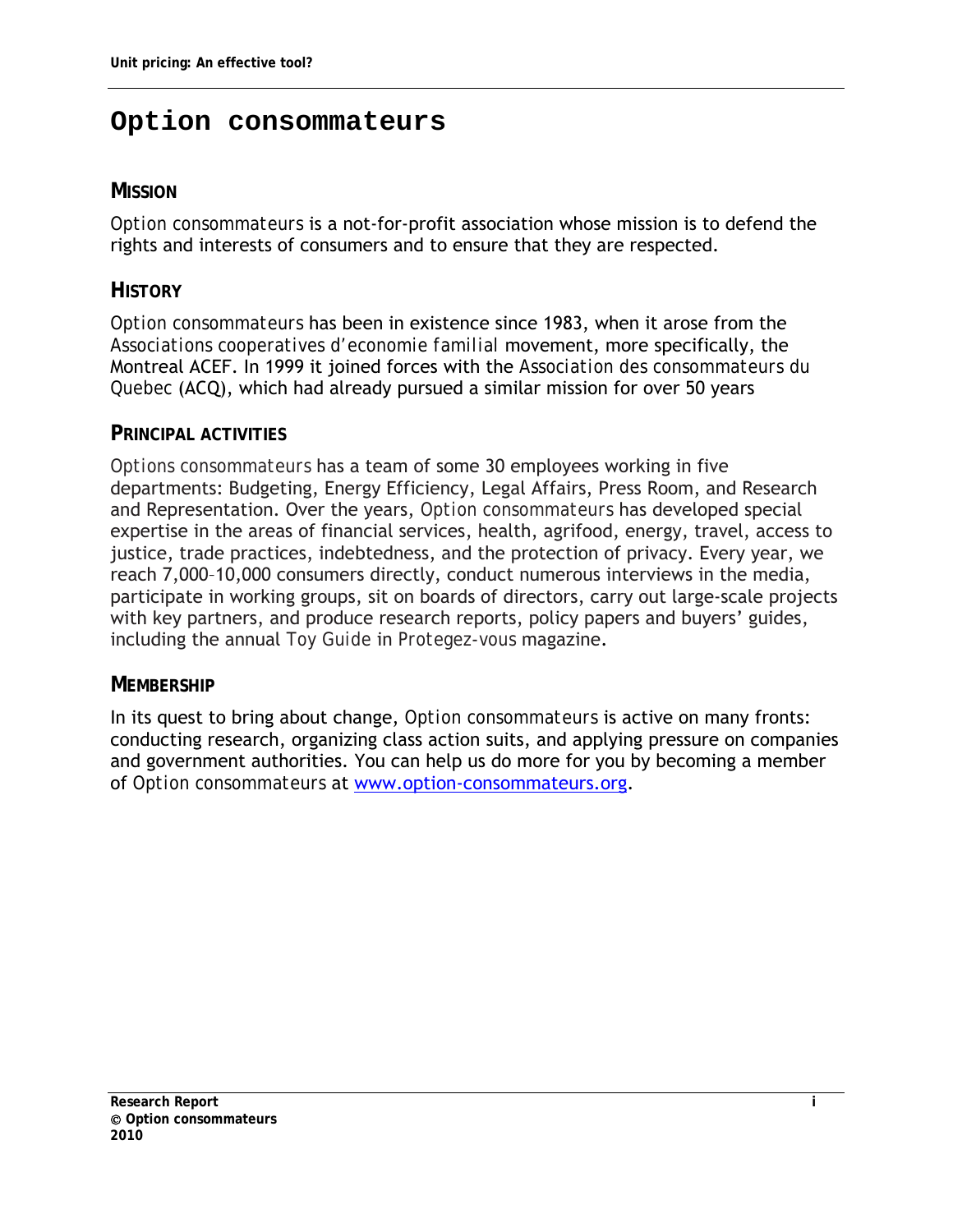### <span id="page-2-0"></span>**Acknowledgments**

*Option consommateurs* wishes to thank Industry Canada for the funding received under the Contributions Program for Non-Profit Consumer and Voluntary Organizations. The opinions expressed in this report are not those of Industry Canada or the Government of Canada.

The primary author of this study, François Decary-Gilardeau, wishes specially to thank Geneviève Reed, Elise Theriault, Claire Harvey and Nalini Vaddapali for their invaluable assistance.

The reproduction of this report is permitted, provided that the source is cited. Any reproduction or allusion to its contents for advertising or lucrative purposes is strictly prohibited, however.

**Legal Deposit** 

Bibliothèque nationale du Quebec National Library of Canada

ISBN 978-2-923522-57-9

**Option consommateurs** 

**Head Office** 

2120 Sherbrooke E., suite 604 Montreal (Quebec) H2K 1C3

Tel: 514 598-7288 Fax: 514 598-8511 Email: [info@option-consommateurs.org](mailto:info@option-consommateurs.org)  Website: [www.option-consommateurs.org](http://www.option-consommateurs.org/) 

**Ottawa Office** 1 Nicholas St., suite 1210 Ottawa (Ontario) K1N 7B7 Tel: 613 244-2111 Fax: 613 244-5777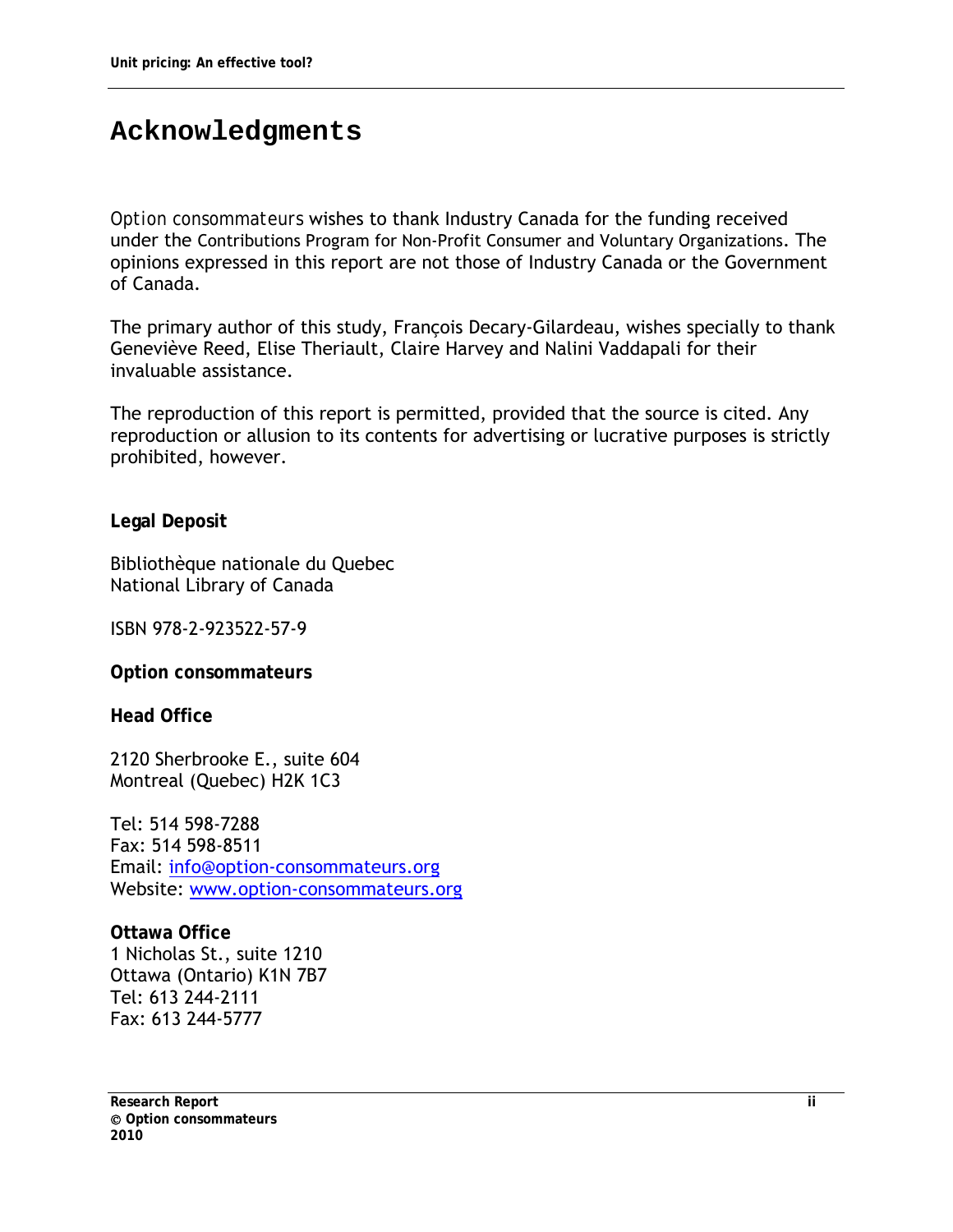### <span id="page-3-0"></span>**Executive Summary**

Grocery shopping is no simple task: with about 30,000 different products in stock in every medium-sized grocery store, consumers have hundreds of choices to make when it comes time to select the food they consume. Price continues to remains the factor with the greatest influence over consumer choice. For the past forty years, legislation has been in place in the U.S. mandating unit pricing in order to facilitate price comparison by reducing prices to a standard basic unit (e.g. \$0.49/100ml).

> **Quantity** Price per unit of measure  $\Leftrightarrow$  Price of article

Quebec is the only province in Canada where unit pricing is regulated by law. Everywhere else, it is voluntary. The data collected in this study report clearly confirm the usefulness of this tool for consumers and even its impact on consumer choice at the moment of purchase. We therefore recommend that a mandatory system of unit pricing be established all across Canada. This should be accompanied by educational and communication activities aimed at informing consumers, particularly those who have the most difficulty comparing prices (seniors, young people and allophones).

More specifically, we will issue recommendations about which regulatory provisions need to be emphasized in order to arrive at an effective framework that serves consumers. The aim of these provisions is to standardize labelling while enhancing the readability of labels and ensuring they are easy to understand. These recommendations apply as much to Quebec as to the rest of Canada, and in the short term, should be incorporated within a standard governing the display of unit prices.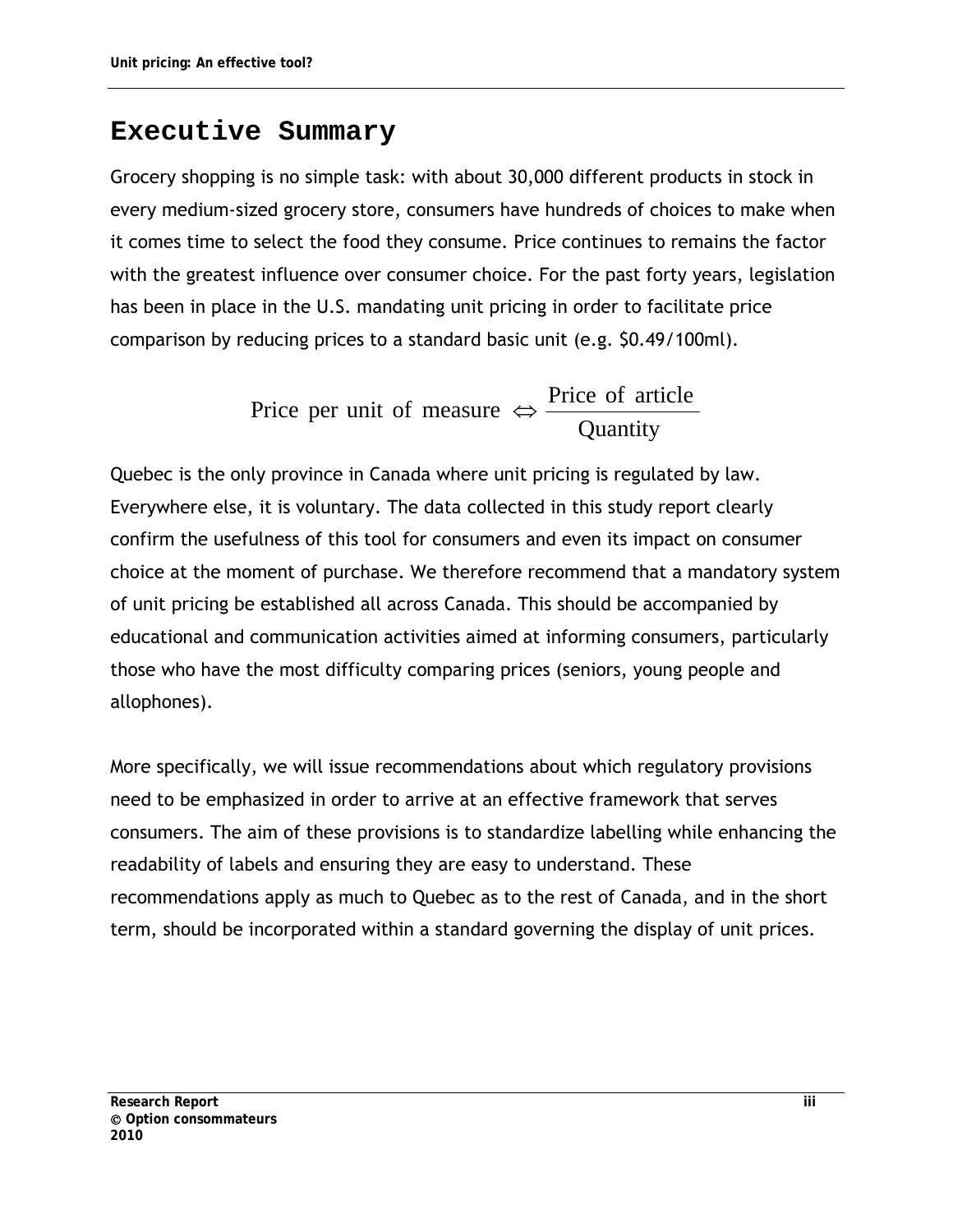In order to arrive at these recommendations, we conducted a three-step process. First, we measured Canadian consumers' understanding, and knowledge of unit pricing and their interest therein by means of a survey. Subsequently, we conducted a comparative legal analysis to identify trends and best practices found in the texts of laws. Finally, we analyzed business practices related to unit pricing in Quebec and Canada and evaluated the quality of the shelf labels of some fifteen different brands.

Our survey highlighted the advantages of unit pricing for consumers. Furthermore, we showed that Canadians who are familiar with this method tended to be those with the best strategies for selecting articles offering the best quantity-price ratio. The comparative legal analysis revealed the wide diversity of legal provisions in effect elsewhere. On the one hand, these provisions are primarily designed to better inform consumers by establishing standards for standardizing and displaying information. On the other, they are pragmatic, and attempt not to unnecessarily increase the burden on retailers, particularly smaller ones. Finally, in the field study, we assessed the quality of unit pricing in various retailers. By quality, we mean the intelligibility and readability of information provided to consumers. Our investigation revealed several weaknesses in both Quebec and Ontario that undermined consumers' ability to compare prices optimally. These weaknesses apply also to the format and design of labels and the way that information is presented on them. Many of these shortcomings could be easily rectified by the retailers themselves.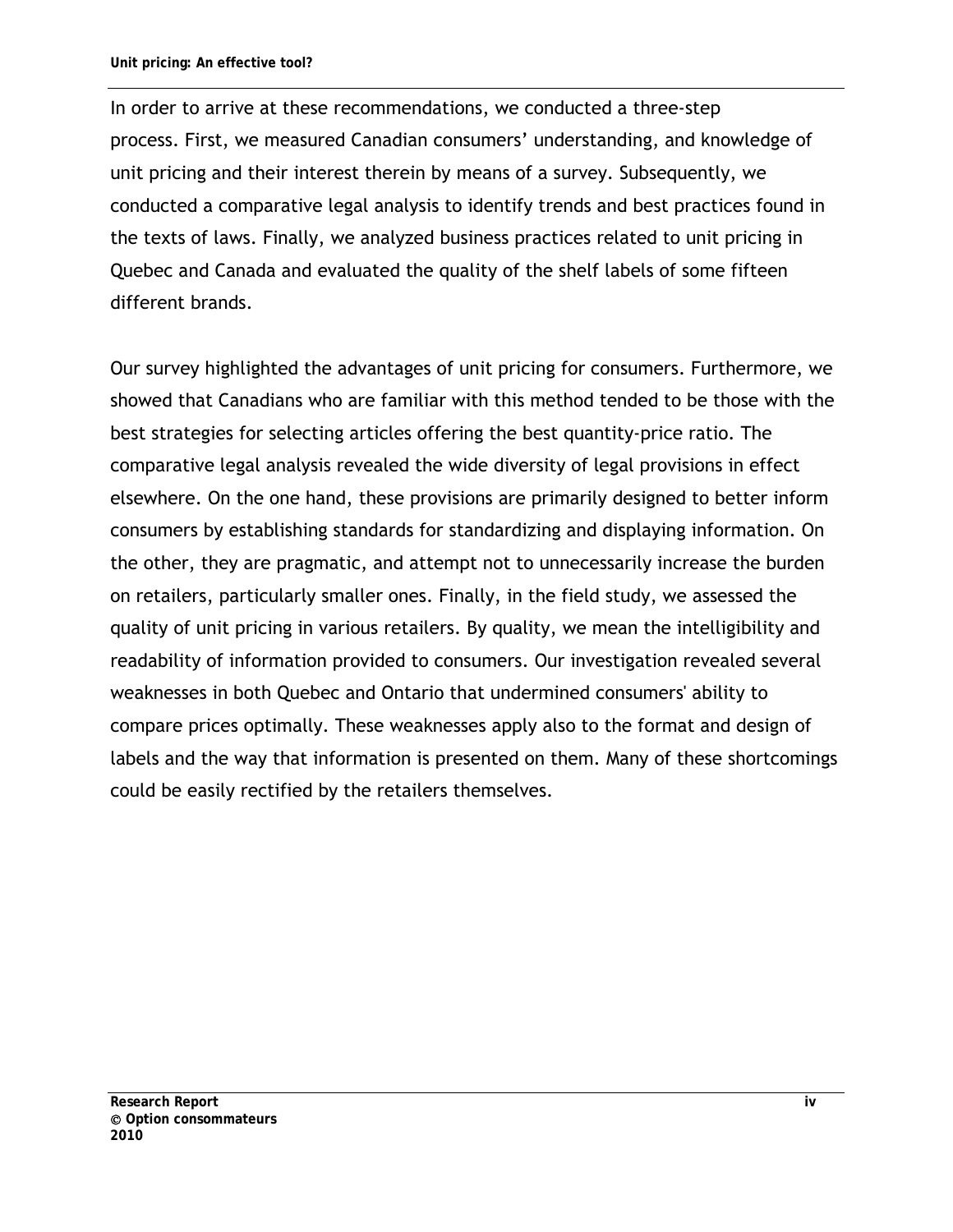## <span id="page-5-0"></span>Table of contents

| Research Report                                                                                          | $\mathsf{v}$ |
|----------------------------------------------------------------------------------------------------------|--------------|
|                                                                                                          |              |
|                                                                                                          |              |
|                                                                                                          |              |
|                                                                                                          |              |
|                                                                                                          |              |
|                                                                                                          |              |
|                                                                                                          |              |
|                                                                                                          |              |
|                                                                                                          |              |
|                                                                                                          |              |
|                                                                                                          |              |
| Display                                                                                                  |              |
|                                                                                                          |              |
|                                                                                                          |              |
|                                                                                                          |              |
|                                                                                                          |              |
|                                                                                                          |              |
|                                                                                                          |              |
|                                                                                                          |              |
| Directive 98/6/EC on consumer protection in the indication of prices of products offered to consumers 34 |              |
|                                                                                                          |              |
|                                                                                                          |              |
|                                                                                                          |              |
|                                                                                                          |              |
|                                                                                                          |              |
|                                                                                                          |              |
|                                                                                                          |              |
|                                                                                                          |              |
|                                                                                                          |              |
|                                                                                                          |              |
|                                                                                                          |              |
|                                                                                                          |              |
|                                                                                                          |              |
|                                                                                                          |              |
|                                                                                                          |              |
|                                                                                                          |              |
|                                                                                                          |              |
|                                                                                                          |              |
|                                                                                                          |              |
|                                                                                                          |              |
|                                                                                                          |              |
|                                                                                                          |              |
|                                                                                                          |              |
|                                                                                                          |              |
|                                                                                                          |              |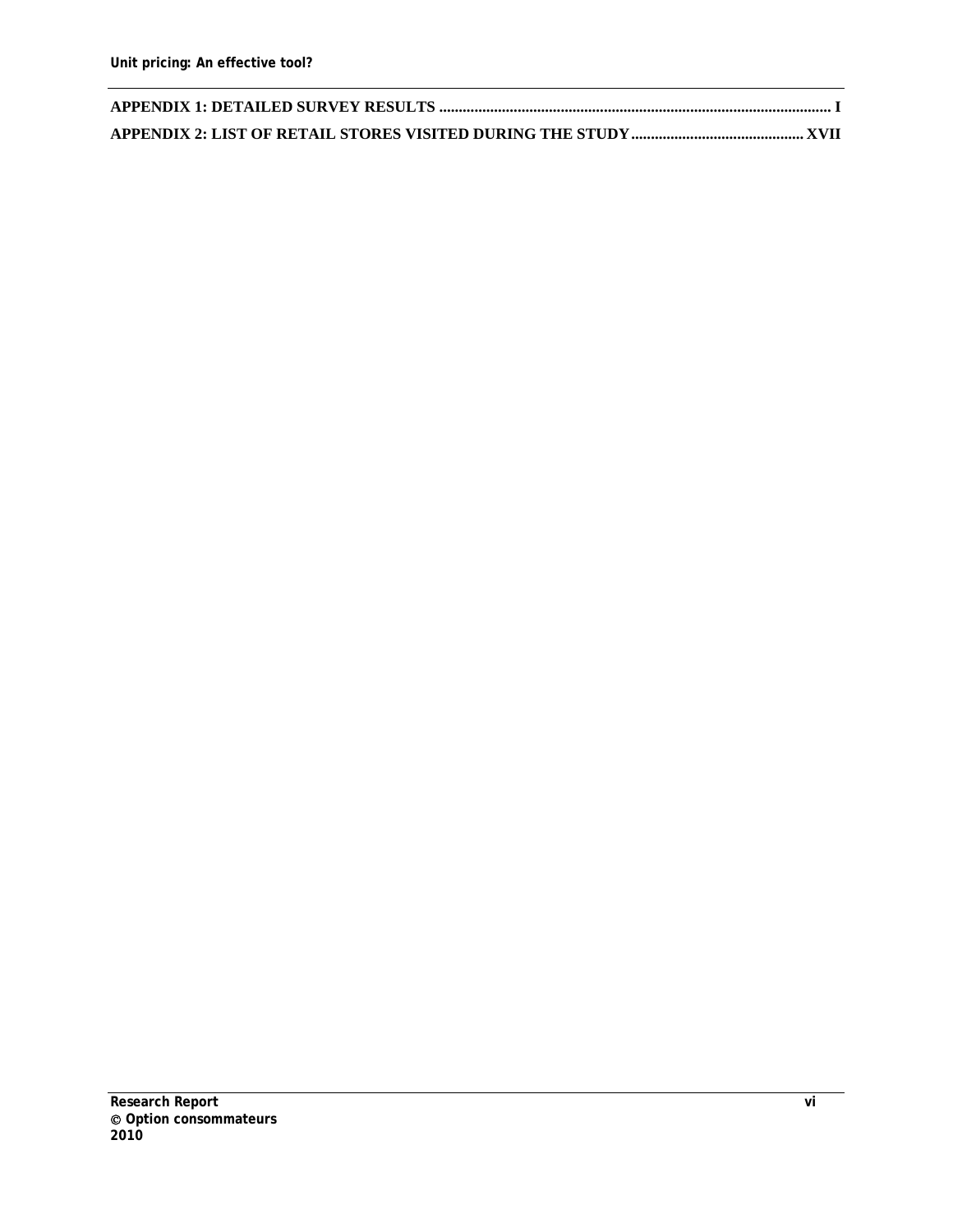## <span id="page-7-0"></span>**List of recommandations**

RECOMMENDATION 1: **Option consommateurs recommends that the federal and provincial governments implement measures to facilitate price comparison by members of vulnerable groups such as young people, seniors and allophones. This would entail unit price labeling being mandatory on all prepackaged foods.** 

RECOMMENDATION 2: **Option consommateurs recommends that in the short term, the federal government adopt guidelines governing unit pricing in order to standardize and maximize its impact.** 

RECOMMENDATION 3**: Option consommateurs recommends that all levels of government, in partnership with food retailers and consumer groups, establish** 

RECOMMENDATION 4**: Option consommateurs recommends that the display of unit pricing be applied to the maximum number of products. Consequently, we recommend limiting possible exemptions to unit pricing policies to the minimum. Option consommateurs believes that such exemptions are exceptional and must be clearly justified.**

RECOMMENDATION 5: **Option consommateurs recommends that unit pricing be displayed in all types of advertising to consumers that states the sale price of the item.** 

RECOMMENDATION 6: **Option consommateurs recommends that the unit price always be rounded to the nearest cent or one hundredth of a dollar.** 

RECOMMENDATION 7: **Option consommateurs recommends that the basic unit used for unit pricing of similar products be always the same at the same retailer.** 

RECOMMENDATION 8: **Option consommateurs recommends that discounted products should also display unit pricing.** 

RECOMMENDATION 9: **Since it is impossible to compare the price of the product if the unit price is not calculated on the basis of the final quantity obtained by following the instructions on the product, Option consommateurs recommends that the basic quantity used to calculate the unit price be established on the basis of the final reconstituted products (i.e. infant formula).** 

RECOMMENDATION 10: **Option consommateurs recommends that the information for the consumer on the label be more prominent than the information for the merchant.** 

RECOMMENDATION 11: **In order to facilitate the distinction between information intended for the consumer and information intended for the merchant, Option consommateurs recommends that information be laid out on a label in accordance with the graphic alignment principle. In addition, the information for the merchant should all be grouped in a specific section of the label.**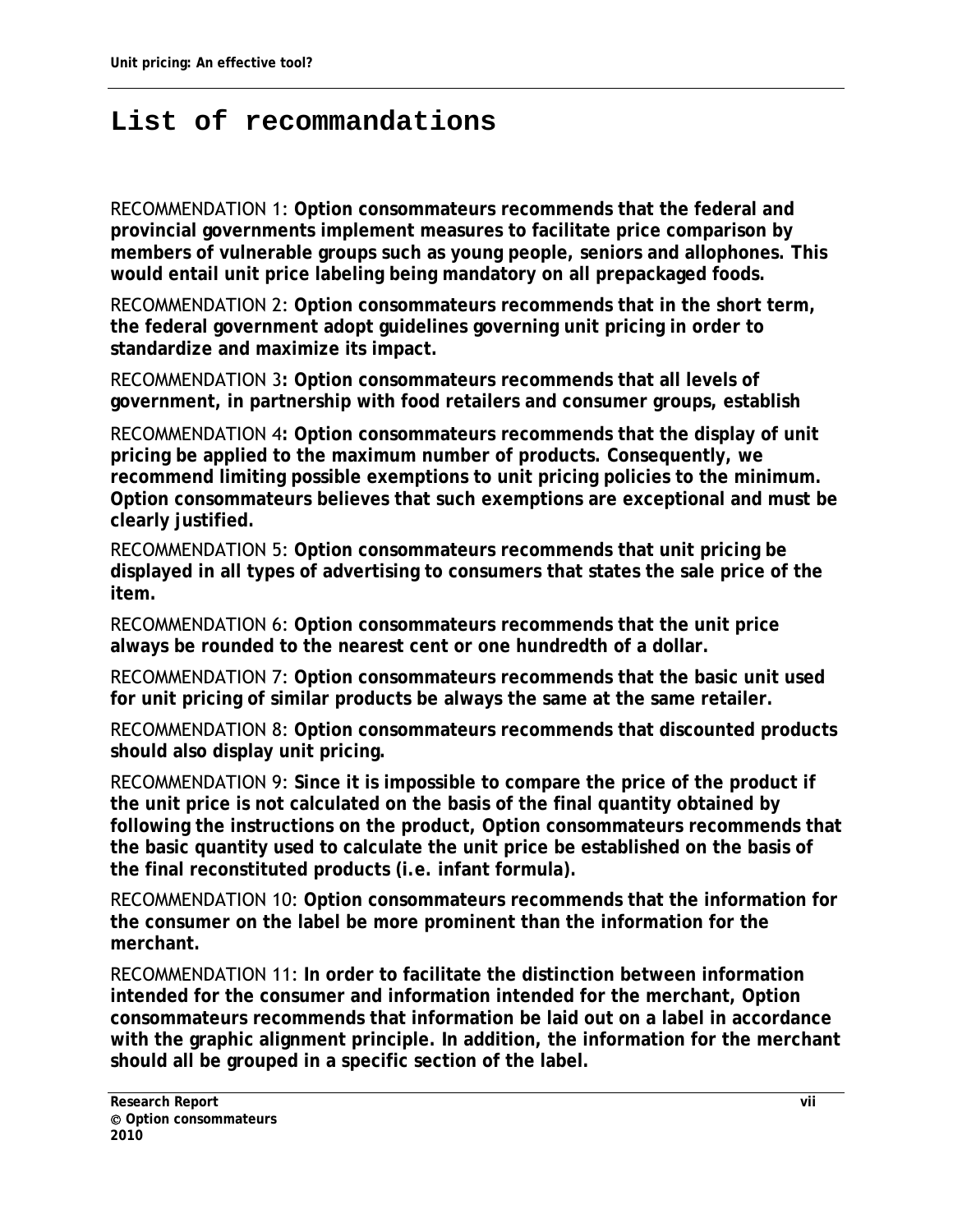RECOMMENDATION 12: **Option consommateurs recommends that retailers avoid overloading their labels to the limit. In particular, Option consommateurs urges retailers not to display their logo.** 

RECOMMENDATION 13: **Option consommateurs recommends that the Canadian Food Inspection Agency and provincial officials ensure compliance with the** *Weights and Measures Act and Regulations* **as regards the use of symbols (g, ml, \$, etc.).** 

RECOMMENDATION 14: **Option consommateurs recommends that the** *Office de la protection des consommateurs* **devote particular attention to ensuring that merchants comply with the** *Act* **and the** *Regulation* **respecting the display of unit pricing and take the suitable measures in the event of non-compliance.** 

RECOMMENDATION 15: **Option consommateurs recommends that the** *Office de la protection des consommateurs* **specify by regulatory means the basic units to be used in displaying unit prices.** 

RECOMMENDATION 16: **Option consommateurs recommends that Quebec's** *Consumer Protection Act* **be clarified in order to remove any doubt as to the obligation to display the unit price of products on sale.**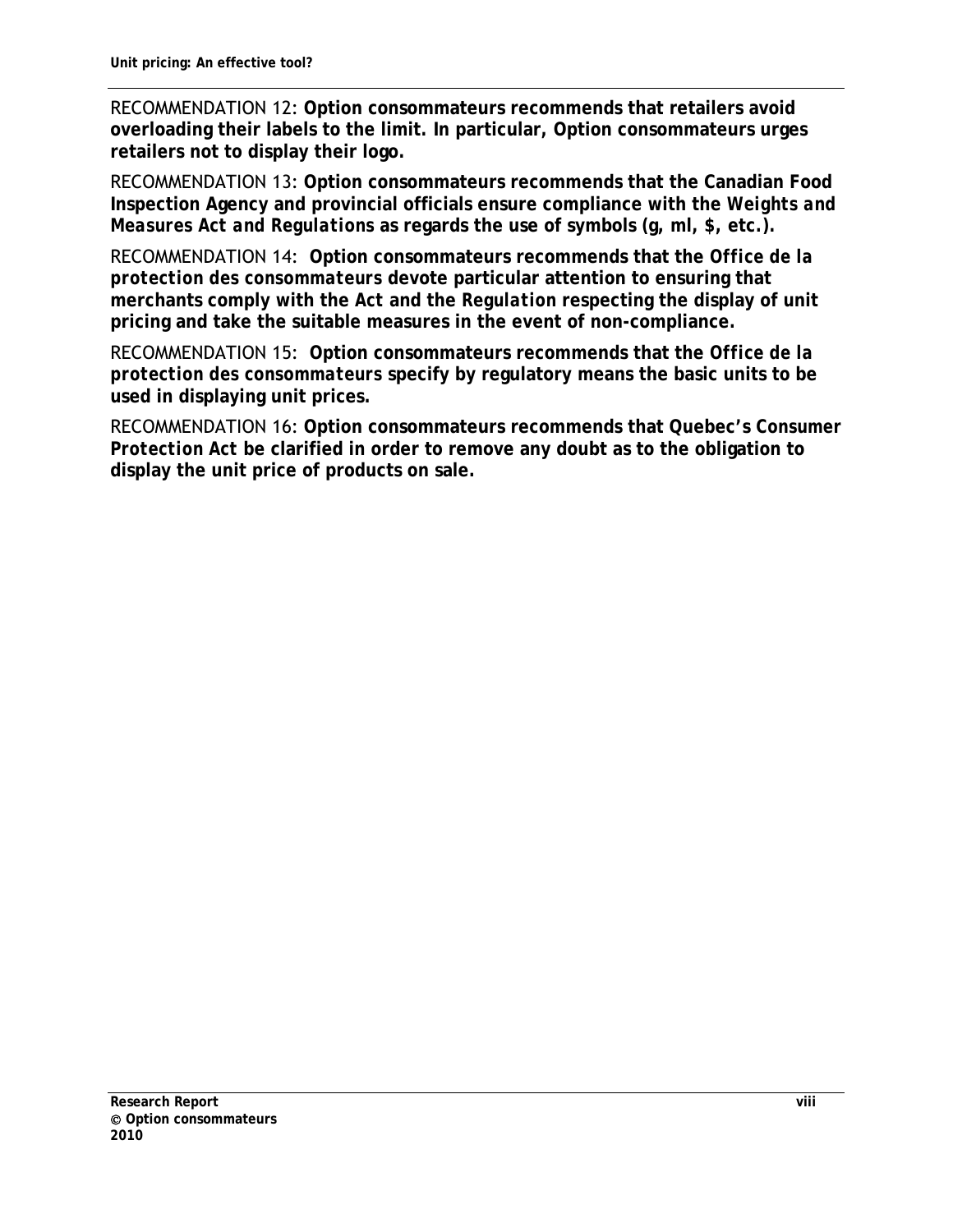# <span id="page-9-0"></span>**List of tables**

| TABLE 16: DETAILS OF LEGISLATION RELATING TO UNIT PRICING IN AUSTRALIA __________58   |                         |
|---------------------------------------------------------------------------------------|-------------------------|
| TABLE 15: LEGISLATION RELATING TO UNIT PRICING IN AUSTRALIA _____________________57   |                         |
| TABLE 14: DETAILS OF LEGISLATION RELATING TO UNIT PRICING IN MASSACHUSETTS ____53     |                         |
| TABLE 13: DETAILS OF LEGISLATION RELATING TO UNIT PRICING IN MASSACHUSETTS 52         |                         |
| TABLE 12: DETAILS OF LEGISLATION RELATING TO UNIT PRICING IN CONNECTICUT_______49     |                         |
| TABLE 11: SECTIONS RELATING TO DISPLAY OF UNIT PRICE IN CONNECTICUT _____________ 48  |                         |
| TABLE 10: DETAILS OF SECTIONS OF HANDBOOK 130 RELATING TO UNIT PRICING IN THE         |                         |
| TABLE 9: DETAILS OF LEGISLATION RELATING TO UNIT PRICING IN THE UNITED KINGDOM 39     |                         |
| TABLE 8: LEGISLATION RESPECTING UNIT PRICING IN THE UNITED KINGDOM _______________ 38 |                         |
| TABLE 7: DETAILS OF LEGISLATION ON UNIT PRICING IN THE EUROPEAN COMMUNITY _____36     |                         |
| TABLE 6: DETAILS OF LEGISLATION RELATING TO UNIT PRICING IN QUEBEC _______________32  |                         |
|                                                                                       |                         |
|                                                                                       |                         |
|                                                                                       | $\overline{7}$          |
| TABLE 2: COMPARISON OF UNIT PRICE OF ORANGE JUICE ON SPECIAL AT RETAILERS IN          | 5                       |
| TABLE 1: COMPARISON OF UNIT PRICE OF ORANGE JUICE ON SPECIAL AT RETAILERS IN          | $\overline{\mathbf{4}}$ |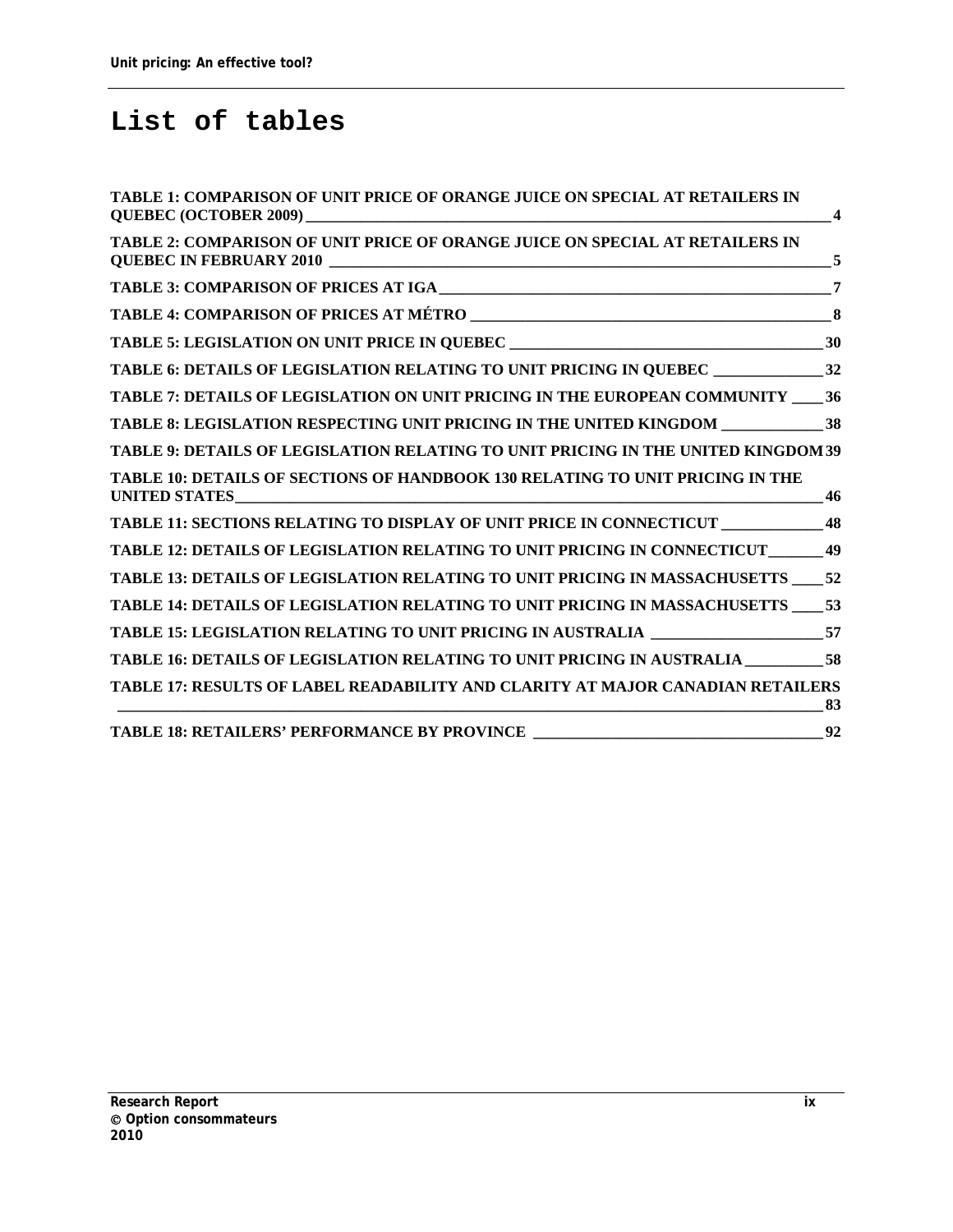# <span id="page-10-0"></span>**List of graphics**

| FIGURE 1: RESPONSIBILITY FOR GROCERY SHOPPING ACCORDING TO AGE (01) 16         |  |
|--------------------------------------------------------------------------------|--|
| FIGURE 2: DECLARED EASE OF COMPARING PRICES BETWEEN TWO SIMILAR PRODUCTS       |  |
|                                                                                |  |
|                                                                                |  |
| FIGURE 5: FREQUENCY OF USE OF UNIT PRICING AMONG PEOPLE WHO NOTICED IT (Q5 AND |  |
| FIGURE 6: STRATEGIES REPORTED FOR GETTING THE BEST VALUE IN TERMS OF QUANTITY  |  |
| FIGURE 7: TWO EXAMPLES OF LABELS THAT FOLLOW THE GRAPHIC ALIGNMENT PRINCIPLE   |  |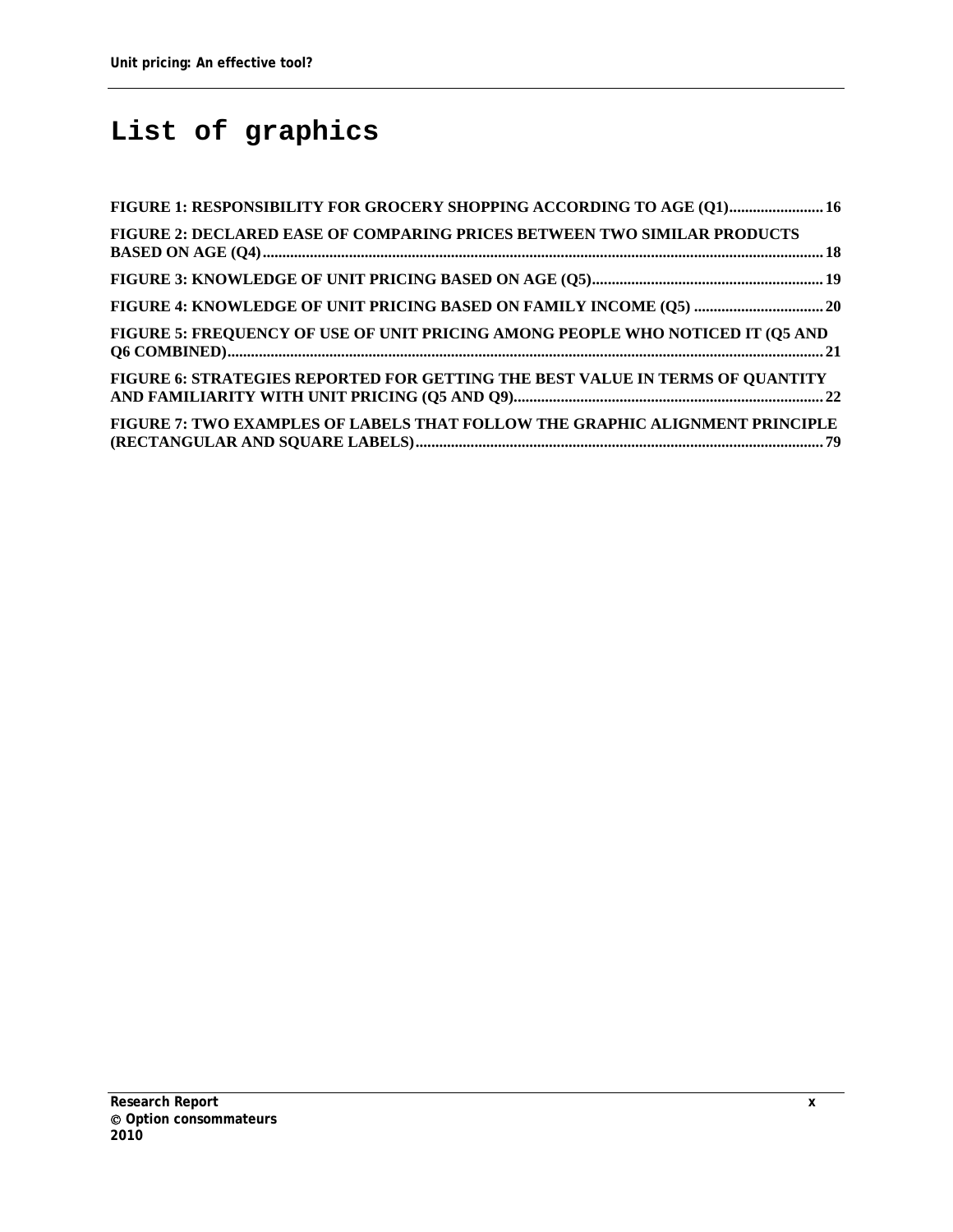### <span id="page-11-0"></span>**List of boxes**

| BOX 2: TOO MUCH CONFUSION SURROUNDING TOO MANY FORMATS: CLASSICO PASTA           |  |
|----------------------------------------------------------------------------------|--|
| <b>BOX 3: SURVEY ON THE ATTITUDES OF CANADIANS TOWARDS UNIT PRICING  13</b>      |  |
|                                                                                  |  |
|                                                                                  |  |
| BOX 6: DOES THE UNIT PRICE OF DISCOUNTED FOOD HAVE TO BE DISPLAYED? REPLY OF THE |  |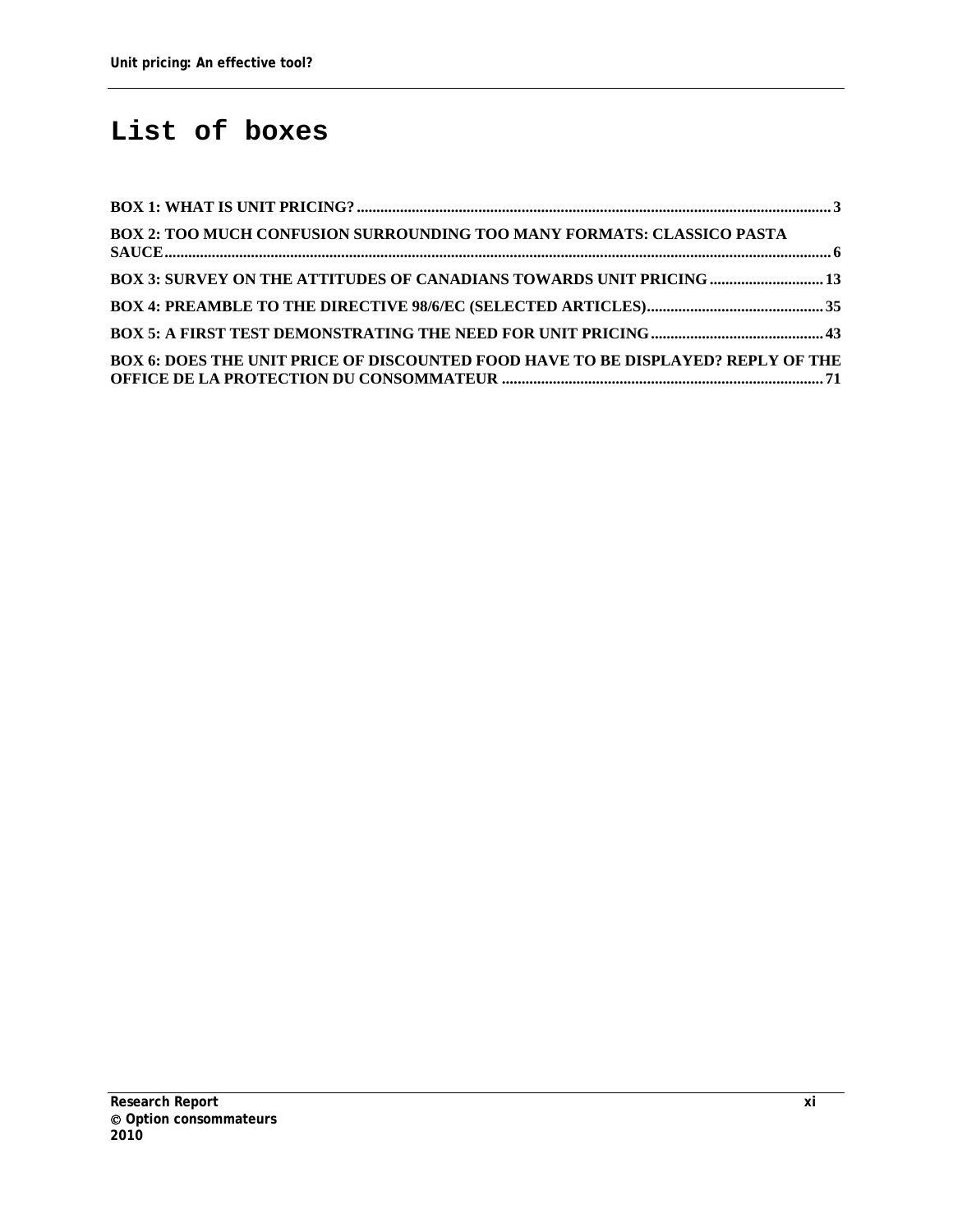### <span id="page-12-0"></span>**Introduction**

Grocery shopping is no simple task: with about 30,000 different products in stock in a medium-sized grocery, consumers have hundreds of choices to make when it comes time to deciding what food to buy. These choices are influenced by a range of factors from taste to food preferences, health, social or environmental impact considerations, but also and especially, price.

While consumers are able to choose from a growing range of products, making an informed choice about a product based on their own personal criteria can be a somewhat daunting task. Finding a product that offers the most for a given price is not easy. In parallel with the proliferation of available products, we have also witnessed a proliferation of available formats. It is actually not uncommon to be faced with yogurt placed side by side in 650 g or 750 g formats or margarine in both 454 g and 400 g containers. Unless we read the labels carefully, these containers might easily appear to contain an equivalent quantity of product, which is obviously not the case.

In this study, therefore, we decided to focus on the issue of price in relation to the quantity of product sold. Put simply, we assumed that in the majority of cases, consumers want to receive the best value for money. Although we recognize that consumers will be influenced by and interested in other distinguishing features (taste, user-friendly format etc.), we limited our analysis to the simple questions: "How much does this product cost for a specific amount compared to the other product?" and "How much does this product cost for a specific amount if I buy it in this format rather than another? To help answer these questions, we relied on an objective tool for comparing unit pricing. This tool, incidentally, is also displayed in numerous stores, in different forms.

The aim of this study is to arrive at a deeper understanding of the issues involved in unit pricing. We begin with a simulation that will help identify the problem. We then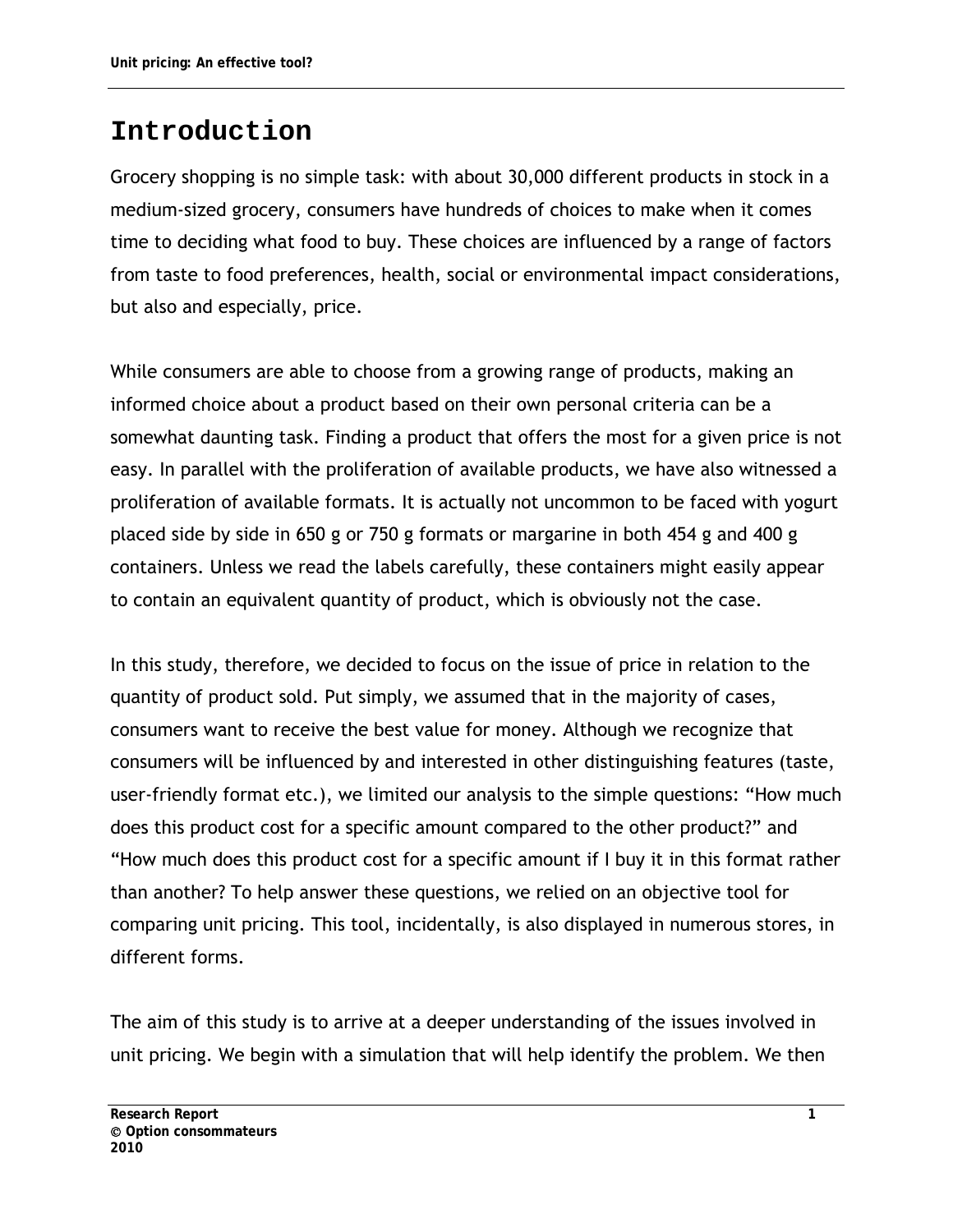proceed with an analysis of the survey data to understand the behaviour of Canadians, their knowledge of this tool and how interested they are in it. We follow this up with a comparative legal analysis that highlights the diversity of legal instruments developed by a large number of jurisdictions, including Quebec, with a necessary aside on the absence of regulations respecting unit pricing in Canada. Finally, we describe the current situation of unit pricing in Quebec and Ontario, basing ourselves on a field survey conducted on some forty food retailers. Analysis of the data collected in this report culminated in a list of recommendations to federal and provincial governments, (including Quebec, which is the only jurisdiction in Canada that mentions unit pricing), food retailers, consumer organizations and groups working in the domain of food safety.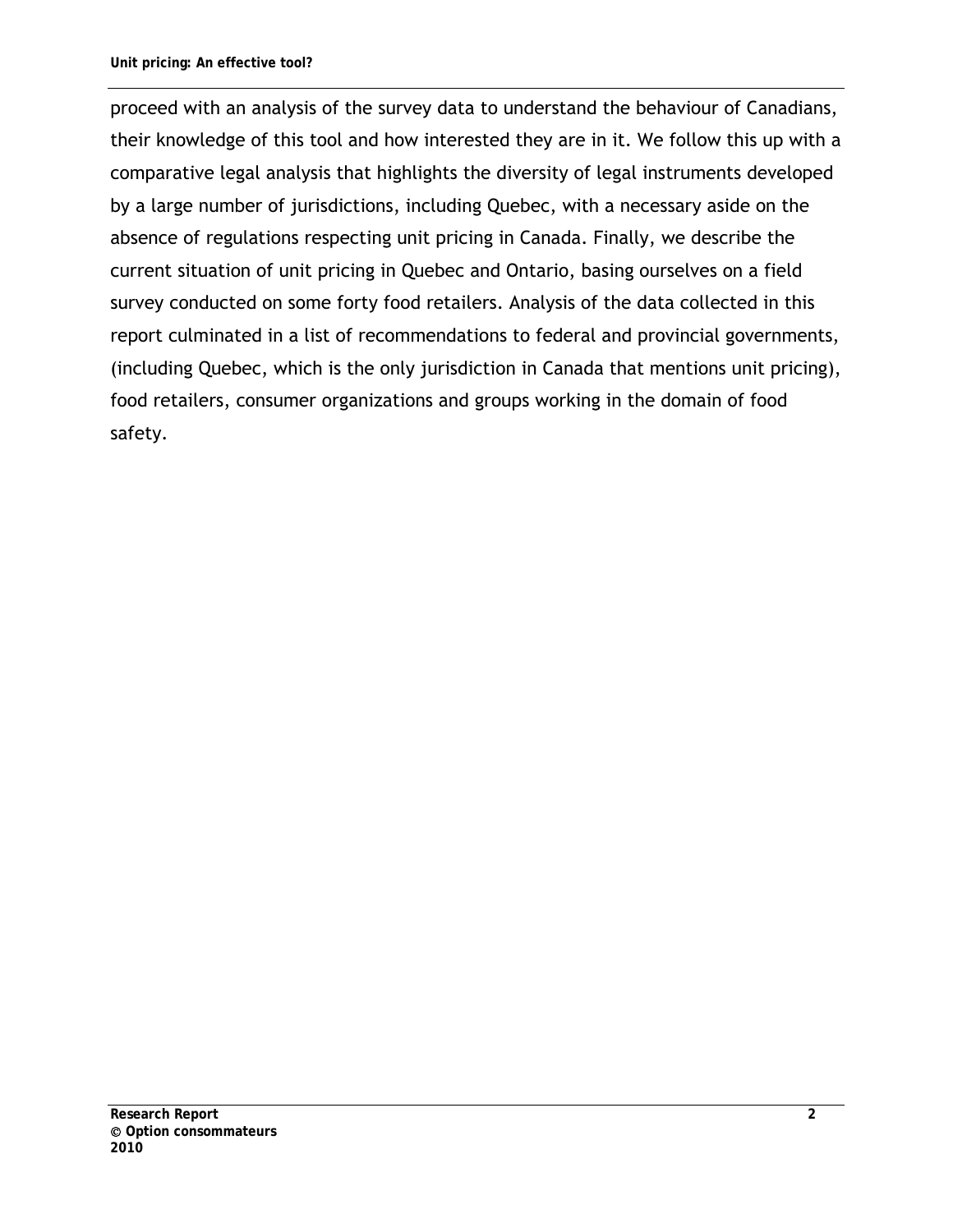#### <span id="page-14-0"></span>**Box 1: What is unit pricing?**

*Unit pricing is a tool designed for consumers that was introduced in the United States in the late 60s. It is primarily aimed at facilitating the comparison of prices of similar products offered in different formats.* 

*From the arithmetical point of view, one needs simply to compare the price of food to a basic unit common to all these foods, whether in grams, milliliters or any other relevant unit.* 

> **Quantity** Price per unit of measure  $\Leftrightarrow$  Price of article

*For example, if we have a strawberry yogurt weighing 650g that costs \$2.99 and another that weighs 750g and costs \$3.29, which offers you the most for your money? If we reduce the price to a common unit of 100 grams, it is easy to make the comparison.* 

> Yogurt A  $\Rightarrow \frac{2,99\}{650} = 0.46 \frac{1}{2} \times 100 g$ Yogurt B  $\Rightarrow \frac{3,29\}{750 \text{ g}} = 0.44 \frac{\sqrt{2}}{100 \text{ g}}$

*Thus, in this example, yogurt B is cheaper than yogurt A, even if only by a small difference of \$0.02/100g; about 5% less.*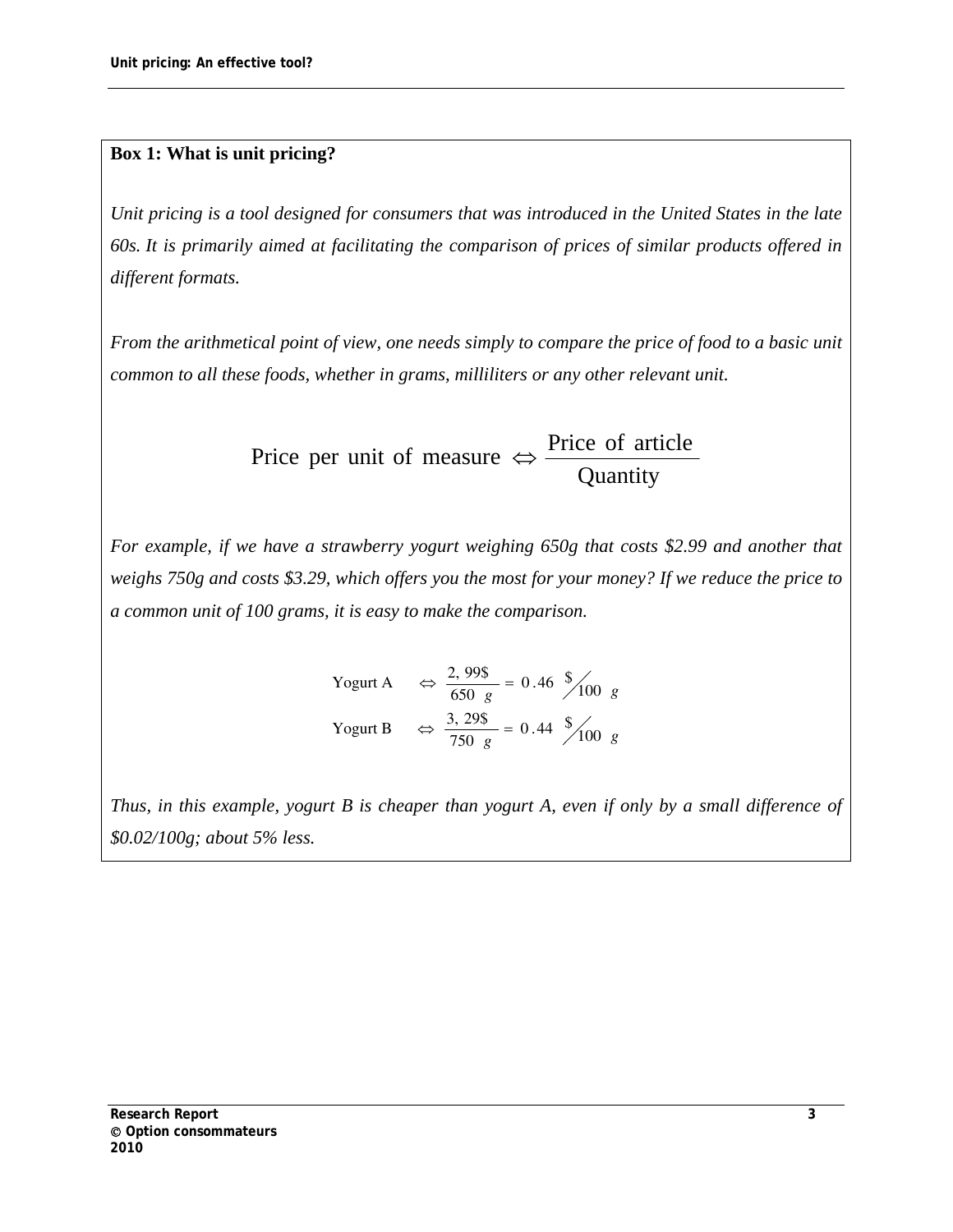# <span id="page-15-0"></span>**Chapter 1: Advantages of unit pricing**

First, we wanted to find out whether the information provided by unit pricing is really useful, whether there is a significant difference between the prices of similar products. To answer this question, we conducted two exercises. The first was to compare the prices and sizes of orange juice on special in the first week of October 2009 and in March 2010. This was carried out based on circulars distributed by major supermarkets. Retailers that did not offer discounts on orange juice were excluded. As can be seen in Tables 1 and 2, there is a considerable discrepancy between the unit prices of orange juice on sale.

<span id="page-15-1"></span>

| <b>Store</b>     | <b>IGA</b> | LOBLAWS         | <b>MÉTRO</b> |                   | PROVIGO   RICHELIEU |                   | SUPER C   TRADITION |
|------------------|------------|-----------------|--------------|-------------------|---------------------|-------------------|---------------------|
|                  |            |                 |              | House             | House               | House             |                     |
| <b>Brand</b>     | Oasis      | Tropicana       | Tropicana    | <b>Brand</b>      | <b>Brand</b>        | <b>Brand</b>      | Tropicana           |
| Size (in litres) | 1.751      | $2 \times 1.89$ | 1.891        | 1.89 <sub>1</sub> | 2.841               | 1.89 <sub>l</sub> | 2.631               |
| <b>Price</b>     | \$2.99     | \$6.00          | \$2.99       | \$2.99            | \$4.99              | \$2.99            | \$4.98              |
|                  |            |                 |              |                   |                     |                   |                     |

**Unit price (in/l** \$1.71/l \$1.59/l \$1.58/l \$1.58/l \$1.76/l \$1.58/l \$1.89/l

**Table 1: Comparison of unit price of orange juice on special at retailers in Quebec (October 2009)** 

In fact, on the basis of the data in Table 1, we can make several observations. First, the price difference between the two containers of orange juice on special is about 20%. It is also surprising that the larger size of the same brand is more expensive in this example than the smaller 1.75 l or 1.89 l sizes. The report also revealed that house brands are not automatically more inexpensive. That week, Tropicana cost the same as the house brand at Métro or Provigo or Super C.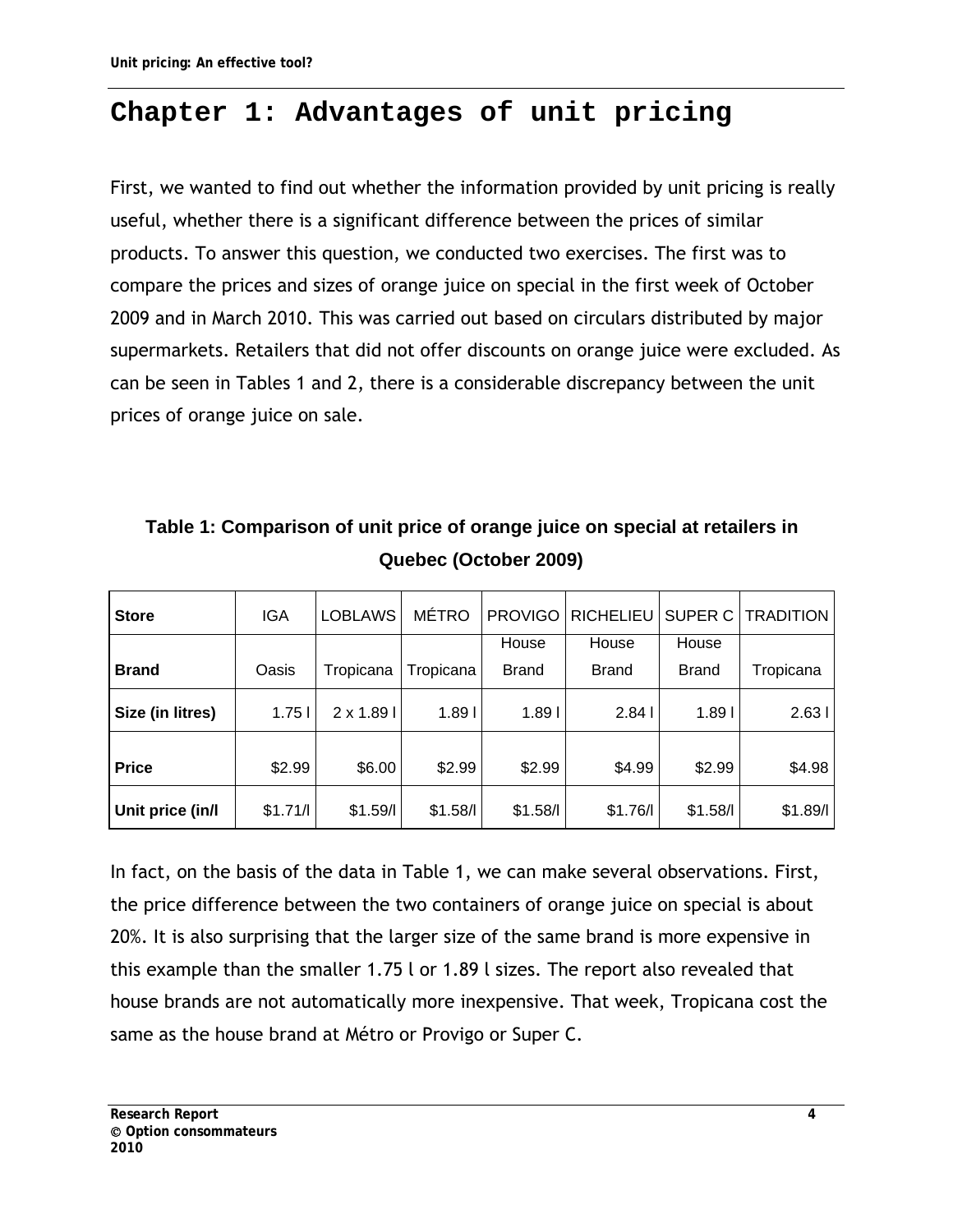|                  |         |                |                 |                |                  | <b>JARDIN</b>     |                   |
|------------------|---------|----------------|-----------------|----------------|------------------|-------------------|-------------------|
| <b>Store</b>     | IGA     | <b>LOBLAWS</b> | <b>MÉTRO</b>    | <b>PROVIGO</b> | <b>RICHELIEU</b> | <b>MOBILE</b>     | <b>TRADITION</b>  |
|                  |         |                |                 | Simply         | House            |                   | House             |
| <b>Brand</b>     | Oasis   | Oasis          | Tropicana       | Orange         | <b>Brand</b>     | Tropicana         | <b>Brand</b>      |
| Size (in litres) | 1.751   | 1.751          | $2 \times 1.89$ | 1.751          | 1.751            | 1.89 <sub>1</sub> | 1.89 <sub>1</sub> |
| <b>Price</b>     | \$2.49  | \$1.99         | \$5.00          | \$3.49         | \$2.99           | \$3.99            | \$2.99            |
| Unit price (in   |         |                |                 |                |                  |                   |                   |
| litres)          | \$1.71/ | \$1.14/        | \$1.32/         | \$1.99/        | \$1.71/          | \$12.11/          | \$1.59/           |

### <span id="page-16-0"></span>**Table 2: Comparison of unit price of orange juice on special at retailers in Quebec in February 2010**

A few months later, these findings were repeated, except that the differences were even more pronounced. In fact, this time, there was an even greater price difference between Oasis and Tropicana juice (85%).

Overall, in analyzing the information in Tables 1 and 2, several observations can be made. First, it should be noted that food retailers do not include unit pricing in their advertisements or circulars. This is a shame because as we have seen, there are large disparities in prices from one retailer to another.

Second, we noted that there are multiple formats (1.75 l, 1.89 l, 2.63 l and 2.84 l) and certain promotions involved buying two at a time, for a total of 3.78 l (2 x 1.89). In addition, some formats are relatively close to each other, which makes the distinction more difficult (they may even be difficult to differentiate visually), but still involve significant amounts. In fact, there is 9% more juice in the 1.89 format than in the 1.75, which is roughly equivalent to one serving of juice, according to the Canada Food Guide (0.125 l). The same scenario applies for the larger sizes: 8% more in the 2.84 l container than in the 2.63 one $^{\text{1}}.$  $^{\text{1}}.$  $^{\text{1}}.$  These small distinctions are not only difficult

 $\overline{a}$ 

<span id="page-16-1"></span><sup>&</sup>lt;sup>1</sup> Moreover, we do not see the logic in a 2.63-litre container. If 1.89 l. is equivalent  $\frac{1}{2}$  gallon, and 2.84 l. to  $\frac{3}{4}$  gallon, there is no equivalent for 2.63 l. in imperial measurement.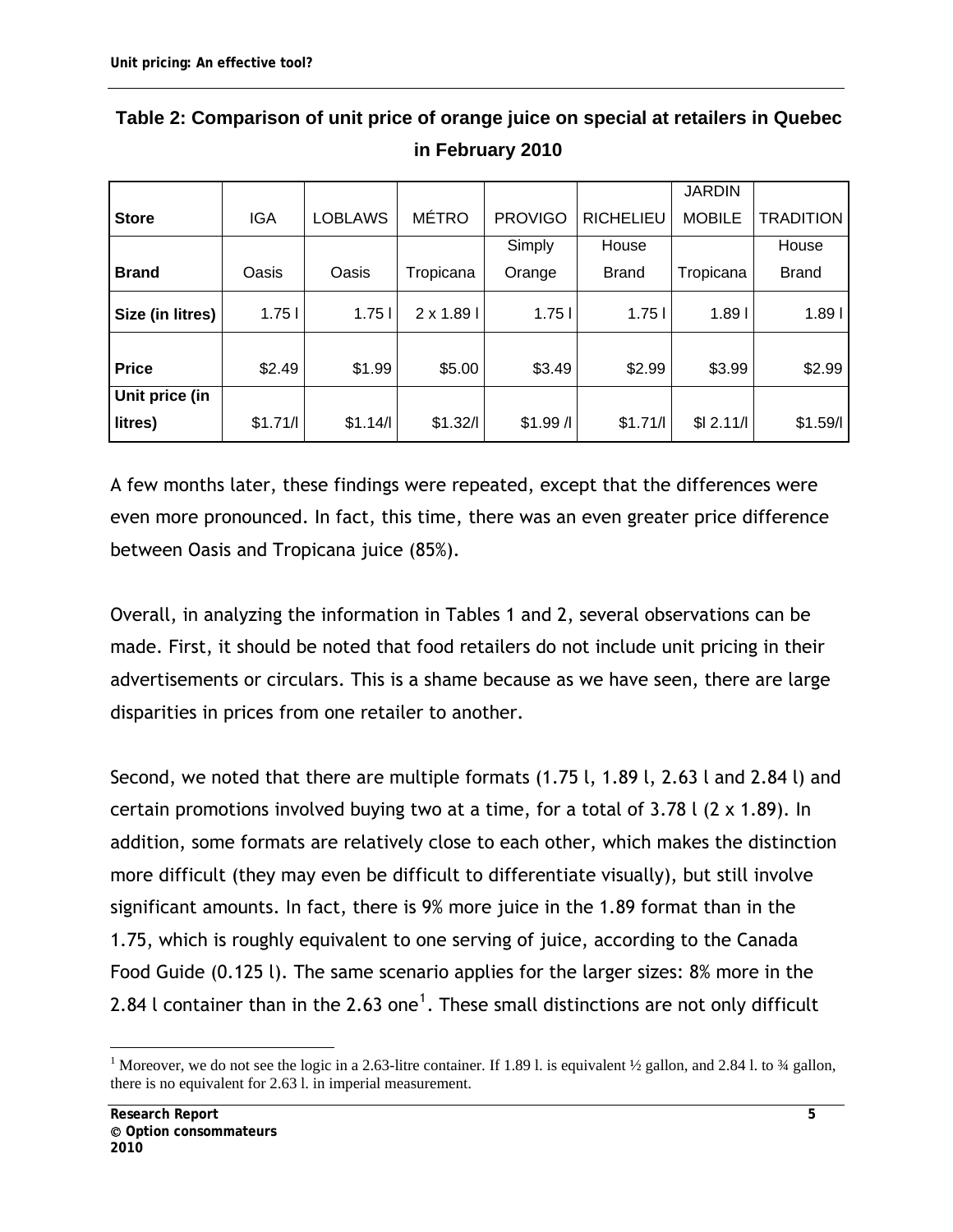for the consumer to spot, but also the retailer (see box 2 on next page).

Finally and not surprisingly, unit pricing varies greatly from place to place. Better labelling of these prices would improve the information provided to consumers.

#### <span id="page-17-0"></span>**Box 2: Too much confusion surrounding too many formats: Classico pasta sauce**

*In a survey of prices at a Métro retail outlet, we were surprised to find that some products were sold in different, though very similar sizes, barely discernible to the eye. This was the case with Classico pasta sauces. In fact, these sauces are available in different sizes depending on the flavour of the sauce. The "Roasted Portobello Mushroom" and "Tomato Alfredo" sauces come in a 650 ml size, whereas the "Tomato Basil" and "Four Cheeses" flavours are in the slightly larger 700 ml format. The same goes for products such as Alfredo sauce. The "Alfredo Classico" sauce is sold in 410 ml format, and the "Roasted Garlic Alfredo" in 435 ml format.* 

*If consumers find it difficult to disentangle these differences in quantity, they are apparently not the only ones! Our investigation has shown that that Métro used the reference quantity of 650 ml in calculating the unit price of all its Classico tomato sauces. Thus, with a retail price of \$4.19, the sauces had a unit price of \$0.645/100ml for all products, while the sauces available in 700ml format sold for \$0.599/100ml. The same error occurred in the case of Alfredo sauces, for which the basic measure used in making the calculation was 410 ml. It should have read \$0.963/100ml for the Roasted Garlic Sauce and \$1.02/100ml for the Classico Alfredo sauce.* 

*Unfortunately, our survey did not permit us to routinely audit the accuracy of the calculations used by merchants.*

The second exercise aimed at demonstrating the usefulness of unit pricing was carried out in two grocery stores in Montreal. We noted the difference between the prices and sizes of a dozen similar commodities in order to check the variation in unit pricing. These surveys were conducted on February 25, 2010.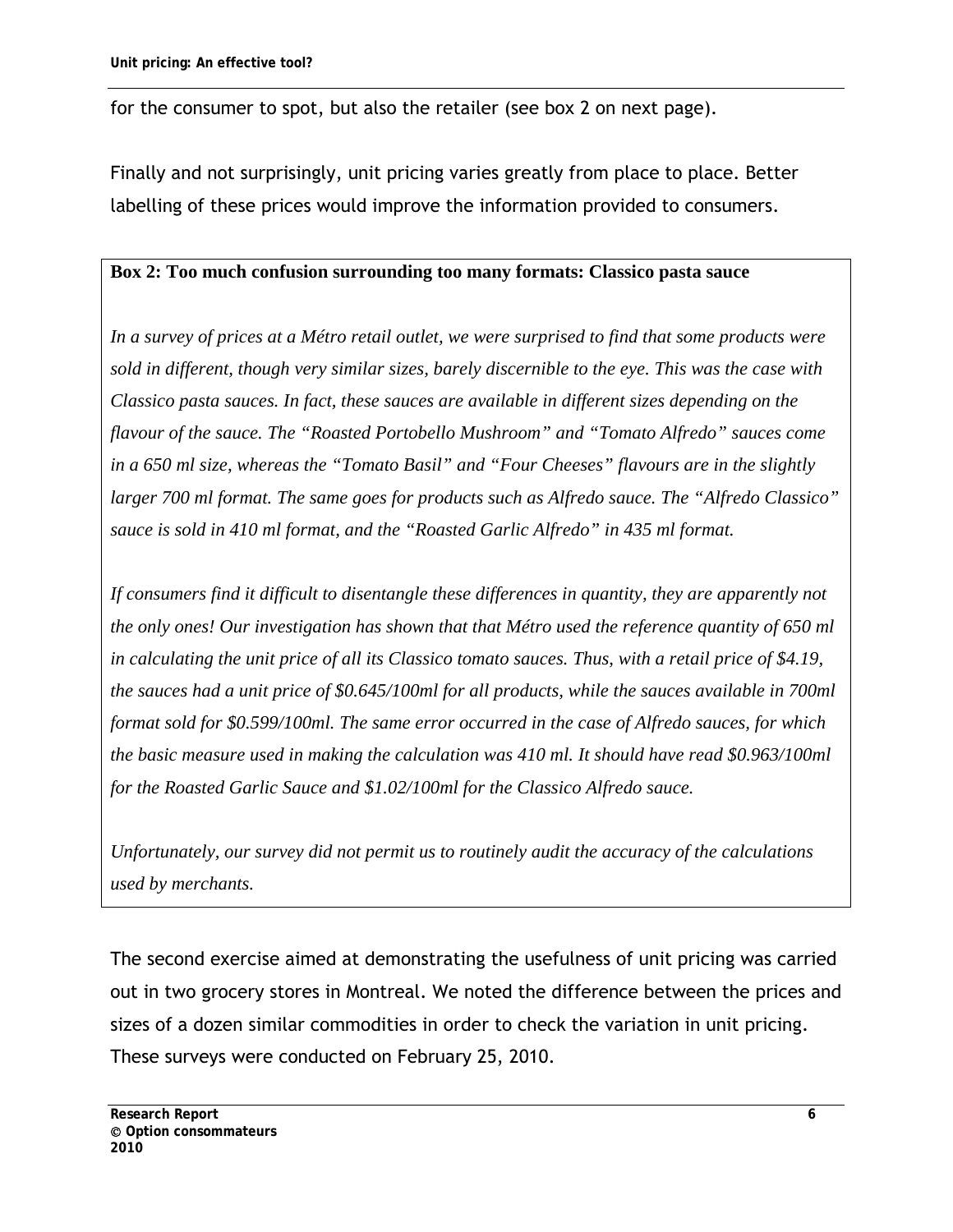<span id="page-18-0"></span>

| <b>Product</b>          | <b>Brand</b>       | <b>Format</b>    | <b>Price</b> | Price per unit<br>of measure |
|-------------------------|--------------------|------------------|--------------|------------------------------|
|                         | <b>House Brand</b> | 450 <sub>g</sub> | \$2.19       | \$0.49/100g                  |
| Original                | Lafleur            | 450 g            | \$2.49       | \$0.55/100g                  |
| sausage<br>(hot dog)    | Hygrade            | 450 g            | \$3.29       | \$0.73/100g                  |
|                         | Lester             | 375g             | \$3.29       | \$0.88/100g                  |
| Plain<br>Oatmeal        | Maison             | 384 g            | \$1.99       | \$0.52/100g                  |
| (individual<br>packets) | Quaker             | 430 g            | \$3.99       | \$0.93/100g                  |
|                         | <b>Ed Smith</b>    | 375 ml           | \$3.89       | \$1.04/100ml                 |
|                         |                    | 500 ml           | \$4.49       | \$0.90/100ml                 |
|                         | Smucker's          | 250 ml           | \$3.45       | \$1.38/100ml                 |
|                         |                    | 500 ml           | \$4.99       | \$1.00/100ml                 |
| Raspberry               | Habitant           | 500 ml           | \$3.29       | \$0.66/100ml                 |
| Jam                     | House brand        | 500 ml           | \$3.99       | \$0.80/100ml                 |
|                         | Kraft              | 250 ml           | \$2.49       | \$1.00/100ml                 |
|                         |                    | 500 ml           | \$4.89       | \$0.98/100ml                 |
|                         | Double fruit       | 375 ml           | \$4.99       | \$1.33/100ml                 |
|                         | Dora               | 2 x 500 ml       | \$5.00       | \$0.50/100ml                 |
|                         | Bonne maman        | 250 ml           | \$4.79       | \$1.92/100ml                 |
|                         | Montclair          | 1.51             | \$0.79       | \$0.05/100ml                 |
|                         | Volvic             | 1.51             | \$2.89       | \$0.19/100ml                 |
|                         | Naya               | 1.51             | \$0.99       | \$0.07/100ml                 |
| Natural                 | Evian              | 11               | \$2.79       | \$0.28/100ml                 |
| Spring<br>Water         |                    | 0.751            | \$2.99       | \$0.40/100ml                 |
|                         | Labrador           | 4 I              | \$1.99       | \$0.05/100ml                 |
|                         | Eska               | $6 \times 1.5$   | \$4.79       | \$0.05/100ml                 |
|                         |                    | 4 I              | \$1.29       | \$0.03/100ml                 |
|                         | House Brand        | 24 x 0.5 l       | \$4.79       | \$0.04/100ml                 |

**Table 3: Comparison of prices at IGA** 

First of all, it is important to note that the products are obviously not identical. However, we have attempted to compare similar products. As shown, the variation in unit price on the shelves is vast. By far the most spectacular is natural spring water, prices of which ranged from 3¢ to 40¢ per 100ml, for a markup of over 1300%! Raspberry jam also provides a good example of the usefulness of unit pricing. We noted that depending on the format, the price can more than double. For example,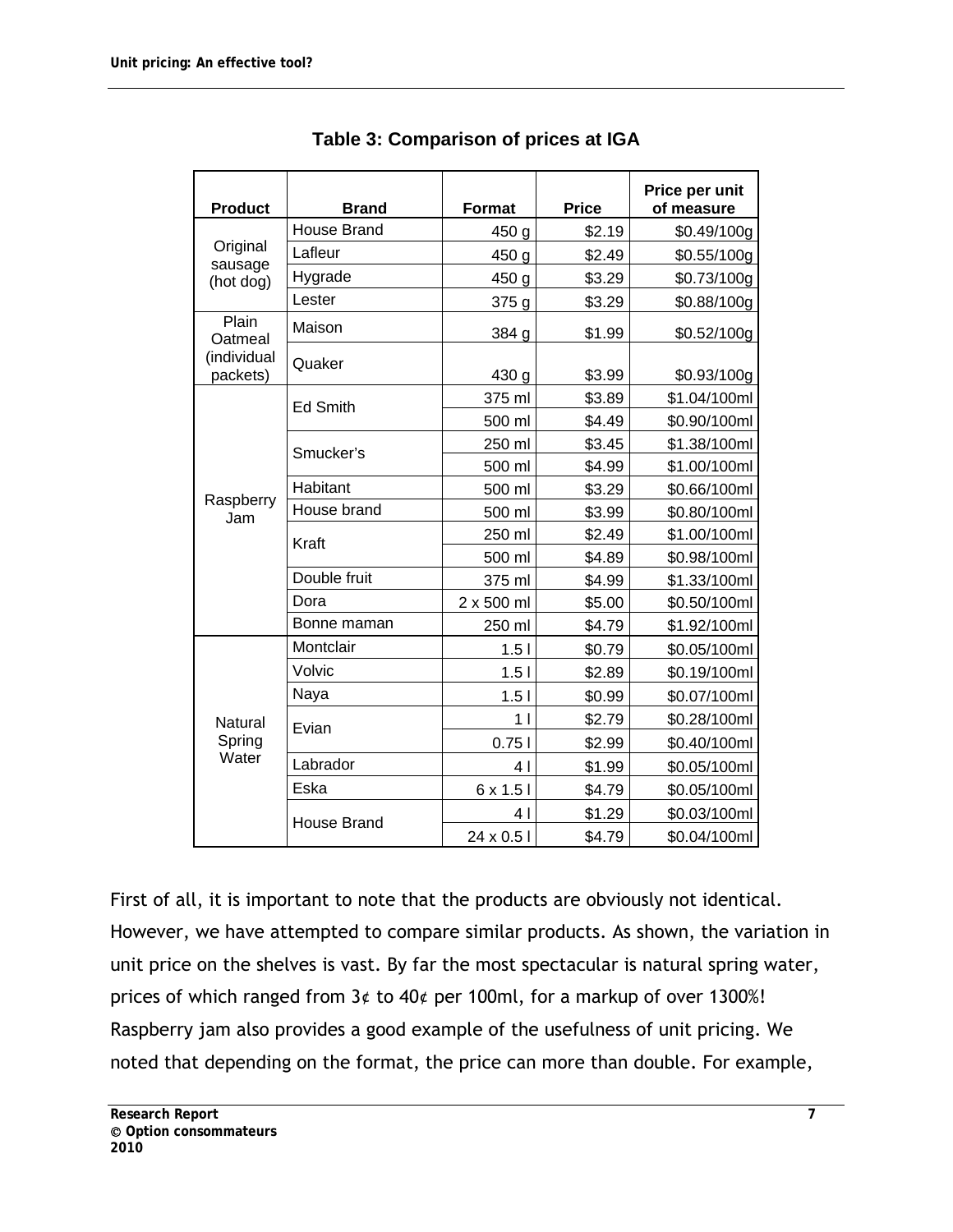Habitant Capita brand jam costs \$0.66/100ml, while Double Fruit costs \$1.33/100ml. Moreover, we noted that the best price was for Dora jam, at \$0.50/100ml, due to an IGA promotion. However, the retailer in this case did not see fit to indicate the unit price of the product it was promoting, making it difficult to compare.

<span id="page-19-0"></span>

| <b>Product</b>             | <b>Brand</b>       | <b>Format</b>    | <b>Price</b> | Price per unit<br>of measure |
|----------------------------|--------------------|------------------|--------------|------------------------------|
|                            |                    | 445 ml           | \$2.99       | \$40.67/100ml                |
|                            | <b>Hellmans</b>    | 710 ml           | \$4.49       | \$0.63/100ml                 |
| Mayonnaise                 |                    | 890 ml           | \$4.99       | \$0.56/100ml                 |
|                            | Kraft              | 475 ml           | \$3.39       | \$0.71/100ml                 |
|                            | <b>House Brand</b> | 475 ml           | \$2.39       | \$0.50/100ml                 |
|                            |                    | 950 ml           | \$3.59       | \$0.38/100ml                 |
|                            | <b>Green Giant</b> | 3 x 398 ml       | \$4.00       | \$0.34/100ml                 |
| <b>Creamed Corn</b>        | <b>House Brand</b> | 10 x 284 ml      | \$4.99       | \$0.18/100ml                 |
|                            |                    | 398 ml           | \$0.99       | \$0.25/100ml                 |
|                            | Del Monte          | 3 x 398 ml       | \$4.00       | \$0.34/100ml                 |
|                            |                    | $1$ kg           | \$2.59       | \$0.26/100g                  |
|                            | Robin Hood         | $2.5$ kg         | \$5.49       | \$0.22/100g                  |
|                            |                    | 10 kg            | \$14.49      | \$0.14/100g                  |
|                            | <b>Five Roses</b>  | $1$ kg           | \$2.59       | \$0.26/100g                  |
|                            |                    | 2.5 kg           | \$5.49       | \$0.22/100g                  |
| All-purpose<br>white flour |                    | 5 kg             | \$8.99       | \$0.18/100g                  |
|                            |                    | $10$ kg          | \$14.49      | \$0.14/100g                  |
|                            |                    | 1 kg             | \$1.99       | \$0.20/100g                  |
|                            | <b>House Brand</b> | 2.5 kg           | \$2.99       | \$0.12/100g                  |
|                            |                    | 5 kg             | \$6.99       | \$0.14/100g                  |
|                            |                    | 10 kg            | \$11.99      | \$0.12/100g                  |
|                            | Yoplait            | 650 g            | \$3.79       | \$0.58/100g                  |
|                            | Damafro            | 750 g            | \$2.79       | \$0.37/100g                  |
| Plain Yogurt               | Danone             | 650 g            | \$2.77       | \$0.43/100g                  |
|                            | House Brand        | $2 \times 650$ g | \$5.00       | \$0.38/100g                  |
|                            | Liberte            | 750 g            | \$3.99       | \$0.53/100g                  |

**Table 4: Comparison of prices at Métro** 

Similarly at Métro, there is a great difference between the price and volume of the various products selected. In the case of plain yogurt, it is worth noting that the unit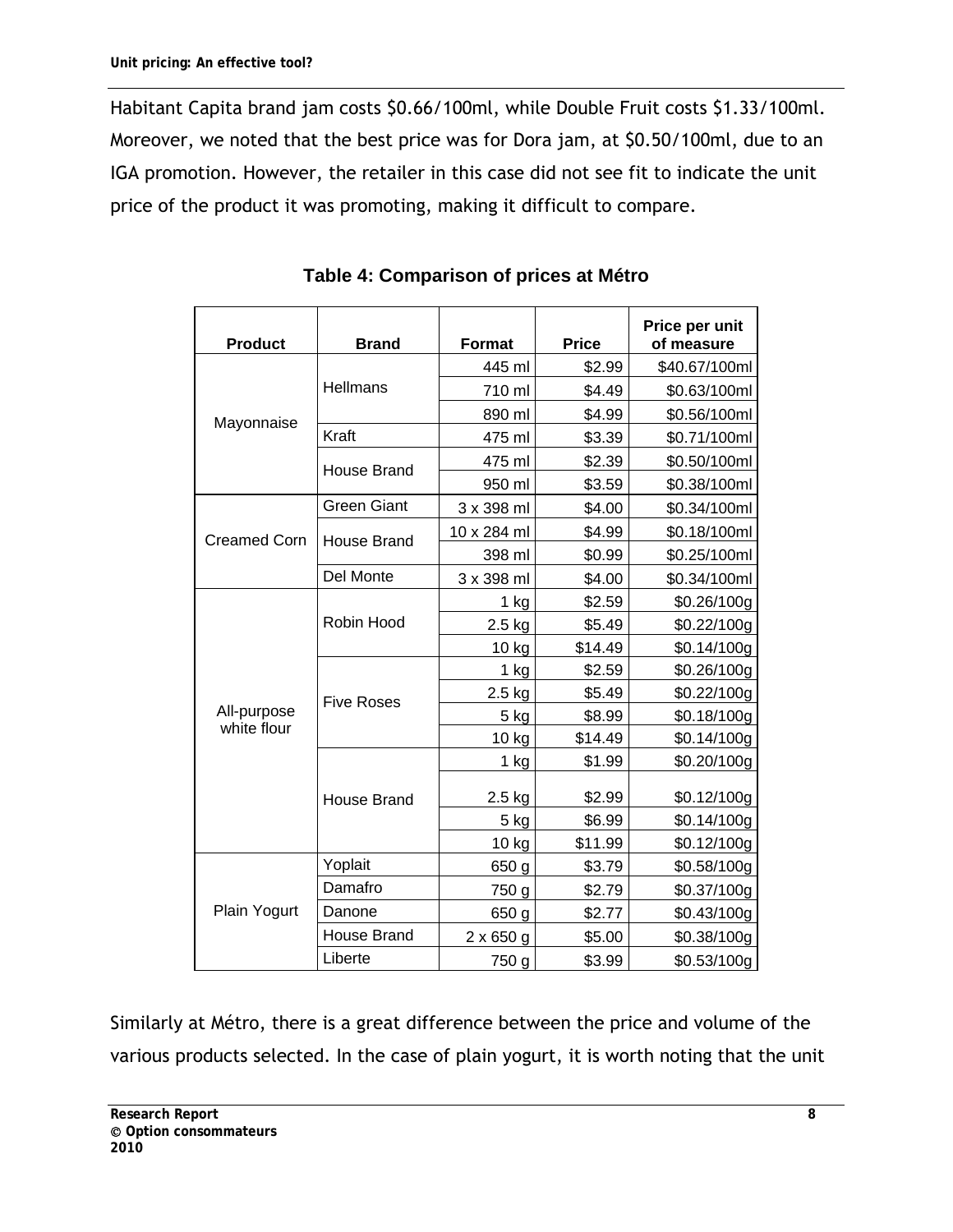price of the house brand yogurt is slightly higher than Damafro. Unfortunately, here too, the unit price of the house brand was not indicated on the label, making comparisons difficult. In the case of flour, we noticed that the unit price was counterintuitive. In fact, it is cheaper to buy two 2.5 kg bags of flour (on special) than one 5 kg bag (at the regular price). In the case of creamed corn, the comparison was more complex, since three of the four products were on sale and therefore did not display the unit price). We can see from the table that the best price per quantity is for ten cans of the house brand for \$4.99. Moreover, calculation of the unit price shows that the other specials on the Green Giant and Del Monte brands actually cost more than the same format of the house brand at the regular price.

#### <span id="page-20-0"></span>**The importance of a price-comparison tool**

All these examples show the importance of displaying the price per unit of quantity if consumers are to be able to make informed choices in terms of price. With the proliferation of formats and brands, it is increasingly difficult to properly compare the prices of similar products. As we can see, this simple labelling procedure could enhance the purchasing power of Canadians, especially those who are most costconscious, such as low-income households. I hardly need remind you that according to Statistics Canada (2003), only 52% of Canadians have level 3 literacy, and 45% are at level 3 in terms of numeracy<sup>[2](#page-20-1)</sup>. In the latter case, this means that the rest of Canadians (55%) have difficulty making simple calculations such as using the three times table, calculating a tip, or comparing the prices of two products offered in different formats. It was, incidentally, because of the difficulty involved in performing this calculation for each food item and in order to help consumers make enlightened choices, that some governments have made unit pricing mandatory.

 $\overline{a}$ 

<span id="page-20-1"></span><sup>&</sup>lt;sup>2</sup> According to Human Resources and Skills Development Canada: "Level 3 is usually considered the minimum generally required to function well in society today." Human Resources and Skills Development Canada and Statistics Canada. 2005. "Building on our Competencies: Canadian Results of the International Adult Literacy and Skills Survey, 2003."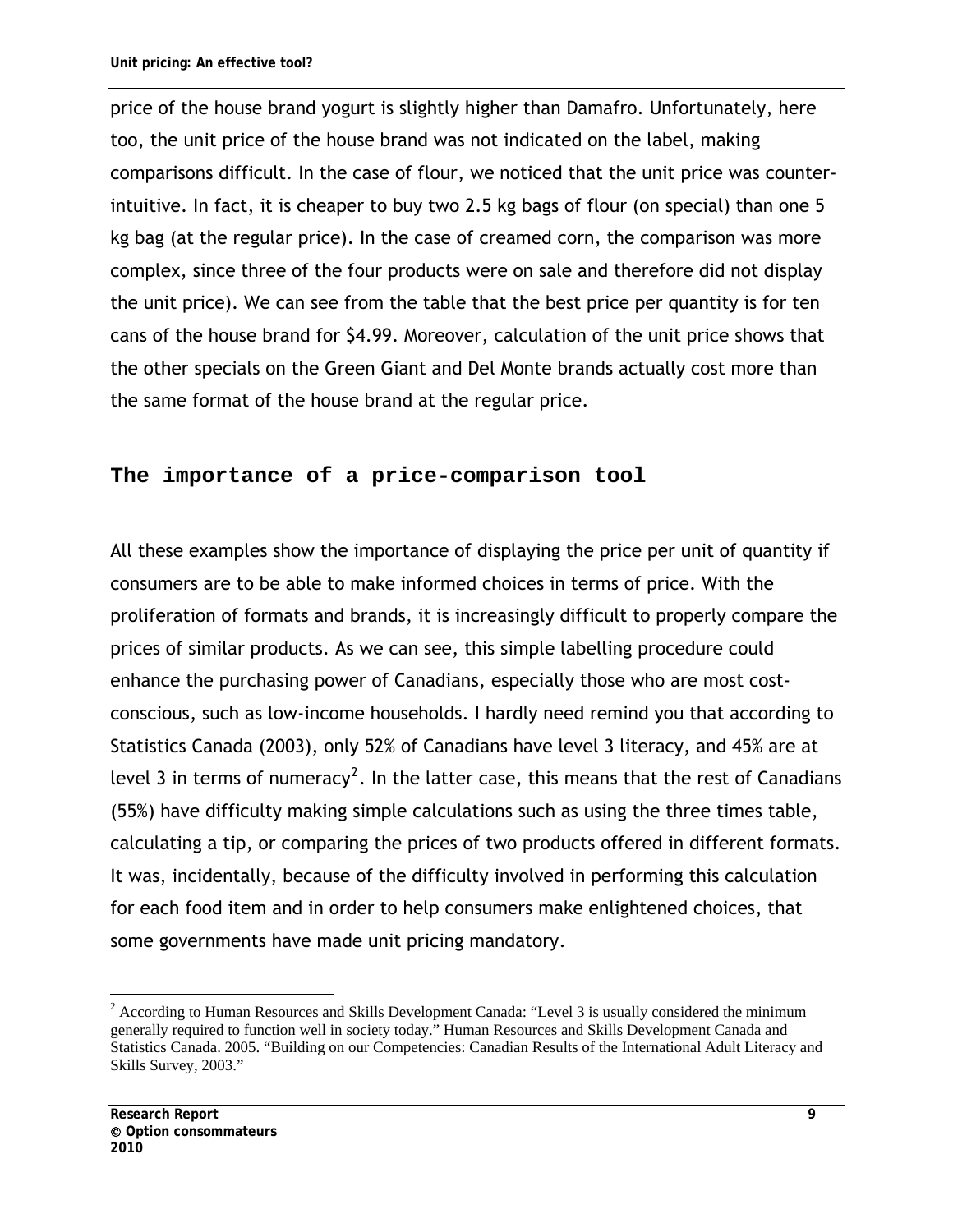In the current situation, in which many Canadians are struggling to make ends meet at the end of every month, consumers are looking for this type of information, as we shall see in the next chapter.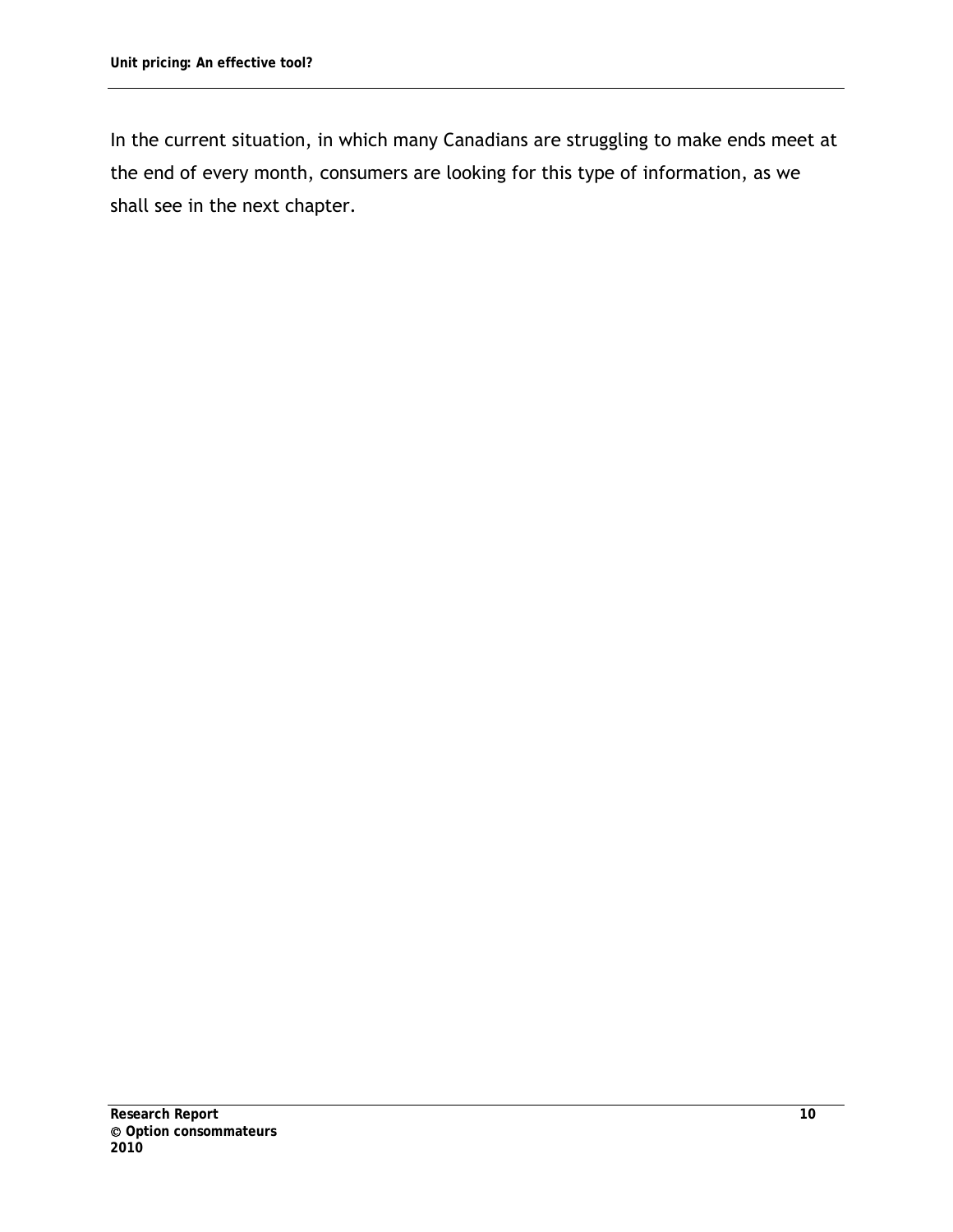## <span id="page-22-0"></span>**Chapter 2: Canadians and unit pricing**

In December 2009, Option consommateurs asked Environics Research to conduct a survey aimed at arriving at a better picture of how well Canadian consumers understand and use unit pricing. We wanted to understand whether consumers generally were equipped to make informed decisions in terms of price; we also wanted to understand the factors influencing their purchasing decisions.

This survey has permitted us to better understand the differences between Canadians, both with regard to their knowledge on a given subject and also their self-reported behaviour. In fact, a survey is "a tool for collecting and modelling information based on the observation of responses to a set of questions given to a sample of the population"<sup>[3](#page-22-2)</sup>. In our case, the population is the population of Canada, and our sample is made up of 1,001 Canadians from all regions of the country with a variety of socioeconomic profiles. The respondents were a randomly selected group of adults interviewed between December 10 and 16. The percentages are calibrated to ensure that they are representative of the composition of the Canadian population in terms of age, gender, and place of residence. The calibration was performed based on data from the latest census of 2006. The margin of error in such a sample (n = 1001) is  $\pm$ 3.1%, 19 times out of  $20^4$  $20^4$ .

### <span id="page-22-1"></span>**Questionnaire**

The survey we commissioned contained a total of nine questions (see Box 3). First, we wanted to know who we were addressing and to what extent the respondent was responsible for buying groceries within his or her household (Q1). Then we wanted to

 $\overline{a}$ 

<span id="page-22-2"></span><sup>3</sup> Blais, Andre et Claire Durand. 2002. *Le sondage*. In "Recherche Sociale – De la problematique à la collecte des données" Benoit Gauthier (dir.) PUQ: Quebec, p.357

<span id="page-22-3"></span><sup>&</sup>lt;sup>4</sup> The detailed results of the survey can be found in Appendix I of this report.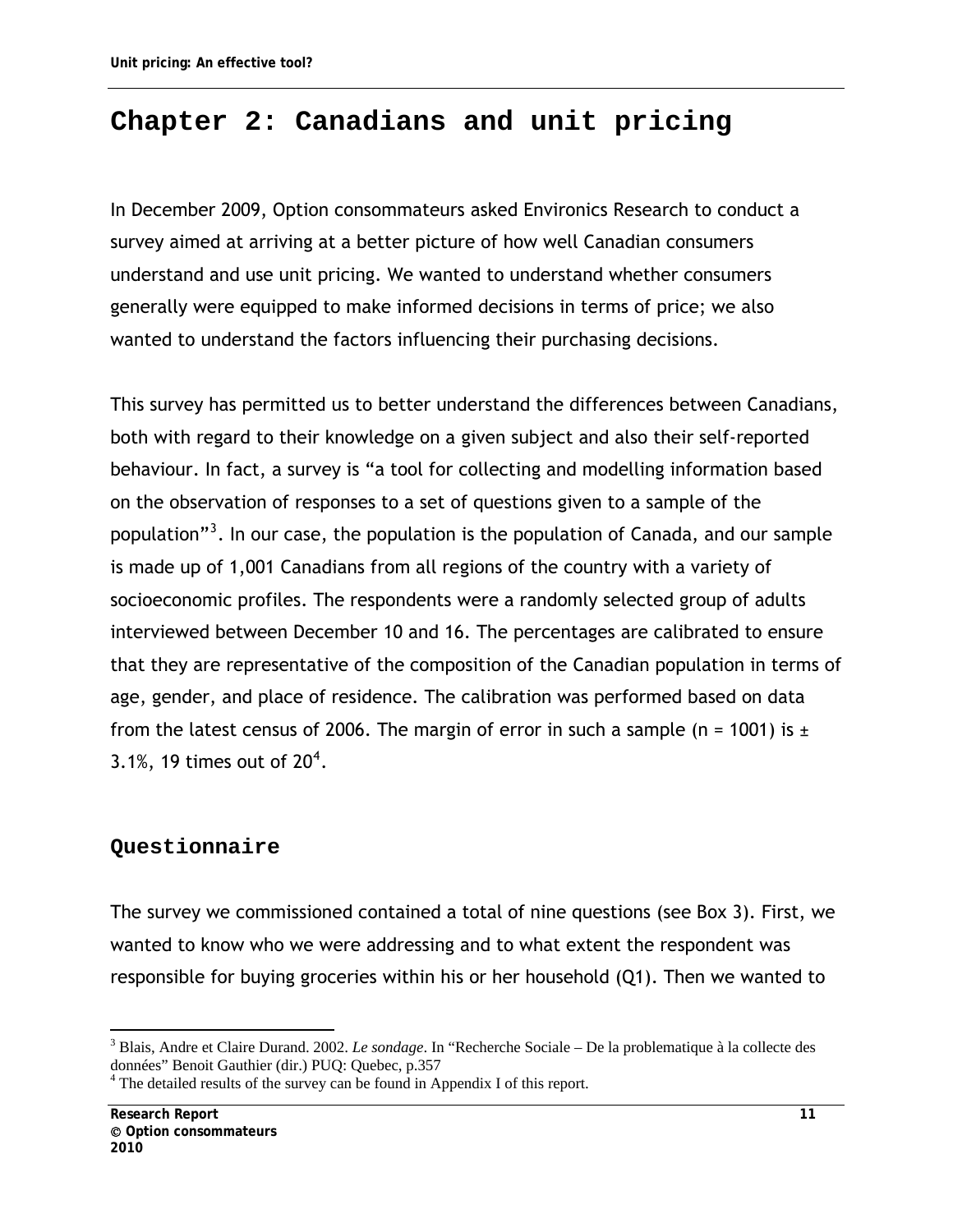know the major factors that played a role when buying food. Indirectly, we wanted to sound out the participants' awareness of the pricing issue (Q2 and Q3). In question 4, we asked Canadians about their perceptions of their ability to compare grocery store prices adequately in the current context (Q4).

Before proceeding to question 5, the people conducting the survey introduced the participants to the concept of unit pricing. We first asked whether participants had ever seen such labels (Q5), then asked them if they used them in their purchasing process (Q6) and if they found them easy to use (Q7). Finally, we asked respondents whether they believed that it would be a good thing to legally require grocers to display the unit price on all foods (Q8). This question was aimed at understanding how consumers behave when they want to find the lowest prices at the grocery store, so we asked them what the most effective means was of obtaining a good quantity-price ratio (Q9).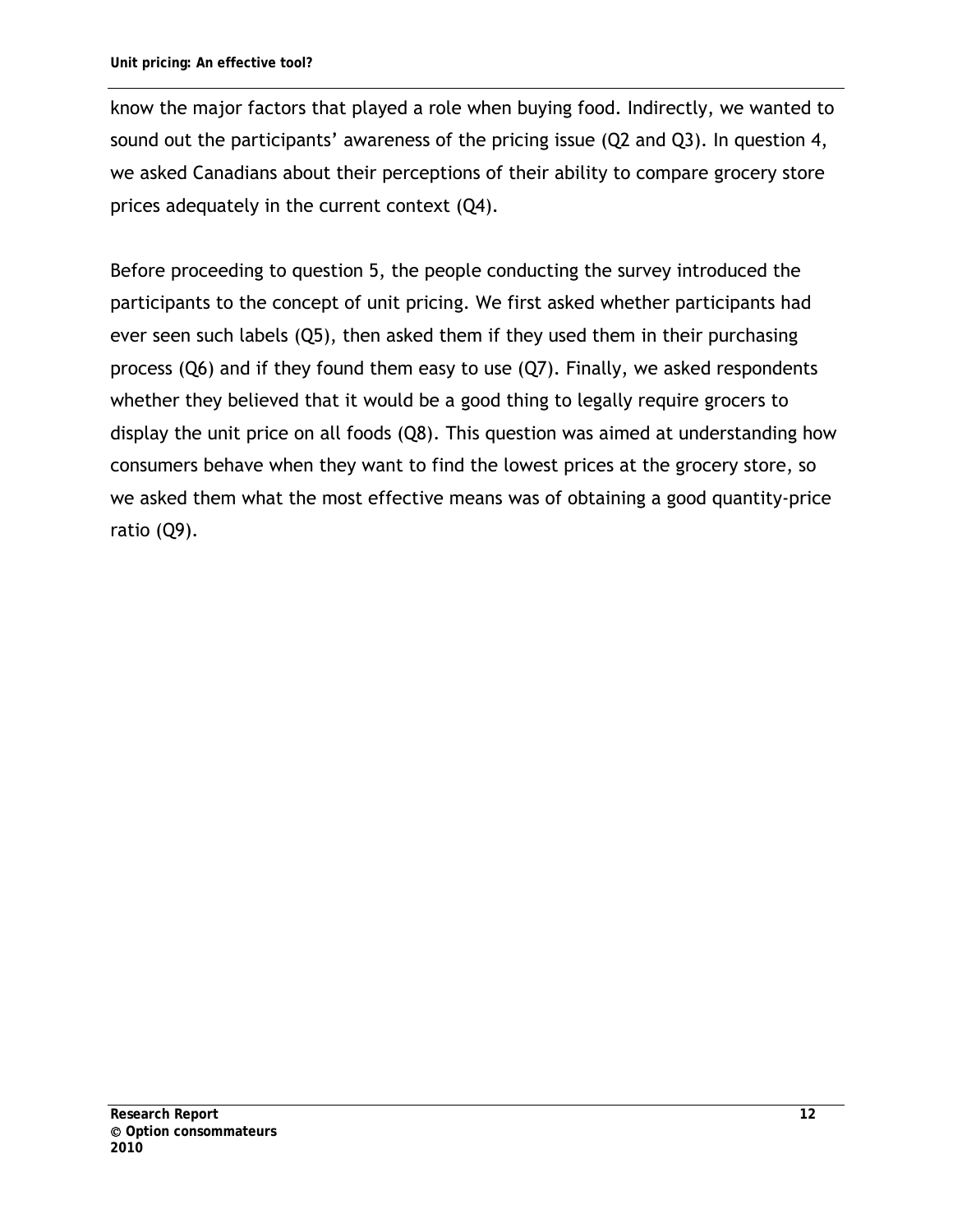#### <span id="page-24-0"></span>**Box 3: Survey on the attitudes of Canadians towards unit pricing**

Q1 How much of a role do you play in buying groceries in your household? Is buying groceries mostly your responsibility, a responsibility you share equally with someone else or are you not usually responsible for buying groceries?

01 - Grocery shopping mostly your responsibility

02 - Grocery shopping is a responsibility that you share equally with someone else

03 - You're not usually responsible for grocery shopping

99 - DK/NA

Q2 Which one of the following is the most important factor when you are choosing which groceries to buy? Is it ...? CHOOSE ONE

- 01 Price
- 02 Brand name
- 03 Quality and taste
- 04 Health benefits
- 05 Sales and promotions
- 99 DK/NA

Q3 When you leave a grocery store, would you say you always, usually, sometimes, rarely or never feel like you got good value for money?

- 01 Always
- $02 -$ Usually
- 03 Sometimes
- 04 Rarely
- 05 Never
- 99 DK/NA

Q4 When you are trying to compare the prices of similar food products in a grocery store, is it usually very easy, somewhat easy, somewhat difficult or very difficult to figure out which is the best deal?

- 01 Very Easy
- 02 Somewhat easy
- 03 Somewhat difficult
- 04 Very difficult
- 99 DK/NA

Q5 In grocery stores, some packaged or canned products display the "unit price" of the product in addition to the sale price on the label. The "unit price" is the price per unit of measurement, such as the price per 100 millilitres or 100 milligrams. Have you ever noticed the unit price on the label of any groceries you have bought?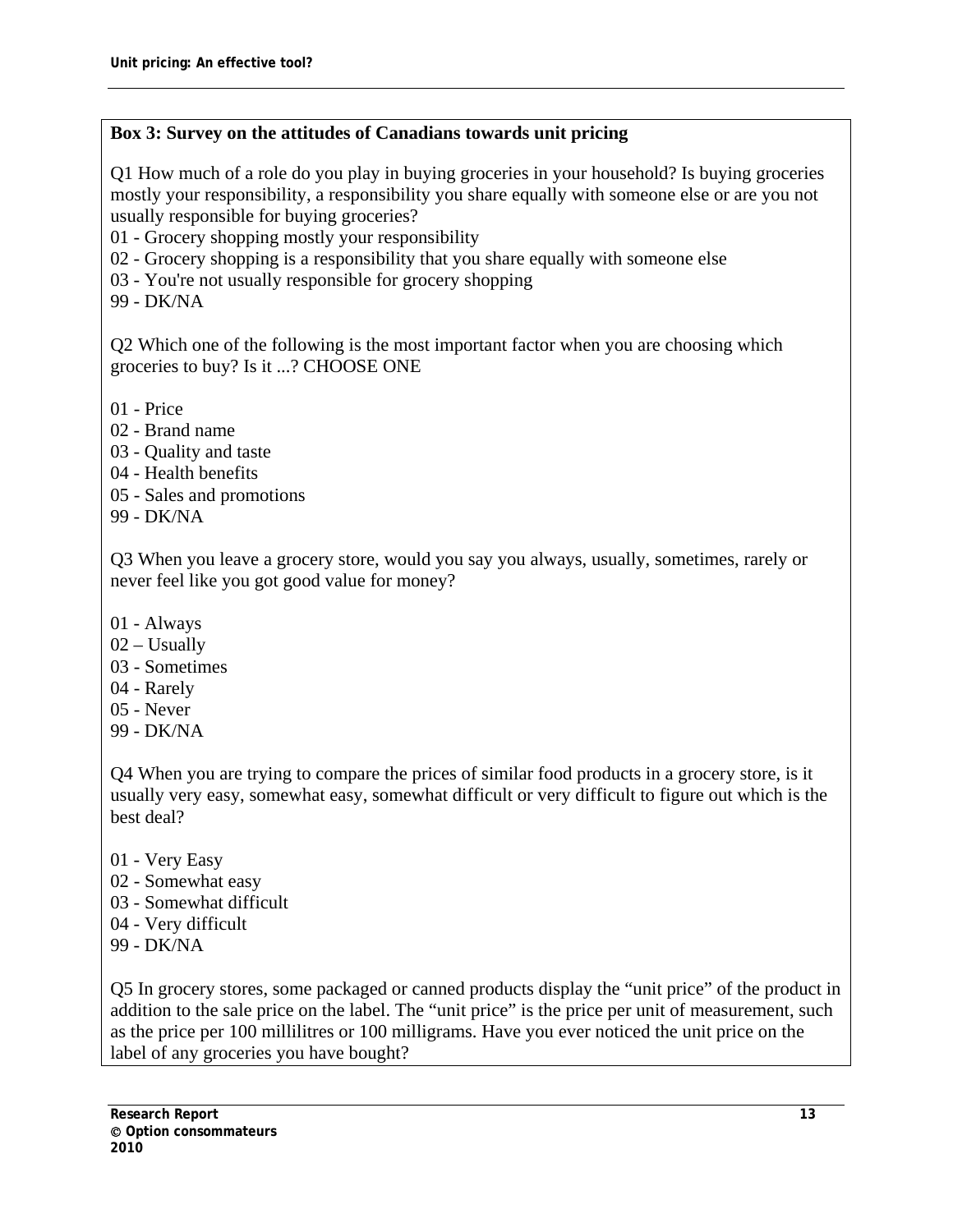01 - Yes

02 - No

99 - DK/NA

Q6 To what extent would you say that you read and make use of the "unit price" on the label when you are deciding what you buy at the grocery store? Do you use always, usually, sometimes, rarely or never use it?

01 - Always

02 - Usually

03 - Sometimes

04 - Rarely

05 - Never

99 - DK/NA

Q7 How clear and easy to find is the unit price on most groceries? Is it very, somewhat, not very or not at all clear and easy to find?

01 - Very clear

02 – Somewhat clear

03 - Not very clear

04 - Not at all clear

99 - DK/NA

Q8 Do you strongly agree, somewhat agree, somewhat disagree or strongly disagree that grocery stores ought to legally obliged to show the unit price of all foods they sell?

01 - Strongly agree

02 - Somewhat agree

03 - Somewhat disagree

04 - Strongly disagree

99 - DK/NA

Q9 In your opinion, which of the following is the most effective way to make sure you get the best value for money when you buy your groceries? Is it by ...? CHOOSE ONE

01 - Buying products that are on sale

02 - Buying cheaper house brands

03 - Comparing the unit price of products

99 - DK/NA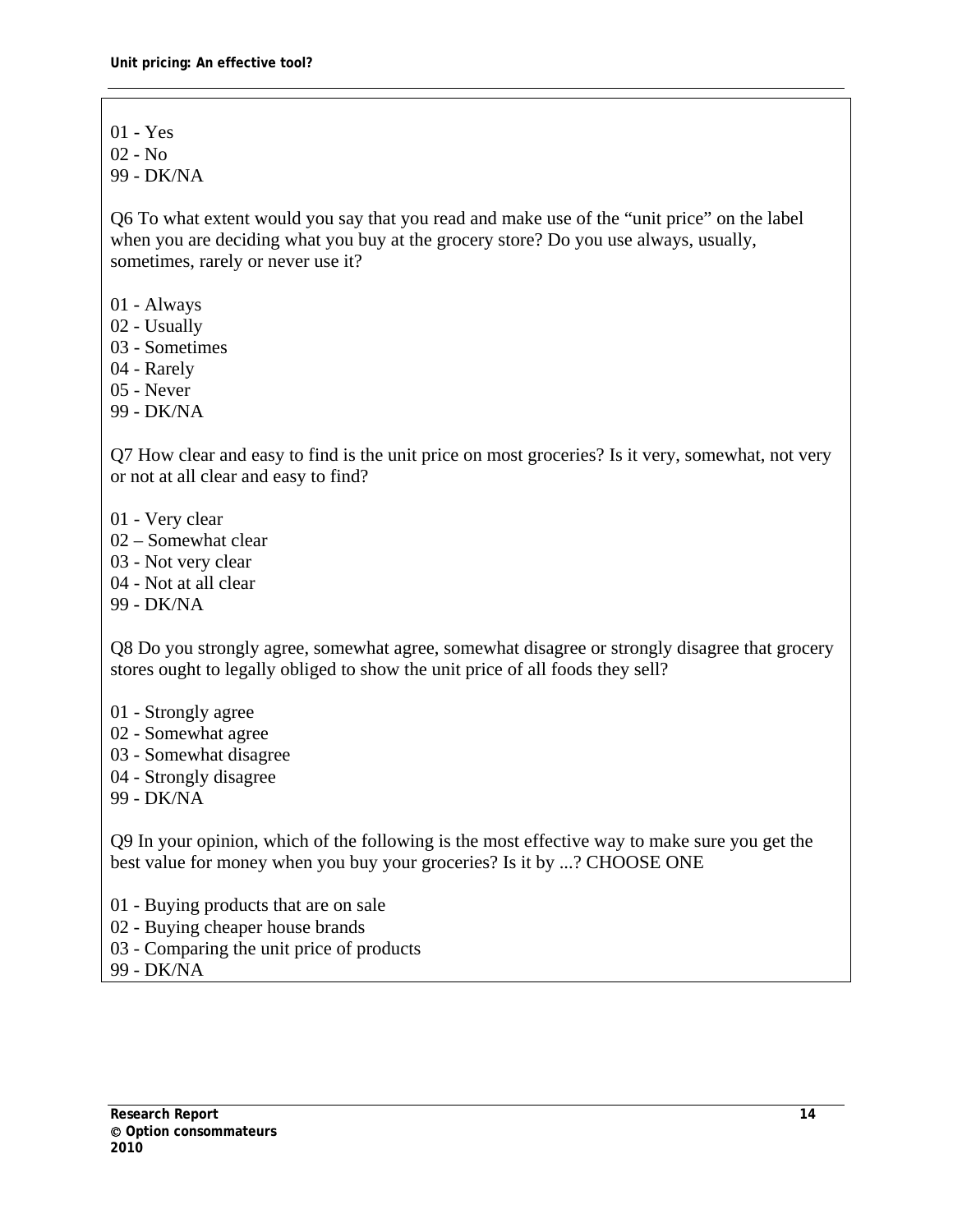#### <span id="page-26-0"></span>**Analysis results**

First of all, our survey showed that only 18% of adult Canadians do not consider themselves at all responsible for making food purchases in their household. The rest either consider grocery shopping to be a shared responsibility (29%) in the home or entirely their responsibility (51%). This is important and will be linked to other variables and other responses to our survey throughout this analysis. It is interesting to note that age is the variable with the greatest impact on responsibility for grocery shopping (see chart 1). Besides age, 71% of women surveyed consider themselves to be primarily responsible for grocery shopping in the household, compared with the low figure of 29% for men.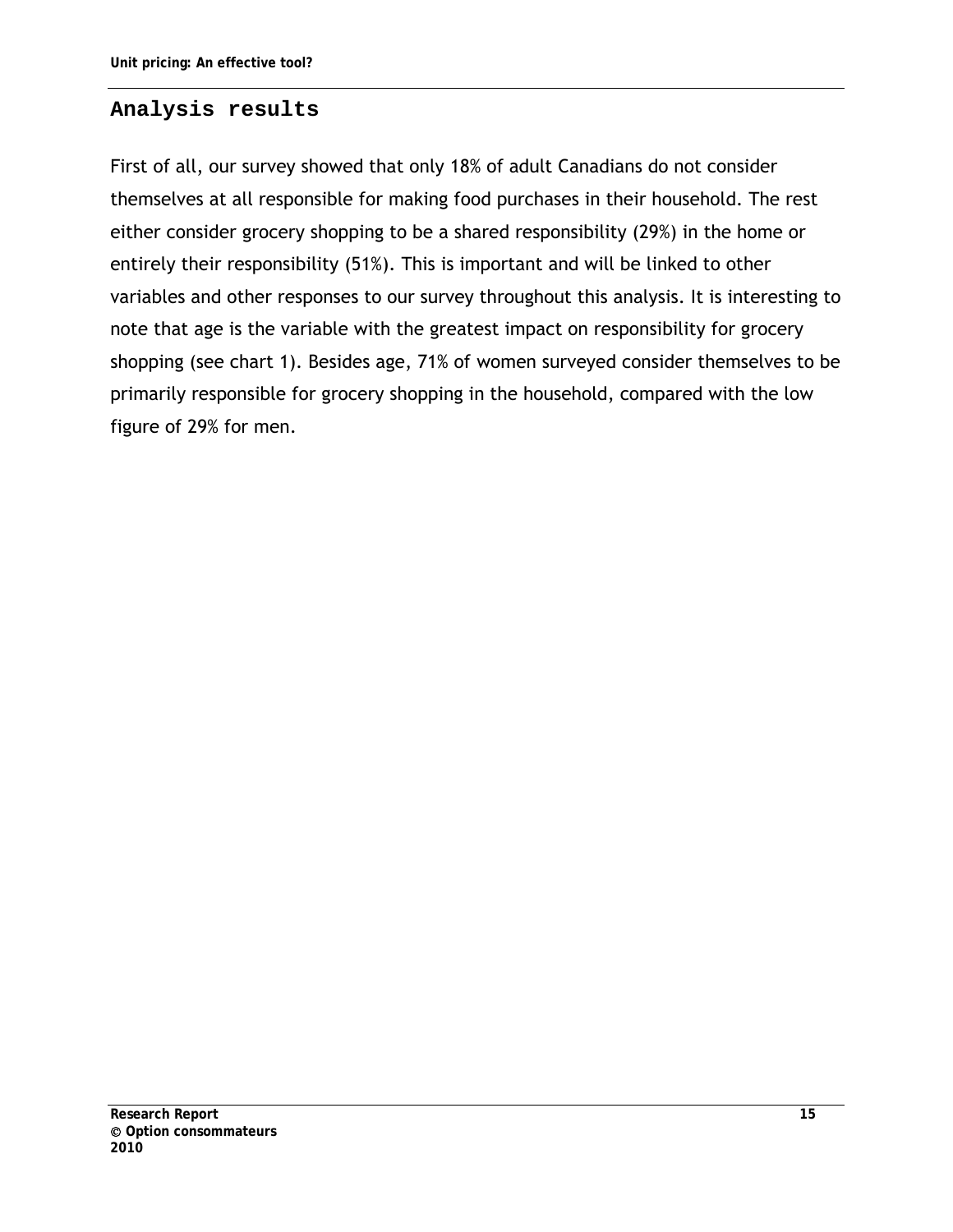<span id="page-27-0"></span>



Among the factors that most influence the choice of a grocery product, it appears that the quality and taste of the product is the factor that most influences the choice of Canadians (37%) followed by health benefits (25%) and price (23%). Discounts and promotions (7%) and brands (4%) come in last with about one in ten Canadians choosing food based on these two criteria. It should be noted that cost consciousness increases dramatically in households with a family income of less than \$25,000 (37%) compared to only 9% in families with incomes higher than \$120,000. In short we can say that less fortunate Canadians are four times as likely to base their choice on the criterion of food price as more affluent Canadians.

As a rule, the majority of Canadians say they always (15%) or usually (40%) get value for money when they buy their groceries. However, no fewer than 29% of respondents are only sometimes satisfied with what they in return for their dollars, while 8% and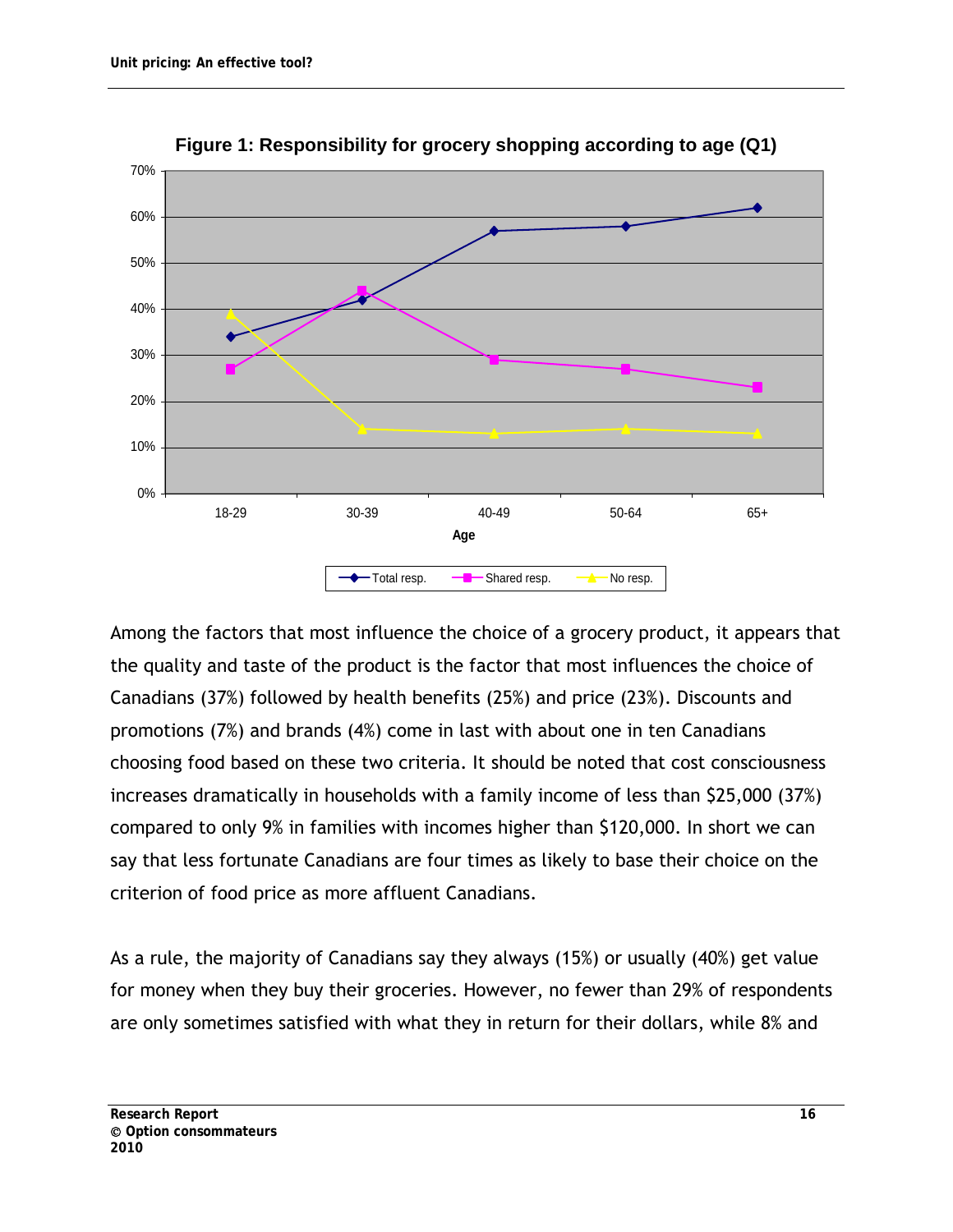3% say they rarely or never get their money's worth. These data are relatively stable in terms of household income and other socioeconomic variables.

As for the price comparison between two similar products in grocery stores, a significant number of Canadians find this a difficult operation. While an average of 24% of Canadians find it somewhat or very difficult to compare prices, these results are significantly higher among the elderly, as can be clearly seen in figure 2. This reveals a higher degree of vulnerability and greater confusion with regard to prices in this segment of the population. In numerical terms, if we apply the results of our survey to the entire population, there would be 460,000 Canadians over 65 who find it very difficult to compare the prices of similar products. In addition, Canadians whose mother tongue is neither French nor English find it more difficult to compare prices, 33% of these find it somewhat or very difficult, which is comparable to the figures for Canadians over 65. Action needs to be taken to alleviate the confusion among these citizens, particularly in terms of display and education (see Recommendation 1).

The detailed results of survey question 4 reveal significant disparities from one region to another. For example, in Montreal and Toronto respectively, 17% and 19% of Canadians find it somewhat or very difficult to compare the prices of two similar products; this figure is double in the City of Vancouver (up to 34%). The disparity is troubling and deserves further exploration in a future study $^5$  $^5$ .

 $\overline{a}$ 

<span id="page-28-0"></span><sup>5</sup> Caution: because the sample size reduces as we target specific populations, the level of precision is lower. Such differences remain statistically significant nevertheless.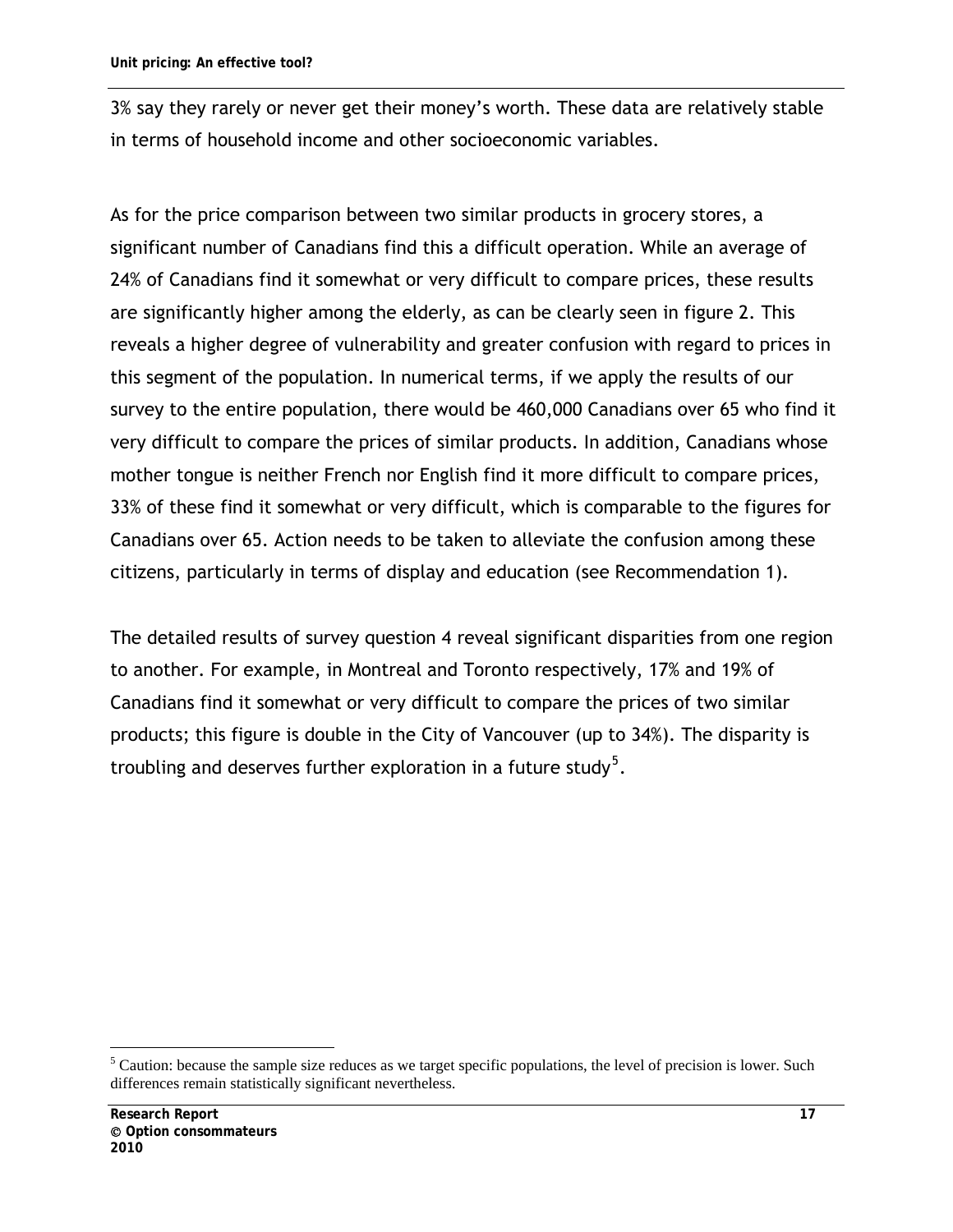<span id="page-29-0"></span>

**Figure 2: Declared ease of comparing prices between two similar products based on age (Q4)**

While the preceding questions were designed to gain a better understanding of Canadian consumers' purchasing behaviour, the following questions were focused on unit pricing. In question 5, it is interesting to note that about 6 in 10 Canadians have already noticed this type of label in a store. Not surprisingly, those who were not responsible for grocery shopping noticed the tool markedly less (one in two people had already noticed it). Similar to the result obtained in question 4, knowledge of unit pricing is mostly a factor of the respondents' age. As can be seen in Figure 3, this difference is less pronounced than for that related to difficulty in comparing prices but follows the same trend, as older and younger Canadians are less aware of this tool for facilitating price comparison.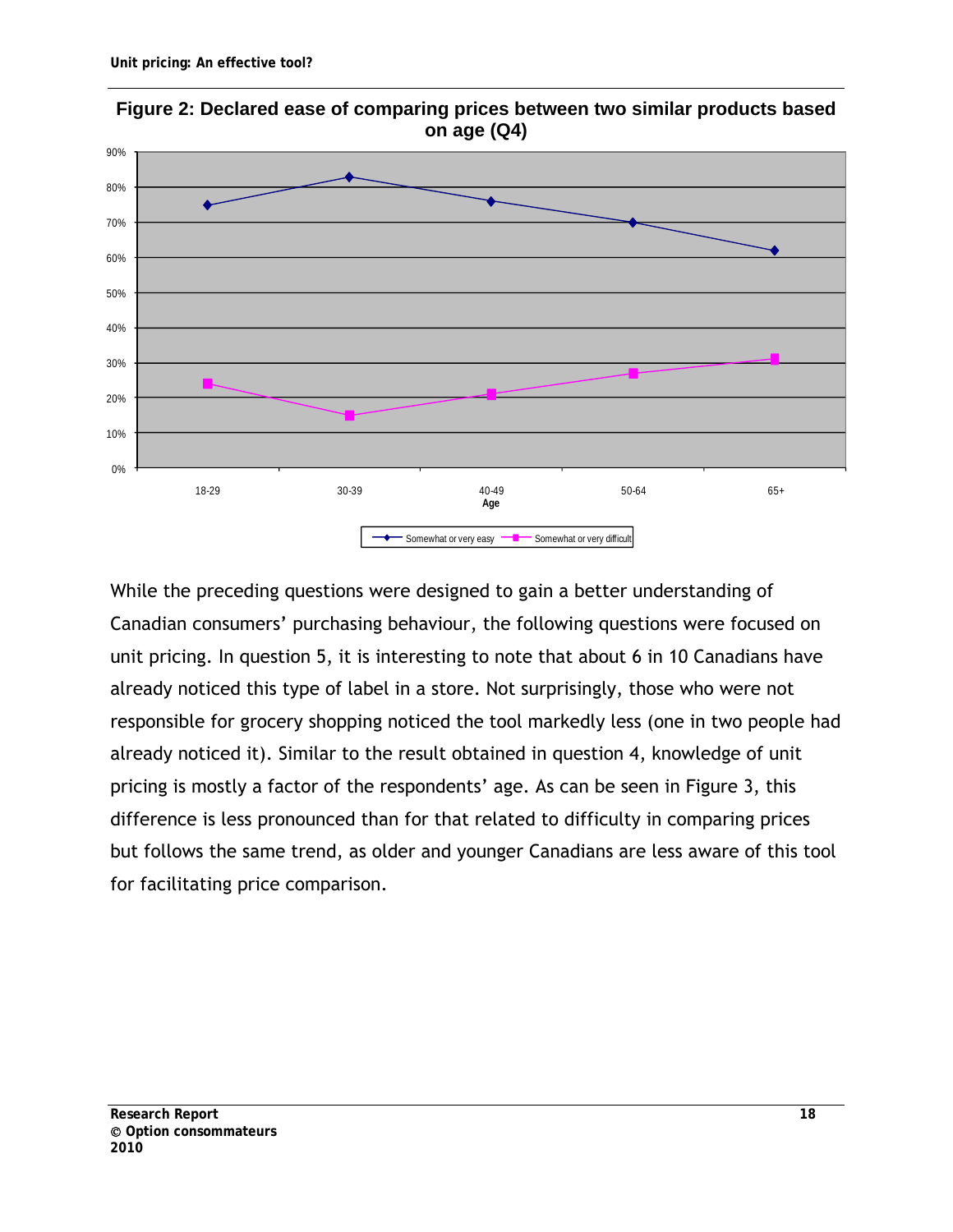<span id="page-30-0"></span>

**Figure 3: Knowledge of unit pricing based on age (Q5)**

The relationship between knowledge of this tool and household income is another noticeable trend in level of knowledge about unit pricing. We have identified an almost direct correlation between income and level of knowledge, as shown in Figure 4. These two figures indicate that some populations have lower levels of understanding about unit price, which also coincides with the levels of literacy and numeracy in the Statistics Canada survey. These people would more likely benefit from an education campaign on unit pricing.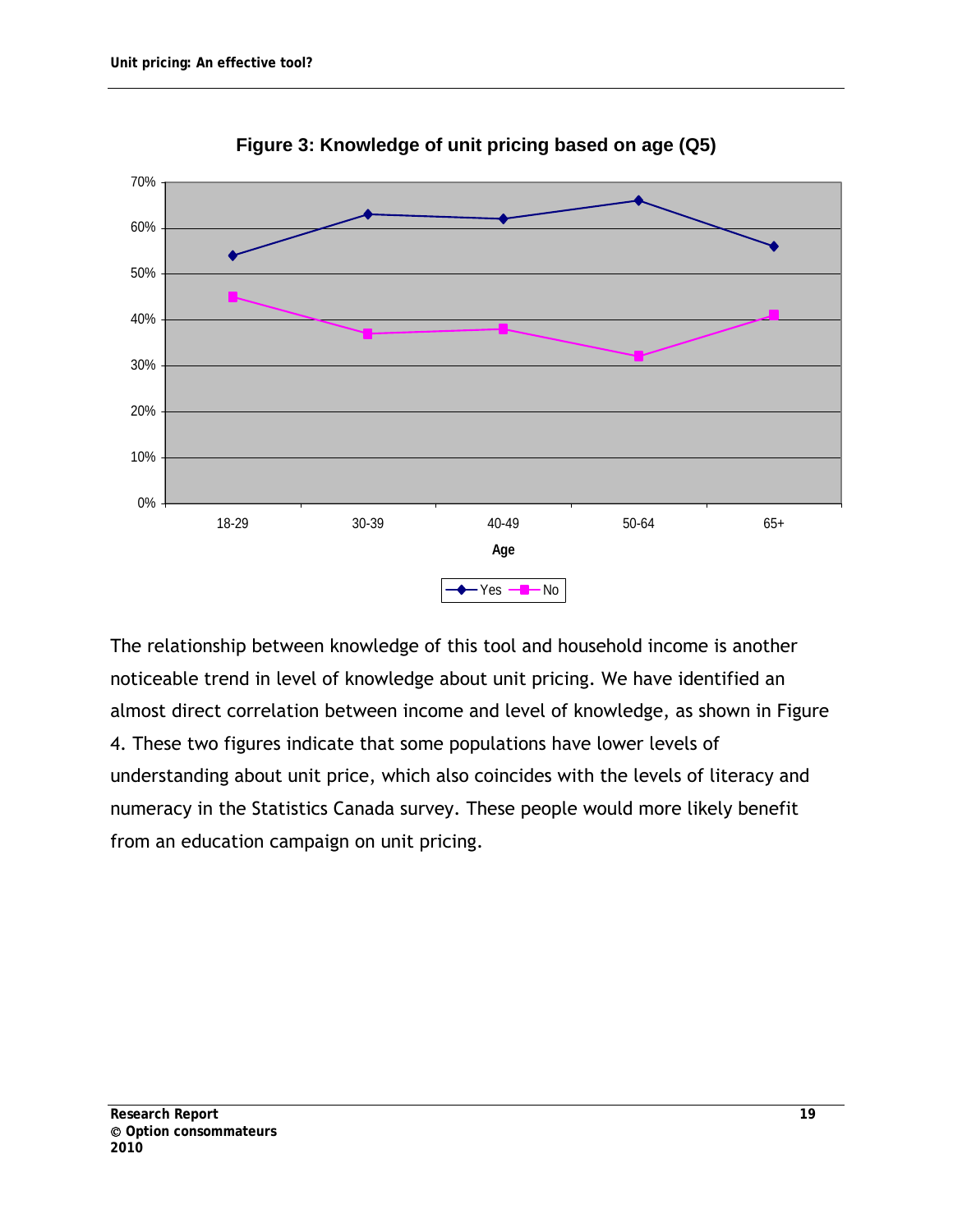<span id="page-31-0"></span>

As for the use of unit pricing in purchasing decisions, a high proportion of those who have noticed this type of labelling always or usually (23% and 31%) use it. As can be seen in Figure 5, when consumers have access to unit pricing and understand it, they use it extensively. Indeed, only one in twenty stated that they had never consulted unit pricing, which demonstrates the great popularity of this tool, once assimilated.

Note that for questions 6, 8 and 9, we used the SPSS software to cross-reference our data. Thus, only respondents who answered yes to question 5 are used. The differences obtained are significant. For example, one person in twenty who answered yes to question 5 says she/he never uses the unit price, while this number goes up to one in five if we retain the whole population. In such cases, the margin of error increases to 4.0%, 19 times out of 20.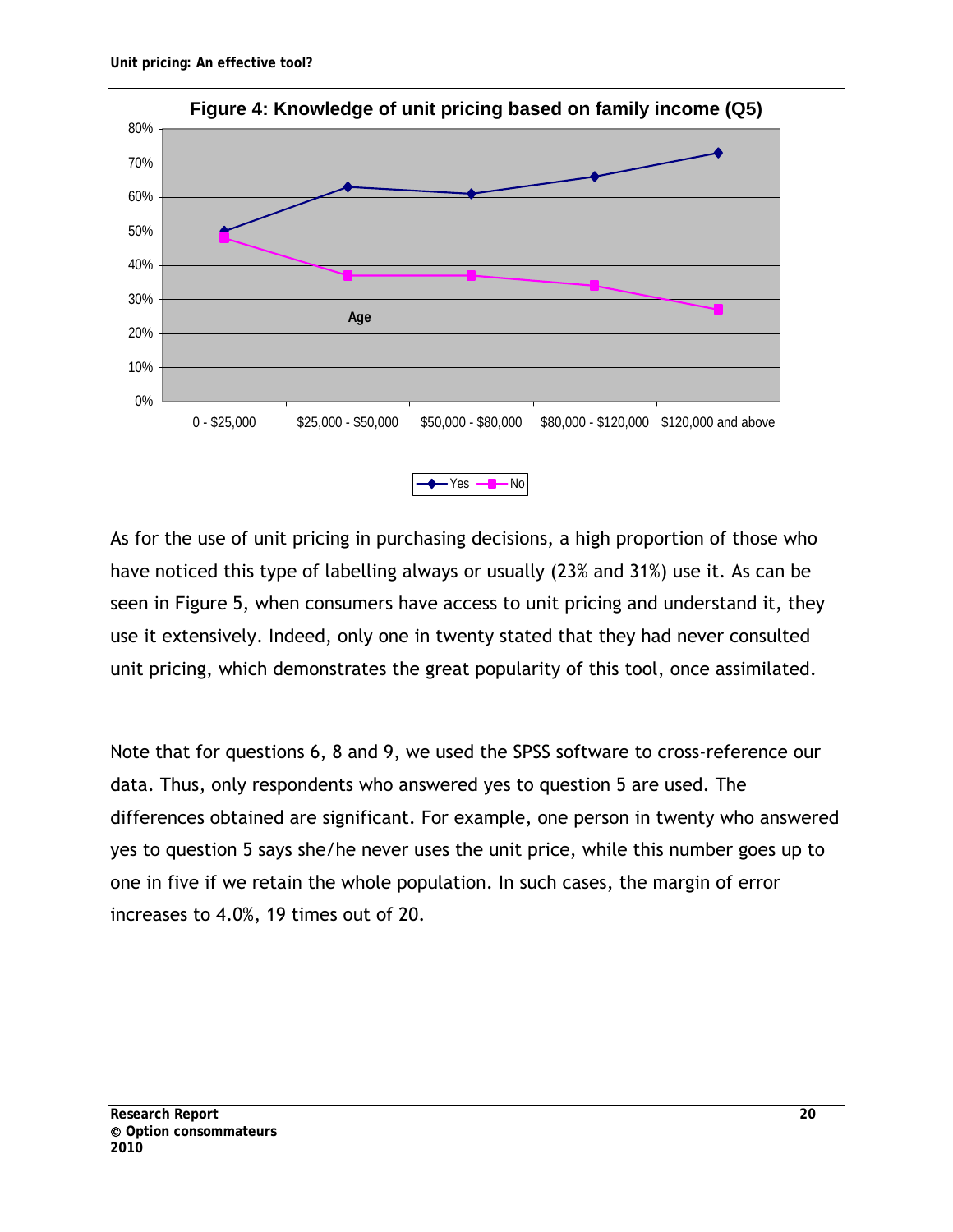<span id="page-32-0"></span>



In this context it is important to note that about one in four found the unit pricing information very or somewhat unclear. Our survey does not indicate the reason for this ambiguity, but shows clearly that this information seems not to be understood by everyone and it is not perceived as being very clearly presented. Only 22% of respondents said that the unit price labelling on most items was very clear, which involves a great deal of ambiguity.

It is presumably due to the lack of clarity in unit pricing today that a vast majority of Canadians surveyed want the government to make it mandatory. In total, over 8 out of 10 respondents supported the idea of making unit pricing mandatory on all foods, while only 10% were opposed.

Finally, it is interesting to note that depending on their knowledge or otherwise of unit pricing, Canadian consumers said they were in favour of various strategies to promote healthy food choices. The majority of those who were not familiar with unit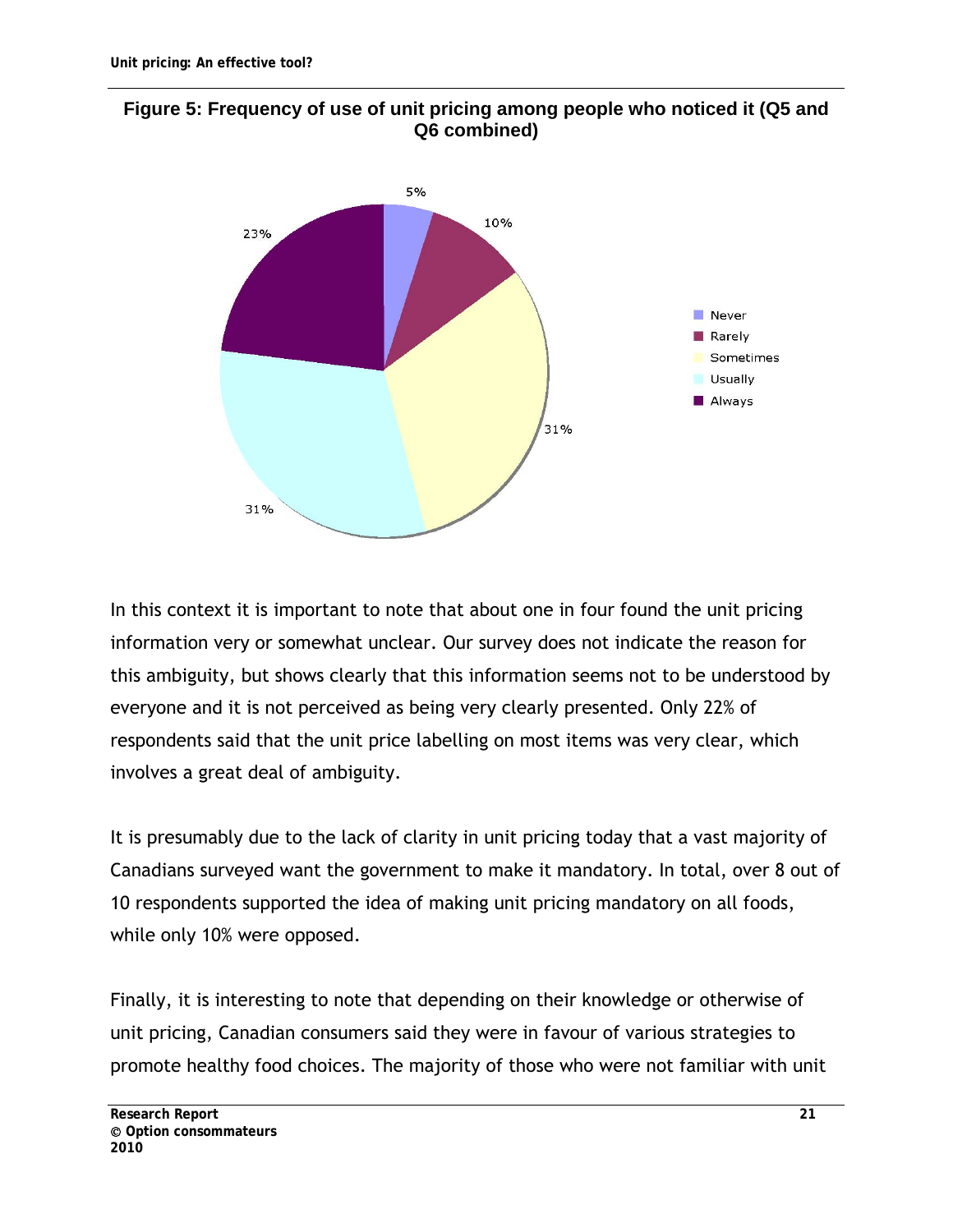pricing tended to choose products on sale to get a better price in terms of quantity, while those familiar with this tool based their choice mainly on the better unit price. This distinction in terms of consumer behaviour is striking on account of the great difference between the two categories of consumers: those who are familiar with unit pricing and those who are not (see Figure 6).

<span id="page-33-0"></span>

**Figure 6: Strategies reported for getting the best value in terms of quantity and familiarity with unit pricing (Q5 and Q9)**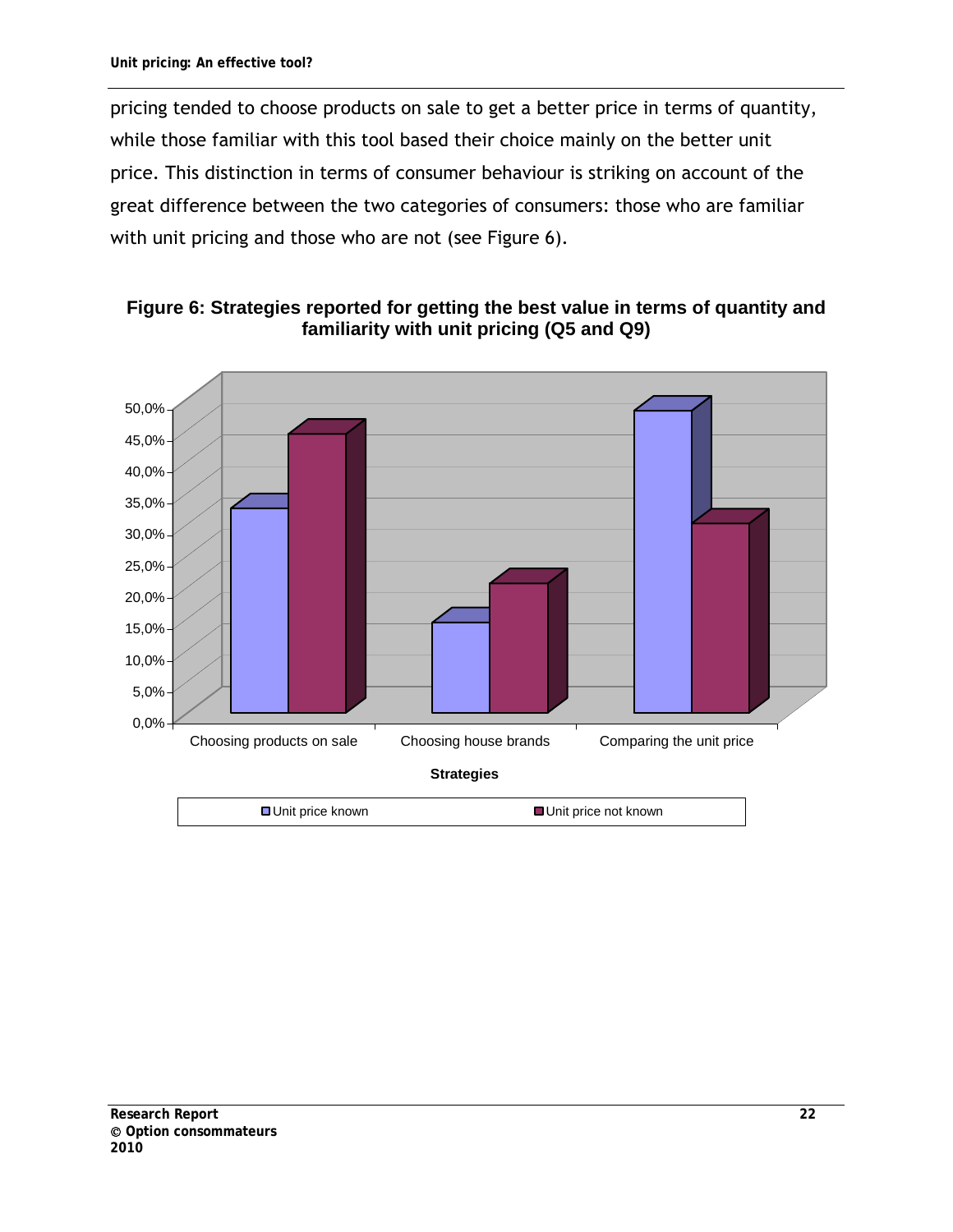### <span id="page-34-0"></span>**Discussion**

The results of this survey permit a better understanding of Canadian consumers with regard to their behaviour and their ability to compare food prices. These findings raise some important consumer issues, especially in terms of public policy, and call for recommendations on how to facilitate consumer choice by providing clear information with relation to pricing.

First, the survey helped validate the assumption that the lower the incomes of Canadians, the more they are likely to be influenced by commodity prices. However, this cost consciousness does not translate into a greater use, or even a better understanding, of unit-of-measure food pricing. Notwithstanding, this tool is specifically designed to facilitate comparison of similar products on the basis of price. These Canadians could benefit greatly from this type of labelling by reducing grocery costs and saving precious dollars.

It really is a tool worth knowing about! We clearly saw in Figure 6 that knowledge of unit pricing had a significant impact on how consumers make their choices. It encourages them to move from uncertain data (ads for specific discounts or house brands known to be more affordable) to rigorous quantitative data (unit pricing). Consumers would benefit from relying on such data and governments would promote meaningful competition and price transparency by informing and educating them about the existence of this tool.

Moreover, as we pointed out earlier, younger and older consumers reported having difficulty comparing prices in stores. This might be attributable to less experience in shopping among 18- to 29-year-olds, but does not explain the incomprehension expressed by those 65 and over. Similarly, allophones and low income Canadians have a harder time than others comparing prices. In such cases, unit price labelling could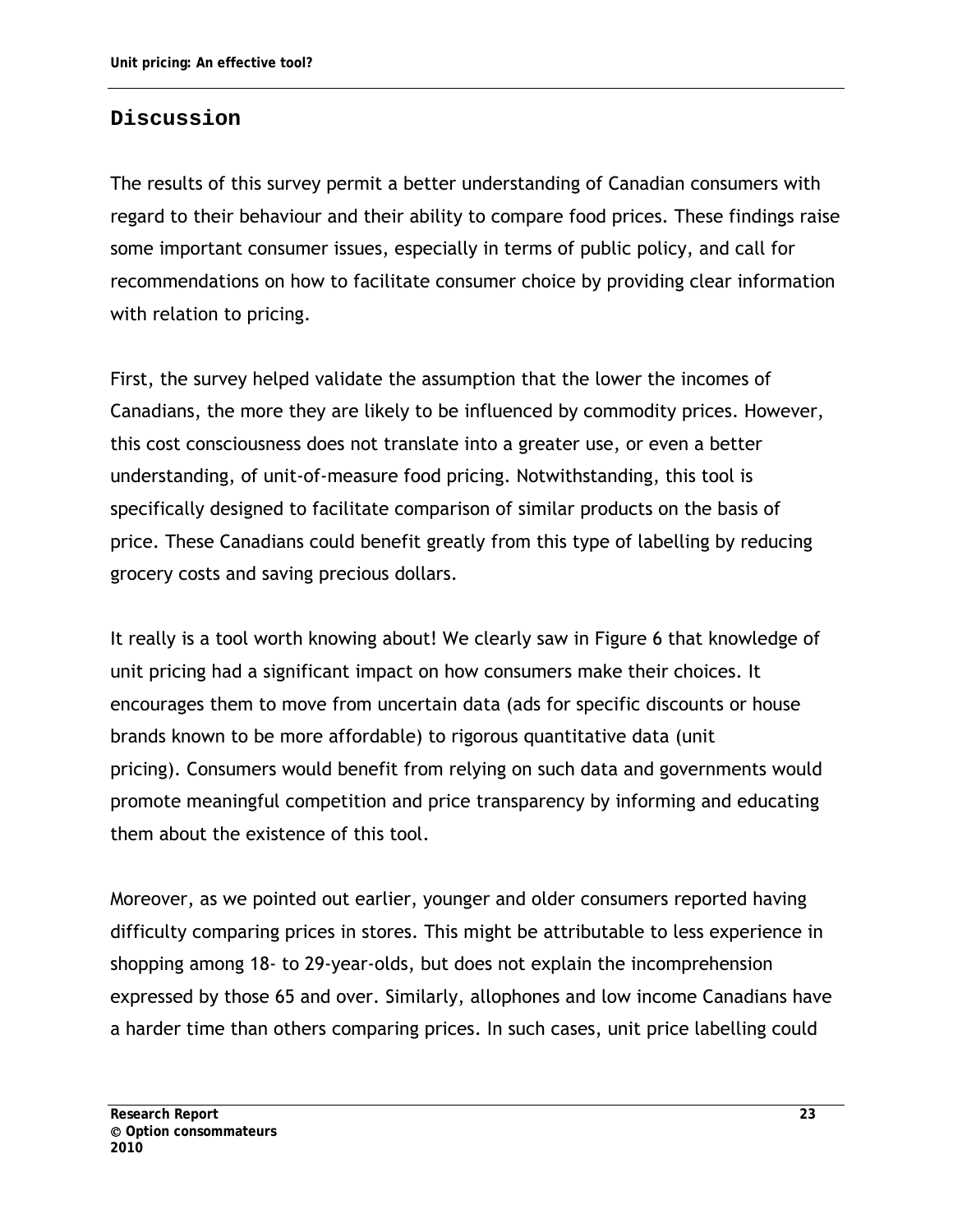make the task easier, since it is clear and easy to understand (see Chapter 4).

While certain types of consumers have more difficulty comparing prices, they are generally less aware of the existence of the unit pricing tool. Once again, it is seniors, young people and those with lower incomes are less likely to know about this type of labelling than the rest of Canadians.

Also, it is remarkable how little knowledge Canadians demonstrated of unit pricing. This was shown by question 5, which was aimed simply at finding out whether Canadians knew about this type of information that was displayed at certain retailers. We can still make some assumptions to explain why nearly four in ten Canadian consumers did not know about this tool. First, the measure is voluntary in Canada and is regulated only in Quebec. This state of affairs leaves it up to retailers whether or not to display unit pricing and how to do so. Second, as pointed out by the companies we interviewed, none have launched a campaign or made an effort to explain unit pricing to their customers, even when they claimed to display unit prices consistently. In addition, our literature search on education on unit pricing did not turn up a single campaign of this type in Canada, either by consumer associations, by companies or by government agencies.

Finally, our comparative analysis of labels displaying the unit price in Quebec and Ontario (see Chapter 4) enabled us to note that: 1) there was inconsistency in the ways of displaying the information; 2) the readability and comprehensibility of the labels sometimes left something to be desired. Nevertheless, the tool remains very popular and has a positive impact on consumer behaviour, as can be seen in Figure 5, even though for many, the information was difficult to find.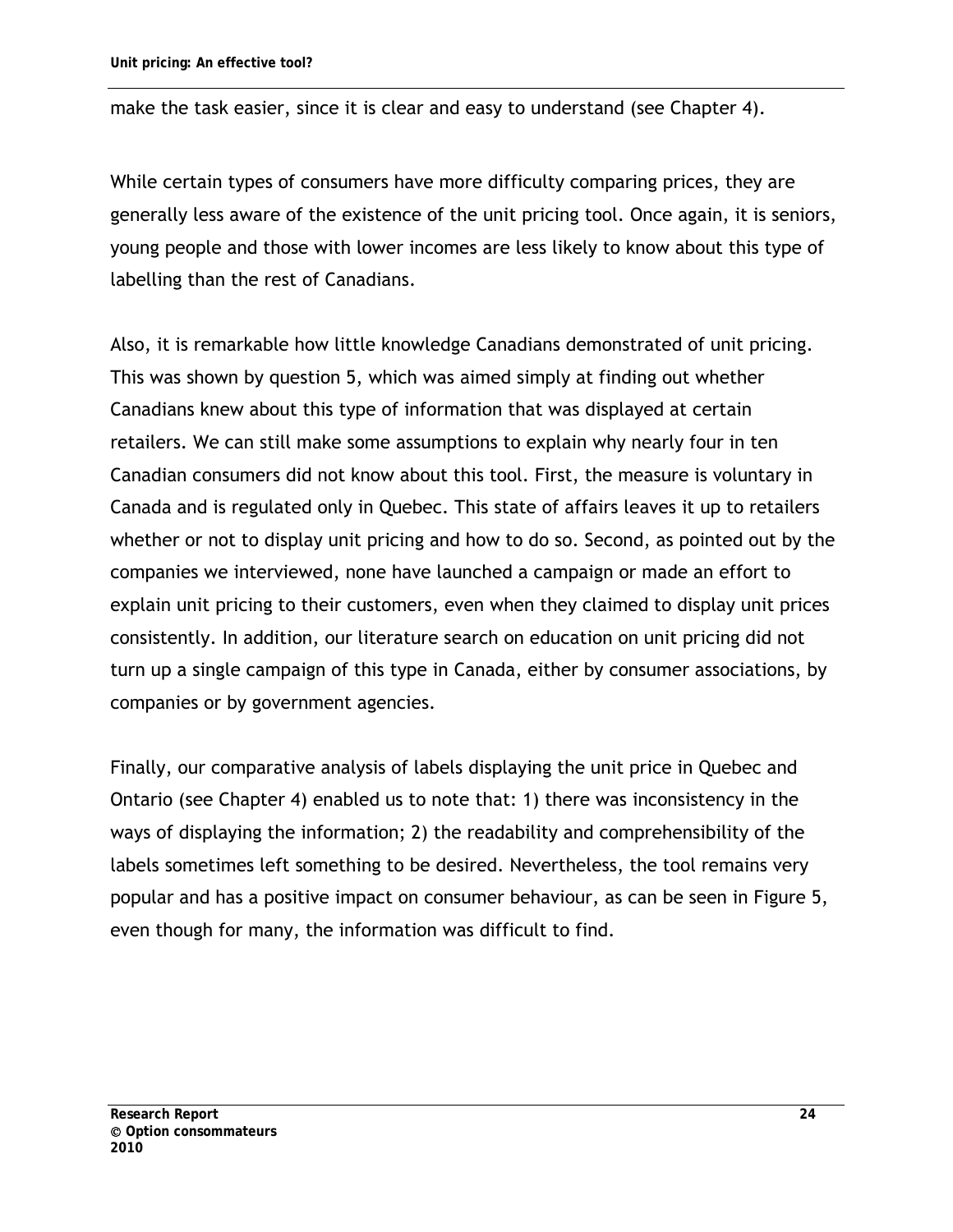# **Chapter 3: Comparison of the legal framework of unit pricing**

In order to make it easier to compare prices, many countries have decided to regulate or mandate unit pricing. The pioneers in this area are the cities and states of the North-eastern United States, which were the first to implement such systems in the late 60s. Since then, many laws on unit pricing have been implemented worldwide. Consequently, we are now faced with a rich and varied legal corpus on this subject.

In this chapter, we conducted an exercise in comparative law aimed at highlighting the peculiarities of a number of laws from around the world and identifying best practices. We begin by describing the regulatory framework in Canada. We next describe the provisions of the laws on unit pricing in Quebec, the United States, Europe and Australia. Then, we systematically analyze the laws or regulations of these States in order finally to make a number of recommendations.

# **Canada**

In Canada, the federal food labelling standards apply to all provinces and territories. Every province maintains the right to regulate commerce carried out on its territory. Accordingly, food labelling is a jurisdiction shared between the federal and provincial governments.

At the federal level, there are three agencies responsible for labelling foods: the Canadian Food Inspection Agency (CFIA), Health Canada, and the Competition Bureau<sup>[6](#page-36-0)</sup>. Health Canada's involvement, including that of the Food Directorate, is limited to ensuring nutritious, safe and healthy food. Health Canada is not mandated to regulate or manage the commercial aspects of food marketing. This task falls to the CFIA and the Competition Bureau.

<span id="page-36-0"></span> $\overline{a}$ 6 Note that the Competition Bureau is responsible for the administration and enforcement of the *Consumer Packaging and Labelling Act*, but the Office delegates its inspection powers to the CFIA for all foods.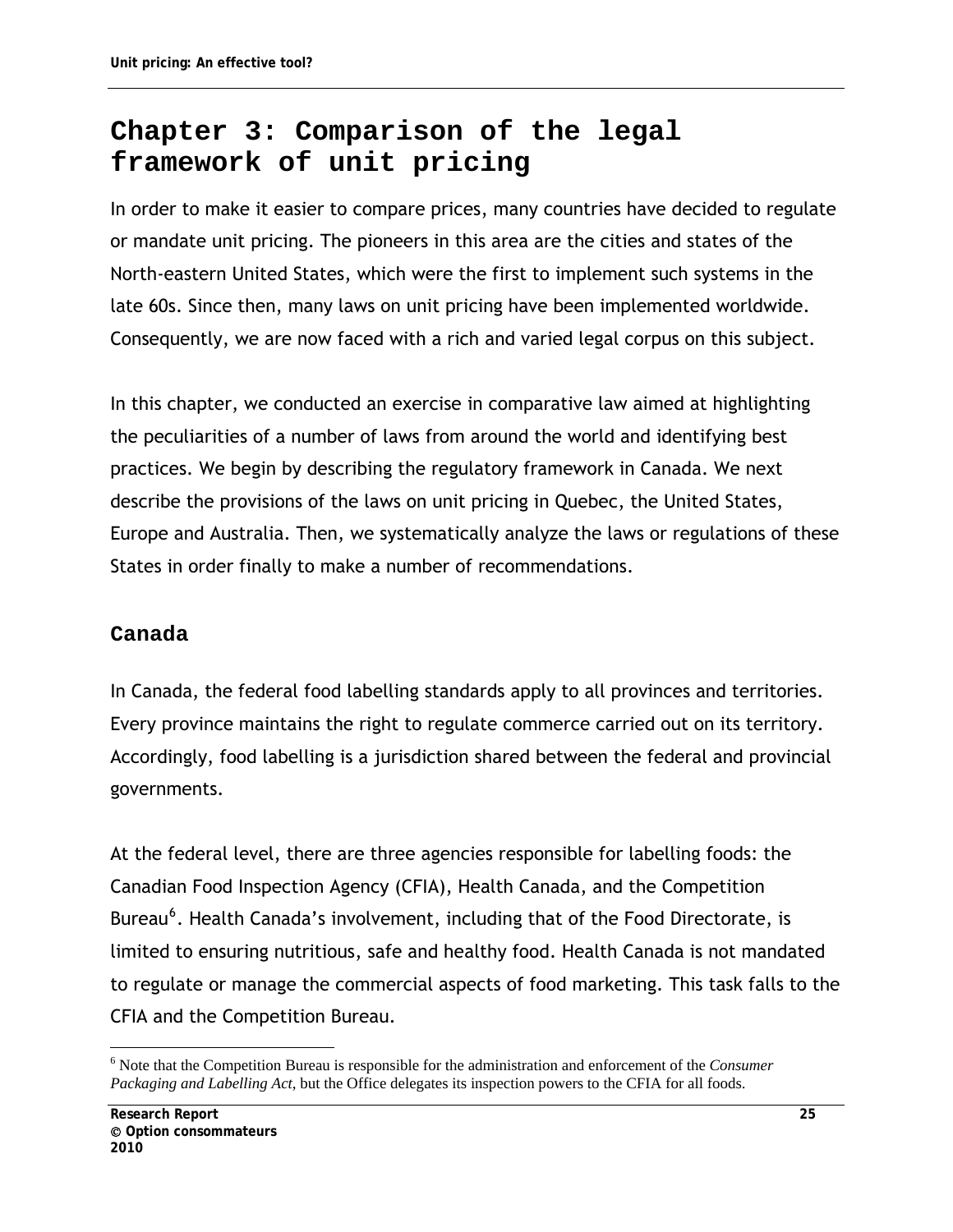#### **The Canadian Food Inspection Agency (CFIA)**

The Agency is dedicated to "safeguarding food, animals and plants, which enhances the health and well-being of Canada's people, environment and economy."<sup>[7](#page-37-0)</sup> Thus, "in carrying out its mandate, and in support of Government of Canada priorities, the CFIA strives to:

- protect Canadians from preventable health risks
- protect consumers through a fair and effective food, animal and plant regulatory regime that supports competitive domestic and international markets.<sup>[8](#page-37-1)</sup>"

This is reflected in three initiatives by the government agency:

**Helping consumers make healthy food choices**

By enforcing Canada's fair packaging and labelling laws - checking labels for accuracy in product identity, contents, weight, purity and grade, as well as nutritional labelling and health claims - the *CFIA* verifies that the information provided to consumers is truthful and not misleading, enabling them to make healthy food choices.

**Maintaining an effective regulatory framework**

In order to maintain a competitive marketplace and provide consumers with a wide selection of affordable and high quality products, it is critical that the regulatory regime be both fair and effective. The *CFIA* is committed to maintaining an effective, transparent, rules- and science-based domestic regulatory framework. On an ongoing basis, the Agency develops and updates acts and regulations. The *CFIA* also leads or participates in a number of domestic and international agreements and arrangements.

<span id="page-37-1"></span><span id="page-37-0"></span><sup>&</sup>lt;sup>7</sup> Canadian Food Inspection Agency 2006. "Science and regulation... working together for Canadians" [on line] http://www.inspection.gc.ca/english/agen/broch/broche.shtml (Page visited February 10, 2010). <sup>8</sup> Idem.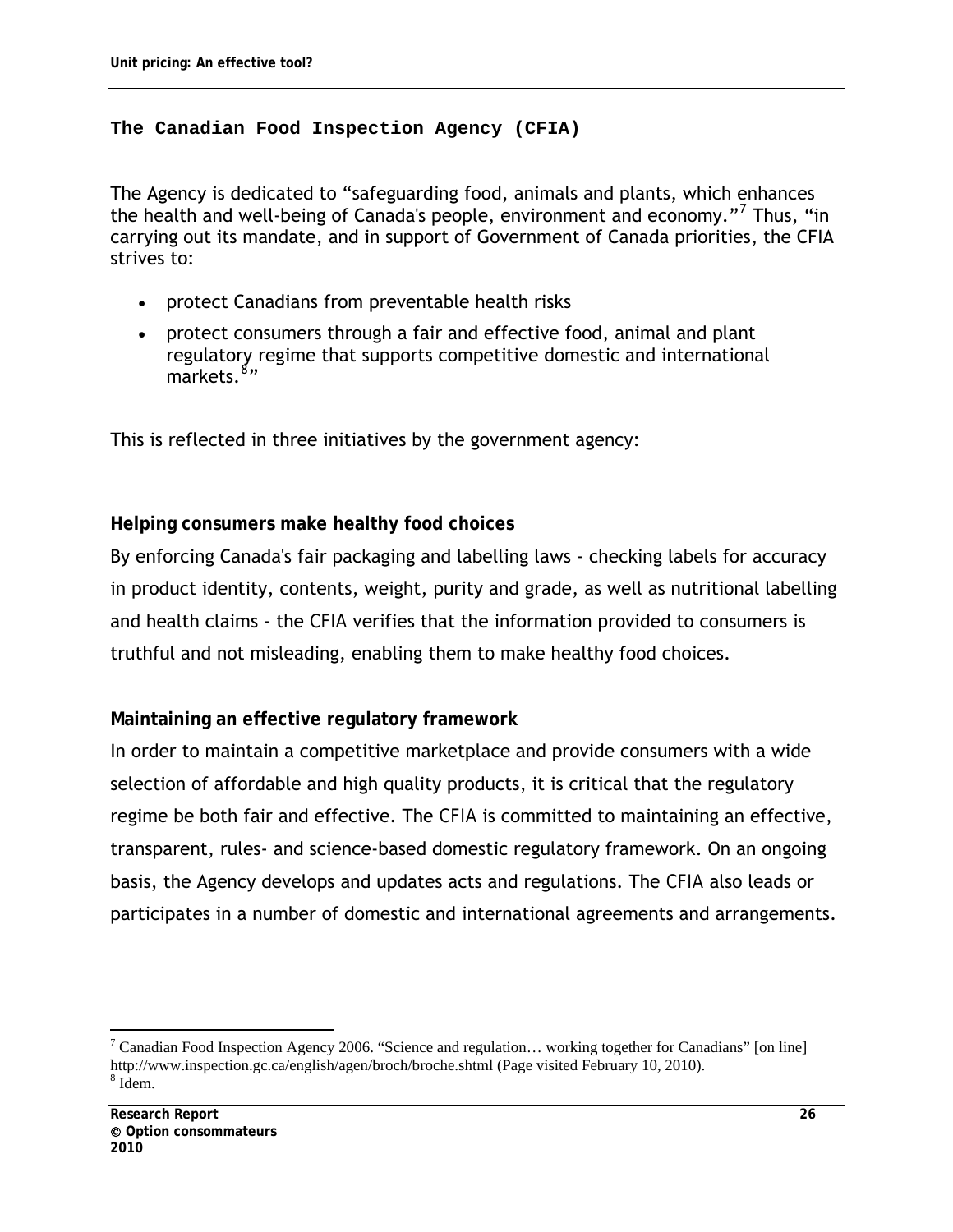**Protecting consumers and the market from unfair trade practices**  To deter deceptive and unfair market practices, the *CFIA* enforces standards for food labelling, verifies compliance with the Seeds Act, and grants plant breeders' rights. *[9](#page-38-0)* .

It is the CFIA that has the responsibility of protecting consumers in the food domain. The Agency is also is responsible for implementing legislation and regulations on packaging and labelling of consumer products in accordance with the *Food and Drugs Act and Regulations.* 

These laws and regulations prescribe standards for the quality, quantity, composition, packaging, labelling and advertising of foods. However, there is no provision under the jurisdiction of the Canadian government respecting unit pricing. Existing provisions regarding labelling and the prohibition of false representation or confusion regarding quantity could be widened to include this measure.

### **The Food and Drugs Act (FDA)**

It is up to the CFIA to oversee the effective application of the *FDA*. The *Act* contains a general provision that prohibits false or misleading statements.

### *Fraud*

*5. (1) No person shall label, package, treat, process, sell or advertise any food in a manner that is false, misleading or deceptive or is likely to create an erroneous impression regarding its character, value, quantity, composition, merit or safety.[10](#page-38-1)*

 $\overline{a}$  $<sup>9</sup>$  Idem.</sup>

<span id="page-38-1"></span><span id="page-38-0"></span><sup>10</sup> Government of Canada, *Food and Drug Act*.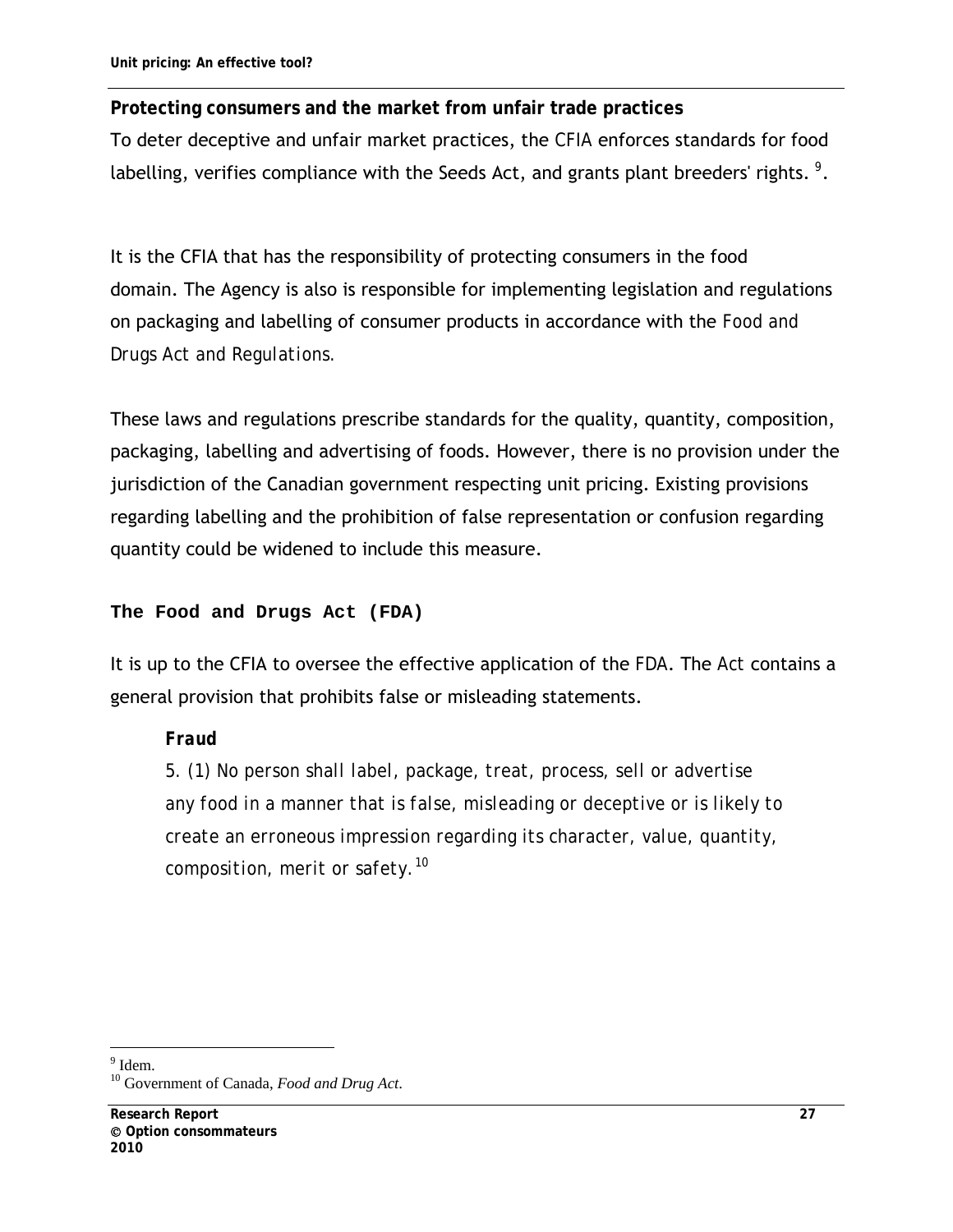#### **The [Consumer Packaging and Labelling Act and Regulations](http://www.competitionbureau.gc.ca/eic/site/cb-bc.nsf/eng/h_00148.html#packaging)**

The CFIA also monitors compliance with the provisions contained in *The [Consumer](http://www.competitionbureau.gc.ca/eic/site/cb-bc.nsf/eng/h_00148.html#packaging)  [Packaging and Labelling Act and Regulations](http://www.competitionbureau.gc.ca/eic/site/cb-bc.nsf/eng/h_00148.html#packaging)*

These are the sections of the law that concern us:

# *Prohibition respecting labels*

*4. (1) No dealer shall sell, import into Canada or advertise any prepackaged product unless that product has applied to it a label containing a declaration of net quantity of the product in the form and manner required by this Act or prescribed and in terms of either* 

*(a) numerical count, or (*b*) a unit of measurement set out in Schedule I to the Weights and Measures Act, as may be prescribed.* 

# *Representations relating to prepackaged products*

*7. (1) No dealer shall apply to any prepackaged product or sell, import into Canada or advertise any prepackaged product that has applied to it a label containing any false or misleading representation that relates to or may reasonably be regarded as relating to that product.* 

### *Definition of «false or misleading representation»*

*(2) For the purposes of this section, «false or misleading representation» includes* 

> *(a) any representation in which expressions, words, figures, depictions or symbols are used, arranged or shown in a manner that may reasonably be regarded as qualifying the declared net quantity of a prepackaged*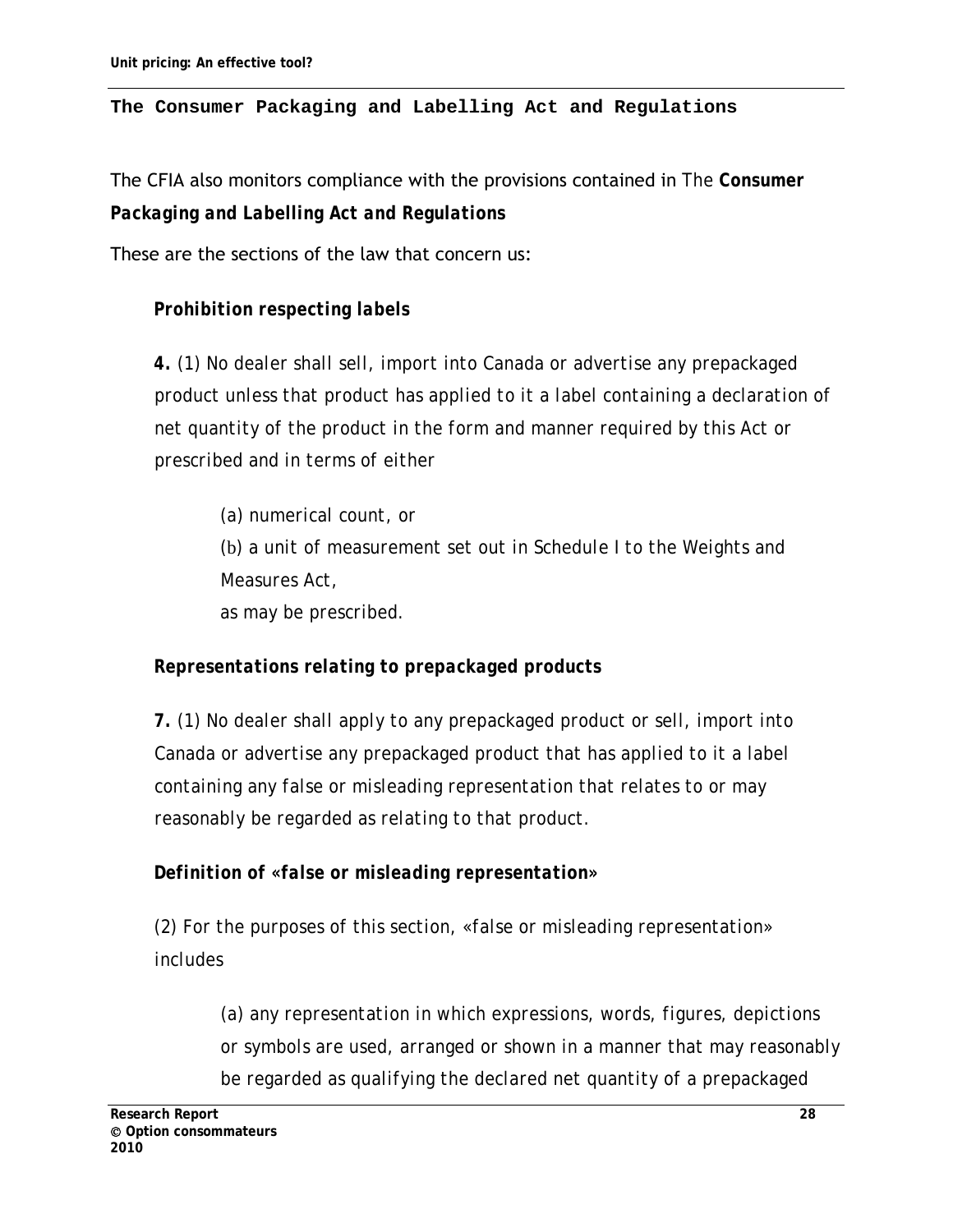*product or as likely to deceive a consumer with respect to the net quantity of a prepackaged product;*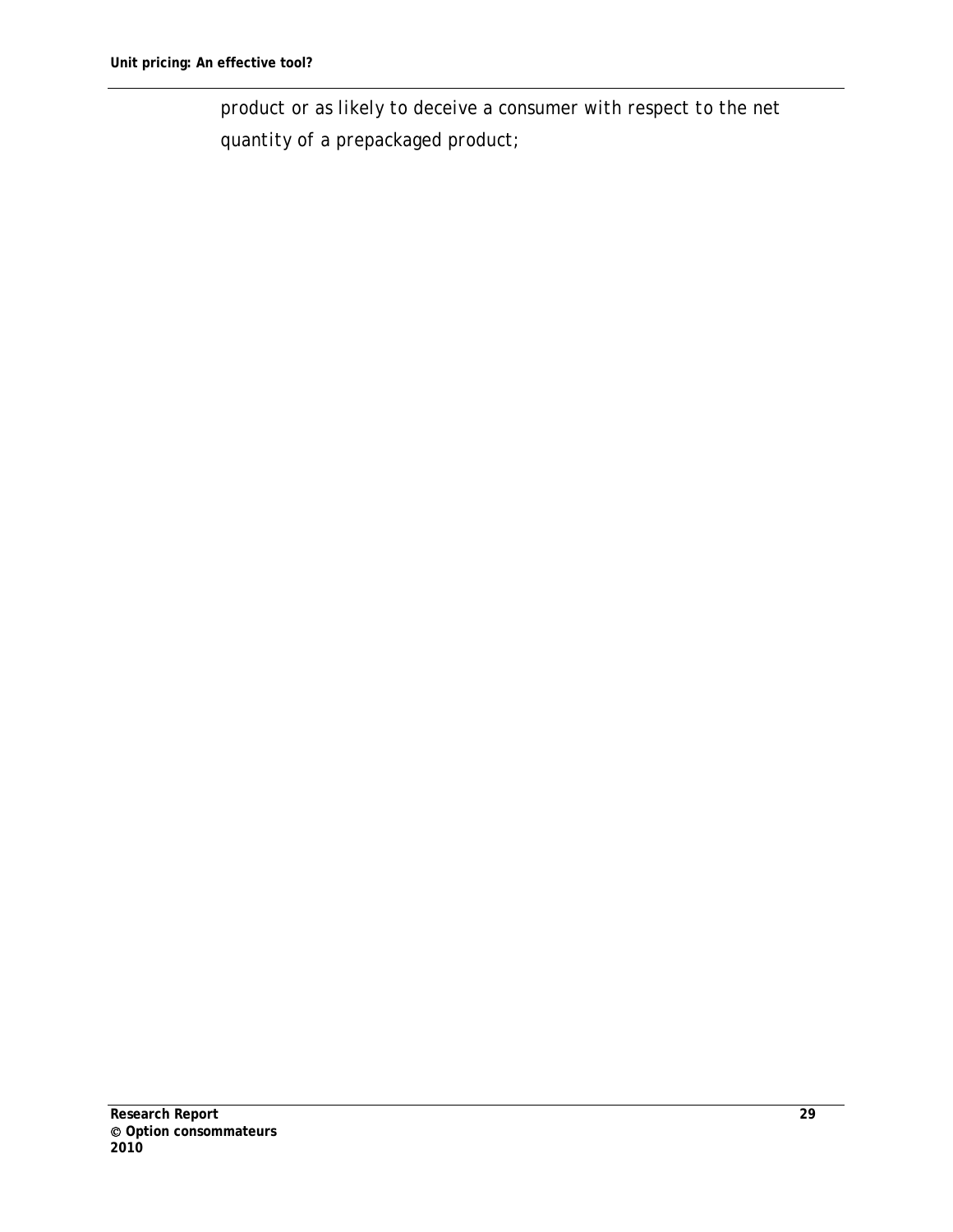# **Quebec**

Quebec is the only province that has regulations on displaying the unit price of packaged goods; retailers in other provinces do so only on a voluntary basis.

Officially, the Quebec regulation on unit pricing came into force on June 23, 2001 after negotiations that lasted for about three years. In 1998, Quebec's *Office de la protection du consommateur* set up a task force on Section 223, which requires the merchant to post a price on each item offered in his establishment. On the one hand, certain retailers wanted new exemptions from this obligation so that they could minimize operating costs by using optical scanner technology. On the other hand, consumers were skeptical; they feared, among other things, errors due to incorrect posting, prices not displayed, in short, a deterioration in their ability to make informed choices. A compromise was reached in this regard enabling retailers to be exempt from the requirement to display the prices on each product, provided that they complied with the *Price Accuracy Policy* and display the unit price of each product.

The items relating to displaying unit prices in Quebec are therefore to be found in the *Consumer Protection Act* and *Regulation*.

| <b>Consumer Protection Act</b>                                       |  |  |  |  |
|----------------------------------------------------------------------|--|--|--|--|
| Section 223: Indication of sale price                                |  |  |  |  |
| Regulation respecting the application of the Consumer Protection Act |  |  |  |  |
| Division III - Indication of Prices                                  |  |  |  |  |
| Sections 91.4 and 91.5                                               |  |  |  |  |

| Table 5: Legislation on unit price in Quebec |  |  |
|----------------------------------------------|--|--|
|----------------------------------------------|--|--|

Thus, retailers have the opportunity to avoid displaying unit prices, if they comply with Articles 91.4 and 91.5. These are the sections that identify requirements with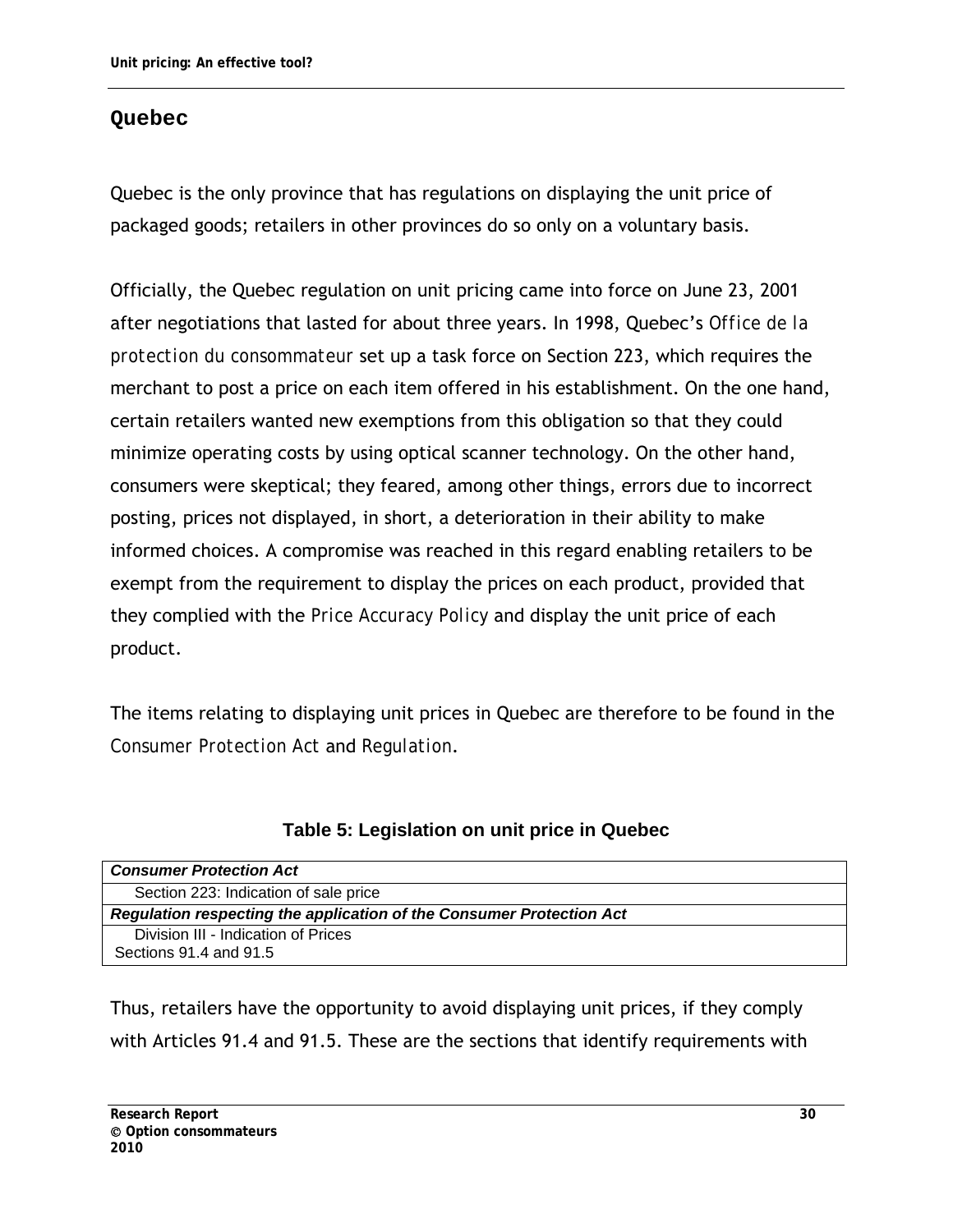regard to unit pricing. They are intended only for retailers with a MAPAQ permit issued under the *Regulation Respecting Food*.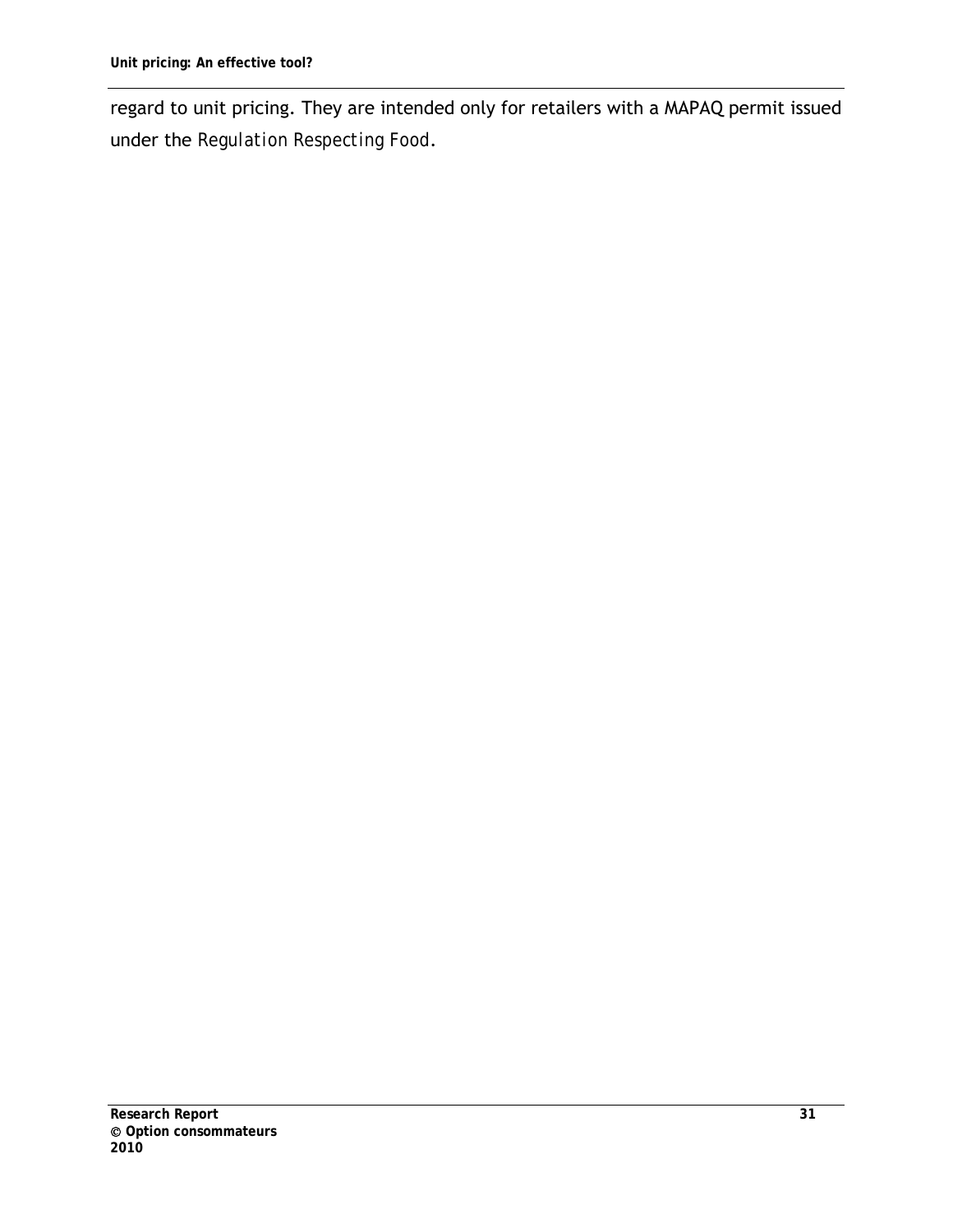| Table 6: Details of legislation relating to unit pricing in Quebec |  |  |
|--------------------------------------------------------------------|--|--|
|--------------------------------------------------------------------|--|--|

| <b>Document</b>          |
|--------------------------|
| <b>CPA</b>               |
| <b>CPA</b>               |
| Regulation               |
|                          |
|                          |
| <b>CPA</b>               |
| <b>CPA</b><br>Regulation |
| <b>CPA</b><br>Regulation |
| <b>CPA</b><br>Regulation |
|                          |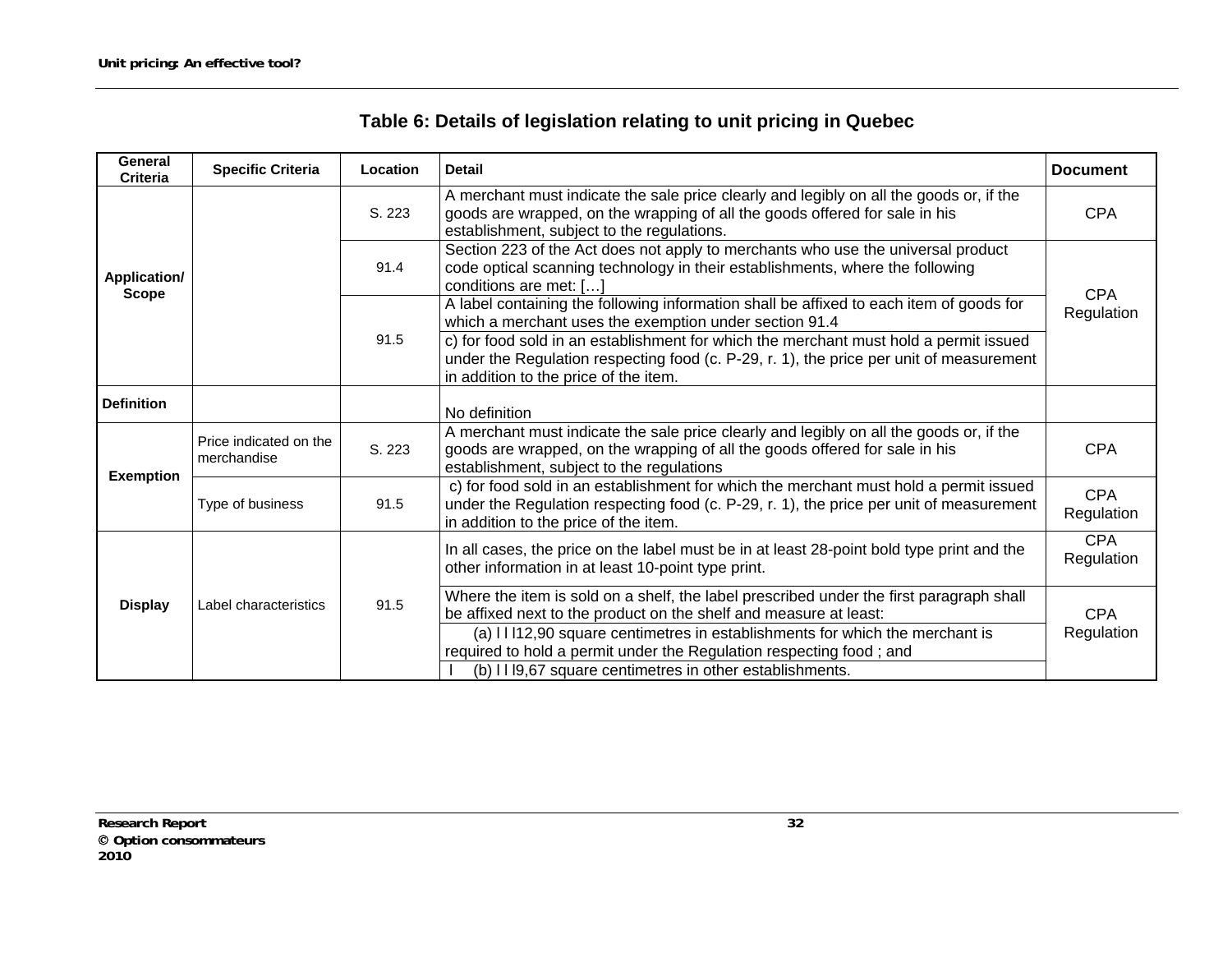#### **Europe**

In the late seventies, an acute need for harmonization of regulations was felt among the member States of the European Community with regards to labelling. Consequently, the European Community implemented *Directive 79/581/EEC on Consumer Protection in the Indication of Prices of Foodstuffs*. The creation of the European Union and the single market has only heightened the need for harmonization.

The fundamental objectives *of Directive 79/581/EEC* were:

- to ensure consumers access to all necessary factual information.
- to protect consumers from misleading information.

The Community rules established the obligation for all foodstuffs sold to European consumers to be accompanied by a label including information on a number of characteristics of the foodstuff in question (including the name of the product, ingredients, expiry date, etc.). $<sup>11</sup>$  $<sup>11</sup>$  $<sup>11</sup>$ </sup>

The European system is often cited as an example of displaying prices by unit of measure, for example, Australia, which has just implemented a law to this effect, quoted *Directive 98/6/EC* extensively with regard to displaying unit pricing.

<span id="page-44-0"></span> $11$  Council Directive 79/112/EEC of December 18, 1978 on the harmonization of laws of member states regarding the labelling, presentation and advertising of foodstuffs for the final consumer (OJ 1 33 February 8, 1979), as amended by Commission Directive 91/72/EEC of January 16, 1991, which amended Directive 79/112/EEC on the Designation of flavourings in the list of ingredients on the labels of foodstuffs (OJ l 42 February 15 1991). Information found at: <http://sos-net.eu.org/conso/guide2/etiquet.htm>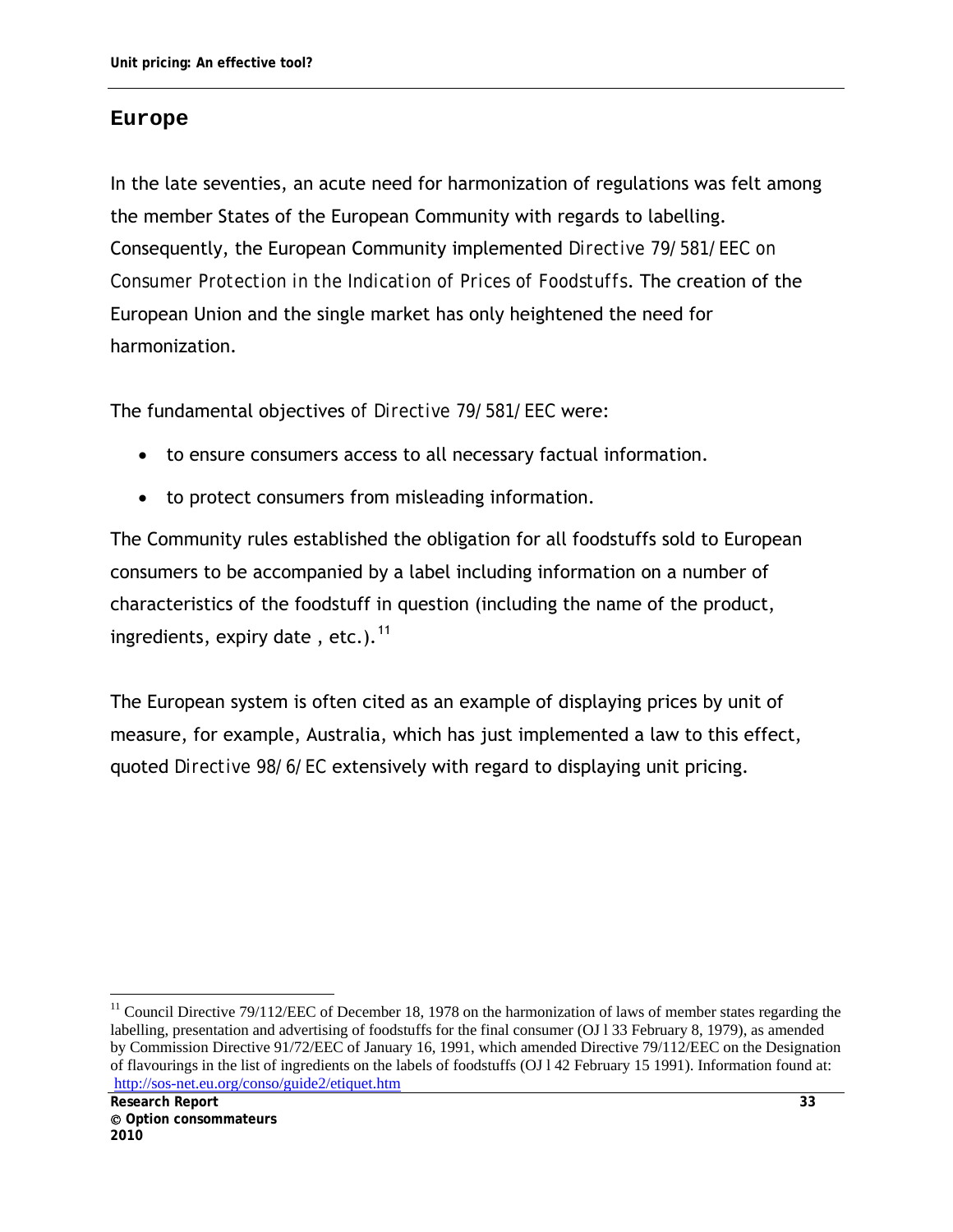#### **Directive 98/6/EC on consumer protection in the indication of prices of products offered to consumers**

A directive is a legislative act binding the decisions of the European Community Member States. Article 288 of the *Treaty on the Functioning of the European Union* stipulates that: "A directive shall be binding, as to the result to be achieved, upon each Member State to which it is addressed, but shall leave to the national authorities the choice of form and methods $^{12}$  $^{12}$  $^{12}$ .

Member States had until March 18, 2000 to comply with *Directive 98*; the date on which *Directive 79/581/EEC on Consumer Protection in the Indication of the Prices of Foodstuffs* was rescinded<sup>[13](#page-45-1)</sup>.

In addition to the fourteen articles contained in its mandatory section, the Directive is preceded by a lengthy preamble that also incorporates fourteen considerations that were taken into account and integrated within the articles (see Box 4). As in the case of Quebec, we have detailed the various provisions of the Directive in Table 7.

 $\overline{a}$ <sup>12</sup> <http://eur-lex.europa.eu/LexUriServ/LexUriServ.do?uri=OJ:C:2008:115:0001:01:FR:HTML>

<span id="page-45-1"></span><span id="page-45-0"></span><sup>&</sup>lt;sup>13</sup> In addition to Directive 79/581/EEC, Directive 88/314/EEC on consumer protection in the indication of prices of non-food products was rescinded on March 18, 2008.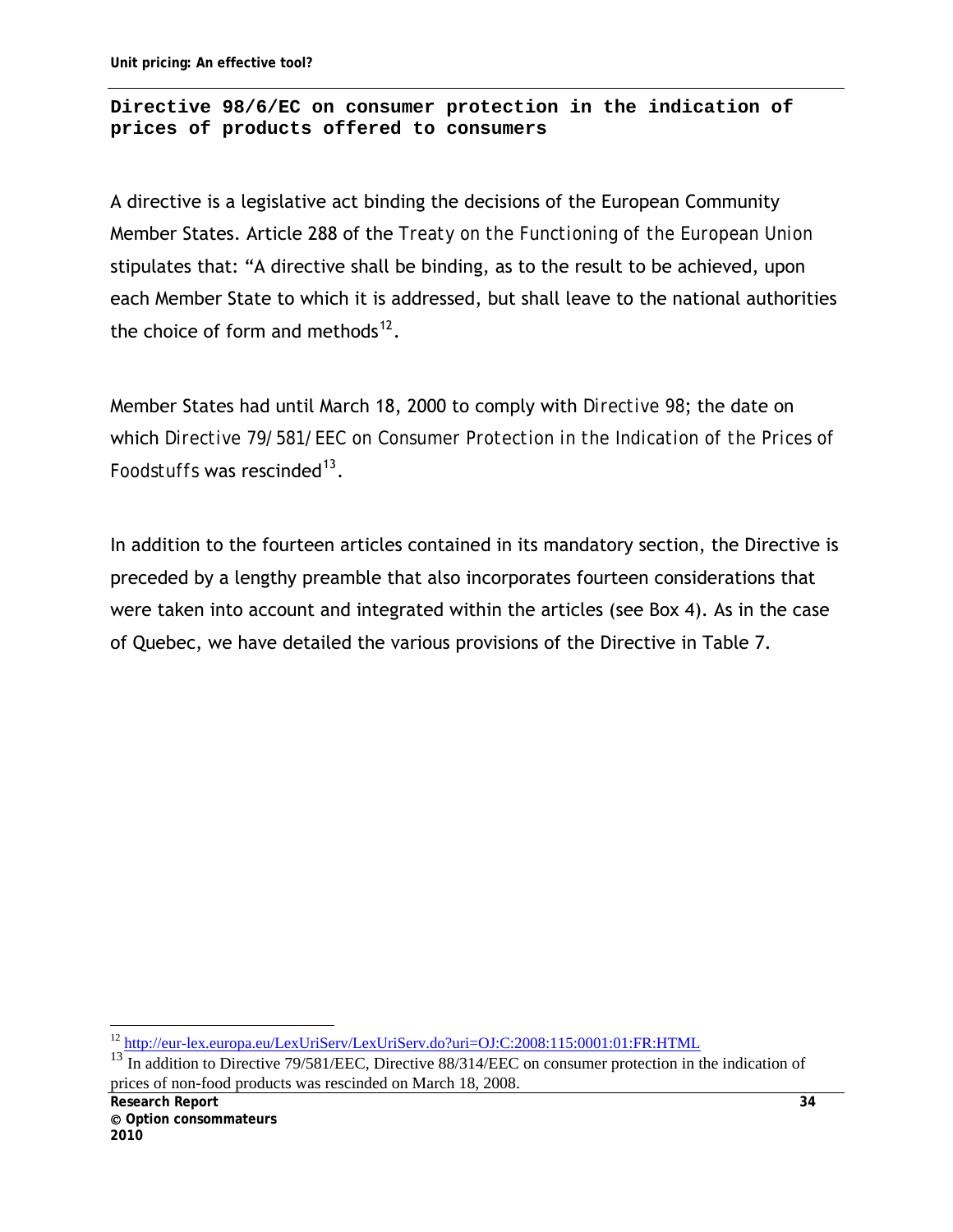### **Box 4: Preamble to the Directive 98/6/EC (selected articles)**

(1) Whereas transparent operation of the market and correct information is of benefit to consumer protection and healthy competition between enterprises and products;

(2) Whereas consumers must be guaranteed a high level of protection; whereas the Community should contribute thereto by specific action which supports and supplements the policy pursued by the Member States regarding precise, transparent and unambiguous information for consumers on the prices of products offered to them; [...]

(5) Whereas the link between indication of the unit price of products and their pre-packaging in preestablished quantities or capacities corresponding to the values of the ranges adopted at Community level has proved overly complex to apply; whereas it is thus necessary to abandon this link in favour of a new simplified mechanism and in the interest of the consumer, without prejudice to the rules governing packaging standardisation;

(6) Whereas the obligation to indicate the selling price and the unit price contributes substantially to improving consumer information, as this is the easiest way to enable consumers to evaluate and compare the price of products in an optimum manner and hence to make informed choices on the basis of simple comparisons; [...]

(9) Whereas the obligation to indicate the unit price may entail an excessive burden for certain small retail businesses under certain circumstances; whereas Member States should therefore be allowed to refrain from applying this obligation during an appropriate transitional period; [...]

(12) Whereas Community-level rules can ensure homogenous and transparent information that will benefit all consumers in the context of the internal market; whereas the new, simplified approach is both necessary and sufficient to achieve this objective;

(13) Whereas Member States must make sure that the system is effective; whereas the transparency of the system should also be maintained when the euro is introduced; whereas, to that end, the maximum number of prices to be indicated should be limited;

(14) Whereas particular attention should be paid to small retail businesses;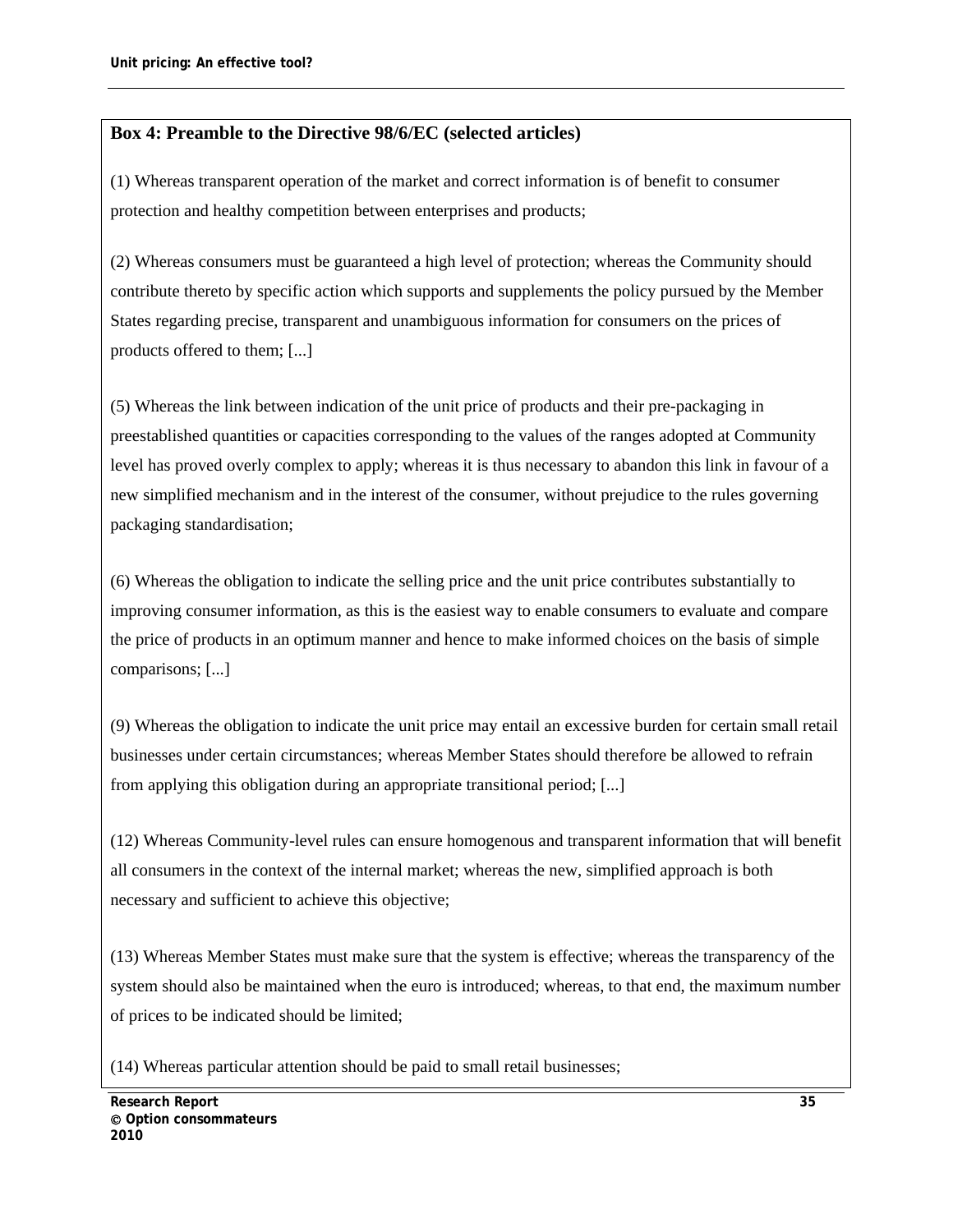| Table 7: Details of legislation on unit pricing in the European Community |  |  |
|---------------------------------------------------------------------------|--|--|
|                                                                           |  |  |

| General<br><b>Criteria</b>   | <b>Specific</b><br><b>Criteria</b> | Location      | <b>Detail</b>                                                                                                                                                                                                                                                                                                                                                                                                                                                                                                                                                                                                                                                                              | <b>Document</b>             |
|------------------------------|------------------------------------|---------------|--------------------------------------------------------------------------------------------------------------------------------------------------------------------------------------------------------------------------------------------------------------------------------------------------------------------------------------------------------------------------------------------------------------------------------------------------------------------------------------------------------------------------------------------------------------------------------------------------------------------------------------------------------------------------------------------|-----------------------------|
|                              |                                    | Article 1     | The purpose of this Directive is to stipulate indication of the selling price and the<br>price per unit of measurement of products offered by traders to consumers in order<br>to improve consumer information and to facilitate comparison of prices.                                                                                                                                                                                                                                                                                                                                                                                                                                     |                             |
| <b>Application/Sc</b><br>ope |                                    | Article 3 (1) | The selling price and the unit price shall be indicated for all products referred to in<br>Article 1, the indication of the unit price being subject to the provisions of Article 5.<br>The unit price need not be indicated if it is identical to the sales price.                                                                                                                                                                                                                                                                                                                                                                                                                        | <b>Directive</b><br>98/6/CE |
|                              |                                    | Article 5 (2) | With a view to implementing paragraph 1, Member States may, in the case of non-<br>food products, establish a list of the products or product categories to which the<br>obligation to indicate the unit price shall remain applicable.                                                                                                                                                                                                                                                                                                                                                                                                                                                    |                             |
|                              |                                    | Article 2a    | "(a) selling price shall mean the final price for a unit of the product, or a given<br>quantity of the product, including VAT and all other taxes;                                                                                                                                                                                                                                                                                                                                                                                                                                                                                                                                         |                             |
| <b>Definitions</b>           |                                    | Article 2b    | unit price shall mean the final price, including VAT and all other taxes, for one<br>kilogramme, one litre, one metre, one square metre or one cubic metre of the<br>product or a different single unit of quantity which is widely and customarily used in<br>the Member State concerned in the marketing of specific products                                                                                                                                                                                                                                                                                                                                                            | <b>Directive</b><br>98/6/CE |
|                              |                                    | Article 2c    | products sold in bulk shall mean products which are not pre-packaged and are<br>measured in the presence of the consumer;                                                                                                                                                                                                                                                                                                                                                                                                                                                                                                                                                                  |                             |
|                              | <b>Bulk Products</b>               | Article 3 (3) | For products sold in bulk, only the unit price must be indicated                                                                                                                                                                                                                                                                                                                                                                                                                                                                                                                                                                                                                           |                             |
|                              | <b>Identical Price</b>             | Article 3 (1) | The unit price need not be indicated if it is identical to the sales price.                                                                                                                                                                                                                                                                                                                                                                                                                                                                                                                                                                                                                |                             |
|                              | Exempted<br>Products               | Article 3 (2) | 2. Member States may decide not to apply paragraph 1 to:<br>- products supplied in the course of the provision of a service,<br>sales by auction and sales of works of art and antiques.                                                                                                                                                                                                                                                                                                                                                                                                                                                                                                   |                             |
| <b>Exemption</b>             | Confusion                          | Article 5 (1) | Member States may waive the obligation to indicate the unit price of products for<br>which such indication would not be useful because of the products' nature or<br>purpose or would be liable to create confusion.                                                                                                                                                                                                                                                                                                                                                                                                                                                                       | <b>Directive</b>            |
|                              | Type of<br>business                | Article 6     | If the obligation to indicate the unit price were to constitute an excessive burden for<br>certain small retail businesses because of the number of products on sale, the<br>sales area, the nature of the place of sale, specific conditions of sale where the<br>product is not directly accessible for the consumer or certain forms of business,<br>such as certain types of itinerant trade, Member States may, for a transitional<br>period following the date referred to in Article 11 (1), provide that the obligation to<br>indicate the unit price of products other than those sold in bulk, which are sold in<br>the said businesses, shall not apply, subject to Article 12. | 98/6/CE                     |

**Research Report 36 Option consommateurs 2010**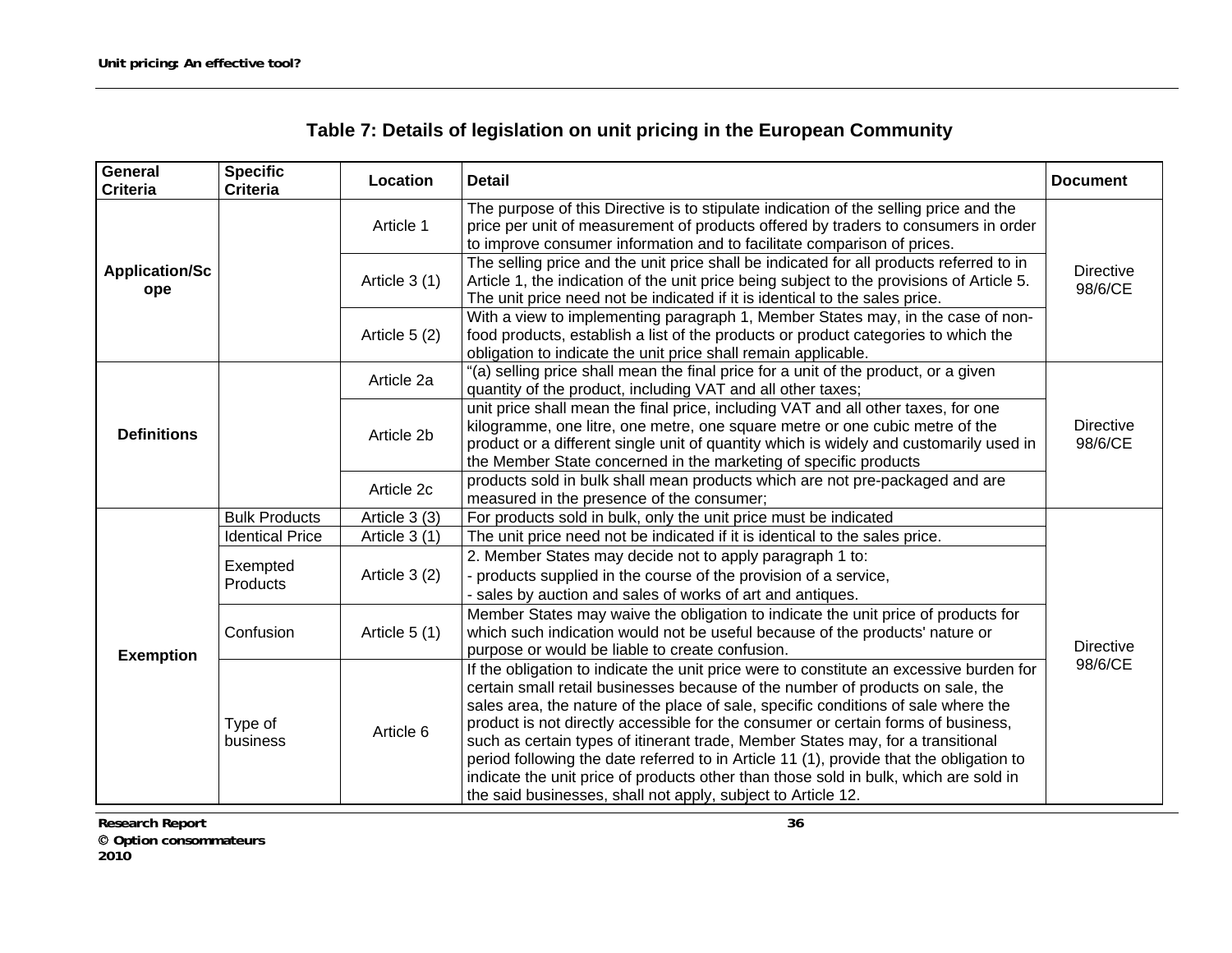| <b>General</b><br><b>Criteria</b> | <b>Specific Criteria</b>     | Location      | Detail                                                                                                                                                                                                                         | <b>Document</b>  |  |
|-----------------------------------|------------------------------|---------------|--------------------------------------------------------------------------------------------------------------------------------------------------------------------------------------------------------------------------------|------------------|--|
|                                   | Clarity                      | Article 4 (1) | The selling price and the unit price must be unambiguous, easily identifiable and clearly<br>legible. Member States may provide that the maximum number of prices to be indicated<br>be limited.                               |                  |  |
|                                   | Advertisements or<br>printed | Article 3 (4) | Any advertisement which mentions the selling price of products referred to in Article 1<br>shall also indicate the unit price subject to Article 5.                                                                            | <b>Directive</b> |  |
| Indication                        | Base unit                    |               | The unit price shall refer to a quantity declared in accordance with national and<br>Community provisions.                                                                                                                     | 98/6/CE          |  |
|                                   |                              | Article 4 (2) | Where national or Community provisions require the indication of the net weight and the<br>net drained weight for certain pre-packed products, it shall be sufficient to indicate the<br>unit price of the net drained weight. |                  |  |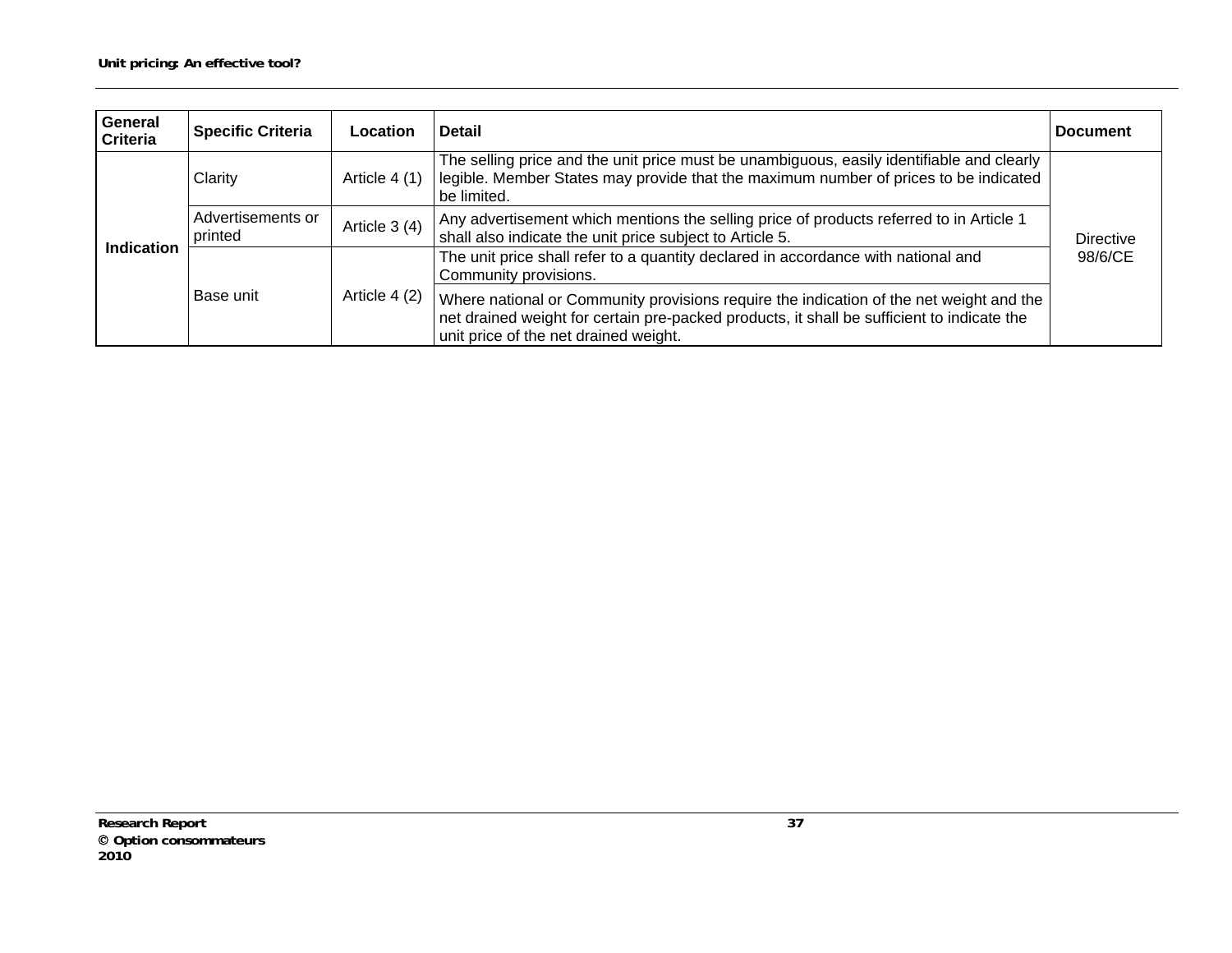# **The United Kingdom**

In 1974, the United Kingdom adopted the *Prices Act,* which confers on the Secretary of State the power to make provisions regarding "the ways prices are marked and indicated." This power set the stage for the implementation of *Directive 98/6/EC* in the United Kingdom.

The new law came into force on July 22, 2004. It replaced the *Price Marking Order*  1999, which was created to comply with the 1998 directive. The 2004 law is still in effect today, and it is therefore this law that will be analyzed in Table 9.

| Law: Price Marking Order 2004                |  |
|----------------------------------------------|--|
| 1. Citation, commencement and interpretation |  |
| 2. Revocation                                |  |
| 3. Scope of application of the Order         |  |
| 4. Obligation to indicate selling price      |  |

**Table 8: Legislation respecting unit pricing in the United Kingdom** 

| 3. Scope of application of the Order                                                                                |
|---------------------------------------------------------------------------------------------------------------------|
| 4. Obligation to indicate selling price                                                                             |
| 5. Obligation to indicate unit price                                                                                |
| 6. to 8. Manner of indication                                                                                       |
| 9. Special provisions relating to general reductions                                                                |
| 10. Special provisions relating to precious metals                                                                  |
| 11. Change in Value-Added Tax etc.                                                                                  |
| 12. and 13. Decimal places and rounding of unit prices                                                              |
| 14. Units of Quantity                                                                                               |
| 15. Enforcement                                                                                                     |
| Schedule 1: Relevant Units of quantity for specified products for the purpose of the definition of "Unit"<br>Price" |
| Schedule 2: Products in respect of which a trader is exempt from the requirement to unit price                      |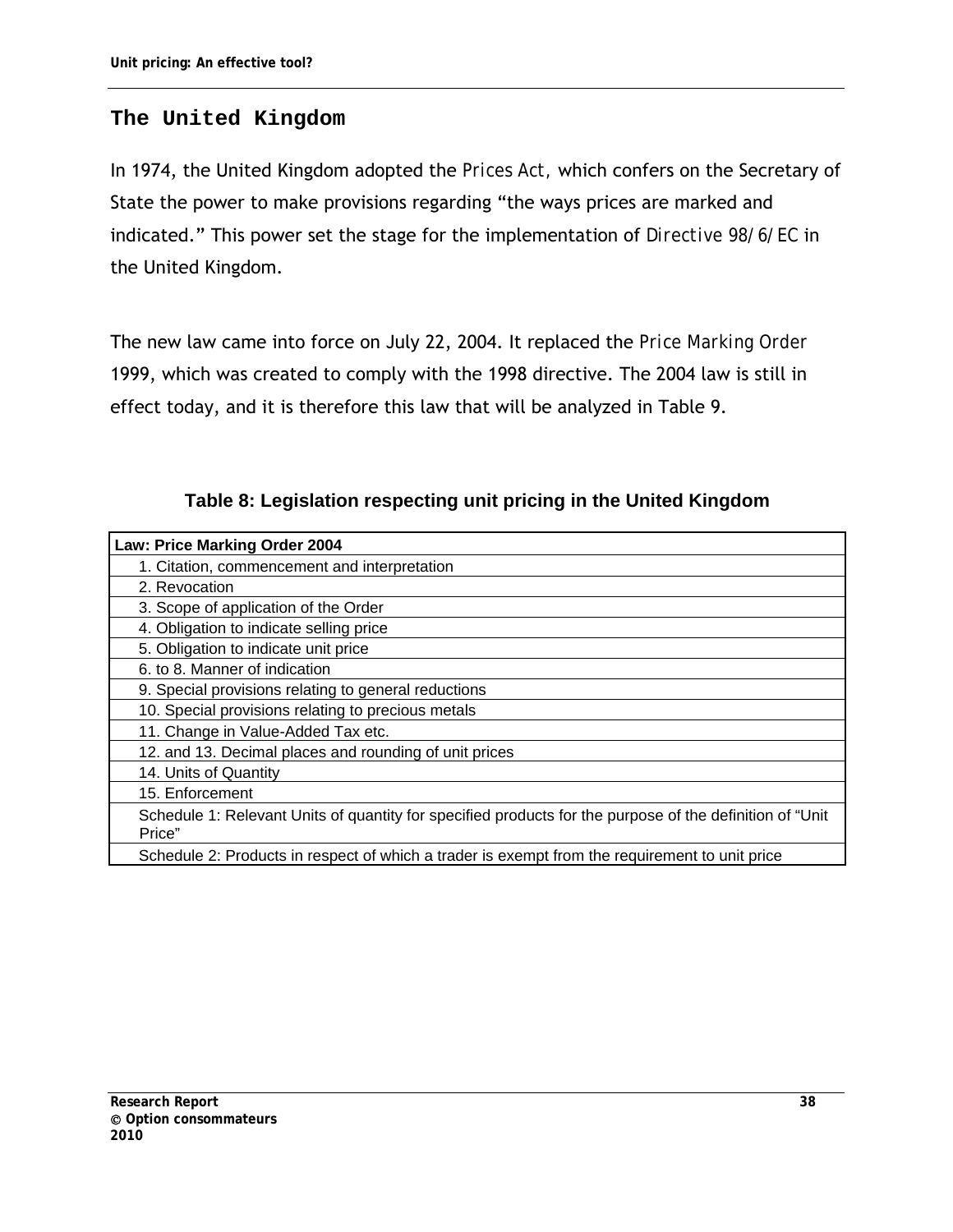| <b>General</b><br>criteria   | <b>Specific</b><br>criteria | Location      | <b>Details</b>                                                                                                                                                                                                                                                                                                                                                                                                                                                                                                                                                                                                                                                                                                                                                                                                                                                                                                                                                                                                                                                                                                                                                                                                                                                                                                                                                                                                                                                                                                                                                                                                                                                           | <b>Document</b> |
|------------------------------|-----------------------------|---------------|--------------------------------------------------------------------------------------------------------------------------------------------------------------------------------------------------------------------------------------------------------------------------------------------------------------------------------------------------------------------------------------------------------------------------------------------------------------------------------------------------------------------------------------------------------------------------------------------------------------------------------------------------------------------------------------------------------------------------------------------------------------------------------------------------------------------------------------------------------------------------------------------------------------------------------------------------------------------------------------------------------------------------------------------------------------------------------------------------------------------------------------------------------------------------------------------------------------------------------------------------------------------------------------------------------------------------------------------------------------------------------------------------------------------------------------------------------------------------------------------------------------------------------------------------------------------------------------------------------------------------------------------------------------------------|-----------------|
|                              |                             | Article 4 (1) | Subject to paragraph (2) and articles 9 and 10, where a trader indicates that any<br>product is or may be for sale to a consumer, he shall indicate the selling price of that<br>product in accordance with the provisions of this Order.                                                                                                                                                                                                                                                                                                                                                                                                                                                                                                                                                                                                                                                                                                                                                                                                                                                                                                                                                                                                                                                                                                                                                                                                                                                                                                                                                                                                                                |                 |
| <b>Application</b><br>/scope |                             | Article 5 (1) | Subject to paragraph (2), (3) and (4) and article 9, where a trader indicates that any<br>product is or may be for sale to a consumer, he shall indicate the unit price of that<br>product in accordance with the provisions of this Order.                                                                                                                                                                                                                                                                                                                                                                                                                                                                                                                                                                                                                                                                                                                                                                                                                                                                                                                                                                                                                                                                                                                                                                                                                                                                                                                                                                                                                              | <b>PMO 2004</b> |
|                              |                             | Article 5 (2) | (2) The requirement in paragraph (1) only applies in respect of products sold from<br>bulk or required by or under Parts IV or V of the Weights and Measures Act 1985[6]<br>to be:<br>(a) marked with an indication of quantity; or<br>(b) made up in a quantity prescribed by or under that Act.                                                                                                                                                                                                                                                                                                                                                                                                                                                                                                                                                                                                                                                                                                                                                                                                                                                                                                                                                                                                                                                                                                                                                                                                                                                                                                                                                                        |                 |
| <b>Definitions</b>           |                             | Article 1 (2) | "advertisement" means any form of advertisement which is made in order to promote<br>the sale of a product but does not include any advertisement by means of which the<br>trader intends to encourage a consumer to enter into a distance contract, a<br>catalogue, a price list, a container or a label;<br>"net drained weight" means the weight of a solid food product when it is presented in<br>a liquid medium;<br>"products sold from bulk" means products which are not pre-packaged and are<br>weighed or measured at the request of the consumer;<br>"relevant floor area" in relation to a shop means the internal floor area of the shop<br>excluding any area not used for the retail sale of products or for the display of such<br>products for retail sale;<br>"selling price" means the final price for a unit of a product, or a given quantity of a<br>product, including VAT and all other taxes;<br>"shop" includes a store, kiosk and a franchise or concession within a shop;<br>"small shop" means any shop which has a "relevant floor area" not exceeding 280<br>square metres;<br>"unit price" means the final price, including VAT and all other taxes, for one kilogram,<br>one litre, one metre, one square metre or one cubic metre of a product, except (i) in<br>respect of the products specified in Schedule 1, where unit price means the final price<br>including VAT and all other taxes for the corresponding units of quantity set out in<br>that Schedule; and (ii) in respect of products sold by number, where unit price means<br>the final price including VAT and all other taxes for an individual item of the product. | PMO 2004        |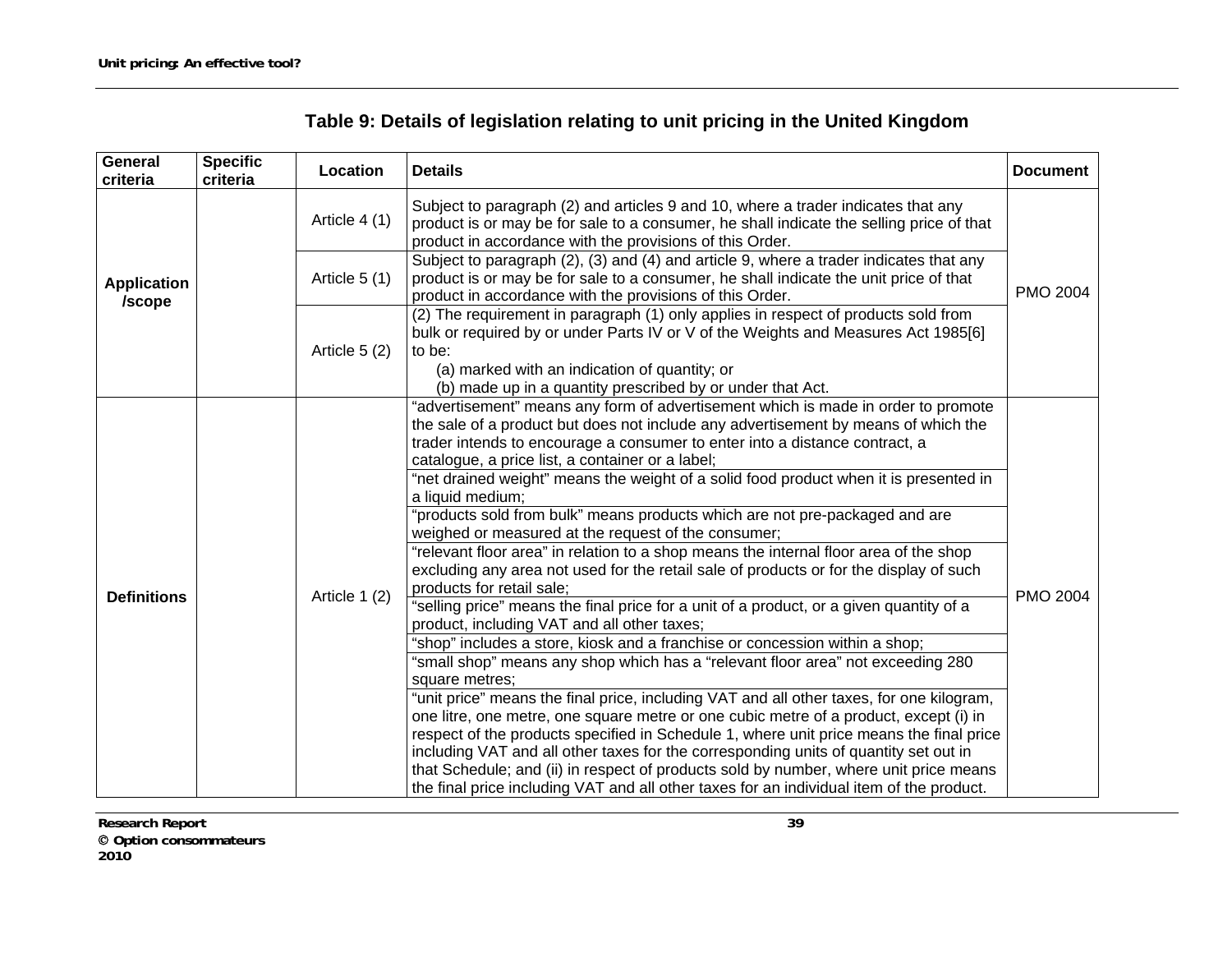| General<br>criteria | <b>Specific</b><br>criteria     | Location              | <b>Details</b>                                                                                                                                                                                                                                                                                                                                                                                                                                                                                                                                                                                                                                                                                                                                                                                                                                                            | <b>Document</b> |  |
|---------------------|---------------------------------|-----------------------|---------------------------------------------------------------------------------------------------------------------------------------------------------------------------------------------------------------------------------------------------------------------------------------------------------------------------------------------------------------------------------------------------------------------------------------------------------------------------------------------------------------------------------------------------------------------------------------------------------------------------------------------------------------------------------------------------------------------------------------------------------------------------------------------------------------------------------------------------------------------------|-----------------|--|
|                     |                                 | Article 6 (1)         | The indication of selling price and unit price shall be in sterling.                                                                                                                                                                                                                                                                                                                                                                                                                                                                                                                                                                                                                                                                                                                                                                                                      |                 |  |
| <b>Display</b>      | Currency                        | Article 6 (2)         | If a trader indicates his willingness to accept foreign currency in payment for a<br>product, he shall, in addition to the required price indications in sterling:<br>(a) give an indication of the selling price and any unit price required for the<br>product in the foreign currency in question together with any commission to be<br>charged; or<br>(b) clearly identify the conversion rate on the basis of which the foreign currency<br>price will be calculated together with any commission to be charged; and<br>indicate that such selling price, unit price or conversion rate as the case may be<br>does not apply to transactions via a payment card to be applied to accounts<br>denominated in currencies other than sterling, the conversion rate for which will<br>be that applied by the relevant payment scheme which processes the<br>transaction. |                 |  |
|                     | Clarity                         | Article 7 (1)         | An indication of selling price, unit price, commission, conversion rate or a change in<br>the rate or coverage of value added tax given in accordance with article 11 shall be -<br>(a) unambiguous, easily identifiable and clearly legible;<br>(b) subject to paragraph 2, given in proximity to:<br>(i) the product; or<br>(ii) in the case of distance contracts and advertisements, a visual or written<br>description of the product; and<br>(c) so placed as to be available to consumers without the need for them to seek<br>assistance from the trader or someone on his behalf in order to ascertain it.                                                                                                                                                                                                                                                       | <b>PMO 2004</b> |  |
|                     | Metric or<br>imperial<br>system | Article 4 (4 et<br>5) | (4) Where, in addition to a unit price, a price per quantity is indicated in relation to a<br>supplementary indication of quantity the unit price shall predominate and the price<br>per supplementary indication of quantity shall be expressed in characters no larger<br>than the unit price.<br>(5) In paragraph (4) "supplementary indication of quantity" refers to an indication of<br>quantity expressed in a unit of measure other than a metric unit as authorised by<br>section 8(5A) of the Weights and Measures Act 1985                                                                                                                                                                                                                                                                                                                                     |                 |  |
|                     | <b>Discounts</b>                | Article 9             | Where a trader proposes to sell products to which this Order applies at less than the<br>selling price or the unit price previously applicable and indicated in accordance with<br>article $7(1)$ , he may comply with the obligations specified in articles $4(1)$ (to indicate<br>the selling price) and 5(1) (to indicate the unit price) by indicating by a general notice<br>or any other visible means that the products are or may be for sale at a reduction,<br>provided that the details of the reduction are prominently displayed, unambiguous,<br>easily identifiable and clearly legible.                                                                                                                                                                                                                                                                   |                 |  |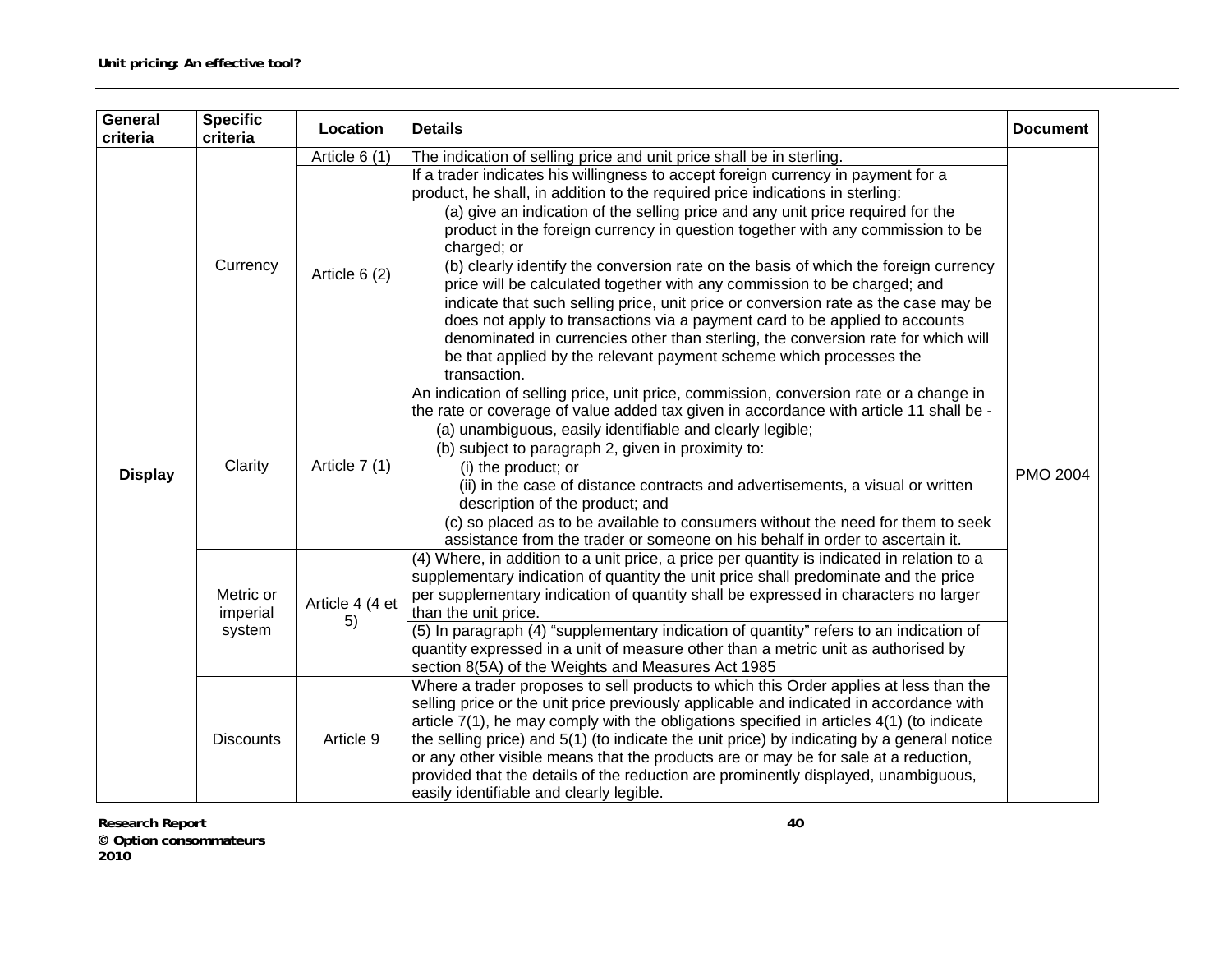| General<br>criteria          | <b>Specific</b><br>criteria | Location                                                                                                                                                                                                                                                                                                                                                                                                                                                                                                                                                                                                                                                                                                                                                                                                                                                                                                                          | <b>Details</b>                                                                                                                                                                                                                                                                                                                                                                                                                                                                                                                                                                         | <b>Document</b> |  |
|------------------------------|-----------------------------|-----------------------------------------------------------------------------------------------------------------------------------------------------------------------------------------------------------------------------------------------------------------------------------------------------------------------------------------------------------------------------------------------------------------------------------------------------------------------------------------------------------------------------------------------------------------------------------------------------------------------------------------------------------------------------------------------------------------------------------------------------------------------------------------------------------------------------------------------------------------------------------------------------------------------------------|----------------------------------------------------------------------------------------------------------------------------------------------------------------------------------------------------------------------------------------------------------------------------------------------------------------------------------------------------------------------------------------------------------------------------------------------------------------------------------------------------------------------------------------------------------------------------------------|-----------------|--|
|                              | Advertising<br>or publicity | Article 5 (4)                                                                                                                                                                                                                                                                                                                                                                                                                                                                                                                                                                                                                                                                                                                                                                                                                                                                                                                     | The requirement in paragraph (1) applies in relation to an advertisement for a product<br>only where the selling price of the product is indicated in the advertisement.                                                                                                                                                                                                                                                                                                                                                                                                               |                 |  |
|                              | Rounding of<br>unit prices  | Article 12                                                                                                                                                                                                                                                                                                                                                                                                                                                                                                                                                                                                                                                                                                                                                                                                                                                                                                                        | Where the unit price of a product falls below £1 it shall be expressed to the nearest<br>0.1p. Where the figure denoting one hundredths of one penny in the unit price is 5 or<br>higher, it shall be rounded up and where it is 4 or lower it shall be rounded down.                                                                                                                                                                                                                                                                                                                  |                 |  |
| <b>Display</b><br>(cont'd)   |                             | Article 13                                                                                                                                                                                                                                                                                                                                                                                                                                                                                                                                                                                                                                                                                                                                                                                                                                                                                                                        | Where the unit price of a product falls above £1 it may be expressed to the nearest:<br>(a) 1p, in which case where the figure denoting tenths of one penny in the unit<br>price is 5 or higher, it shall be rounded up and where it is 4 or lower it shall be<br>rounded down; or<br>(b) 0.1p, in which case where the figure denoting one hundredths of one penny in<br>the unit price is 5 or higher it shall be rounded up and where it is 4 or lower it shall be<br>rounded down.                                                                                                 |                 |  |
|                              | Basic unit                  | Article 14                                                                                                                                                                                                                                                                                                                                                                                                                                                                                                                                                                                                                                                                                                                                                                                                                                                                                                                        | For the purposes of Schedule $11$ , the figure denoting the relevant units of quantity in<br>the second column of the table for the corresponding product in the first column of the<br>table refers, as indicated by or under the Weights and Measures Act 1985[8], and<br>unless specified otherwise to:<br>(a) grams where the product is sold by weight;<br>(b) millilitres where the product is sold by volume; and<br>(c) either grams or millilitres, as indicated by the manufacturer of the product,<br>where the product is permitted to be sold by either weight or volume. | <b>PMO 2004</b> |  |
|                              |                             | Article 8                                                                                                                                                                                                                                                                                                                                                                                                                                                                                                                                                                                                                                                                                                                                                                                                                                                                                                                         | In the case of a pre-packaged solid food product presented in a liquid medium, the<br>unit price shall refer to the net drained weight of the product. Where a unit price is<br>also given with reference to the net weight of the product, it shall be clearly indicated<br>which unit price relates to net drained weight and which to net weight.                                                                                                                                                                                                                                   |                 |  |
|                              |                             |                                                                                                                                                                                                                                                                                                                                                                                                                                                                                                                                                                                                                                                                                                                                                                                                                                                                                                                                   | Note 1:: Relevant Units of quantity for specified products (Schedule 1)                                                                                                                                                                                                                                                                                                                                                                                                                                                                                                                |                 |  |
|                              | 10                          | Flavouring essences, Food colourings, Herbs, Make-up Products*, Seeds other than pea, bean, grass and wild bird seeds,<br>Spices                                                                                                                                                                                                                                                                                                                                                                                                                                                                                                                                                                                                                                                                                                                                                                                                  |                                                                                                                                                                                                                                                                                                                                                                                                                                                                                                                                                                                        |                 |  |
|                              | 100                         | Biscuits and shortbread*, Bread*, Breakfast cereal products*, Chocolate confectionery and sugar confectionery, Coffee, Cooked<br>or ready-to-eat fish, seafoods and crustacea, Cooked or ready-to-eat meat including game and poultry, Cosmetic products other<br>than make-up products, Cream and non-dairy alternatives to cream, Dips and spreads excluding edible fats, Dry sauce mixes,<br>Fresh processed salad, Fruit juices, soft drinks, Handrolling and pipe tobacco, Ice cream and frozen desserts, Lubricating oils<br>other than oils for internal combustion engines, Pickles, Pies*, pasties*, sausage rolls*, puddings and flans indicating net<br>quantity*, Potato crisps and similar products commonly known as snack foods, Preserves including honey, Ready to eat<br>desserts, Sauces, edible oils, Soups, Tea and other beverages prepared with liquid, Waters, including spa waters and aerated<br>waters |                                                                                                                                                                                                                                                                                                                                                                                                                                                                                                                                                                                        |                 |  |
|                              |                             |                                                                                                                                                                                                                                                                                                                                                                                                                                                                                                                                                                                                                                                                                                                                                                                                                                                                                                                                   | 75 cl Wines, sparkling wine, liqueur wine, fortified wine                                                                                                                                                                                                                                                                                                                                                                                                                                                                                                                              |                 |  |
|                              | 1,000 kg                    | 50 kg Coal, where sold by the kilogram<br>Ballast, where sold by the kilogram                                                                                                                                                                                                                                                                                                                                                                                                                                                                                                                                                                                                                                                                                                                                                                                                                                                     |                                                                                                                                                                                                                                                                                                                                                                                                                                                                                                                                                                                        |                 |  |
|                              |                             |                                                                                                                                                                                                                                                                                                                                                                                                                                                                                                                                                                                                                                                                                                                                                                                                                                                                                                                                   | Except for these products sold by the unit                                                                                                                                                                                                                                                                                                                                                                                                                                                                                                                                             |                 |  |
| <b>Research Report</b><br>41 |                             |                                                                                                                                                                                                                                                                                                                                                                                                                                                                                                                                                                                                                                                                                                                                                                                                                                                                                                                                   |                                                                                                                                                                                                                                                                                                                                                                                                                                                                                                                                                                                        |                 |  |

 **Option consommateurs** 

**2010**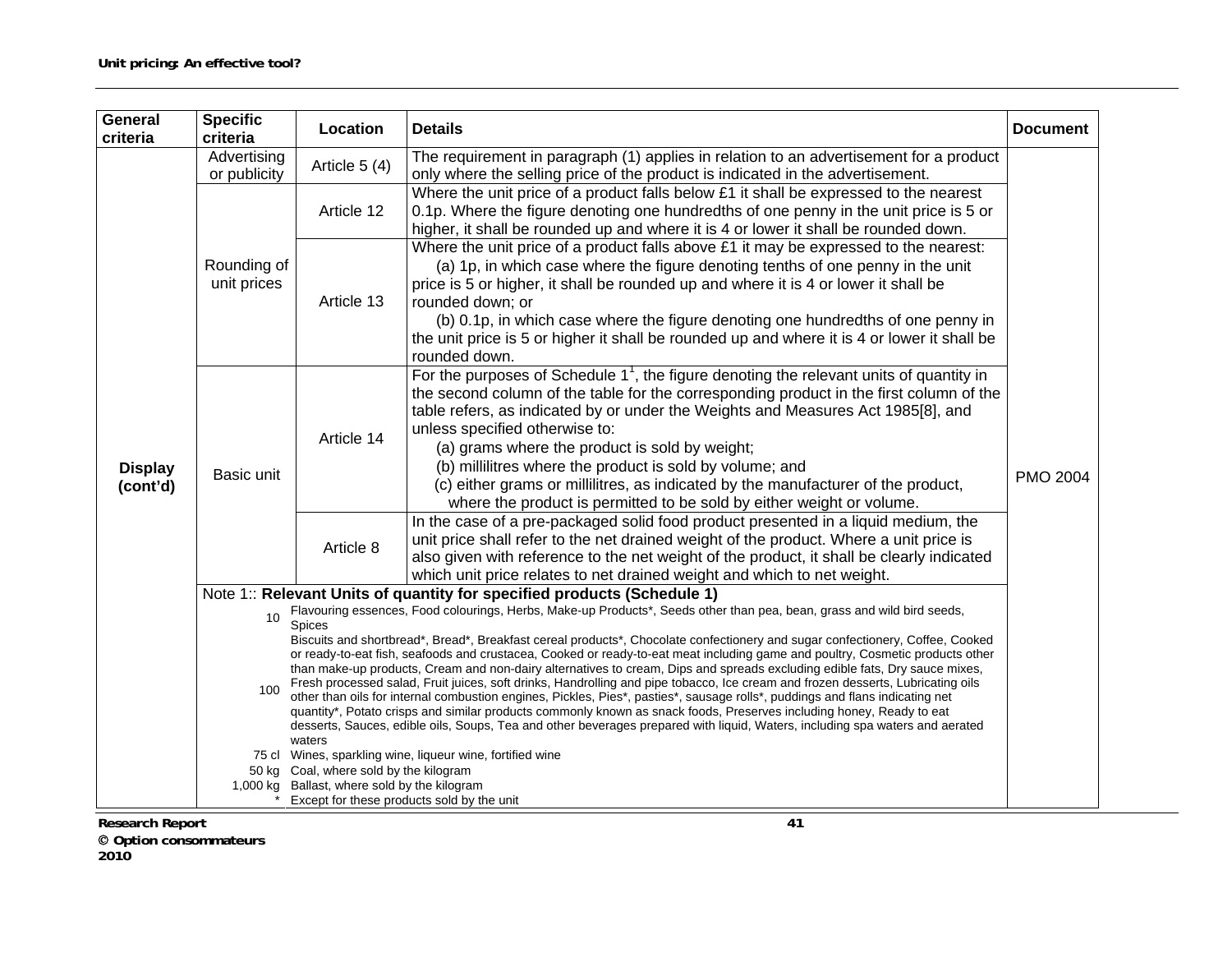| <b>General</b><br>criteria | <b>Specific</b><br>criteria                    | Location       | <b>Details</b>                                                                                                                                                                                                                                                                                                                                                                                                                                                                                                        | <b>Document</b> |
|----------------------------|------------------------------------------------|----------------|-----------------------------------------------------------------------------------------------------------------------------------------------------------------------------------------------------------------------------------------------------------------------------------------------------------------------------------------------------------------------------------------------------------------------------------------------------------------------------------------------------------------------|-----------------|
|                            | General<br>exemption                           | Article $5(3)$ | The requirement in paragraph (1) shall not apply in relation to:<br>(a) any product which falls within Schedule 2;<br>(b) any product the unit price of which is identical to its selling price;<br>(c) bread made up in a prescribed quantity which is or may be for sale in a small<br>shop, by an itinerant trader or from a vending machine; or<br>(d) any product which is pre-packaged in a constant quantity which is or may be<br>for sale in a small shop, by an itinerant trader or from a vending machine. |                 |
| <b>Exemptions</b>          | Advertising                                    | Schedule 2 (1) | Any product which is offered by traders to consumers by means of an advertisement<br>which is:<br>(a) purely aural;<br>(b) broadcast on television;<br>(c) shown at a cinema; or<br>(d) inside a small shop.                                                                                                                                                                                                                                                                                                          |                 |
|                            | Packages<br>containing<br>assorted<br>products | Schedule 2 (3) | Any product which comprises an assortment of different items sold in a single<br>package.                                                                                                                                                                                                                                                                                                                                                                                                                             |                 |
|                            | Liquidation                                    | Schedule 2 (2) | Any product the price of which has been reduced from the usual price at which it is<br>sold, on account of:<br>(a) its damaged condition; or<br>(b) the danger of its deterioration.                                                                                                                                                                                                                                                                                                                                  |                 |
|                            | Exempted<br>products                           | Schedule 2 (4) | Any product the unit price of which is 0.0p as a result of article 12 (Decimal places<br>and rounding of unit prices) of this Order.                                                                                                                                                                                                                                                                                                                                                                                  |                 |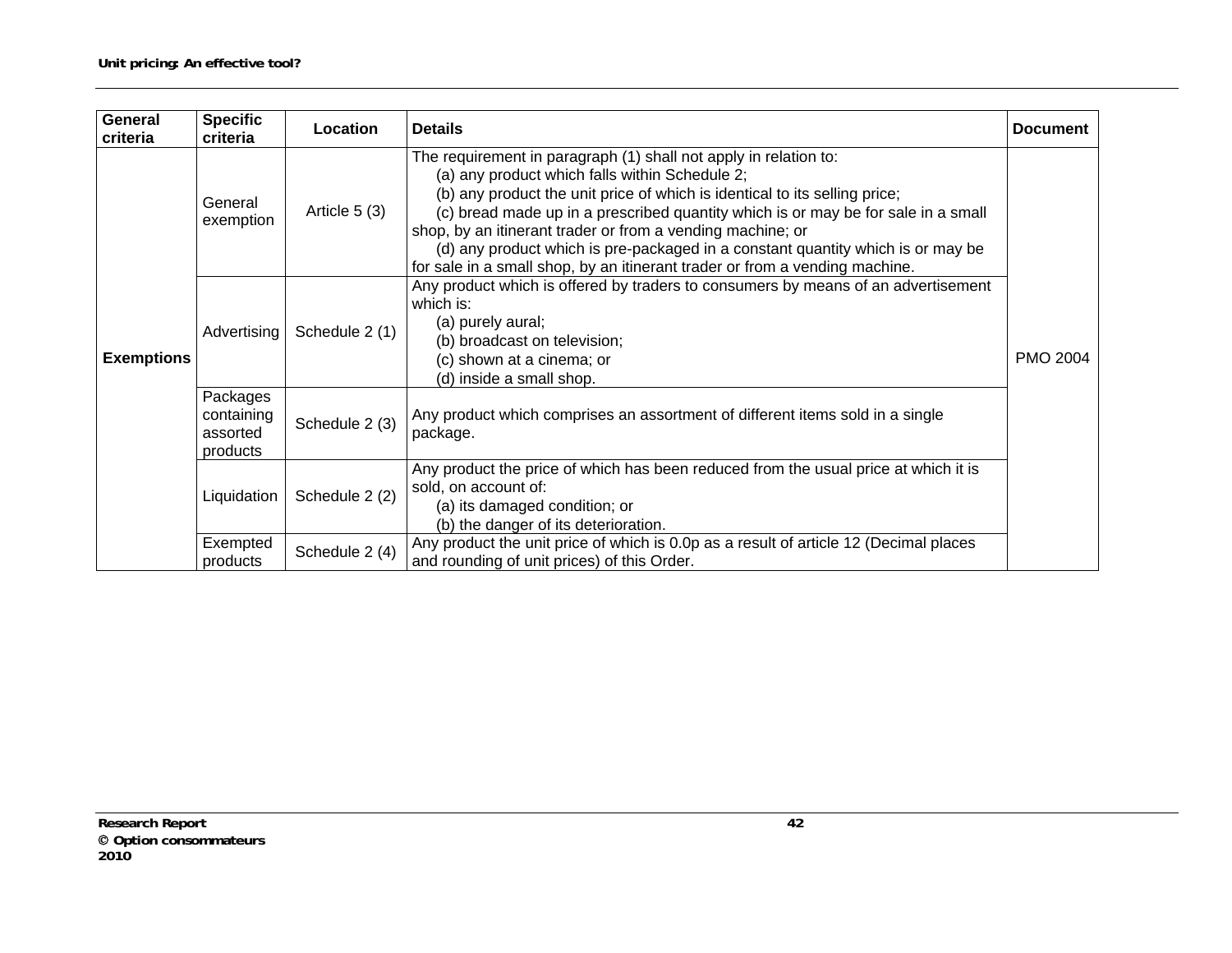# **The United States**

It was in the late 60s that the first demands were made for the establishment of a unit pricing system in the United States. These demands were made by the consumer movement and defended by researchers and politicians. The high rate of inflation that prevailed at that time helped build a broader spectrum of supporters and no doubt accelerated the implementation of laws and regulations<sup>[14](#page-54-0)</sup>. Even then, government studies were suggesting that unit pricing could reduce grocery costs significantly (see Box 5).

#### **Box 5: A first test demonstrating the need for unit pricing**

On September 1, 1970, the Governor of Massachusetts, His Excellency Francis W. Sargent signed legislation implementing a law obliging certain businesses to display unit pricing. By 1972, this innovation on behalf of consumers had spread to neighboring states such as Connecticut and Rhode Island, as well as Maryland and New York City; in addition, a score of states were studying draft unit price legislation[15](#page-54-1).

At that time, the idea behind these bills was to allow consumers to make an informed choice when making purchases through a simple comparison of prices. The central government, the states and even cities were concerned about the proliferation of different types and formats of packaging for similar products. In 1969, Commissioner Bess Myerson Grant of New York City's Consumer Affairs Department conducted an investigation to determine whether the information on prices in grocery stores was appropriate and understandable. He chose 26 women responsible for grocery shopping, all with a university degree, and asked them to purchase a list of products using the sole criterion of quantity/price ratio. As it turned out, they made a bad choice in about 44% of purchases.

<span id="page-54-0"></span><sup>14</sup> Miyazaki, Anthony D. *et al*. 2000. "Unit Prices on Retail Shelf Labels: An Assessment of Information Prominence" *Journal of Retailing*, Vol 76 (1), p. 94.<br><sup>15</sup> Monroe, Kent B. and Peter J. LaPlaca. 1972. "What are the Benefits of Unit Pricing?" *Journal of Marketing*, Vol

<span id="page-54-1"></span><sup>36 (3).</sup> p.16.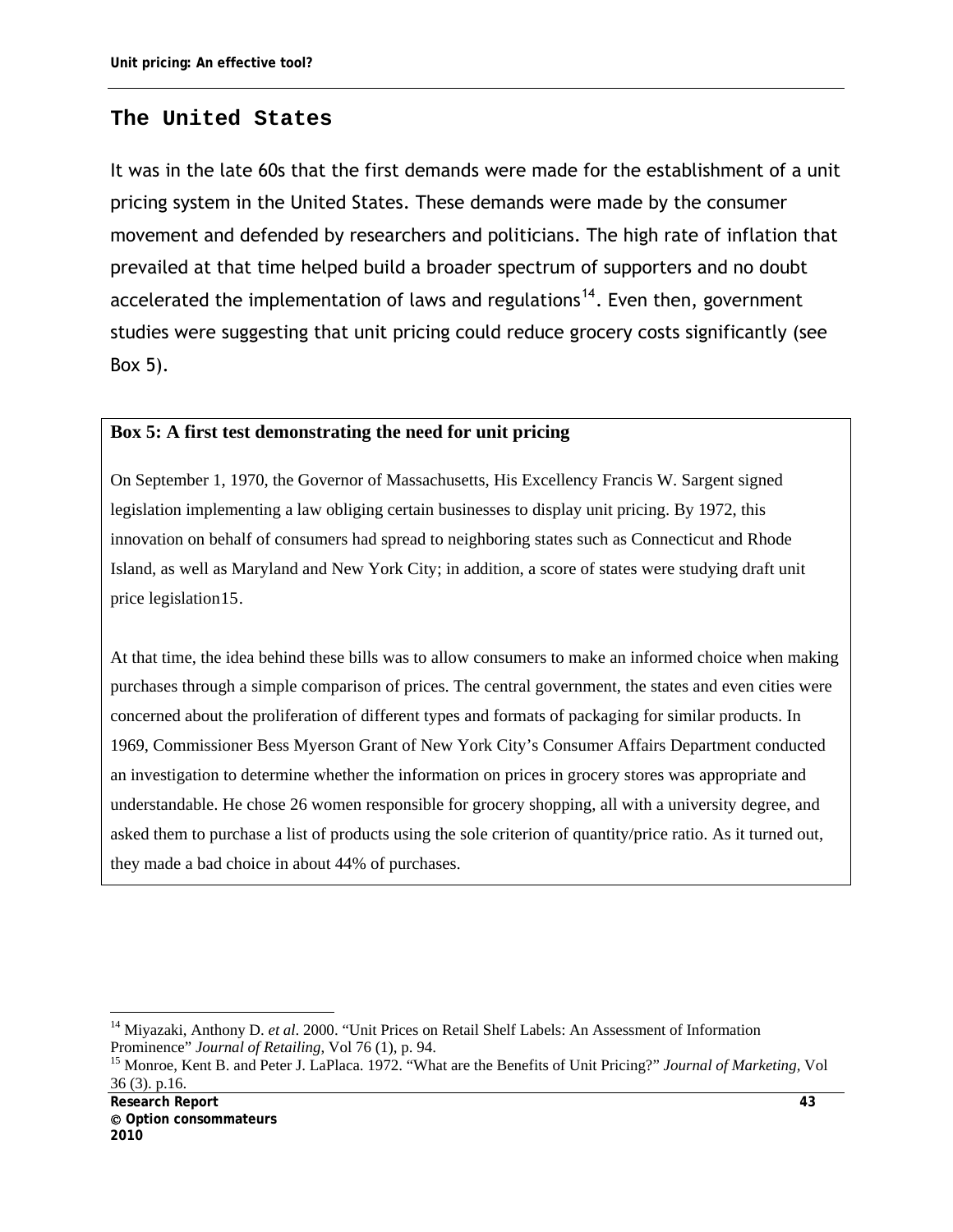Contrary to what we saw in Europe with the adoption of *Directive 98/6/EC*, which proposed a uniform approach to all Member States, implementation of regulations respecting display of unit prices is the U.S. has been done primarily through regional governments (cities and states). Consequently, it has developed a greater diversity of approaches with no common basis.

In response to these heterogeneous unit pricing initiatives<sup>[16](#page-55-0)</sup>, the National Conference on Weights and Measures published in *NIST Code Handbook 130: Uniform Law and Regulation* (hereinafter *Handbook 130*) a chapter entitled *Uniform Unit Pricing Regulation*. *Handbook 130* does not frame the law, but is rather a model to be used by legislators in drafting their own legislation or regulations.

Today, twenty states and two territories have laws or regulations on unit pricing. Of these, eleven require mandatory display: Connecticut, Maryland, Massachusetts, New Hampshire, New Jersey, New York, Oregon, Puerto Rico, Rhode Island, Vermont and the Virgin Islands<sup>[17](#page-55-1)</sup>.

In addition to *Handbook 130*, we analyzed the laws of Connecticut and Massachusetts. These states were recommended by Ian Jarratt (Australian unit pricing expert) as being representative of a variety of approaches.

#### **Requirements included in Handbook 130**

As we have seen, the purpose of the *Uniform Unit Pricing Regulation* of *Handbook 130* is to provide "a national approach to the subject for those jurisdictions choosing to

<span id="page-55-0"></span><sup>&</sup>lt;sup>16</sup> National Conference on Weights and Measures. 2009. *NIST Handbook 130: Uniform law and Regulation* [on line] [http://ts.nist.gov/WeightsAndMeasures/Publications/upload/12\\_IVC\\_UnitPricReg\\_09\\_H130\\_Final.pdf](http://ts.nist.gov/WeightsAndMeasures/Publications/upload/12_IVC_UnitPricReg_09_H130_Final.pdf) (consulted March 3, 2010).

<span id="page-55-1"></span><sup>&</sup>lt;sup>17</sup> National Conference on Weights and Measures. No date. *A Guide to U.S. Retail Pricing Laws and Regulations* [on line] [http://ts.nist.gov/WeightsAndMeasures/pricinglaws\\_guide.cfm](http://ts.nist.gov/WeightsAndMeasures/pricinglaws_guide.cfm) (Consulted March 3, 2010).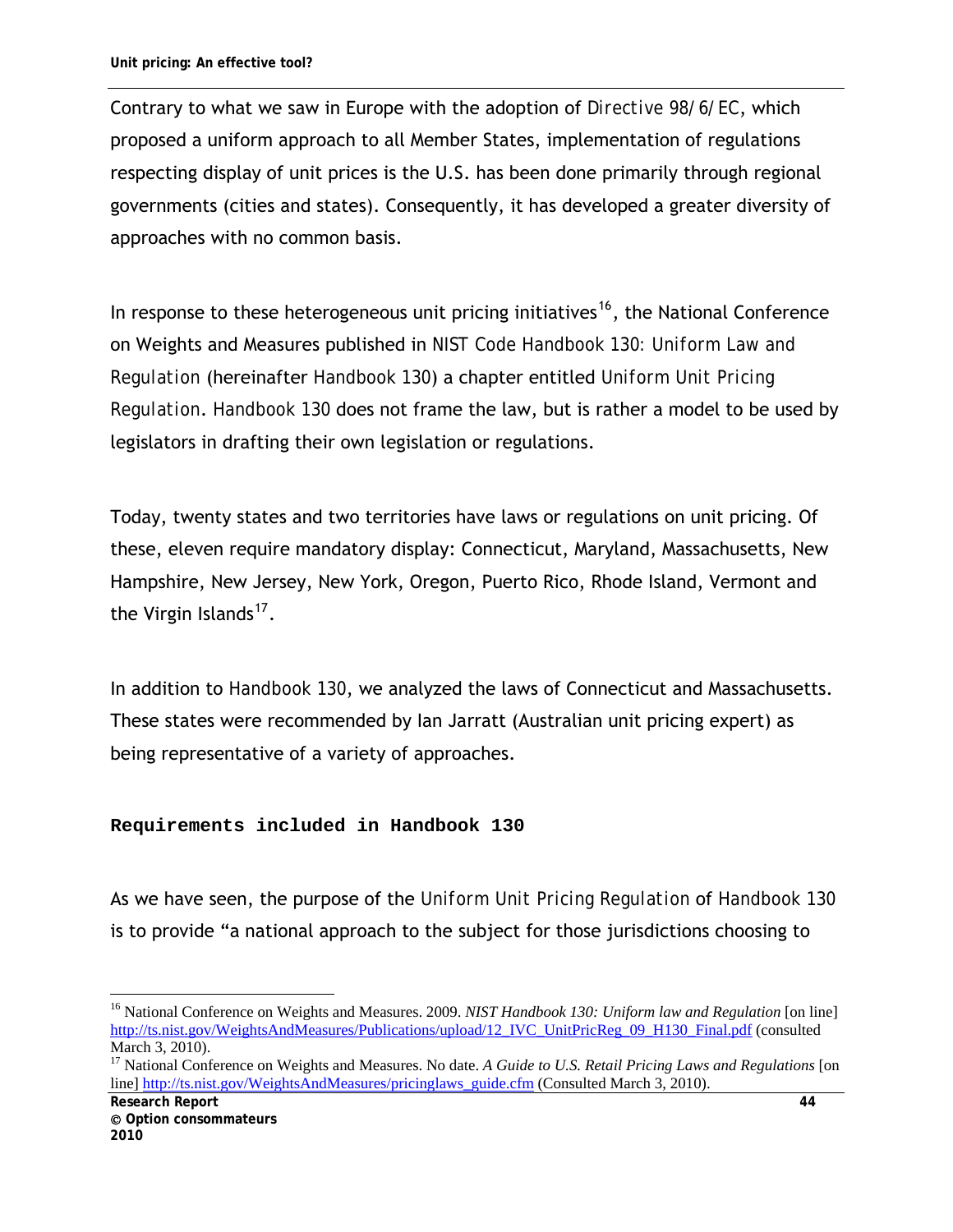adopt such a regulation"<sup>[18](#page-56-0)</sup>. The idea behind it is to standardize the various regulations in order to simplify the task of assuring uniformity among states.

In its current form, *Handbook 130* is a voluntary approach for the use of retailers who wish to adopt unit pricing. In states that have adopted *Handbook 130*, merchants are not obliged to display unit prices, but if they do so, they must comply with the requirements set forth in the model. This is the case in Montana, for example. Note that the model included in *Handbook 130* is not intended to be too onerous or binding, on the contrary. "The NCWM [National Conference on Weights and Measures] does not want to include any requirement that may discourage retailers from voluntarily providing unit price information"<sup>[19](#page-56-1)</sup>.

<span id="page-56-1"></span><span id="page-56-0"></span><sup>&</sup>lt;sup>18</sup> National Conference on Weights and Measures. 2009. *NIST Handbook 130: Uniform law and Regulation* [on line] [http://ts.nist.gov/WeightsAndMeasures/Publications/upload/12\\_IVC\\_UnitPricReg\\_09\\_H130\\_Final.pdf](http://ts.nist.gov/WeightsAndMeasures/Publications/upload/12_IVC_UnitPricReg_09_H130_Final.pdf) (Consulted March 3, 2010).  $19$  Idem.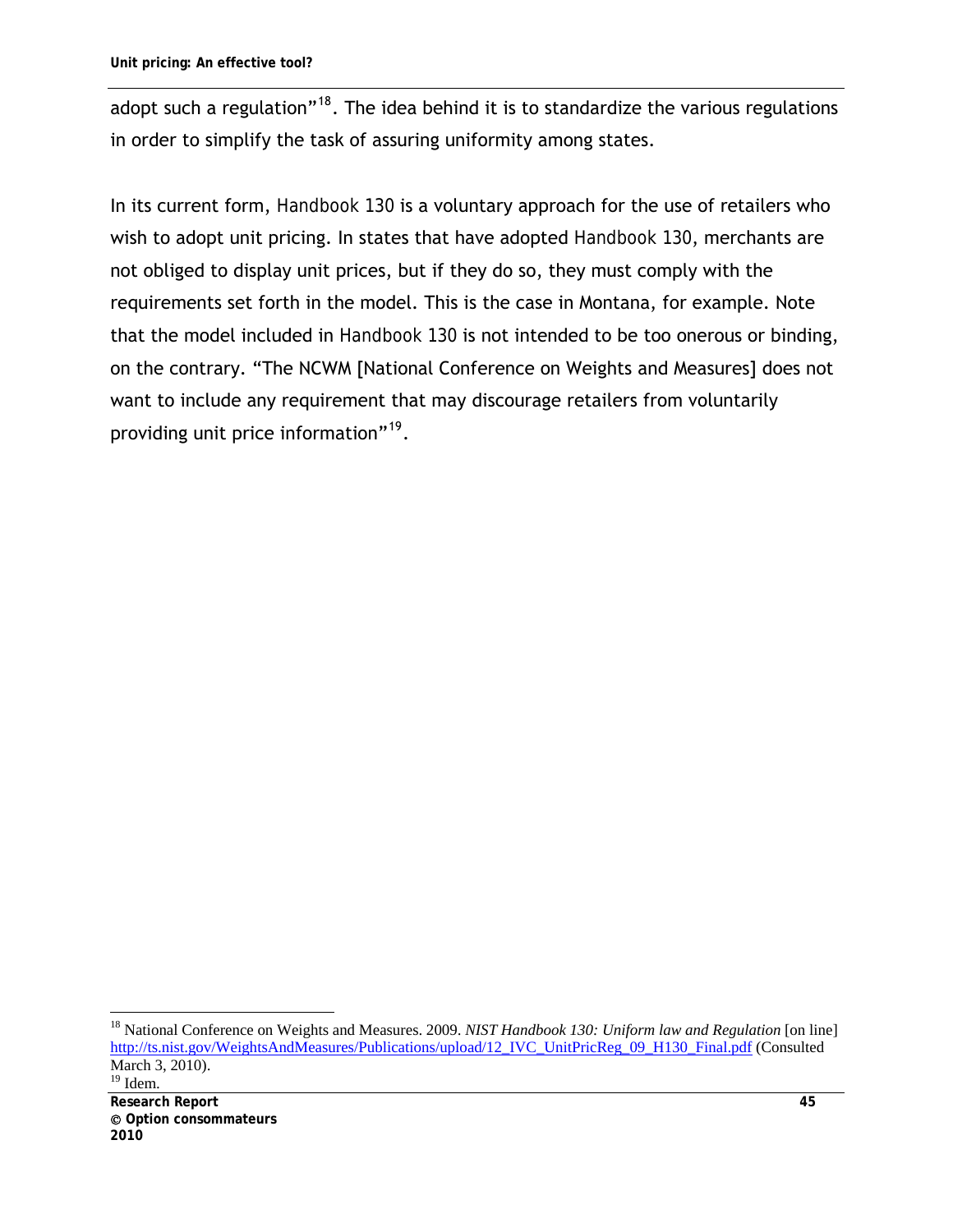| Table 10: Details of sections of Handbook 130 relating to unit pricing in the United States |  |
|---------------------------------------------------------------------------------------------|--|
|---------------------------------------------------------------------------------------------|--|

| <b>General</b><br>criteria   | <b>Specific</b><br>criteria                 | Location  | <b>Detail</b><br><b>Document</b>                                                                                                                                                                                                                                                                                                                                                                                                                                                                                                                                                                                                                                                                                |                 |  |
|------------------------------|---------------------------------------------|-----------|-----------------------------------------------------------------------------------------------------------------------------------------------------------------------------------------------------------------------------------------------------------------------------------------------------------------------------------------------------------------------------------------------------------------------------------------------------------------------------------------------------------------------------------------------------------------------------------------------------------------------------------------------------------------------------------------------------------------|-----------------|--|
| <b>Application/</b><br>scope |                                             | Section 1 | any retail establishment providing unit price information for packaged commodities<br>shall provide the unit price information in the manner prescribed herein                                                                                                                                                                                                                                                                                                                                                                                                                                                                                                                                                  | Handbook<br>130 |  |
| <b>Definition</b>            |                                             | Section 2 | The declaration of the unit price of a particular commodity in all package sizes offered<br>for sale in a retail establishment shall be uniformly and consistently expressed in terms<br>of:<br>Price per kilogram or 100 g, or price per pound or ounce, if the net quantity of<br>contents of the commodity is in terms of weight.<br>Price per liter or 100 mL, or price per gallon, quart, pint, or fluid ounce, if the net<br>quantity of contents of the commodity is in terms of liquid volume.<br>Price per individual unit or multiple units if the net quantity of contents of the<br>commodity is in terms of count.<br>Price per square meter, square decimeter, or square centimeter, or price per | Handbook<br>130 |  |
|                              |                                             |           | square yard, square foot, or square inch, if the net quantity of contents of the<br>commodity is in terms of area.                                                                                                                                                                                                                                                                                                                                                                                                                                                                                                                                                                                              |                 |  |
|                              | Packages<br>containing<br>assorted products | Section 3 | Variety and combination packages [] shall be exempt from these provisions.                                                                                                                                                                                                                                                                                                                                                                                                                                                                                                                                                                                                                                      |                 |  |
| <b>Exemption</b>             | Small format                                | Section 3 | Small Packages. - Commodities shall be exempt from these provisions when<br>packaged in quantities of less than 28 g (1 oz) or 29 mL (1 fl oz)                                                                                                                                                                                                                                                                                                                                                                                                                                                                                                                                                                  | Handbook<br>130 |  |
|                              | Single choice<br>Section 3                  |           | Commodities shall be exempt from these provisions when only one brand in only one<br>size is offered for sale in a particular retail establishment                                                                                                                                                                                                                                                                                                                                                                                                                                                                                                                                                              |                 |  |
|                              | Exempted<br>products                        | Section 3 | When the total retail price is 50 cents or less                                                                                                                                                                                                                                                                                                                                                                                                                                                                                                                                                                                                                                                                 |                 |  |
|                              | Infant formula                              | Section 3 | For "infant formula," unit price information may be based on the reconstituted volume.                                                                                                                                                                                                                                                                                                                                                                                                                                                                                                                                                                                                                          |                 |  |
| <b>Display</b>               | Information on<br>the label                 | Section 5 | [] The following information shall be provided:<br>(1) the identity and the brand name of the commodity;<br>(2) the quantity of the packaged commodity if more than one package size per<br>brand is displayed;<br>(3) the total retail sales price; and<br>(4) the price per appropriate unit, in accordance with Section 2. Terms for Unit<br>Pricing.                                                                                                                                                                                                                                                                                                                                                        | Handbook<br>130 |  |

**Research Report 46 Option consommateurs 2010**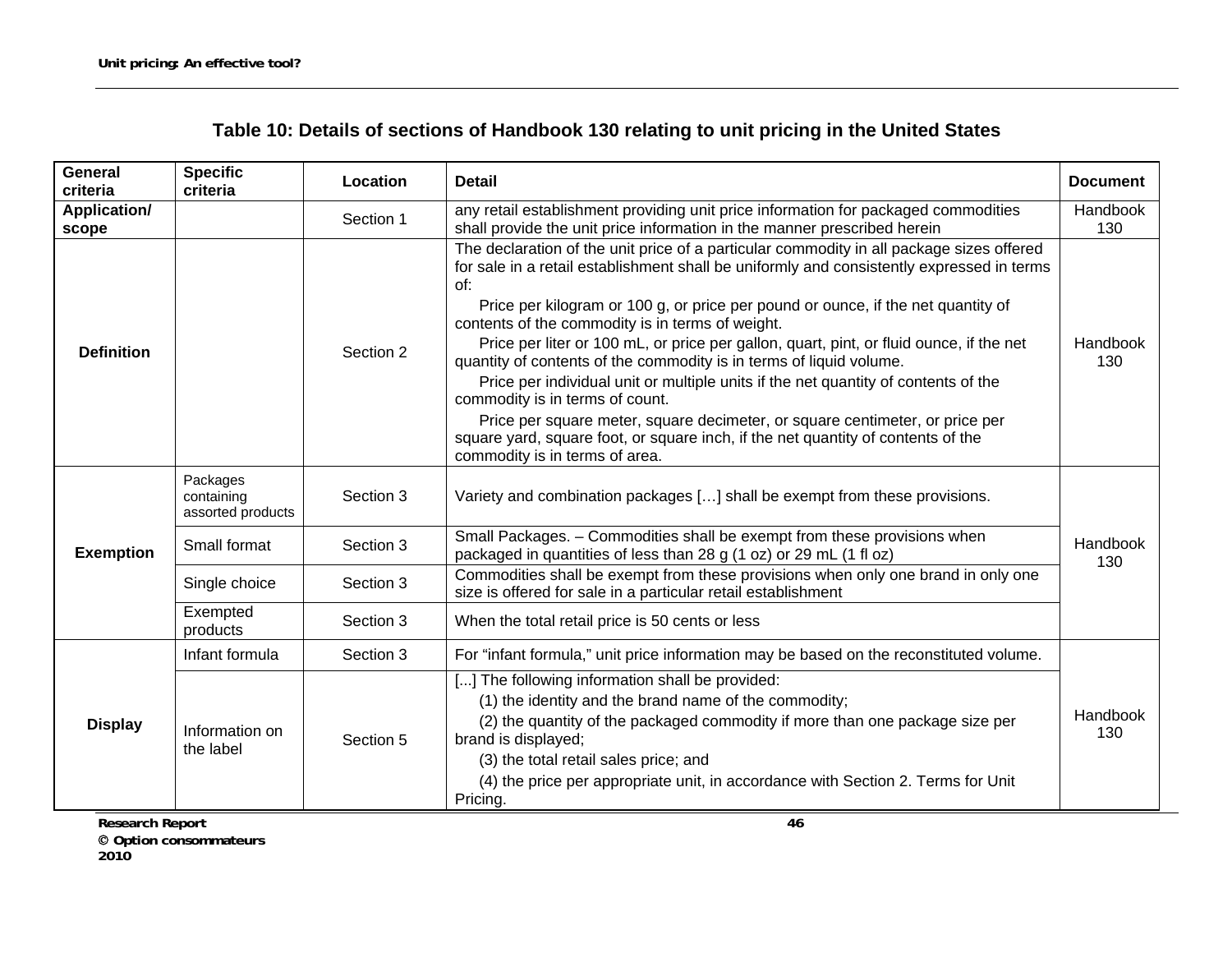| General<br>criteria        | <b>Specific</b><br>criteria             | Location  | <b>Detail</b>                                                                                                                                                                                                                                                                                                                                           | <b>Document</b> |  |
|----------------------------|-----------------------------------------|-----------|---------------------------------------------------------------------------------------------------------------------------------------------------------------------------------------------------------------------------------------------------------------------------------------------------------------------------------------------------------|-----------------|--|
| <b>Display</b><br>(cont'd) | <b>Characteristics</b><br>of the label  | Section 5 | (a) information may be displayed by means of a sign that offers the unit price for one<br>or more brands and/or sizes of a given commodity, by means of a sticker, stamp, sign,<br>label, or tag affixed to the shelf upon which the commodity is displayed, or by means<br>of a sticker, stamp, sign, label, or tag affixed to the consumer commodity. |                 |  |
|                            | Clarity<br>Section 5                    |           | [] Sign shall be displayed clearly and in a non-deceptive manner in a central location<br>as close as practical to all items to which the sign refers.                                                                                                                                                                                                  |                 |  |
|                            | Rounding of<br>Section 4<br>unit prices |           | (a) The unit price shall be to the nearest cent when a dollar or more.<br>(b) If the unit price is under a dollar, it shall be listed:<br>(1) to the tenth of a cent, or<br>(2) to the whole cent.<br>The retail establishment shall accurately and consistently use the same method of<br>rounding up or down to compute the price to the whole cent.  | Handbook<br>130 |  |
|                            | Uniformity<br>Section 6                 |           | (a) If different brands or package sizes of the same consumer commodity are<br>expressed in more than one unit of measure (e.g., soft drinks are offered for sale in 2 I<br>bottles and 12 fl oz cans), the retail establishment shall unit price the items<br>consistently.                                                                            |                 |  |
|                            | Metric or<br>imperial system            | Section 6 | (b) When metric units appear on the consumer commodity in addition to other units of<br>measure, the retail establishment may include both units of measure on any stamps,<br>tags, labels, signs, or lists.                                                                                                                                            |                 |  |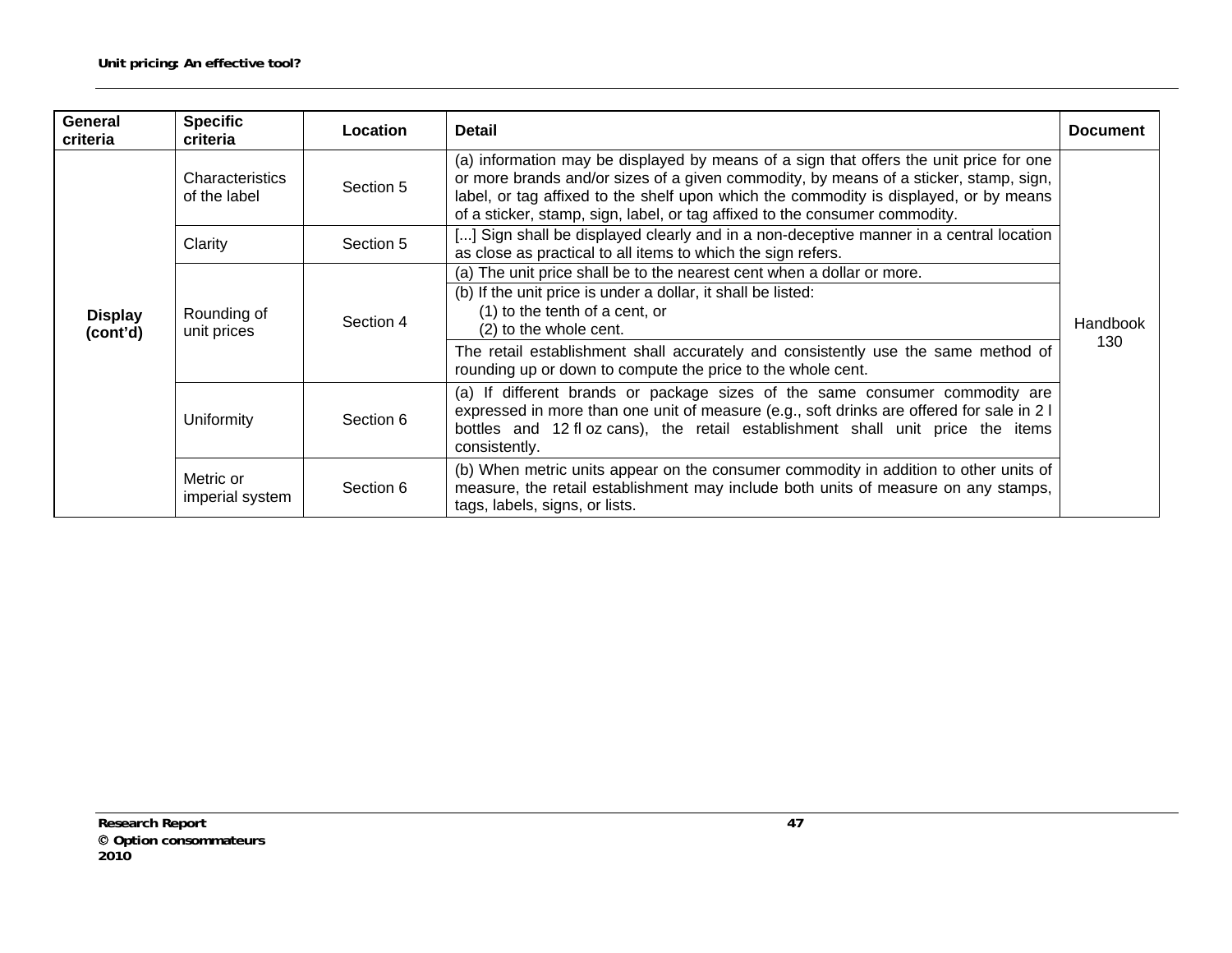#### **Connecticut**

Connecticut was a pioneer when, in 1971, it passed a law requiring unit pricing. It is one of eleven states that have legislation in place mandating this type of pricing. Note that the Connecticut law is not based on the model of *Handbook 130*.

The law governing unit pricing is found in Volume 7, under heading 2.1a, entitled "The Consumer Protection Code of Laws of Connecticut." The most relevant parts are in Chapter 417, "General Provisions. Pure Foods and Drugs," more specifically, Sections 21a - 21a 73 - 77 inclusive, which relate to unit pricing.

|                                            | Table 11: Sections relating to display of unit price in Connecticut |
|--------------------------------------------|---------------------------------------------------------------------|
| Law                                        | <b>Regulation</b>                                                   |
| Sec. 21a - 73                              | Sec. 21a - 75-1                                                     |
| Unit pricing: Definitions.                 | <b>Definitions</b>                                                  |
| Sec. 21a - 74                              | Sec. 21a - 75-2                                                     |
| Seller to disclose unit and total price of | Persons to whom regulations apply                                   |
| consumer commodity                         |                                                                     |
| Sec. $21a - 75$                            | Sec. 21a - 75-3                                                     |
| Regulations. Hearings. Civil penalties for | <b>Exempt products</b>                                              |
| noncompliance                              |                                                                     |
| Sec. 21a - 76                              | Sec. 21a - 75-4                                                     |
| <b>Exceptions</b>                          | <b>Method of disclosure</b>                                         |
| Sec. 21a - 77                              | Sec. 21a - 75-5                                                     |
| <b>Criminal penalty</b>                    | Price per measure                                                   |
|                                            | Sec. 21a - 75-6                                                     |
|                                            | <b>Products regulated</b>                                           |
|                                            | Sec. 21a - 75-7                                                     |
|                                            | <b>Extension of time for compliance</b>                             |
|                                            | Sec. 21a - 75-8                                                     |
|                                            | <b>Responsibility for compliance</b>                                |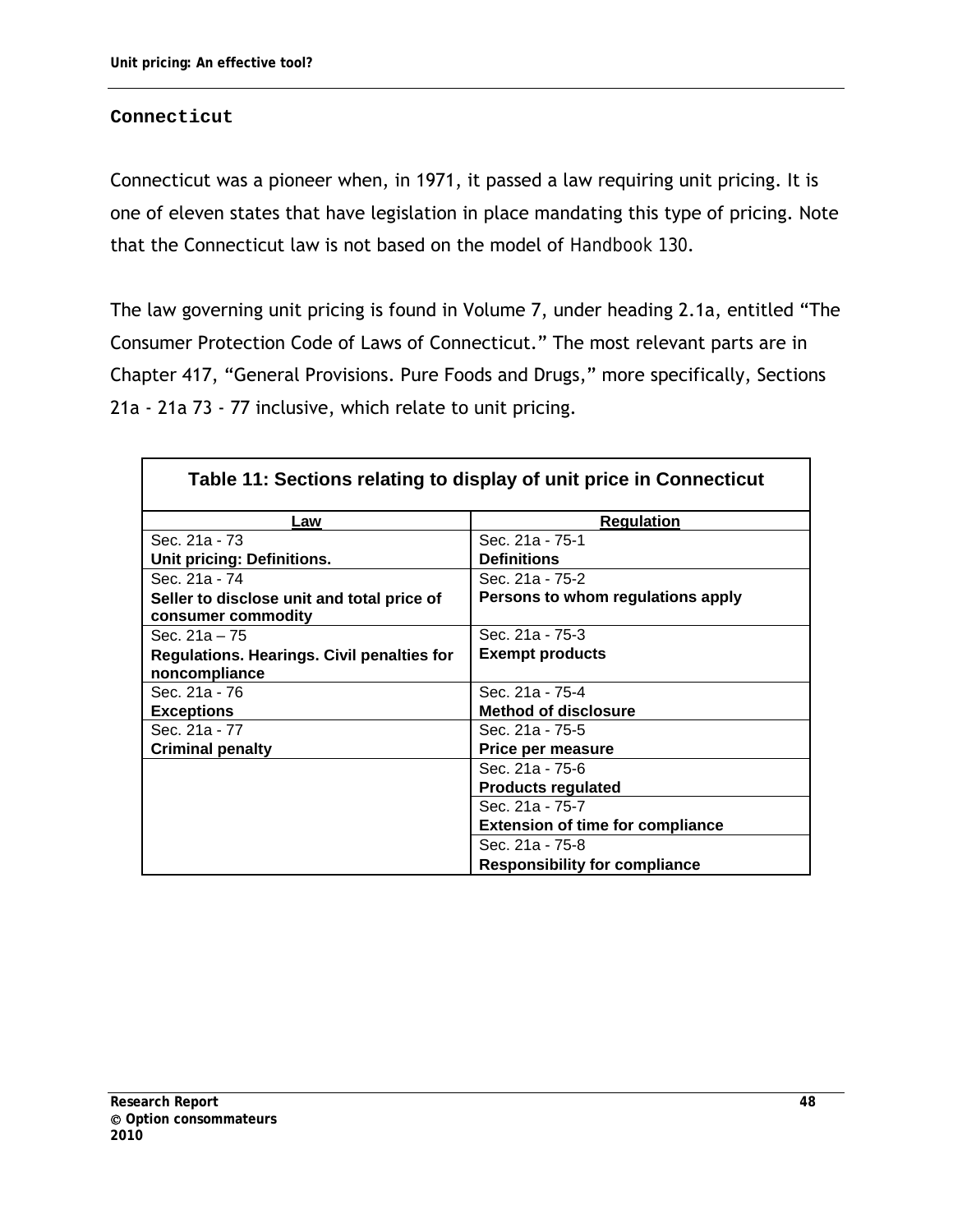| Table 12: Details of legislation relating to unit pricing in Connecticut |  |  |
|--------------------------------------------------------------------------|--|--|
|                                                                          |  |  |

| General<br>criteria          | <b>Specific</b><br>criteria                            | Location         | <b>Detail</b>                                                                                                                                                                                                                                                                                                                                                                                                                                                                                | <b>Document</b>           |
|------------------------------|--------------------------------------------------------|------------------|----------------------------------------------------------------------------------------------------------------------------------------------------------------------------------------------------------------------------------------------------------------------------------------------------------------------------------------------------------------------------------------------------------------------------------------------------------------------------------------------|---------------------------|
| <b>Application/</b><br>scope |                                                        | Sec. 21a - 74    | Any person who sells or offers or exposes for sale at retail any consumer<br>commodity designated by the commissioner, in accordance with the provisions of<br>section 21a-75, shall disclose to the consumer the unit and total price of such<br>commodity as provided in subsection                                                                                                                                                                                                        | Connecticut<br>Code       |
|                              |                                                        | Sec. 21a - 73    | "Unit price" of a consumer commodity means the retail price of a consumer<br>commodity expressed in terms of the retail price of such commodity per such unit of<br>weight, measure or count, computed to the nearest whole cent or fraction thereof                                                                                                                                                                                                                                         | Connecticut<br>Code       |
| <b>Definition</b>            |                                                        | Sec. 21a - 73    | "Consumer commodity" means any food, drug, device, cosmetic or other article,<br>product, or commodity of any other kind or class, which is customarily produced for<br>sale to retail sales agencies or instrumentalities for consumption by individuals, or<br>use by individuals for purposes of personal care or in the performance of services<br>ordinarily rendered in or around the household, and which usually is consumed or<br>expended in the course of such consumption or use | Connecticut<br>Code       |
|                              | Prescription drug                                      | Sec. 21a - 73    | Except drugs sold only by prescription.                                                                                                                                                                                                                                                                                                                                                                                                                                                      | Connecticut<br>Code       |
|                              | Type of<br>business                                    | Sec. 21a - 76    | The provisions of sections 21a-73 to 21a-77, inclusive, shall not apply to any<br>owner-operated single retail store                                                                                                                                                                                                                                                                                                                                                                         | Connecticut<br>Code       |
|                              |                                                        | Sec. 21a - 76    | The provisions of sections 21a-73 to 21a-77, inclusive, shall not apply to [] any<br>store occupying a total retail sales area of not more than three thousand five<br>hundred square feet.                                                                                                                                                                                                                                                                                                  | Connecticut<br>Code       |
|                              |                                                        |                  | (a) Beverages subjected to or complying with packaging or labelling requirements<br>imposed under the Federal Alcohol Administration Act.                                                                                                                                                                                                                                                                                                                                                    |                           |
| <b>Exemption</b>             | Exempted<br>products                                   | Sec. 21a - 75-3* | (b) Products which are required to be marked individually with the cost per unit<br>weight under the provisions of Section 42-115l of the Connecticut General Statutes.                                                                                                                                                                                                                                                                                                                      |                           |
|                              |                                                        |                  | (c) Such consumer commodities which are sold in units of even pounds, pints,<br>quarts or gallons, and which have a retail price plainly marked thereon; but only the<br>particular consumer commodities sold in such units shall be exempt.<br>(e) Products sold in one size limit only.                                                                                                                                                                                                    | Connecticut<br>Regulation |
|                              | Packages with<br>Sec. 21a - 75-3*<br>assorted products |                  | (d) Different products co-mingled in one receptacle or package for the purpose of a<br>one-price sale.                                                                                                                                                                                                                                                                                                                                                                                       |                           |
|                              | Small format                                           | Sec. 21a - 75-3* | (f) Snack foods such as cakes, candies, or chips, sold in packages under five<br>ounces in weight.                                                                                                                                                                                                                                                                                                                                                                                           |                           |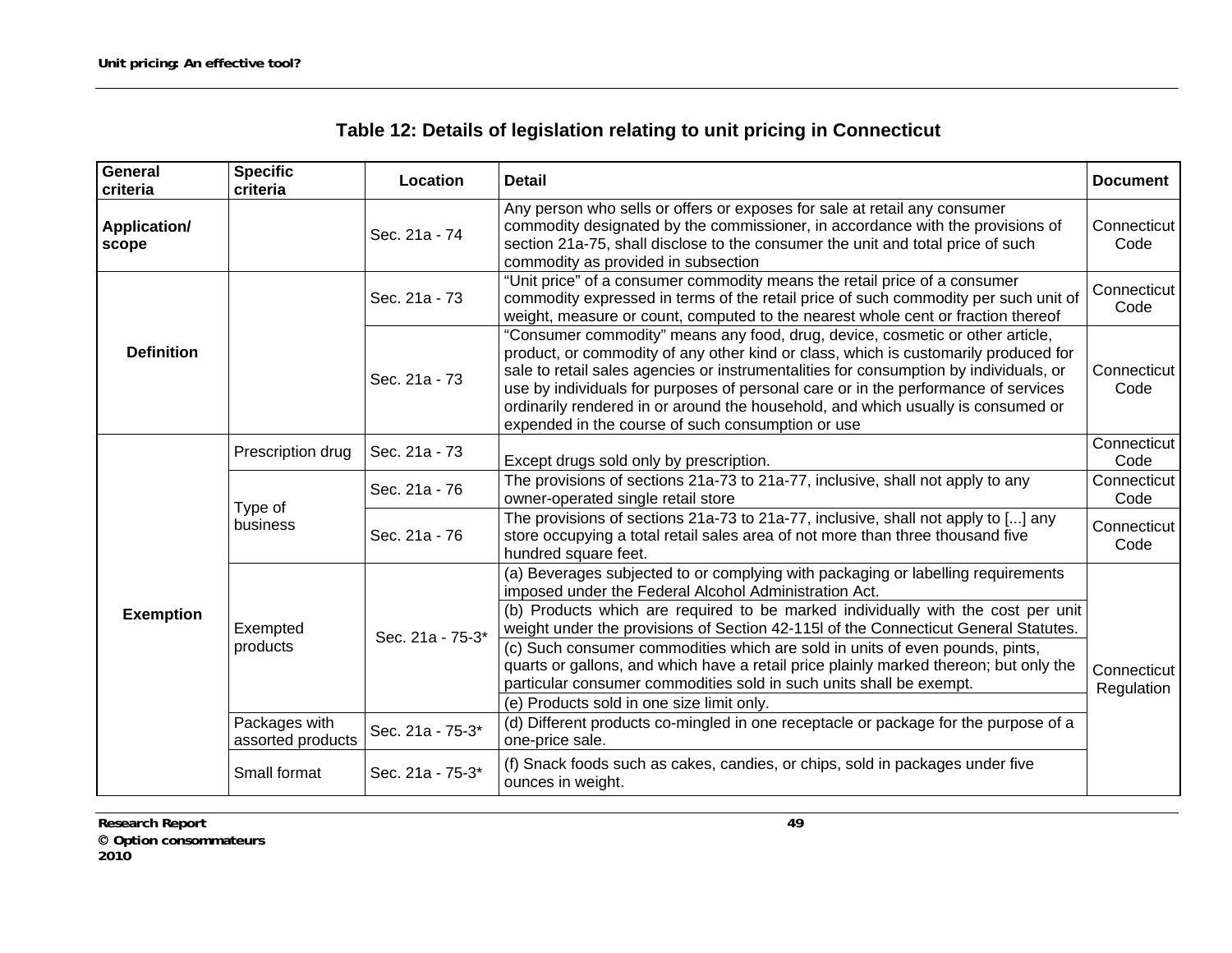| General<br>criteria | <b>Specific</b><br>criteria                         | Location         | <b>Detail</b>                                                                                                                                                                                                                                                                                                                                                                                                                                                                                                                                                                                                                                                                                                                                                                                                                                | <b>Document</b>           |
|---------------------|-----------------------------------------------------|------------------|----------------------------------------------------------------------------------------------------------------------------------------------------------------------------------------------------------------------------------------------------------------------------------------------------------------------------------------------------------------------------------------------------------------------------------------------------------------------------------------------------------------------------------------------------------------------------------------------------------------------------------------------------------------------------------------------------------------------------------------------------------------------------------------------------------------------------------------------|---------------------------|
|                     | Characteristics of<br>Sec. 21a - 74<br>the label    |                  | Persons subject to the requirements [] shall disclose the unit price and total price<br>to consumers by one or more of the following means:<br>(1) By attachment of a stamp, tag or label directly adjacent to the consumer<br>commodity, on the shelf on which the commodity is displayed, or by stamping or<br>affixing the price information on each unit of a consumer commodity; or<br>(2) if the consumer commodity is so located that it is not conspicuously visible to<br>the consumer, or is so located that the price information if displayed in accordance<br>with subdivision (1) would not be conspicuously visible to the consumer, by a sign<br>or list bearing such price information, conspicuously placed near the point of<br>procurement; or<br>(3) by such other means as the commissioner may by regulation provide. | Connecticut<br>Code       |
|                     | Advertising or<br>publicity                         | Sec. 21a - 74    | Any printed advertisement to aid, promote or assist, directly or indirectly, in the sale<br>of any consumer commodity [], which printed advertisement compares or<br>otherwise displays different sizes or measures of the same such commodity, shall<br>not state the total price of such commodity unless such advertisement also states<br>the unit price of such commodity.                                                                                                                                                                                                                                                                                                                                                                                                                                                              |                           |
| <b>Display</b>      | Information on<br>the label                         | Sec. 21a - 75-4* | The tag, label or electronic device shall contain the following three elements:<br>(i) The words "Unit Price" shall appear as a heading, with the unit price always<br>appearing above, or to the left of, the then-selling price;<br>(ii) The price per measure expressed in terms of dollars or cents as applicable,<br>carried to three digits. If the price is over \$1.00, it is to be expressed to the nearest<br>full cents, provided that the said price is rounded off from .005 and over to the next<br>higher cents; and if .004 or less cent, it be carried to three digits. Examples: "25.3<br>per pound; \$1.67 per quart"; and<br>(iii) The applicable unit of weight or measure or count.                                                                                                                                    | Connecticut<br>Regulation |
|                     | Characteristics of<br>Sec. 21a - 75-4*<br>the label |                  | All retail establishments subject to these regulations shall disclose the price per<br>measure to the consumer by the attachment of a tag or label of any of the following<br>colors on the item itself, or on the shelf or at any other point of sale immediately<br>below the item, or above the item, so as to be conspicuously visible to the<br>consumer. The permissible colors for such tag or label are red, blue, green, orange,<br>yellow, or brown.                                                                                                                                                                                                                                                                                                                                                                               | Connecticut<br>Regulation |
|                     | Rounding of unit<br>prices                          | Sec. 21a - 75-4* | The price per measure expressed in terms of dollars or cents as applicable, carried<br>to three digits. If the price is over \$1.00, it is to be expressed to the nearest full<br>cents                                                                                                                                                                                                                                                                                                                                                                                                                                                                                                                                                                                                                                                      | Connecticut<br>Regulation |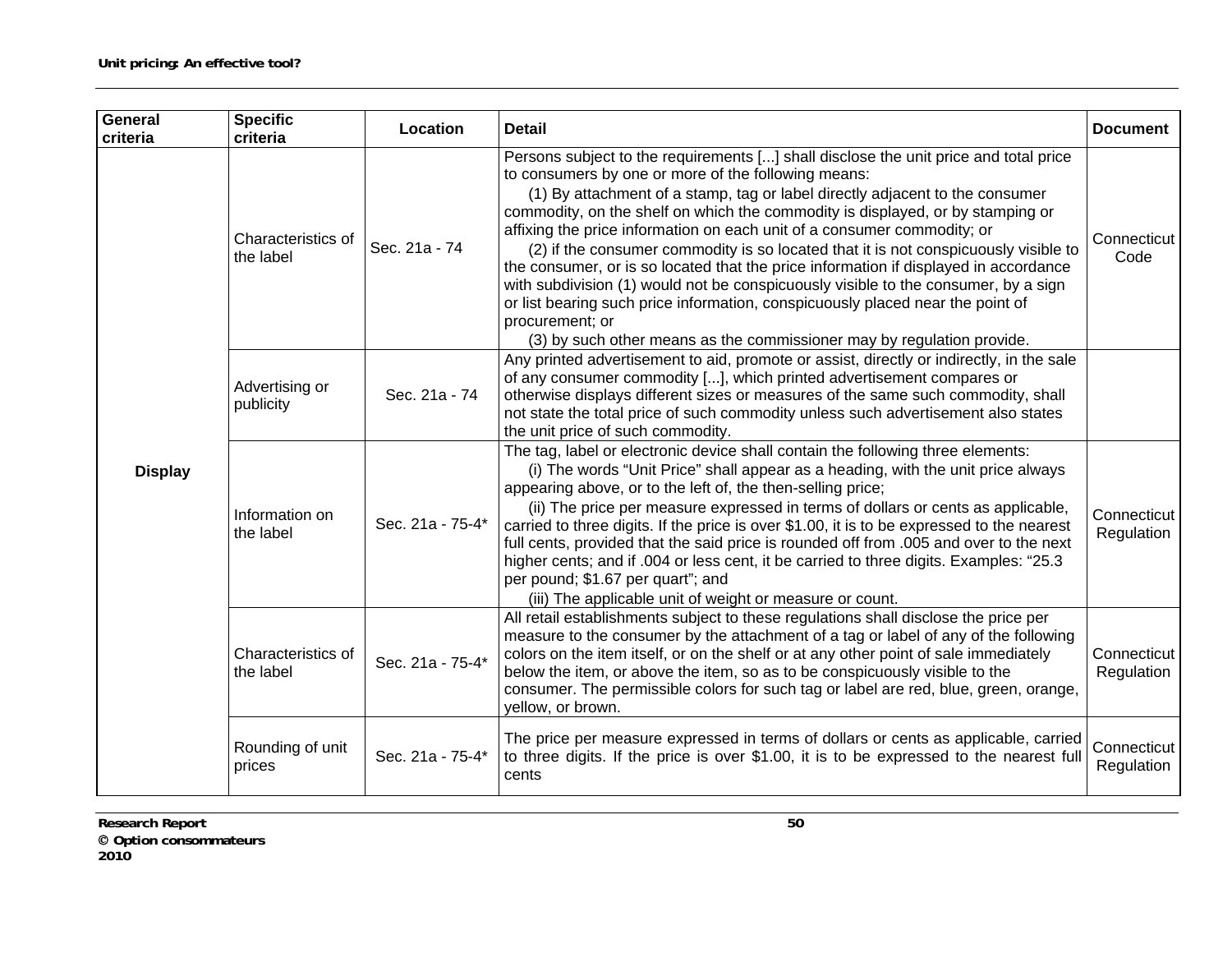| <b>General</b><br>criteria | <b>Specific</b><br>criteria             | Location         | <b>Detail</b>                                                                                                                                                                                                                                                                                                                                                                                                                                                                                                                                                                                                                                                                                                                                                                                                                                        | <b>Document</b>           |
|----------------------------|-----------------------------------------|------------------|------------------------------------------------------------------------------------------------------------------------------------------------------------------------------------------------------------------------------------------------------------------------------------------------------------------------------------------------------------------------------------------------------------------------------------------------------------------------------------------------------------------------------------------------------------------------------------------------------------------------------------------------------------------------------------------------------------------------------------------------------------------------------------------------------------------------------------------------------|---------------------------|
|                            | Electronic<br>Sec. 21a - 75-4*<br>label |                  | An electronic shelf labelling system which uses electronic devices to only display<br>the unit price information required by subsections (b), (c), and (d) of this section<br>may be utilized with the approval of the commissioner.<br>A retailer may disclose the price per measure to the consumer by means of an<br>electronic device [] which must be placed on the shelf or at any other point of sale<br>immediately below the item, or above the item, so as to be conspicuously visible to<br>the consumer. Such electronic device shall utilize blue color for the retail price and<br>orange color for the unit price.                                                                                                                                                                                                                    | Connecticut<br>Regulation |
|                            | Uniformity                              | Sec. 21a - 75-5* | There are several products on this list which may be unit priced by different units of<br>measure, provided that the same unit of measure is used for the same commodity<br>in all sizes sold in a single retail food establishment.                                                                                                                                                                                                                                                                                                                                                                                                                                                                                                                                                                                                                 | Connecticut<br>Regulation |
| Display (cont'd)           | Characteristics of<br>the label         | Sec. 21a - 75-4* | The price per measure shall be displayed in type no smaller than that used for the<br>retail price of the item, but in no event shall the price per measure appear in size<br>less than pica type                                                                                                                                                                                                                                                                                                                                                                                                                                                                                                                                                                                                                                                    | Connecticut<br>Regulation |
|                            | Basic unit                              | Sec. 21a - 75-5* | The price shall be designated as per<br>pint, quart or gallon or ounce or liter for commodities whose net quantity is<br>expressed in units of pints, quarts, gallons or fluid ounces or ounces or liters []<br>50 feet or per 100 square feet, or per 100 feet as appropriate, for commodities<br>and items whose net quantity is customarily expressed in units of feet, inches,<br>square feet or square yards, or per product measurement or whose net quantities<br>are expressed in units of area or length []<br>1 unit or 50 units or 100 units of commodities, whose net quantity is expressed<br>by a numerical count []<br>pound or as per ounce, whichever offers the most meaningful basis of<br>comparison for the consumer, on all commodities whose net quantity is customarily<br>expressed in units of pounds or ounces or both [] | Connecticut<br>Regulation |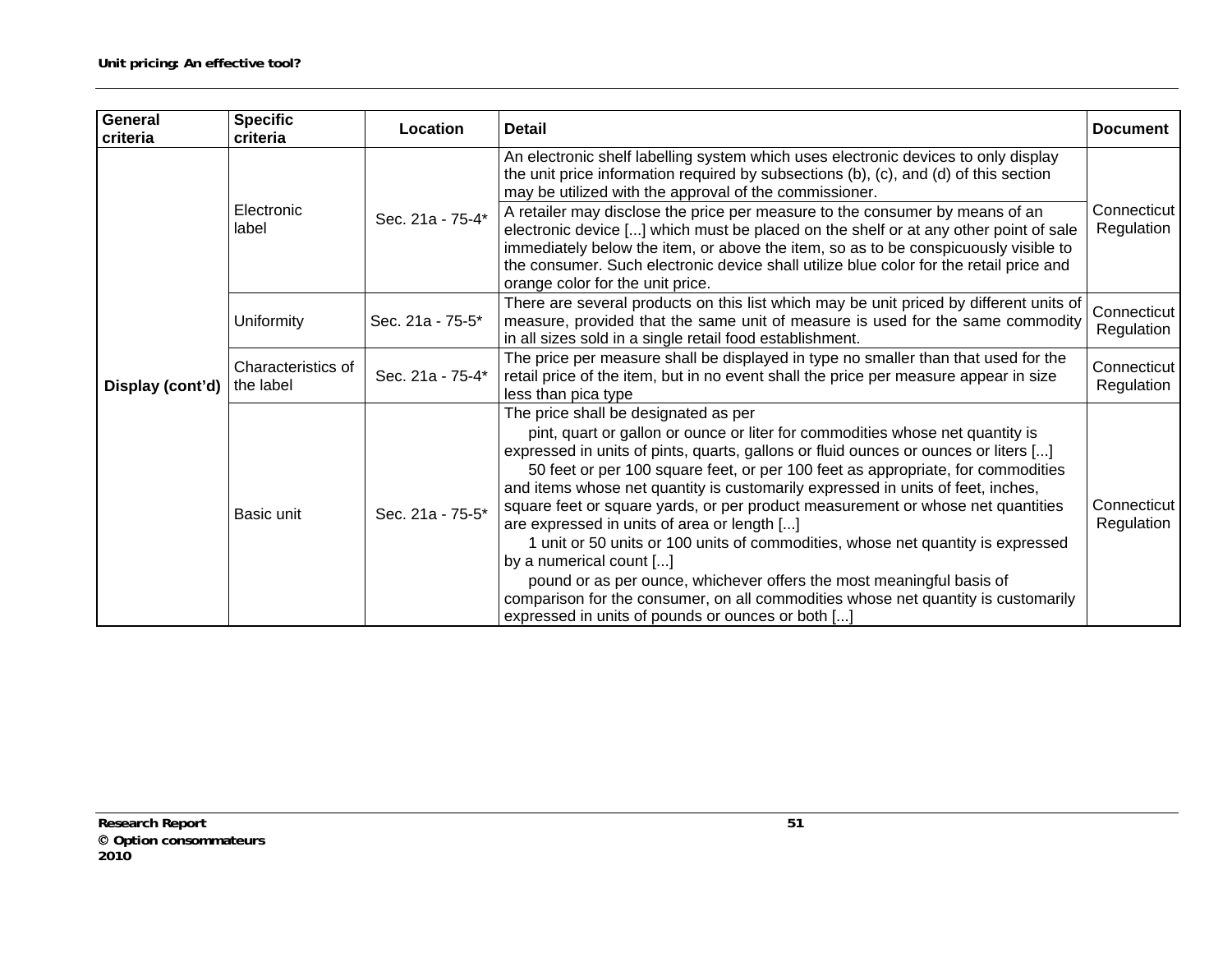#### **Massachusetts**

As noted above, Massachusetts was the first jurisdiction to make it mandatory to display unit pricing, which it did in September 1970<sup>[20](#page-63-0)</sup>. It was a pioneer in the field.

Moreover, Massachusetts is one of the few states to still require unit pricing on every foodstuff, although many exemptions exist.

## **Table 13: Details of legislation relating to unit pricing in Massachusetts**

| <b>Law: Consumer's Council</b>                                                                        |
|-------------------------------------------------------------------------------------------------------|
| Chapter 6: Section 115A. Unit pricing of packaged commodities; retail sale; regulations; enforcement; |
| penalties; report                                                                                     |
| Regulation: 202 Code of Massachussets Regulation: Division of Standard                                |
| 5.00: UNIT PRICING AND AUTOMATED RETAIL CHECKOUT SYSTEMS                                              |
| 5.01                                                                                                  |
| <b>Definitions</b>                                                                                    |
| 5.02                                                                                                  |
| <b>Exemptions</b>                                                                                     |
| 5.03                                                                                                  |
| <b>Means of Disclosure</b>                                                                            |
| 5.04                                                                                                  |
| <b>Price Per Measure</b>                                                                              |
| 5.05                                                                                                  |
| Packaged Commodities Regulated and Unit of Measure to be Used                                         |
| 5.06                                                                                                  |
| <b>Extension of Time for Compliance</b>                                                               |
| 5.07                                                                                                  |
| <b>Responsibility for Compliance</b>                                                                  |
| 5.08                                                                                                  |
| <b>Determination of Label Acceptability</b>                                                           |
| 5.09                                                                                                  |
| <b>Severability Provision</b>                                                                         |
| 5.10                                                                                                  |
| <b>Inspection of Automated Retail Checkout Systems</b>                                                |

<span id="page-63-0"></span><sup>20</sup> Monroe, Kent B. and Peter J. LaPlaca, 1972. "What Are the Benefits of Unit Pricing?" *Journal of Marketing,* Vol. 36 (3), p. 18*.*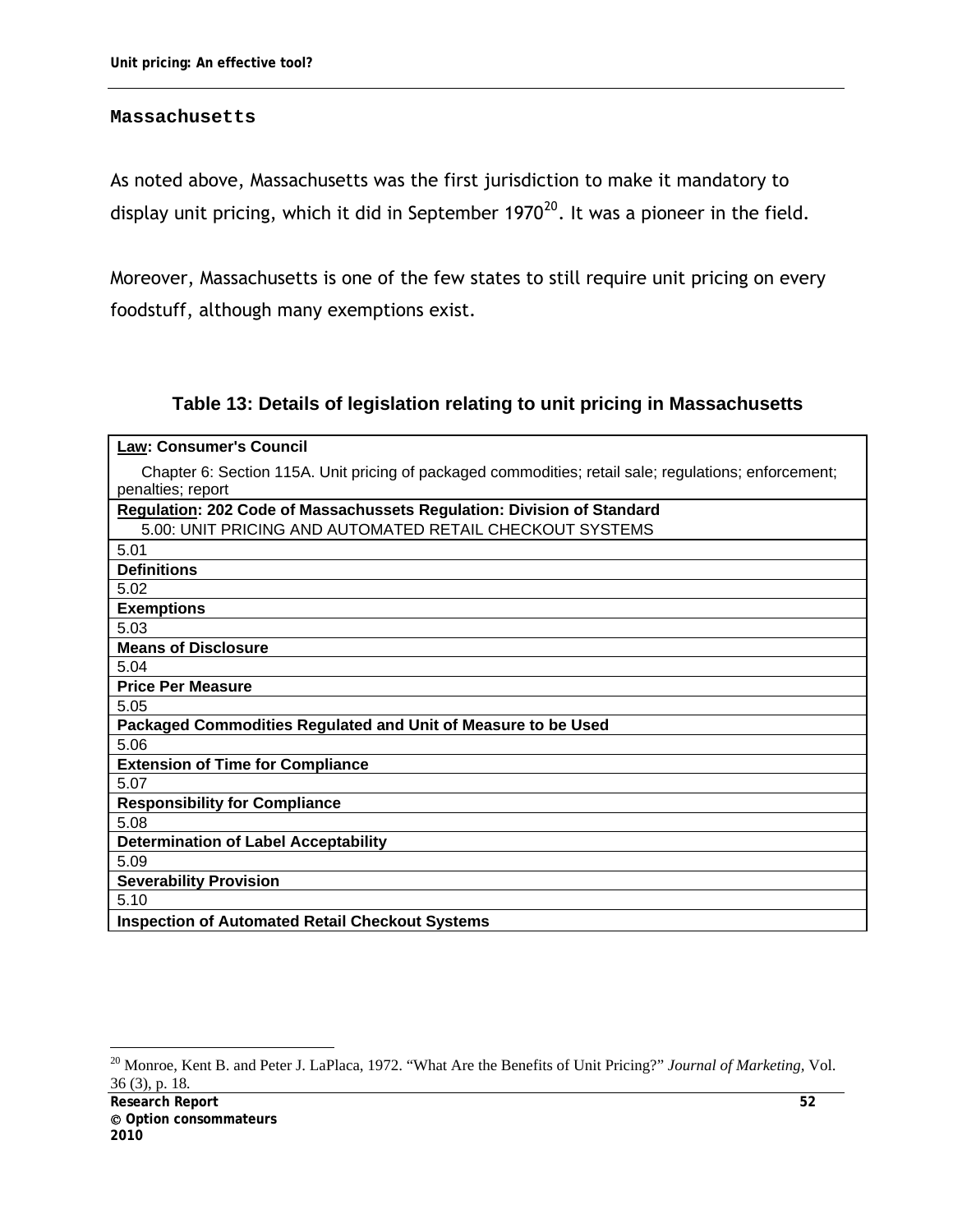| <b>General</b><br>criteria   | <b>Specific</b><br>criteria                             | Location | <b>Detail</b>                                                                                                                                                                                                                                                                                                                                           | <b>Document</b> |
|------------------------------|---------------------------------------------------------|----------|---------------------------------------------------------------------------------------------------------------------------------------------------------------------------------------------------------------------------------------------------------------------------------------------------------------------------------------------------------|-----------------|
| <b>Application/</b><br>scope |                                                         | 5.03     | All retail establishments subject to 202 CMR 5.00 shall disclose the unit price and item price to<br>consumers                                                                                                                                                                                                                                          | <b>CMR</b>      |
|                              |                                                         | 5.01     | Unit Price means the price per measure                                                                                                                                                                                                                                                                                                                  |                 |
|                              |                                                         | 5.01     | Item Price means the total sales price                                                                                                                                                                                                                                                                                                                  |                 |
| <b>Definition</b>            |                                                         | 5.01     | Retail Store means any retail outlet including wholesale clubs and membership warehouses<br>that sells or offers for sale any packaged commodity that is listed in 202 CMR 5.01.                                                                                                                                                                        | <b>CMR</b>      |
|                              |                                                         | 5.01     | Packaged Commodity means any food, drug, device or cosmetic and any other article, product,<br>or commodity of any kind or class which is customarily necessary or used for personal, family<br>or household use and offered for sale at retail and which is listed in 202 CMR 5.05.                                                                    |                 |
|                              | Prescription drug                                       | 5.02     | Medecine sold by prescription only.                                                                                                                                                                                                                                                                                                                     |                 |
| <b>Exemption</b>             | <b>Discount</b>                                         | 5.02     | Deal Items, such as, Cents Off, Bonus Packs, Percent Off, Half Price, or manufacturer Pre-<br>Priced Items, if the same as or lower than regular selling price, provided the unit price is posted<br>as required for "Non Deal" items.                                                                                                                  |                 |
|                              | Type of business                                        | 5.02     | Packaged commodities sold by any retail establishment operated by a person as his sole place<br>of business shall be exempt from 202 CMR 5.00 if gross annual sales are less than<br>\$1,000,000.                                                                                                                                                       |                 |
|                              | Insufficient space                                      | 5.03     | When the display space used for the packaged commodity is inadequate to set forth separate<br>unit and item price legends as required hereunder [] However any such alternative method<br>must be approved by the Director, as specified in 202 CMR 5.06, Prior to being displayed.                                                                     |                 |
|                              | Price indicated on<br>merchandise                       | 5.03     | The retail establishment shall not be required to comply with the provisions of 202 CMR 5.03(1)<br>and (2) as to color and (4) as to size of type, where the product or commodity carries an item<br>price and unit price on its package, and where the unit price appears thereon in a size no<br>smaller than that used for the item price.           | <b>CMR</b>      |
|                              |                                                         |          | Beverages subject to or complying with packaging or labelling requirements imposed under the<br>Federal Alcohol Administration Act.                                                                                                                                                                                                                     |                 |
|                              | Exempted<br>products                                    | 5.03     | Packaged commodities which are sold in packages containing one or two of the units of<br>measure prescribed in 202 CMR 5.00 and which have an item price plainly marked thereon;<br>but only the particular packaged commodity in such units shall be exempt. All other items in<br>excess of two multiples of the unit of measure must be unit priced. |                 |
|                              | Standardization of<br>unit of measure<br>between states | 5.05     | Director may, upon written request of any multi-state retailer, authorize a different unit of<br>measure to be used for an item or items in order to provide uniformity an compatibility<br>throughout that retailers multi-state distribution system.                                                                                                  |                 |

**Research Report 53** 

 **Option consommateurs 2010**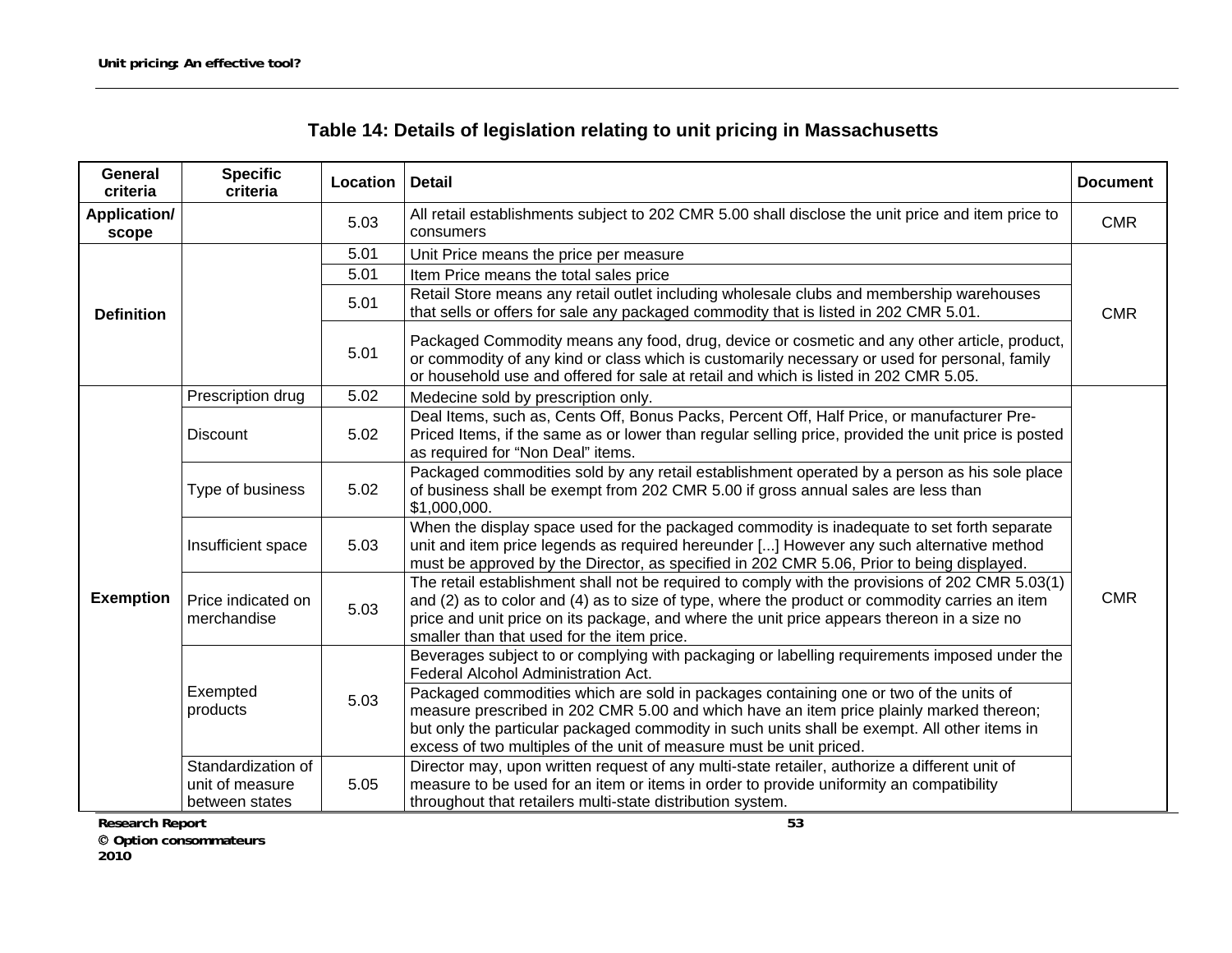| <b>General</b><br>criteria | Specific criteria               | Location | <b>Detail</b>                                                                                                                                                                                                                                                                                                                                                                                                                                                                                                                                                                                                                                                                                                                                                                                                                                                                                                                                                                                                                                                  | <b>Document</b> |
|----------------------------|---------------------------------|----------|----------------------------------------------------------------------------------------------------------------------------------------------------------------------------------------------------------------------------------------------------------------------------------------------------------------------------------------------------------------------------------------------------------------------------------------------------------------------------------------------------------------------------------------------------------------------------------------------------------------------------------------------------------------------------------------------------------------------------------------------------------------------------------------------------------------------------------------------------------------------------------------------------------------------------------------------------------------------------------------------------------------------------------------------------------------|-----------------|
| <b>Display</b>             | Characteristics of<br>the label | 5.03     | The unit price label, stamp or tag must consist of no more than two dominant segments.<br>(a) The left-hand segment of the label, stamp or tag must be orange: the other part of the label<br>must be primarily white:<br>1. Orange shall be defined for purposes of 202 CMR 5.00 as being measured inclusively<br>between the wavelengths of 595 and 620 millimicrons (or between 5950 and 6200 angstroms)<br>on a normal color spectrum. For purposes of everyday recognition and operation, only the<br>following identifying numbers for orange, as found in the U.S. Government General Services<br>Administration Federal Standards Publication (Color-card) #595a and change notice 3, revised<br>January 2, 1968, will be considered in compliance with the above specification: #22510,<br>#12473, and #32246.<br>2. When a label at any time fails to fall within the color range specified in 202 CMR<br>5.03(1)(b)1., even though it may be due to the fading of the color, said label shall not be<br>considered in compliance with 202 CMR 5.00. | <b>CMR</b>      |
|                            | Information on<br>label         | 5.03     | The orange segment of the label, stamp, or tag must be conspicuously visible to the customer<br>carrying the following data and no other:<br>(a) The words "Unit Price" as a heading directly above the numerical unit price<br>(b) The unit price $[]$<br>(c) The applicable "ply" count or thicknesses, for items such as paper products which are<br>manufactured in numbers of folds showing such information.<br>The primarily white segment of the label, stamp, or tag must carry the following data:<br>(a) Item Price.<br>(b) The description of the packaged commodity<br>(c) The size of the commodity being sold.<br>Other stocking information may also be included thereon at the option of the retail<br>establishment PROVIDED that said information does not in any way obscure, de-emphasize or<br>confuse the unit price information.                                                                                                                                                                                                       | <b>CMR</b>      |
|                            | Uniformity                      | 5.05     | Director may, upon written request of any multi-state retailer, authorize a different unit of<br>measure to be used for an item or items in order to provide uniformity an compatibility<br>throughout that retailers multi-state distribution system.                                                                                                                                                                                                                                                                                                                                                                                                                                                                                                                                                                                                                                                                                                                                                                                                         |                 |
|                            | Electronic label                | 5.03     | Electronic shelf displays which display unit price, item price and other required information<br>simultaneously, when incorporated in an electronic price scanning system and have been<br>approved for retail use by the Director                                                                                                                                                                                                                                                                                                                                                                                                                                                                                                                                                                                                                                                                                                                                                                                                                             |                 |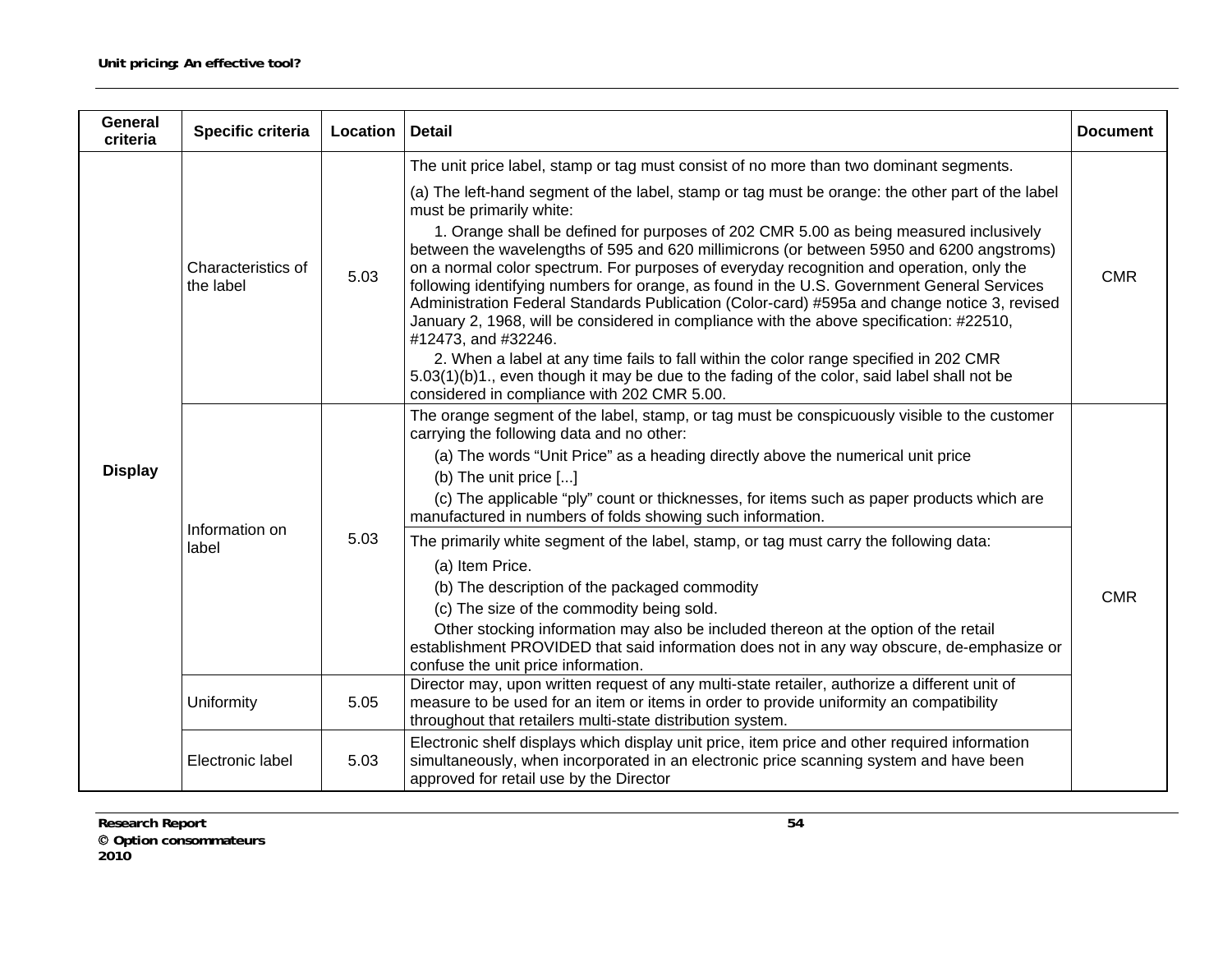| General<br>criteria        | Specific criteria                                | Location | <b>Detail</b>                                                                                                                                                                                                                                                                                                                                                                                                                                                                                                                                                                                                                                                                                                                                                                                                                                                         | <b>Document</b> |  |  |
|----------------------------|--------------------------------------------------|----------|-----------------------------------------------------------------------------------------------------------------------------------------------------------------------------------------------------------------------------------------------------------------------------------------------------------------------------------------------------------------------------------------------------------------------------------------------------------------------------------------------------------------------------------------------------------------------------------------------------------------------------------------------------------------------------------------------------------------------------------------------------------------------------------------------------------------------------------------------------------------------|-----------------|--|--|
| <b>Display</b><br>(cont'd) | Arrondissment du<br>prix par unite de<br>measure | 5.03     | The unit price expressed in the following manner:<br>1. \$X.XX per unit for all commodities whose unit price is \$1.00 or greater.<br>2. $XX.X\phi$ per unit for all commodities whose unit price is less than \$1.00 but greater than<br>$10c$ .<br>3. X.XX¢ per unit for all commodities whose unit price is 10¢ or less.<br>4. $\phi$ Cents, cnts, if expressed in cents.<br>5. \$, dollars, dols., dlrs., if expressed in dollars.                                                                                                                                                                                                                                                                                                                                                                                                                                |                 |  |  |
|                            | Characteristics of<br>the label                  | 5.03     | The unit price label, stamp or tag must appear on the item itself or directly under the item on<br>the shelf on which the item is displayed for items which are not specially displayed or stored.<br>The Unit Price label must not in any way be obscured and must be visible at all<br>For specially stored or displayed items such as frozen and cold storage commodities, and<br>goods which are marketed on end displays, the unit price label, stamp, or tag shall appear on<br>the shelf or display space contiguous with the area where the item is displayed.<br>The display of the unit price in any event shall be conspicuously visible at all times and appear<br>on an orange background. The size of type used for the unit price legend shall be no less than<br>$\frac{1}{4}$ the size used for the retail price, or 3/8 inch, whichever is greater. | <b>CMR</b>      |  |  |
|                            |                                                  | 5.05     | The following commodities shall be labeled in accordance with 202 CMR 5.05. Each<br>commodity must be unit priced only in the unit of measure listed below, unless otherwise<br>approved by the Director [ List of commodities]                                                                                                                                                                                                                                                                                                                                                                                                                                                                                                                                                                                                                                       | <b>CMR</b>      |  |  |
|                            | Basic unit                                       | 5.04     | Unless otherwise specified in 202 CMR 5.05, the unit price shall be expressed as:<br>(1) Price per pound for commodities whose net quantity is customarily expressed in units of<br>pounds or<br>(2) For purposes of price comparison all semi-viscous commodities of the same generic<br>kind, if packaged in both terms of weight and fluid measure, shall be unit priced by the pound if<br>packaged in terms of weight or by the pint if packaged in terms of fluid measure.<br>(3) Price per pint, quart, or gallon for commodities whose net quantity is customarily<br>expressed in units of pints, quarts, gallons or fluid ounces, or a combination thereof.<br>(4) Price per 100 feet or 100 square feet, as appropriate, for commodities whose net<br>quantity is customarily expressed in units of feet, inches, square feet or square yards.             | <b>CMR</b>      |  |  |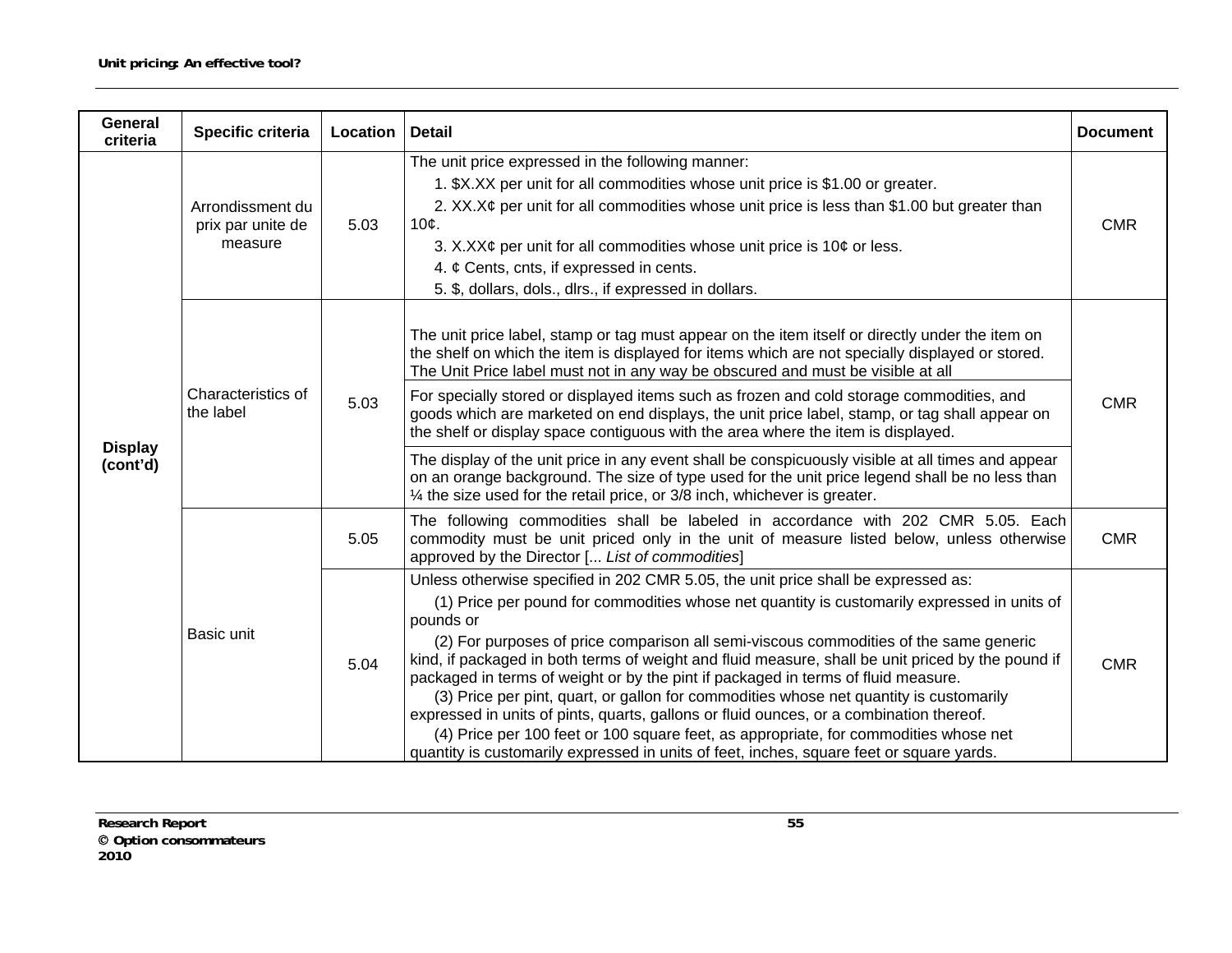# **Australia**

*The Trade Practices (Industry Codes - Unit Pricing) Regulations 2009,* which had been introduced on 1 July 2009, came into force on 1 December 2009. This regulation made it mandatory to display unit prices in all major retailers in accordance with the provision entitled "Retail Grocery Industry (Unit Pricing) Code of Conduct."

In a press release on December 1, the Minister for Competition and Consumer Affairs, Dr. Craig Emerson, declared: "Unit pricing is a valuable tool that enables consumers to seek better value for money when shopping for groceries<sup>[21](#page-67-0)</sup>."

This is how the most recent unit pricing legislation is constructed (Table 15, next page).

<span id="page-67-0"></span> $\overline{a}$ <sup>21</sup> <http://minister.innovation.gov.au/Emerson/Pages/UNITPRICING.aspx>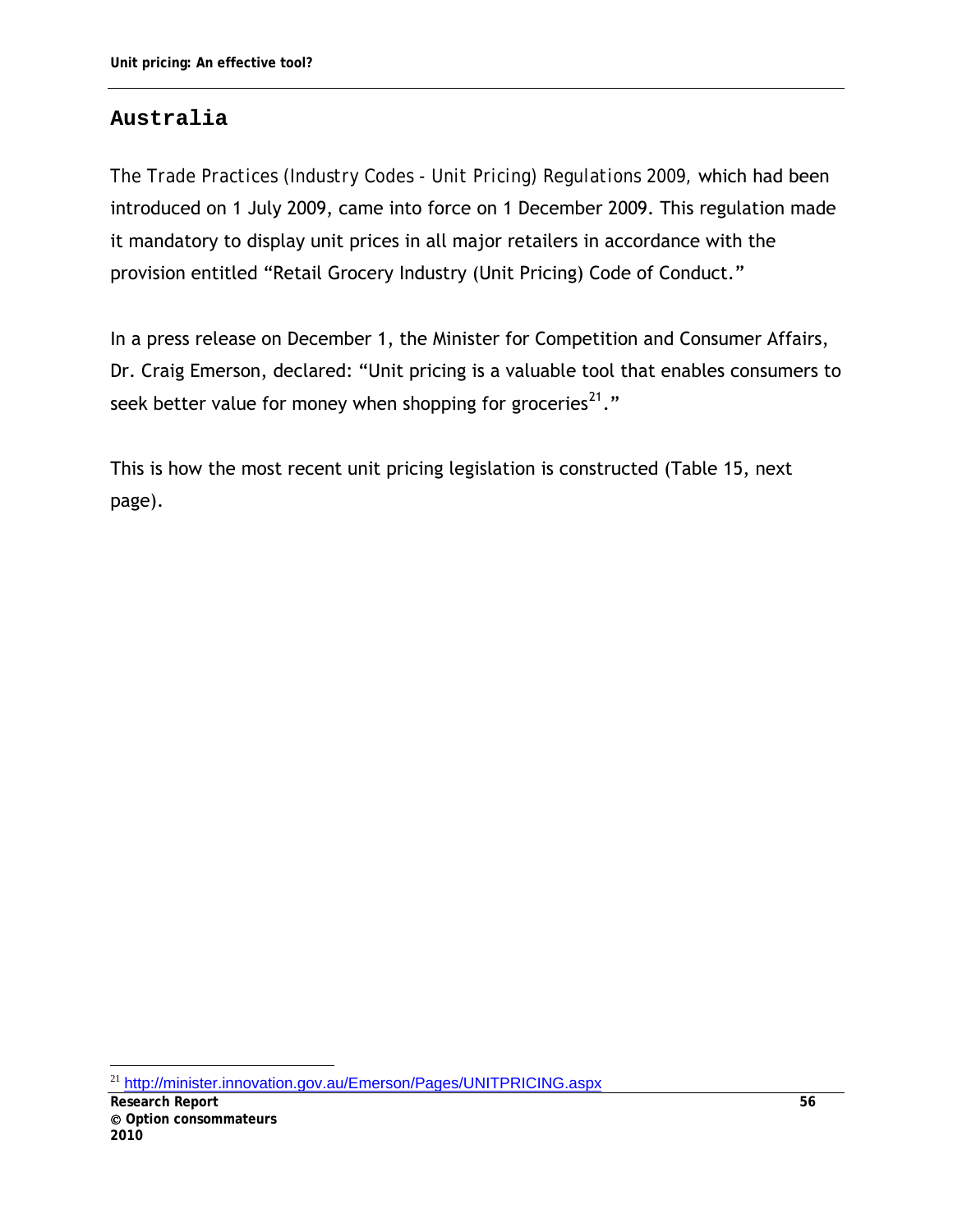# **Table 15: Legislation relating to unit pricing in Australia**

| <b>Trades Practices (Industry Codes – Unit Pricing) Regulations 2009</b> |
|--------------------------------------------------------------------------|
| Schedule 1 - Retail Grocery Industry (Unit Pricing) Code of Conduct      |
| Contents 2                                                               |
| <b>Commencement</b>                                                      |
| Contents 3                                                               |
| Code of Conduct (a) prescription $\&$ (b) mandatory                      |
| Schedule 1, Part 1, paragraph 3                                          |
| <b>Definitions</b>                                                       |
| Schedule 1, Part 1, paragraph 4                                          |
| <b>Application</b>                                                       |
| Schedule 1, Part 2, paragraph 6                                          |
| <b>Display of unit prices</b>                                            |
| Schedule 1, Part 2, paragraph 7                                          |
| <b>Exempt grocery items</b> (including food products)                    |
| Schedule 1, Part 2, paragraph 8                                          |
| Units of measurement and form of unit price                              |
| Schedule 1, Part 2, paragraph 9                                          |
| <b>Advertising</b>                                                       |
| Schedule 1, Part 3, paragraph 10                                         |
| <b>Exempt grocery categories and alternative units of measurement</b>    |
| Schedule 1, Part 3, paragraph 11                                         |
| <b>Alternative units of measurement</b>                                  |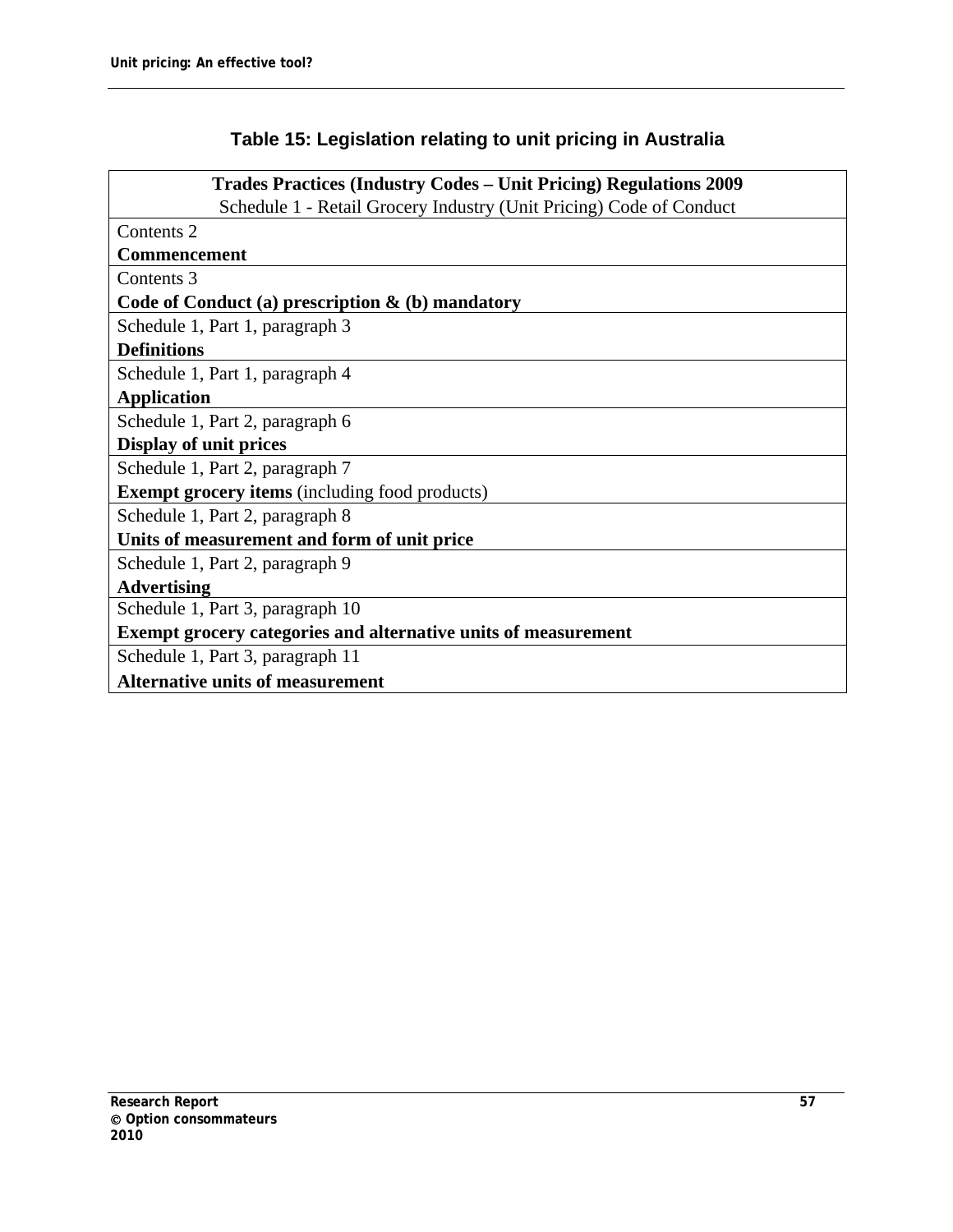| Table 16: Details of legislation relating to unit pricing in Australia |  |  |  |  |
|------------------------------------------------------------------------|--|--|--|--|
|------------------------------------------------------------------------|--|--|--|--|

| <b>General</b><br>criteria   | <b>Specific</b><br>criteria | Location                                                                                         | <b>Detail</b>                                                                                                                                                                                                                                                                                                                                                                                                                                                                                                                                                                                                                                                                                                                                                                                                                                                                                                                                                                                                                                                                                                                                                                                                                                                                                                                                                                                                                                                                                                           | <b>Document</b>               |  |
|------------------------------|-----------------------------|--------------------------------------------------------------------------------------------------|-------------------------------------------------------------------------------------------------------------------------------------------------------------------------------------------------------------------------------------------------------------------------------------------------------------------------------------------------------------------------------------------------------------------------------------------------------------------------------------------------------------------------------------------------------------------------------------------------------------------------------------------------------------------------------------------------------------------------------------------------------------------------------------------------------------------------------------------------------------------------------------------------------------------------------------------------------------------------------------------------------------------------------------------------------------------------------------------------------------------------------------------------------------------------------------------------------------------------------------------------------------------------------------------------------------------------------------------------------------------------------------------------------------------------------------------------------------------------------------------------------------------------|-------------------------------|--|
| <b>Application/</b><br>scope |                             | Contents 3                                                                                       | The code set out in Schedule 1:<br>(a) is prescribed; and<br>(b) is declared to be a mandatory industry code.                                                                                                                                                                                                                                                                                                                                                                                                                                                                                                                                                                                                                                                                                                                                                                                                                                                                                                                                                                                                                                                                                                                                                                                                                                                                                                                                                                                                           | <b>TPR 2009</b>               |  |
|                              |                             | Part 2, para 6                                                                                   | Unless subclause (3) or clause 7 applies, a prescribed grocery retailer must display a<br>unit price for all grocery items sold by the retailer for which a selling price is<br>displayed.                                                                                                                                                                                                                                                                                                                                                                                                                                                                                                                                                                                                                                                                                                                                                                                                                                                                                                                                                                                                                                                                                                                                                                                                                                                                                                                              | Schedule 1                    |  |
| <b>Definition</b>            |                             | Part 1<br>Note 1: Minimum extent of products offered<br>food mentioned in paragraphs (a) to (j). | Unit price means the price (including GST) for a grocery item per unit of measure.<br>Prescribed grocery retailer means any of the following:<br>(a) a store-based grocery retailer;<br>(b) an online grocery retailer;<br>(c) a participating grocery retailer.<br>Store-based grocery retailer means a person that sells the minimum range of food-<br>based grocery items <sup>1</sup> to consumers in retail premises:<br>(a) that have more than 1 000 square metres of floor space dedicated to the<br>display of grocery items; and<br>(b) that are used primarily for the sale of food-based grocery items.<br>Online grocery retailer means a person that sells, on a website, the minimum range of<br>food-based grocery items to consumers.<br>Participating grocery retailer means a person (other than a stored-based grocery<br>retailer or an online grocery retailer) that:<br>(a) sells the minimum range of food-based grocery items to consumers; and<br>(b) voluntarily displays a unit price (other than in an advertisement of a kind<br>mentioned in clause 9) for 1 or more grocery items sold by the person (other than<br>exempt grocery items under clause 7); and<br>(c) is not required to display the unit price for the grocery item under a law of the<br>Commonwealth, or a law of a State or Territory.<br>(a) bread; (b) breakfast cereal; (c) butter; (d) eggs; (e) flour; (f) fresh fruit and vegetables; (g) fresh milk; (h) meat; (i) rice; (j) sugar; (k) packaged « other than | <b>TPR 2009</b><br>Schedule 1 |  |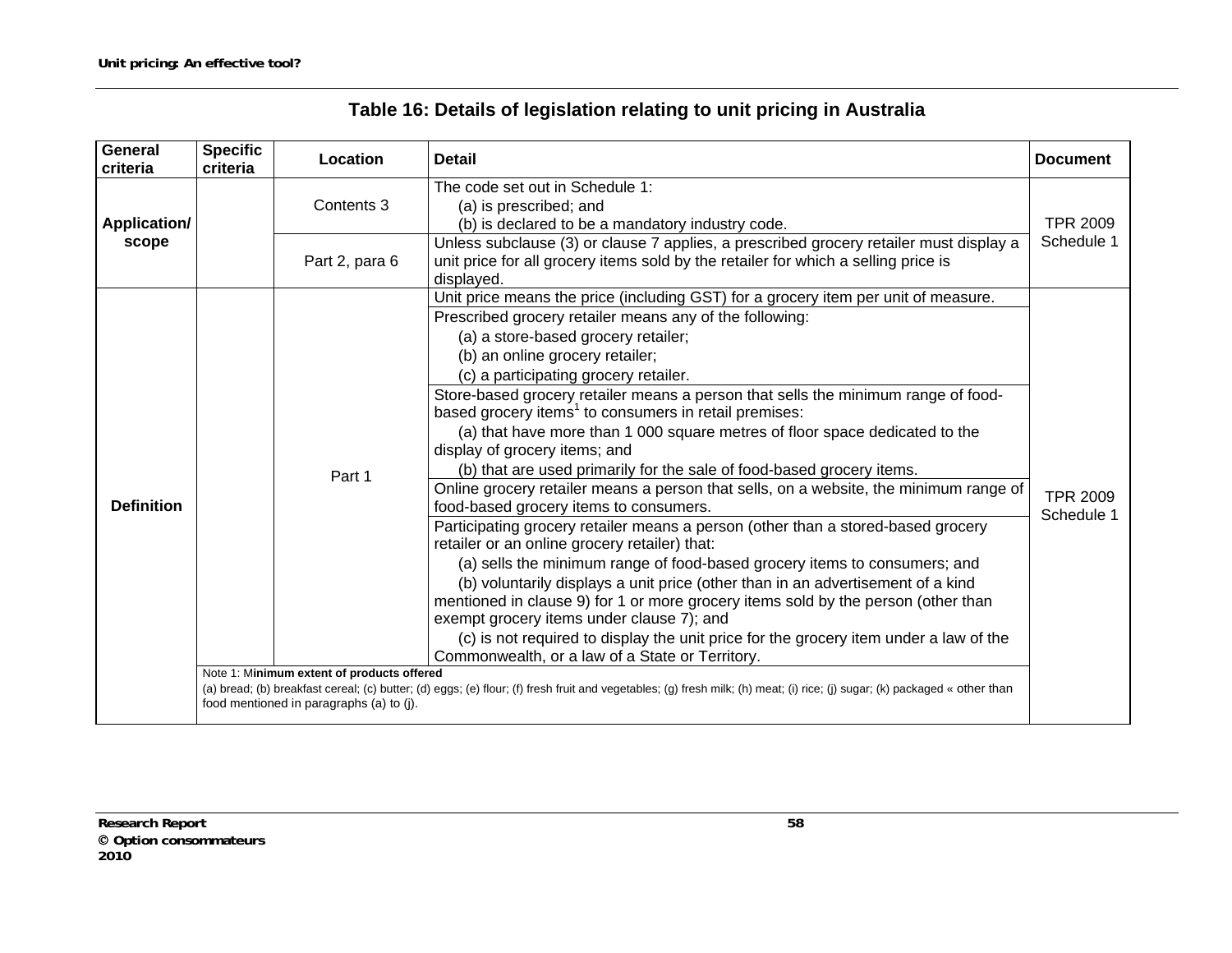| General<br>criteria  | <b>Specific</b><br>criteria                                                                                                                                                                                                                                                                                                                                                                                                                                                                                                                                                                                                                                                                                                                                                                                                                                                                                                                                                                                                                                                                                                                                                                                              | Location           | <b>Detail</b>                                                                                                                                                                                                                                                                                                                                                                                                                                                                                          | <b>Document</b>               |  |  |  |
|----------------------|--------------------------------------------------------------------------------------------------------------------------------------------------------------------------------------------------------------------------------------------------------------------------------------------------------------------------------------------------------------------------------------------------------------------------------------------------------------------------------------------------------------------------------------------------------------------------------------------------------------------------------------------------------------------------------------------------------------------------------------------------------------------------------------------------------------------------------------------------------------------------------------------------------------------------------------------------------------------------------------------------------------------------------------------------------------------------------------------------------------------------------------------------------------------------------------------------------------------------|--------------------|--------------------------------------------------------------------------------------------------------------------------------------------------------------------------------------------------------------------------------------------------------------------------------------------------------------------------------------------------------------------------------------------------------------------------------------------------------------------------------------------------------|-------------------------------|--|--|--|
|                      | Liquidation                                                                                                                                                                                                                                                                                                                                                                                                                                                                                                                                                                                                                                                                                                                                                                                                                                                                                                                                                                                                                                                                                                                                                                                                              | Part 2, para 7     | A prescribed grocery retailer is not required to display a unit price for a grocery item that:<br>(a) is sold at a price that has been marked down from the selling price for which the<br>retailer would usually sell the grocery item, because:<br>(i) the grocery item or the grocery item's packaging is damaged; or<br>(ii) the grocery item is a perishable item that may deteriorate if it is not used by a<br>particular date; or<br>(iii) the grocery item is a discontinued grocery item; or |                               |  |  |  |
|                      | Type of<br>business                                                                                                                                                                                                                                                                                                                                                                                                                                                                                                                                                                                                                                                                                                                                                                                                                                                                                                                                                                                                                                                                                                                                                                                                      | Part 2, para 7     | A prescribed grocery retailer is not required to display a unit price for a grocery item that:<br>(c) is in a grocery category mentioned in clause 10.                                                                                                                                                                                                                                                                                                                                                 |                               |  |  |  |
|                      | Packages with<br>assorted<br>products                                                                                                                                                                                                                                                                                                                                                                                                                                                                                                                                                                                                                                                                                                                                                                                                                                                                                                                                                                                                                                                                                                                                                                                    | Part 2, para 7     | A prescribed grocery retailer is not required to display a unit price for a grocery item that:<br>[] (b) is a bundle of different grocery items offered for sale for a single price; or                                                                                                                                                                                                                                                                                                                |                               |  |  |  |
| <b>Exemptio</b><br>n | Exempted<br>products                                                                                                                                                                                                                                                                                                                                                                                                                                                                                                                                                                                                                                                                                                                                                                                                                                                                                                                                                                                                                                                                                                                                                                                                     | Part 3, para<br>10 | Exempt grocery categories<br>A prescribed grocery retailer is not required to display a unit price for any of the<br>following <sup>2</sup> :                                                                                                                                                                                                                                                                                                                                                          |                               |  |  |  |
|                      | Single price<br>posted                                                                                                                                                                                                                                                                                                                                                                                                                                                                                                                                                                                                                                                                                                                                                                                                                                                                                                                                                                                                                                                                                                                                                                                                   | Part 2, para 6     | If a selling price is displayed in such a way that it applies to more than 1 grocery item,<br>the prescribed grocery retailer is not required to display a unit price in relation to the<br>selling price.                                                                                                                                                                                                                                                                                             | <b>TPR 2009</b><br>Schedule 1 |  |  |  |
|                      | Type of<br>business                                                                                                                                                                                                                                                                                                                                                                                                                                                                                                                                                                                                                                                                                                                                                                                                                                                                                                                                                                                                                                                                                                                                                                                                      | Part 1, para 3     | [] In retail premises:<br>that have more than 1 000 square metres of floor space dedicated to the display of<br>grocery items                                                                                                                                                                                                                                                                                                                                                                          |                               |  |  |  |
|                      | Food-based<br>establishment                                                                                                                                                                                                                                                                                                                                                                                                                                                                                                                                                                                                                                                                                                                                                                                                                                                                                                                                                                                                                                                                                                                                                                                              | Part 1, para 3     | [] In retail premises:<br>that are used primarily for the sale of food-based grocery items.                                                                                                                                                                                                                                                                                                                                                                                                            |                               |  |  |  |
|                      | Advertising                                                                                                                                                                                                                                                                                                                                                                                                                                                                                                                                                                                                                                                                                                                                                                                                                                                                                                                                                                                                                                                                                                                                                                                                              | Part 2, para 9     | If a prescribed grocery retailer uses television, radio or other electronic media (other than<br>a website) to advertise grocery items, the retailer is not required to display or advertise<br>the unit price for the grocery item in the advertisement.                                                                                                                                                                                                                                              |                               |  |  |  |
|                      | Note 2: Categories of exempted products                                                                                                                                                                                                                                                                                                                                                                                                                                                                                                                                                                                                                                                                                                                                                                                                                                                                                                                                                                                                                                                                                                                                                                                  |                    |                                                                                                                                                                                                                                                                                                                                                                                                                                                                                                        |                               |  |  |  |
|                      | (a) books, magazines and stationery; (b) optical discs and magnetic storage devices used for computing, sound reproduction or video, whether or not<br>they are pre-loaded with content; (c) photography items and equipment; (d) electrical items (other than batteries and light bulbs); (e) garden tools, and<br>items for garden or pool maintenance or for garden or pool decoration; (f) flowers, including fresh, dried and imitation flowers; (g) furniture; (h)<br>hardware items; (i) manchester; (j) computer equipment; (k) audio-visual equipment; (l) telecommunications items or equipment; (m) items for motor<br>vehicle maintenance or repair; (n) sports and camping equipment; (o) toys; (p) household appliances and kitchen and bathroom utensils; (q) clothing,<br>jewellery and other fashion items (other than make-up); (r) services, and goods supplied as part of providing a service, including mobile phone<br>recharges; (s) goods for hire; (t) cigarettes and other tobacco products, including nicotine replacement products; (u) alcoholic beverages; (v)<br>haberdashery; (w) items sold from vending machines; (x) meals prepared at the retail premises for immediate consumption. |                    |                                                                                                                                                                                                                                                                                                                                                                                                                                                                                                        |                               |  |  |  |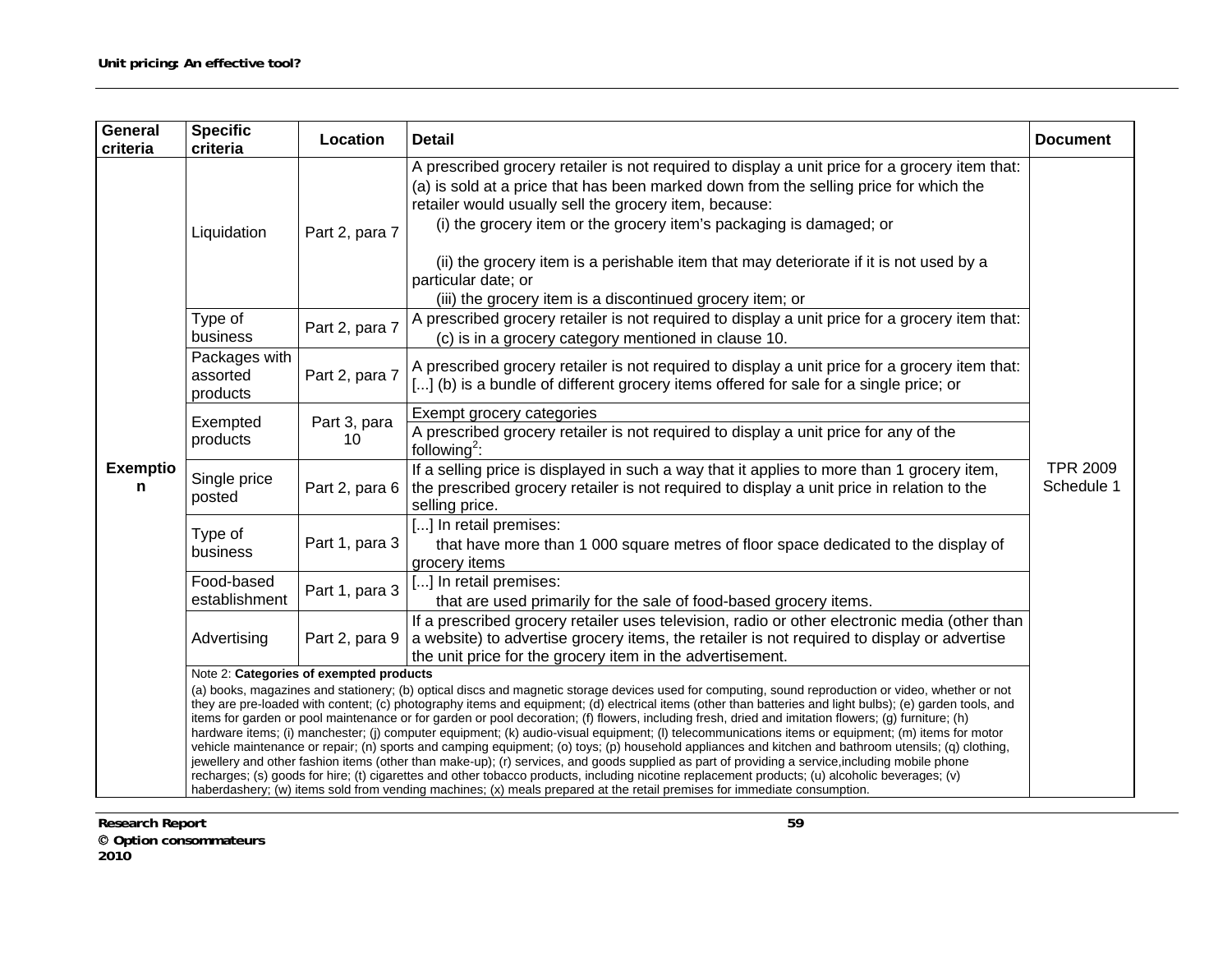| General<br>criteria | <b>Specific</b><br>criteria     | Location          | <b>Detail</b><br><b>Document</b>                                                                                                                                                                                                                                                                                                                                                                                                                                                                                         |                               |
|---------------------|---------------------------------|-------------------|--------------------------------------------------------------------------------------------------------------------------------------------------------------------------------------------------------------------------------------------------------------------------------------------------------------------------------------------------------------------------------------------------------------------------------------------------------------------------------------------------------------------------|-------------------------------|
| <b>Display</b>      | Characteristics<br>of the label | Part 2, para<br>6 | The retailer must ensure that the unit price for a grocery item:<br>(a) is displayed prominently and in close proximity to the selling price for the grocery<br>item; and<br>(b) is legible and unambiguous.                                                                                                                                                                                                                                                                                                             |                               |
|                     | Basic unit                      | Part 2, para<br>8 | Unless clause 11 applies, a prescribed grocery retailer must display the unit price for a<br>grocery item using the most relevant of the following units of measurement:<br>(a) for a grocery item supplied by volume - per 100 millilitres;<br>(b) for a grocery item supplied by weight - per 100 grams;<br>(c) for a grocery item supplied by length - per metre;<br>(d) for a grocery item supplied by area - per square metre;<br>(e) for a grocery item supplied by number - per item included.                    |                               |
|                     | Uniformity                      | Part 2, para<br>8 | The most relevant unit of measure for a grocery item is:<br>(a) if there is 1 unit of measure displayed on the packaging of the grocery item as the<br>unit of measure by which the grocery item is supplied - the unit of measure displayed<br>on that packaging; or<br>(b) if there is more than 1 unit of measure displayed on the packaging of the grocery<br>item as the units of measurement by which the grocery item is supplied - the unit of<br>measure by which that grocery category is most often supplied. | <b>TPR 2009</b><br>Schedule 1 |
|                     | Rounding of<br>unit price       | Part 2, para<br>8 | If a unit price is at least \$1.00, the unit price must be displayed in dollars and whole<br>cents.<br>If a unit price is less than \$1.00, the unit price must be displayed either:<br>(a) in dollars and whole cents; or<br>(b) in whole cents.<br>The unit price is to be worked out to the nearest 1 cent (rounding 0.5 cents upwards).                                                                                                                                                                              |                               |
|                     | Advertising                     | Part 2, para<br>9 | If a prescribed grocery retailer:<br>(a) advertises a grocery item:<br>(i) in print media (including catalogues and newspapers); or<br>(ii) on a website (other than video or audio files similar in nature to television or<br>radio advertisements); and<br>(b) displays a selling price for the grocery item in the advertisement; the retailer must<br>display a unit price for the grocery item in the advertisement in accordance with this<br>code.                                                               |                               |
|                     | Uniformity                      | Part 2 para<br>10 | A prescribed grocery retailer must display the unit price for a grocery item that is in a<br>grocery category mentioned in column 2 of an item in the following table by using the<br>unit of measure mentioned in column 3 of the item.                                                                                                                                                                                                                                                                                 |                               |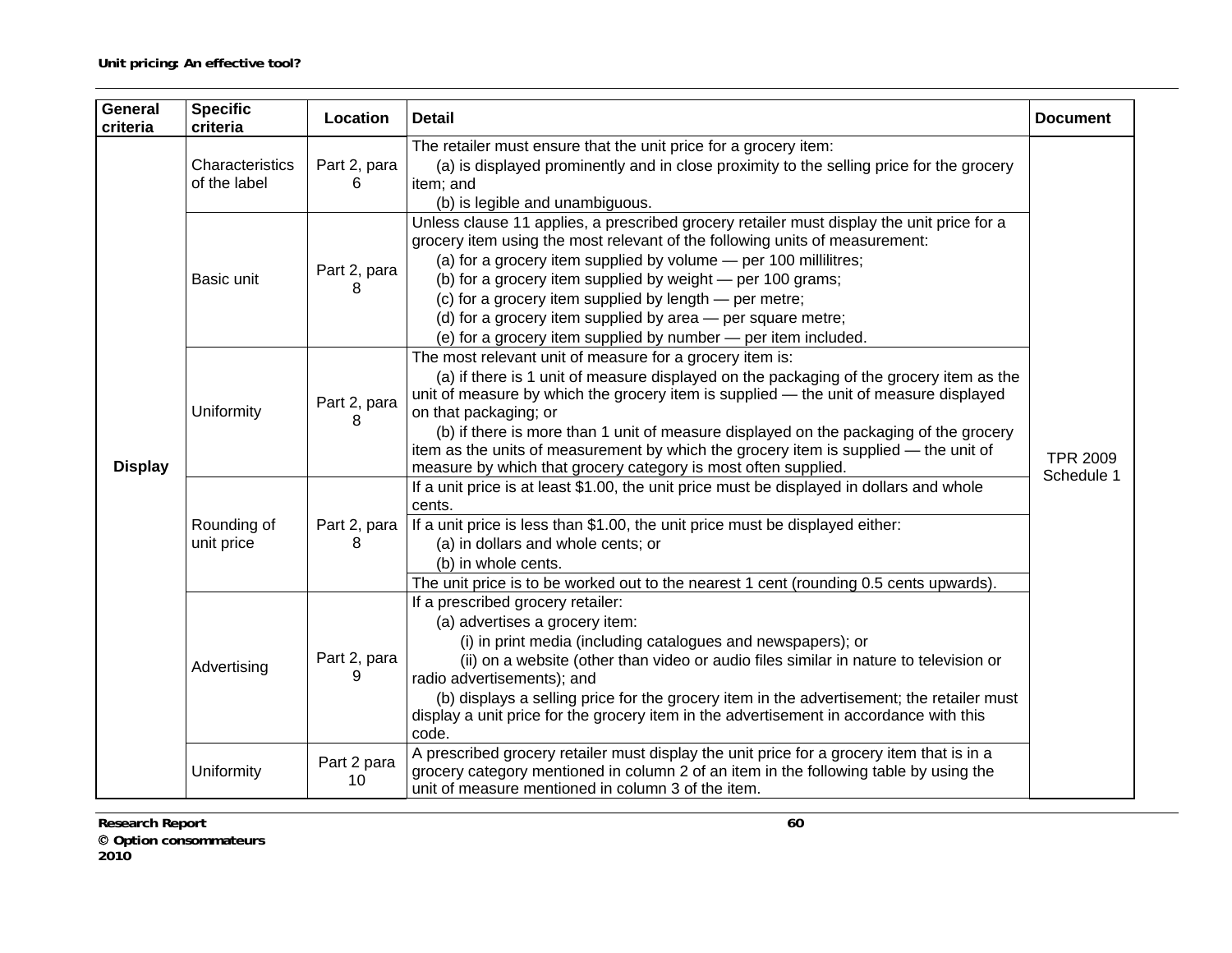#### **Comparative Law: Provisions at the service of consumers**

In this section, we compare the data collected in the previous chapter in order to highlight the provisions favourable to consumers. To do this, we use the following typology that emerged from the coding of the legal documents: application/scope, display and exemptions. We did not analyze the definitions since their comparison is of little interest<sup>[22](#page-72-0)</sup>, however, for informational purposes and in the interests of clarity, we thought it better to leave them in the tables.

#### **Application and scope**

The scope of the legislative measures related to unit pricing is described in general, allencompassing terms. Sometimes, certain exemptions to the law on unit pricing are identified inside these general provisions, and sometimes this information can be found elsewhere in the document.

The fundamental distinction between the various types of legislation studied resides in the mandatory use of unit pricing. In the case of the guidelines of *Handbook* 130, this is a voluntary measure that requires merchants to follow a set of standards if they wish to offer unit pricing<sup>[23](#page-72-1)</sup>. In contrast, states such as Massachusetts<sup>[24](#page-72-2)</sup>, and countries such as Australia<sup>[25](#page-72-3)</sup> and the United Kingdom<sup>[26](#page-72-4)</sup> make this type of pricing mandatory. Quebec, meanwhile, occupies a hybrid position, since while it makes the posting of unit prices

<span id="page-72-0"></span> $\overline{a}$  $22$  It remains interesting to note that the European Community defines as "selling price: the final price [...] including VAT and all other taxes." Thus the selling price in Europe and the unit price should include taxes. In Quebec, a fruit salad is taxable, a fruit is not, nor is a processed peeled fruit that is not mixed (fresh pineapple in a bowl for example).

<span id="page-72-1"></span> $23$  Any retail establishment providing unit price information for packaged commodities shall provide the unit price information in the manner prescribed herein.

<span id="page-72-3"></span><span id="page-72-2"></span><sup>&</sup>lt;sup>24</sup> All retail establishments subject to 202 CMR 5.00 shall disclose the unit price and item price to consumers. <sup>25</sup> The code set out in Schedule 1:

<sup>(</sup>a) is prescribed; and

<sup>(</sup>b) is declared to be a mandatory industry code.

Unless subclause (3) or clause 7 applies, a prescribed grocery retailer must display a unit price for all grocery items sold by the retailer for which a selling price is displayed.

<span id="page-72-4"></span> $^{26}$  where a trader indicates that any product is or may be for sale to a consumer, he shall indicate the unit price of that product in accordance with the provisions of this Order.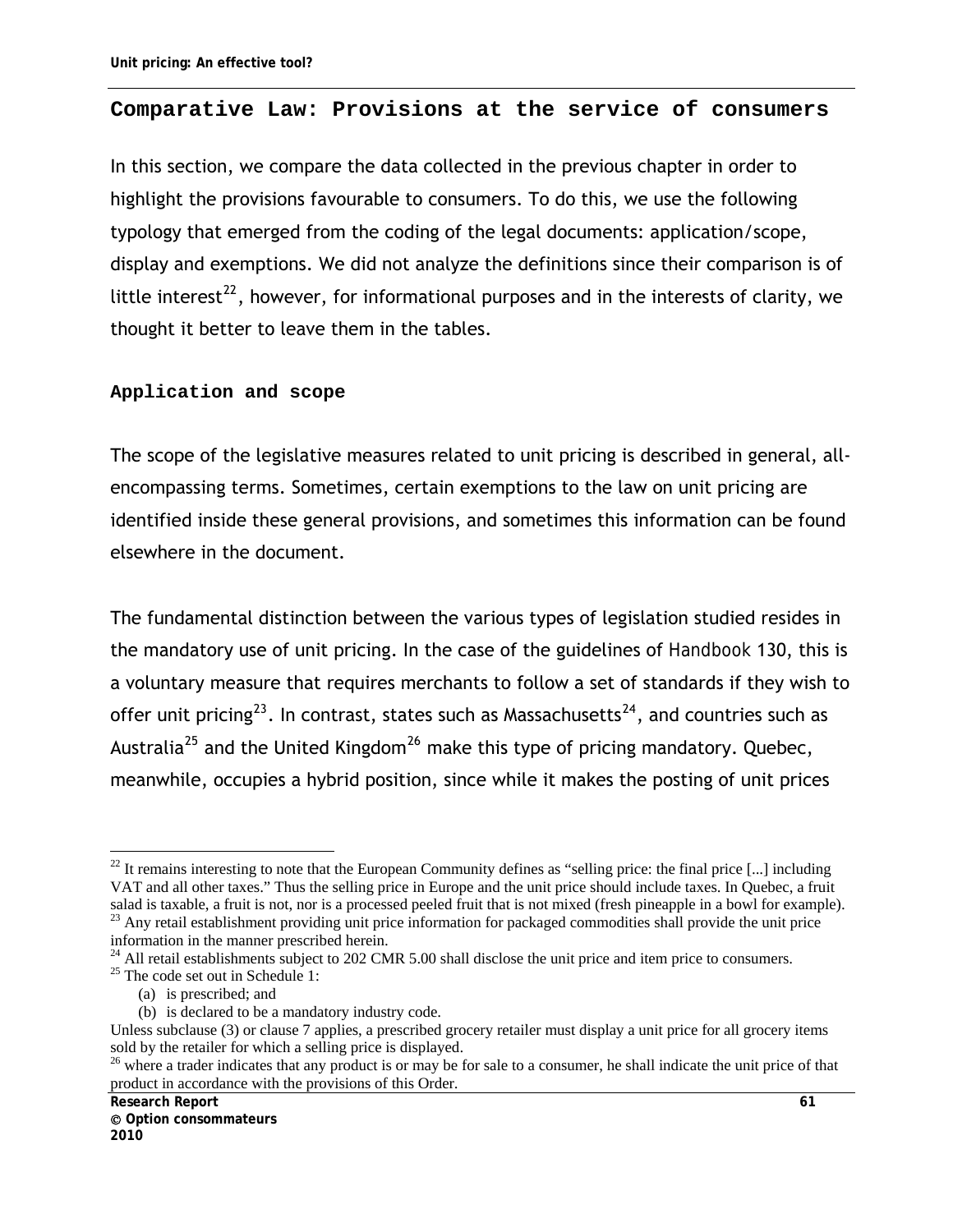obligatory, it permits retailers to waive the requirement of marking the price on each product individually.

To varying degrees, these various strategies benefit all consumers. By providing the framework of a voluntary code, a degree of uniformity is assured. However, it is clear that laws that make unit pricing mandatory are better in that they give all consumers access to information and enhance their ability to make choices. This is consistent with *European Community Preamble 6*, which maintains that the mandatory display of sale price and unit price "is the easiest way to enable consumers to evaluate and compare the price of products in an optimum manner and hence to make informed choices on the basis of simple comparisons" (see Box 4).

## **Display**

Standards and measures governing the display of unit pricing are usually very specific. The Quebec legislation is probably the least specific with regard to the type of display and information associated with the display of unit pricing. While some provisions are relatively marginal, even specific to particular regions, others are pervasive and are sometimes found in all the laws (except those of Quebec). The typology we have developed contains a dozen or so essential features of pricing: characteristics of the label, clarity, currency, electronic label, information on the label, infant formula, advertisements or printed material, discounts, metric or imperial system, basic unit or uniformity.

#### **Rounding**

Rounding is a widely used procedure; there are provisions governing the rounding of unit prices in the United Kingdom, in *Handbook 130*, in Connecticut, in Massachusetts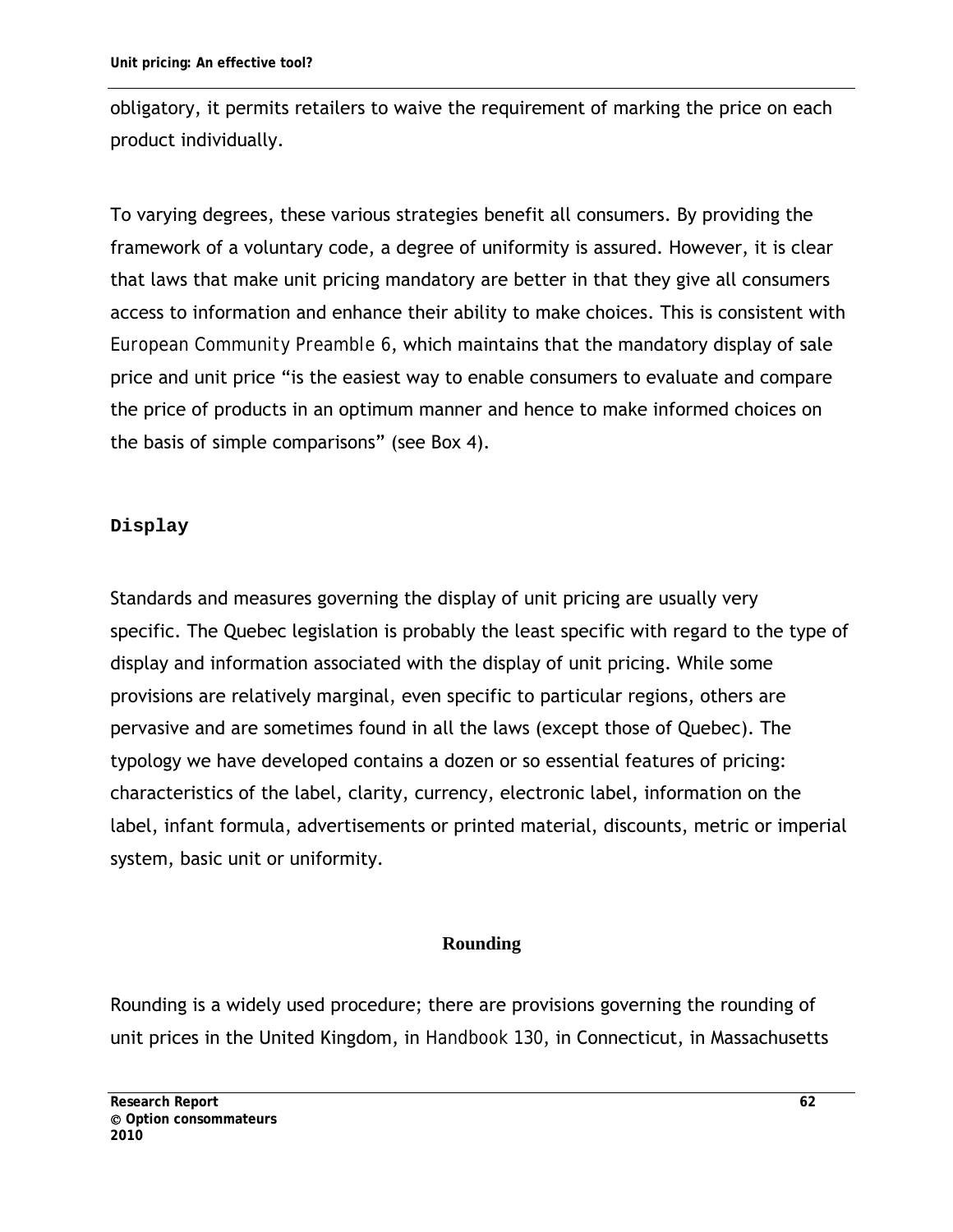and in Australia. The point of this procedure is to avoid the confusion caused by an endless string of fractions of a cent<sup>[27](#page-74-0)</sup>.

Generally, items whose unit price is greater than \$1.00 are rounded off to hundredths of dollars, while the retailer may choose to display items with a unit price of less \$1.00 in hundredths of a dollar (e.g.  $$0.67/100$ ml) or in cents (e.g. 67 cents/ l100ml)<sup>[28](#page-74-1)</sup>. In the UK, the unit price can be displayed in tenths of a penny (e.g. 67.3p/100ml).

#### **Characteristics of the label**

Many laws contain specific directives related to the general characteristics of the label, such as size, colour, and location; several also specify font size. On this last point, Quebec requires the price to be highlighted in 28-point characters, while the rest of the information contained on the label must be in at least 10-point characters. Connecticut has adopted a different strategy: to place the unit price in the foreground. Thus, the size of the unit price must match the size of the sale price<sup>[29](#page-74-2)</sup>. Somewhat like Massachusetts, Connecticut requires that the part of the label that shows the unit price be in a particular color (e.g. orange in Massachusetts). Finally, size is sometimes specified and it states several times that the label must be placed in close proximity to the product.

<span id="page-74-0"></span> $\overline{a}$  $27$  See Chapter 4 for examples where the rounding of prices per unit of measurement would have been relevant <sup>28</sup> For example in Australia:

<span id="page-74-1"></span>If a unit price is at least \$1.00, the unit price must be displayed in dollars and whole cents.

If a unit price is less than \$1.00, the unit price must be displayed either:

<sup>(</sup>a) in dollars and whole cents; or

<sup>(</sup>b) in whole cents.

<span id="page-74-2"></span>**Research Report 63**  $29$  The price per measure shall be displayed in type no smaller than that used for the retail price of the item.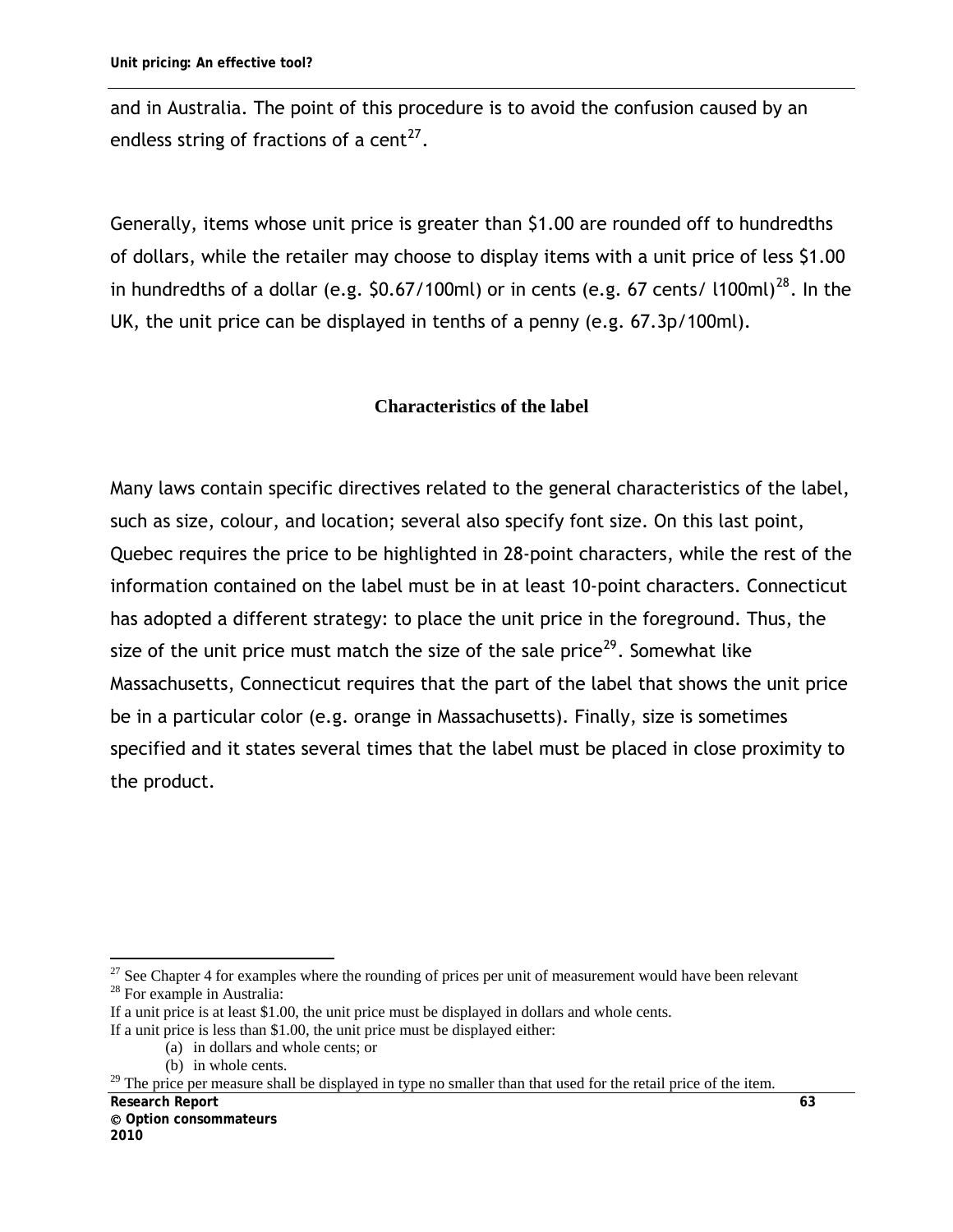### **Clarity**

Some laws contain provisions specifying that the information on the unit price must be clear, unambiguous, easily identifiable, easy to read and placed close to the product.

## **Currency**

The United Kingdom has introduced a provision requiring unit pricing in both Euros and sterling if the retail price of the product is displayed in both currencies.

#### **Electronic labels**

Connecticut has the only law specifically governing the use of electronic labels. Note that the retail price must be written in blue while the unit price must be written in orange, in every kind of business.

#### **Information on the label**

Several types of information can be found on the labels. To ensure that a certain minimum of information is on every label, *Handbook 130*, Massachusetts and Connecticut specify certain data that must be found there. For example, in Connecticut, the word "Unit price" must appear at the top and the unit price must always be to the left of the selling price or above it.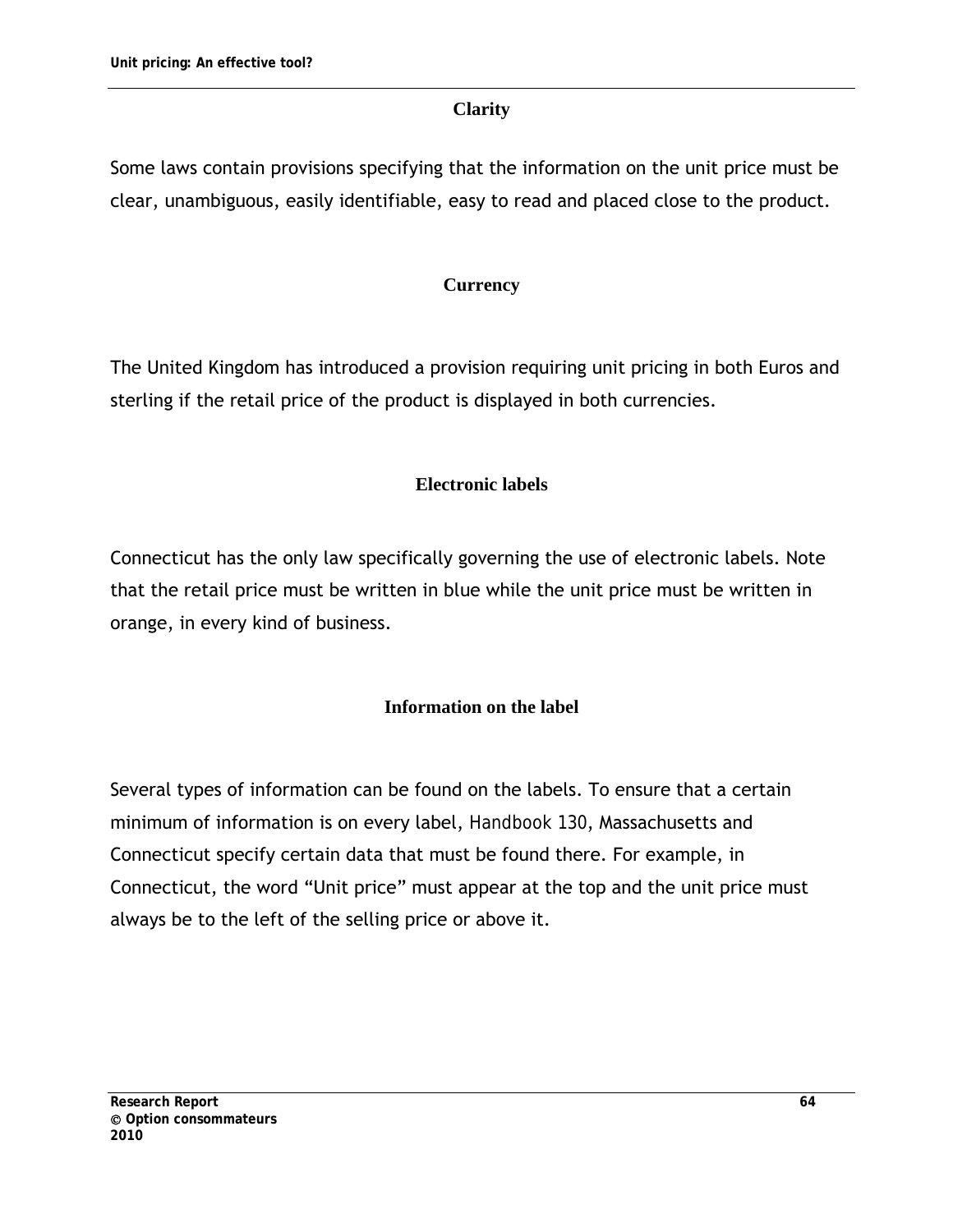## **Infant Formula**

In *Handbook 130*, as well as in other laws that we have not analyzed in depth, such as those of Florida, there is a provision concerning infant formulas and maternalized milk. This stipulates that the information related to the unit price must be based on the product once reconstituted.

## **Advertisements or publicity material**

Apart from a few exceptions<sup>[30](#page-76-0)</sup>, the United Kingdom, the European Community, Connecticut and Australia require the unit price to be printed in advertisements, circulars or other printed material in which the retail price is displayed.

As we saw in Chapter 1, such a provision would allow consumers to more easily compare the prices of products being promoted or advertized.

#### **Discounts**

The United Kingdom legislation is the only one that sees fit to specify that discounted products must satisfy the same labelling requirements in terms of unit pricing<sup>[31](#page-76-1)</sup>.

 $\overline{a}$  $30$  See the next section on exemptions.

<span id="page-76-1"></span><span id="page-76-0"></span><sup>&</sup>lt;sup>31</sup> Where a trader proposes to sell products to which this Order applies at less than the selling price or the unit price previously applicable and indicated in accordance with article 7(1), he may comply with the obligations specified in articles  $4(1)$  (to indicate the selling price) and  $5(1)$  (to indicate the unit price) by indicating by a general notice or any other visible means that the products are or may be for sale at a reduction, provided that the details of the reduction are prominently displayed, unambiguous, easily identifiable and clearly legible.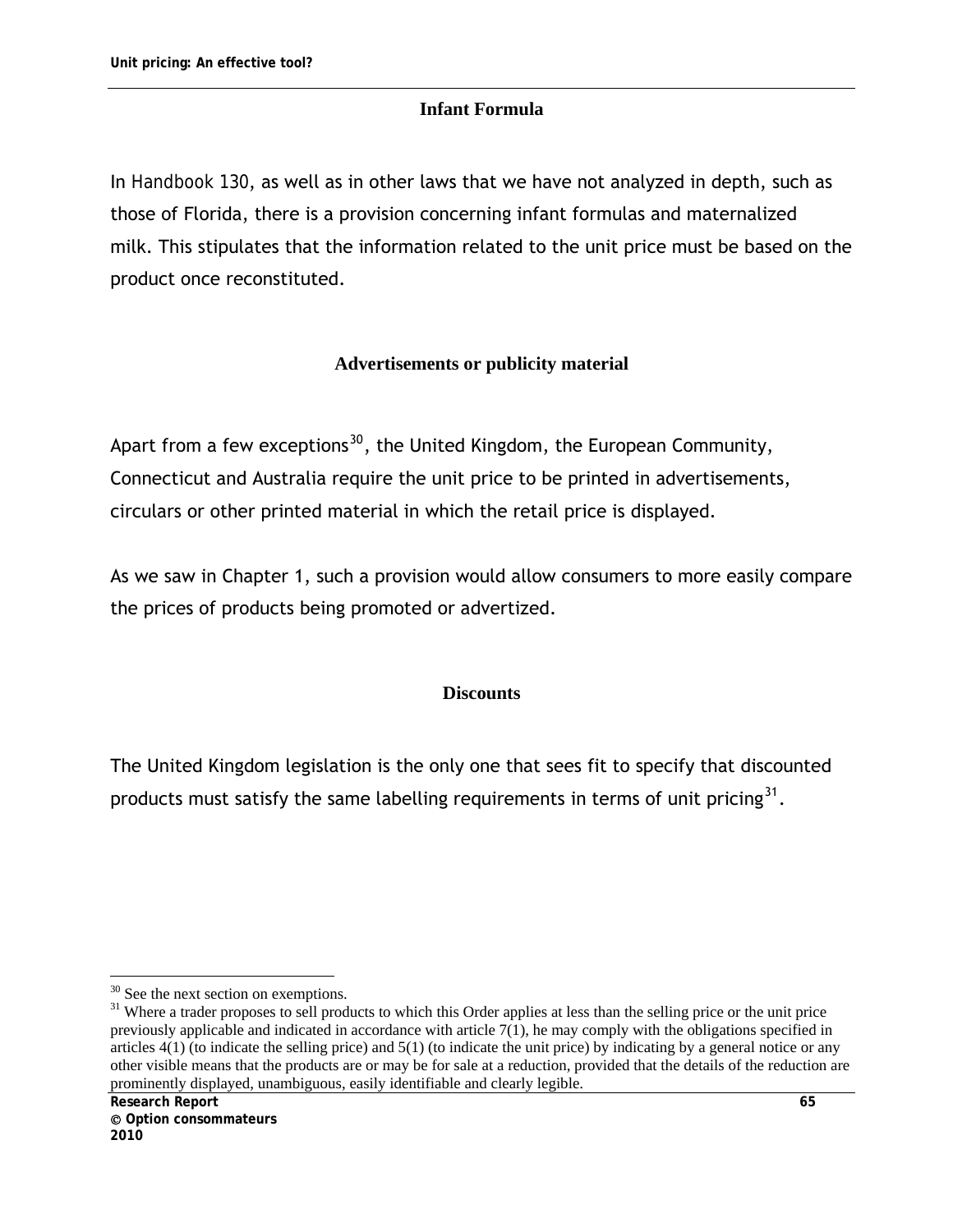## **Metric or imperial system**

*Handbook 130* and the United Kingdom legislation include clauses relating to the use of the metric and imperial system for unit pricing. In such cases, the price calculated on the basis of the alternative measuring system must not be more prominent than the unit recognized by the state.

#### **Base unit or uniformity**

Finally, apart from Quebec, every legislation considered in our study contains provisions specifying the basic units to be used in unit pricing or their uniformity. For example in the UK, a list of products is specified together with its basic standardized unit, e.g. 100 ml for soup and 100 g for cookies. Australia has very similar provisions to the United Kingdom in this regard. In the United States, the imperial system is the norm, and so the basic units must be imperial. Moreover, we noted specifically in Connecticut, *Handbook 130* and in Massachusetts, that the same base unit must be used consistently for all similar products in the same store $32$ .

#### **Exemptions**

There are a variety of exemptions from unit pricing. We thoroughly analyzed the types of exemptions found in the various legislations: single choice, confusion, packages containing an assortment of products and one price displayed, insufficient space, small size, prescription drugs, selling price the same as unit price, price indicated on the product, exempted products, bulk products, advertising, discounts and liquidation, and types of business.

<span id="page-77-0"></span> $\overline{a}$ 32 For example, in *Handbook 130*: "If different brands or package sizes of the same consumer commodity are expressed in more than one unit of measure (e.g., soft drinks are offered for sale in 2 l bottles and 12 fl oz cans), the retail establishment shall unit price the items consistently ."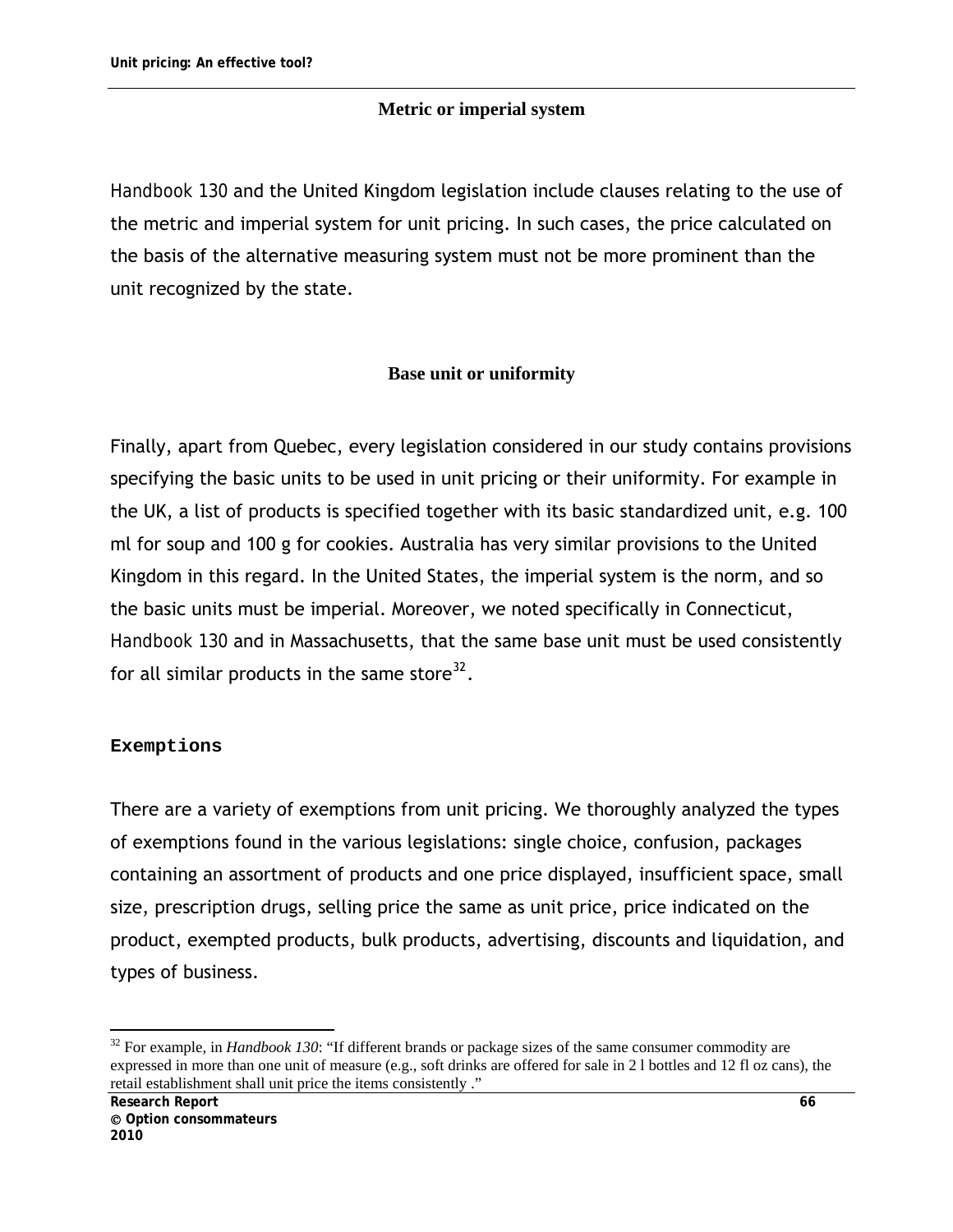#### **Single choice**

This exemption is found in *Handbook 130* and nowhere else in our sample. It frees the retailer from the obligation to follow the model of *Handbook 130* in cases where products are only available in one brand in one size<sup>[33](#page-78-0)</sup>. Specifically, this measure introduces a great deal of confusion into the interpretation of the retailer's obligations as set forth in the legislation. For example, will an apple juice and an apple nectar be considered the same or a different commodity?

#### **Confusion**

The European Community permits an exemption from displaying the unit price if the information could be confusing<sup>[34](#page-78-1)</sup>. It is not clear in what kinds of situation this type of information could be confusing.

#### **Packages containing assorted products with one price displayed**

Several lawmakers have seen fit to exempt the sale of packages containing an assortment of products. Such provisions can be found in the United Kingdom, in *Handbook 130*, in Connecticut<sup>[35](#page-78-2)</sup> and in Australia. For example, a snack pack containing an apple, a piece of cheese and some crackers would not have unit pricing.

<span id="page-78-0"></span> $\overline{a}$  $33$  Commodities shall be exempt from these provisions when only one brand in only one size is offered for sale in a particular retail establishment.

<span id="page-78-1"></span><sup>&</sup>lt;sup>34</sup> Member States may exempt from the obligation to indicate the price per unit of measurement products for which such indication would not be useful because of their nature or purpose or is likely to create confusion.<br><sup>35</sup> For example, in Connecticut the following are exempt: "Different products co-mingled in one receptacle or packag

<span id="page-78-2"></span>for the purpose of one-price sale."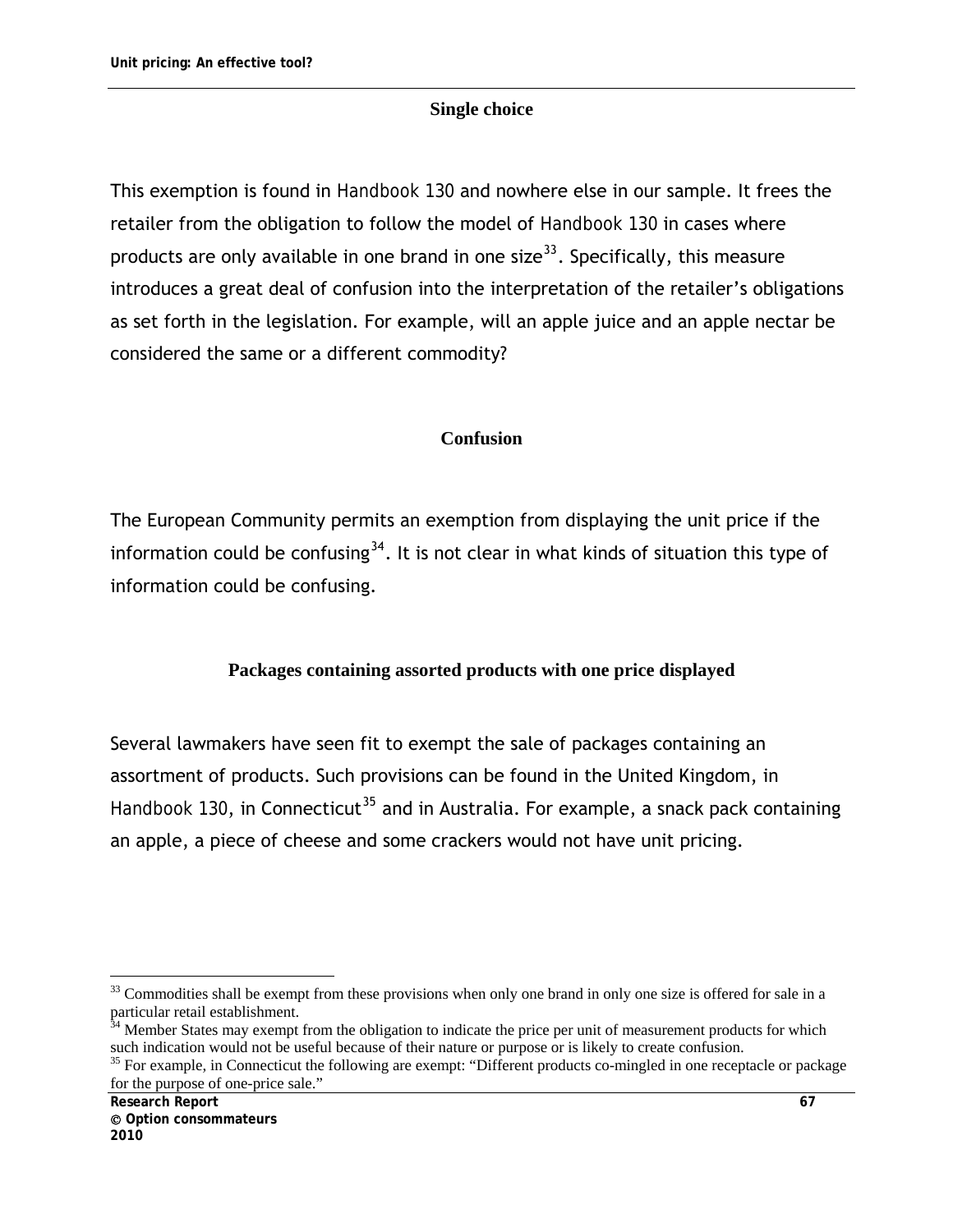Australia has decided not to apply unit pricing when an assortment of several products is displayed at the same price.

#### **Insufficient space and small size**

There are exemptions for unit pricing when the products are very small or when space to display the price is limited. Connecticut excludes snacks weighing less than five ounces (140 g) while *Handbook 130* stipulates that weight or volume may not exceed one ounce (28 g) or one fluid ounce (29 ml) respectively. Massachusetts permits a similar exemption, but it must be approved by the State. This type of exemption could greatly reduce the relevance of unit pricing. In many cases it could lead to significant price differences just between individual and larger portions.

#### **Prescription drugs**

In Massachusetts and Connecticut, prescription drugs are exempt, while in other states, these products are not included under unit pricing legislation. In fact it seems to us preferable to limit this type of pricing to food and ordinary consumer items.

#### **Asking price equal to unit price**

The European Community and the United Kingdom do not require unit prices to be displayed when the asking price and the unit price are the same. A 100 g or 100 ml product will not display its unit price. It seems superfluous to introduce an exemption for a scenario that occurs so rarely.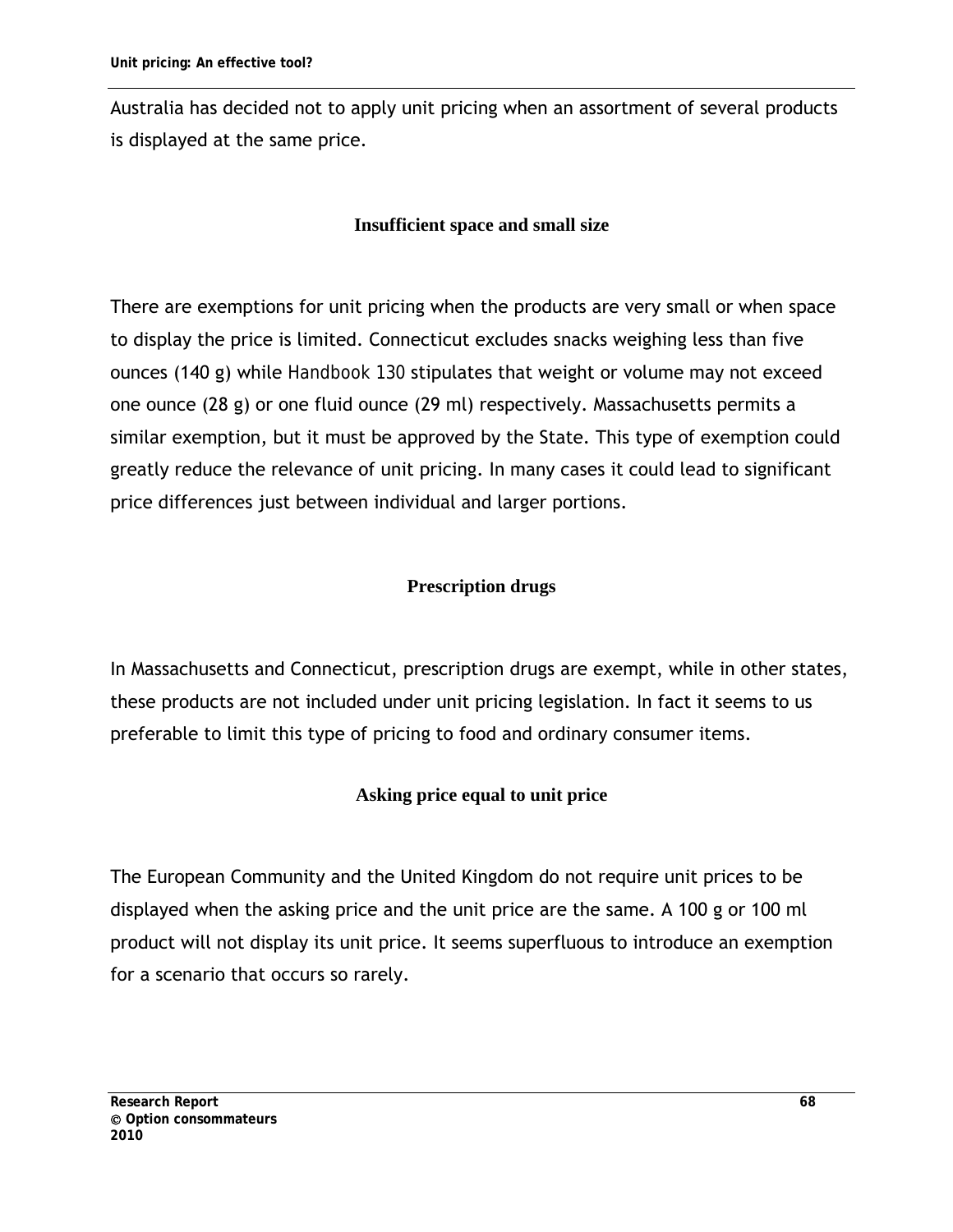### **Price on the product**

In Quebec, a product labelled individually does not have to specify its unit price on the shelf label. In Massachusetts, the obligation to indicate the unit price is still maintained, but the unit price can be displayed on the shelf label or on the product, as long as labelling standards are met. In Massachusetts, therefore, there is no way of avoiding marking prices on individual products or of displaying unit prices.

## **Exempted products: bulk**

Some legislation includes exemptions on unit pricing for certain products. For example, Connecticut does not require it to be displayed on certain alcoholic beverages, *Handbook 130* exempts products with a retail price of less than 50 cents. Australia has a long list of exempted products including books, cigarettes, toys, and computer equipment. This list does not include food, apart from food prepared for immediate consumption.

#### **Advertising**

Some laws require unit pricing when prices are displayed in any kind of advertising. This is particularly true in the United Kingdom<sup>[36](#page-80-0)</sup> which does, however, specify certain exemptions, such as small shops, cinemas or television broadcasts. In Australia, the exemption is extended to television, radio and all electronic media except for websites.

 $\overline{a}$ 

<span id="page-80-0"></span> $36$  The requirement in paragraph (1) applies to an advertisement for a product only when the selling price of the product is indicated in the advertisement,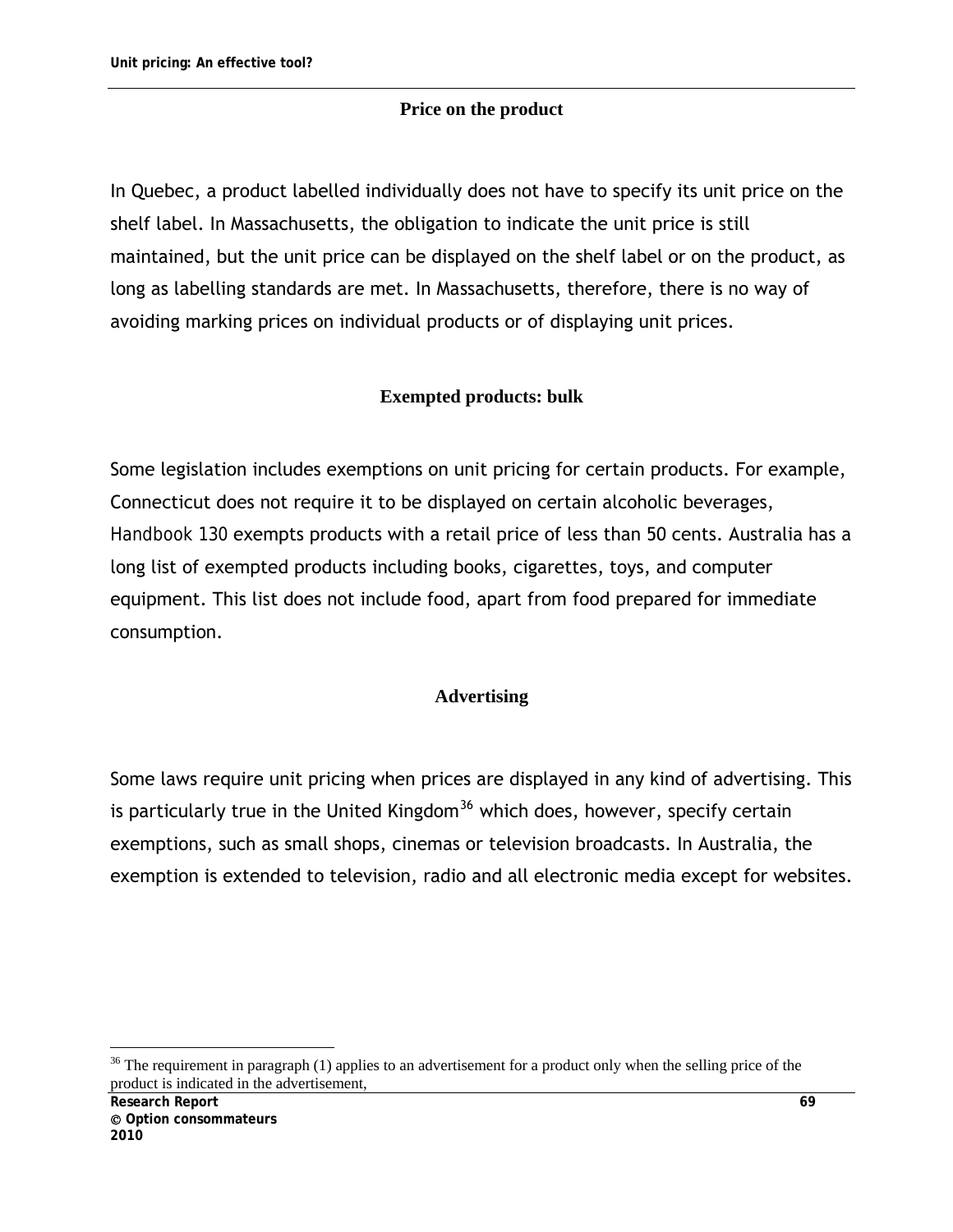#### **Discounts and Liquidation**

Most laws analyzed provided no exemptions for discounts. The only exceptions are Australia and the United Kingdom,  $37$  which allow exemptions for clearance items. Both carefully define the term "liquidation" as it applies to products whose packaging is damaged or has deteriorated. For Australia, discontinued products can be exempted if they are liquidated. Massachusetts is the only state to allow an exemption on discounted articles, strictly speaking  $38$ .

In Quebec, the *Office de la protection du consommateur* informed us that retailers must display the unit price of discounted products (see Box 6).

As we showed in the first chapter, using the unit price is especially effective for comparing prices of products on sale with those at regular price. An exemption from unit pricing for discounted product would distort this type of tool.

 $\overline{a}$ 

<span id="page-81-0"></span> $37$  Any product the price of which has been reduced from the usual price at which it is sold, on account of:

<sup>(</sup>a) its damaged condition; or

<span id="page-81-1"></span><sup>(</sup>b) the danger of its deterioration.<br><sup>38</sup> Deal Items, such as, Cents Off, Bonus Packs, Percent Off, Half Price, or manufacturer Pre-Priced Items, if the same as or lower than regular selling price, provided the unit price is posted as required for "Non Deal" items.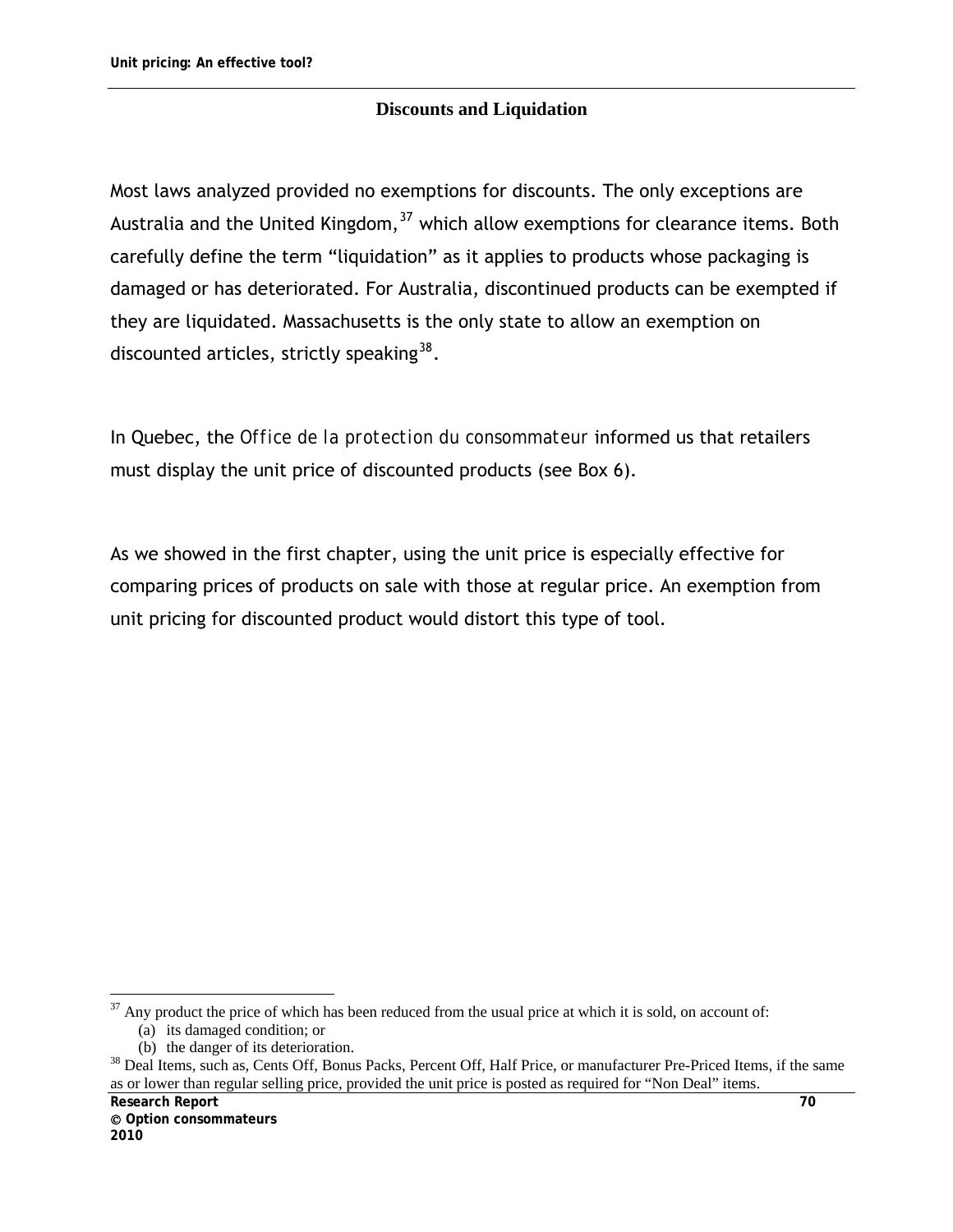# **Box 6: Does the unit price of discounted food have to be displayed? Reply of the Office de la protection du consommateur**

The specific exemptions set forth in Section 91.1 of the Regulation apply even if the merchant has selected the general exemption under section 91.4, but if he intends to avail himself of these specific exemptions, the merchant must meet certain conditions, including that of displaying the unit price of the product nearby, as specified in Section 91.3.

Moreover, a merchant who avails himself of the exemption under Section 91.4 must also meet certain conditions including that of affixing a shelf label in accordance with the requirements of Section 91.5, this requirement is described in Section 91.4 c).

Section 91.4 c) states that the obligation to display a applies to every product offered for sale in the merchant's establishment, without specifying whether the product is offered for sale at the regular price or on sale; we therefore conclude that a poster announcing a sale must also meet the requirements of Section 91.5.

Thus, for products described in paragraph c) of Section 91.5, the label must indicate, in addition to the price of the product, the price per unit of measure, both for the label on the product at offered at the regular price and for the product offered on sale.

However, the requirement that any trader who wants to benefit from the exemption under Section 91.1 e) must display the regular price of the product close to the place where it is offered for sale, no indication of the unit price is required. The merchant who avails himself of the exemption under Section 91.4 has two choices:

he could affix a sale price shelf label on the regular shelf price label; this label will include a mention of the regular price of the product in addition to the sale price of the product and the unit sale price.

he could affix the sale price shelf label near the regular price shelf label, it will then be sufficient to indicate the price of the product on sale and the unit sale price.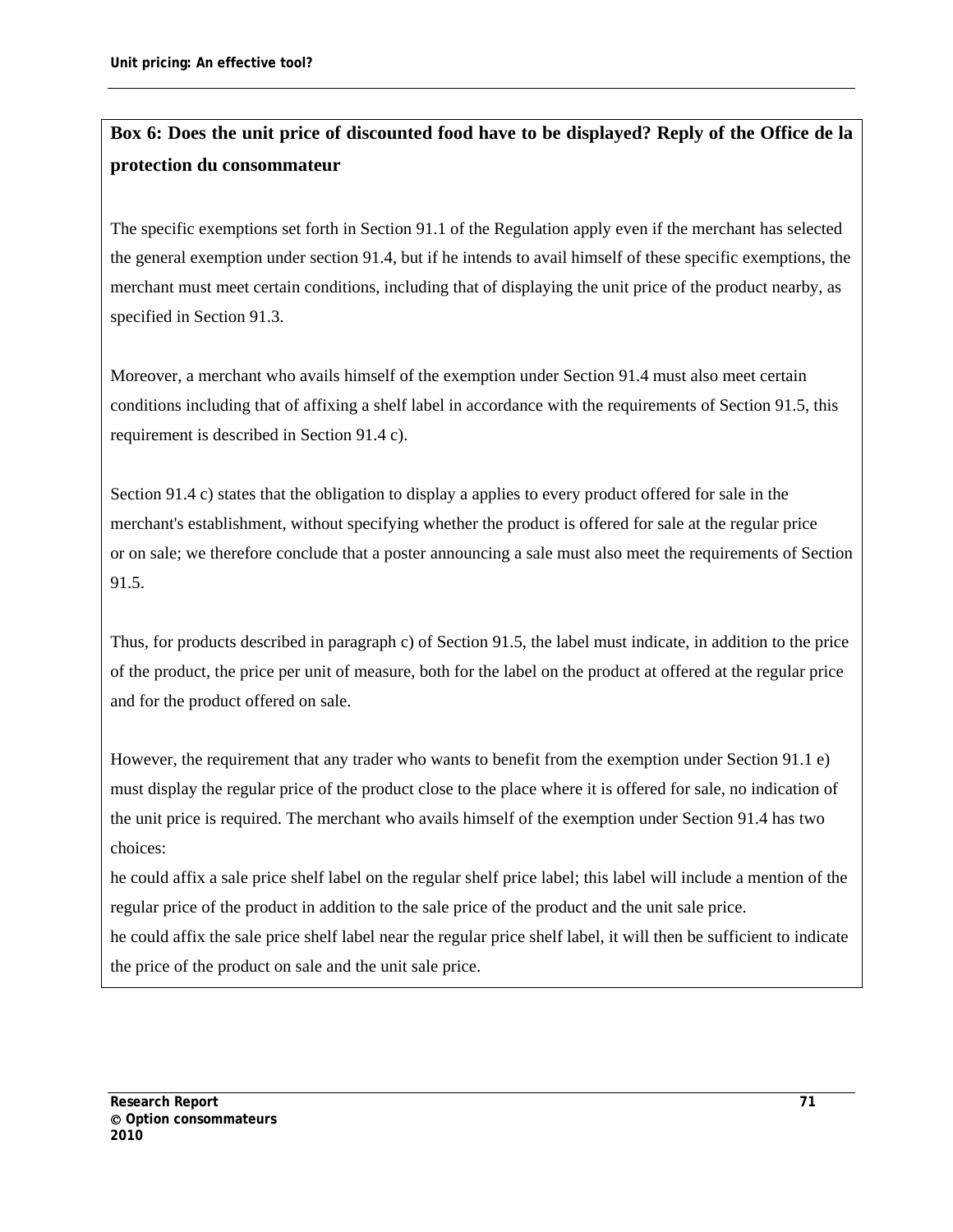### **Type of business**

In some cases, businesses may be exempted from the requirement to display unit pricing. The European Community allows its Member States to exempt certain businesses "to the extent that the obligation to indicate the unit price would constitute an excessive burden imposed on small retail businesses ..." but this would be for a "transitional period only".

Massachusetts, Connecticut and Australia meanwhile, have decided to exempt certain small businesses from this requirement. The definition of small business may be based on surface area (Connecticut, Australia), annual sales (Massachusetts) or whether the business is operated by the owner (Connecticut). Australia also exempts retailers that do not sell certain commodities (e.g. milk and flour).

Finally, the Quebec legislation applies only to businesses that have a permit from Quebec's Ministry of Agriculture, Fisheries and Food under the *Food Regulation*.

#### **Discussion of exemptions**

As we have seen, there are many types of exemptions in the legislation. While some seem consistent and justified, none is so indispensable that all states or provinces have seen fit to put it in place. The most popular types of exemptions are those related to small businesses and those on packages containing an assortment of products.

This leads us to conclude that exemptions from displaying the unit price should be kept to an absolute minimum, if the integrity of such a system is to be maintained.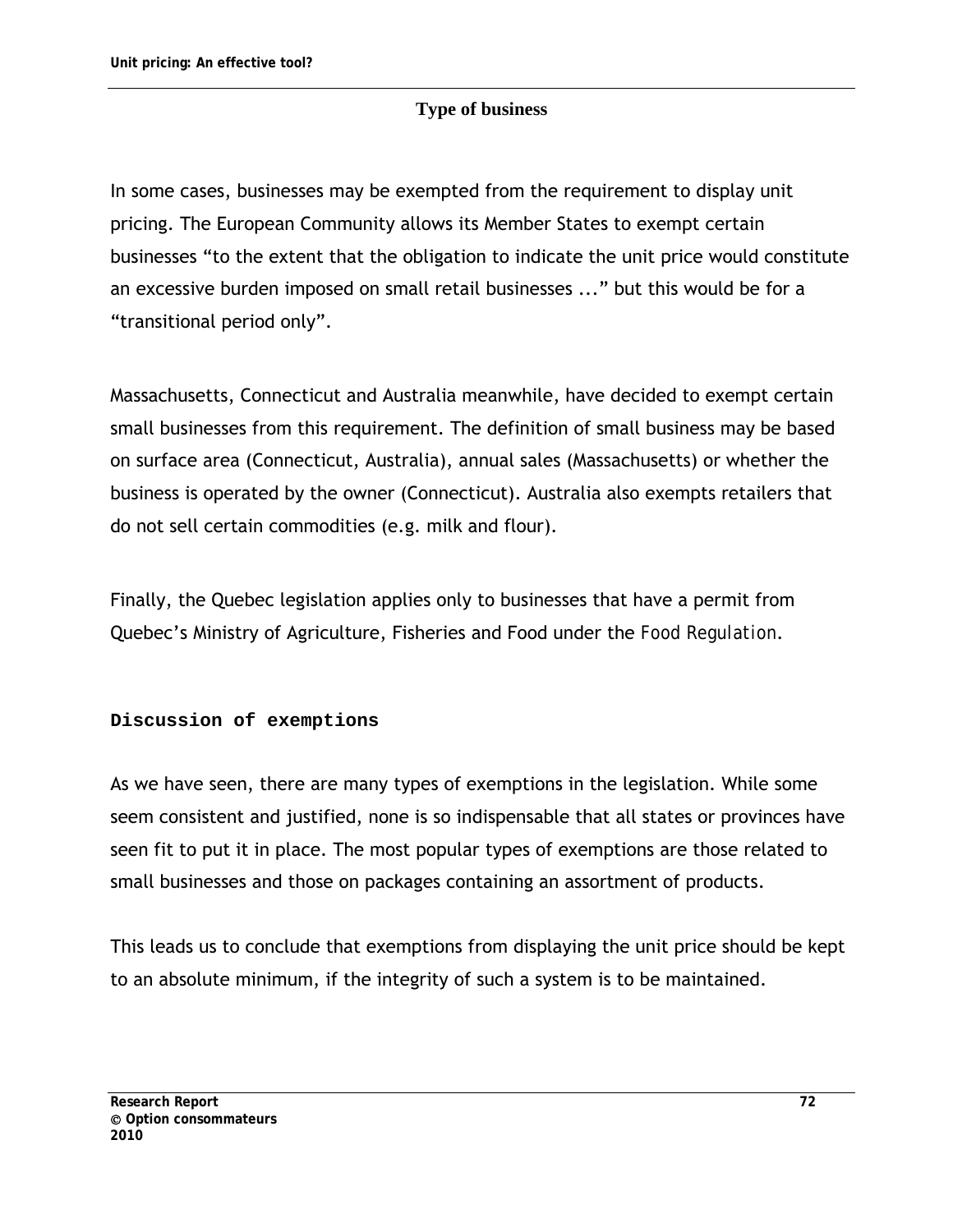In the next chapter we analyze the situation in Canada through a field survey conducted in Quebec and Ontario. Several recommendations that we make there are inspired by our comparative law analysis, which allowed us to demonstrate the feasibility of such legislative provisions, since they are already being applied elsewhere.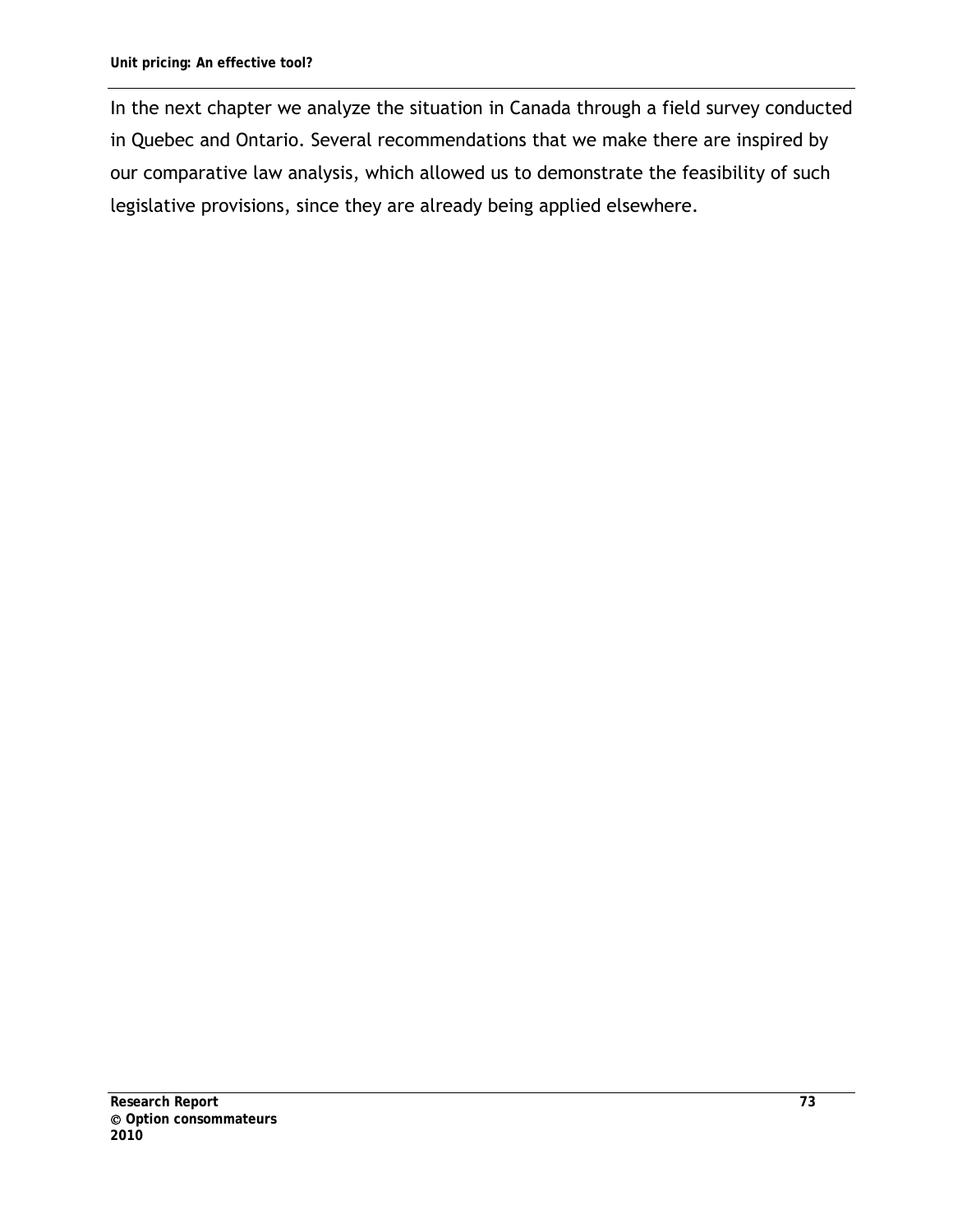# **Chapter 4: The situation in Canada**

Following our comparative law analysis and our survey, we investigated how large Canadian retailers operating in the food sector display unit pricing in their establishments. Our goal was to compare two different situations: Quebec and Ontario. As pointed out earlier, Quebec's *Consumer Protection Act* makes this type of display mandatory in retail outlets that wish to be exempted from the requirement to display the price on each item. Ontario, on the other hand, has no similar provision, which is the case in the rest of Canada.

To help us with this survey work, we first asked some companies whether they had any specific policies on unit pricing and also attempted to understand their point of view. Wal-Mart, Jean Coutu and the Canadian Council of Grocery Distributors agreed to answer our questions. We then solicited the services of a readability and text clarity expert, Celine Beaudet, who helped us analyze the labels used by retailers. Celine Beaudet is a professor in the Arts and Communication Department at the University of Sherbrooke. The research topics she specializes in are: fundamentals of written communication, intelligibility of utilitarian texts, and argumentative strategies in public discourse<sup>[39](#page-85-0)</sup>.

## **Food retailers**

 $\overline{a}$ 

The three organizations that responded to our questions unanimously declared that unit pricing is "an effective tool for comparing prices". One respondent pointed out that it also allowed the comparison of house brands alongside national brands. Another respondent added that as a consumer, he regularly consulted unit prices when comparing prices.

<span id="page-85-0"></span>**Research Report 74 Option consommateurs 2010**  <sup>39</sup> Her resume can be consulted at [http://www.com.ulaval.ca/groupe\\_rediger/pdf/CV%20-%20C\\_Beaudet.pdf](http://www.com.ulaval.ca/groupe_rediger/pdf/CV%20-%20C_Beaudet.pdf)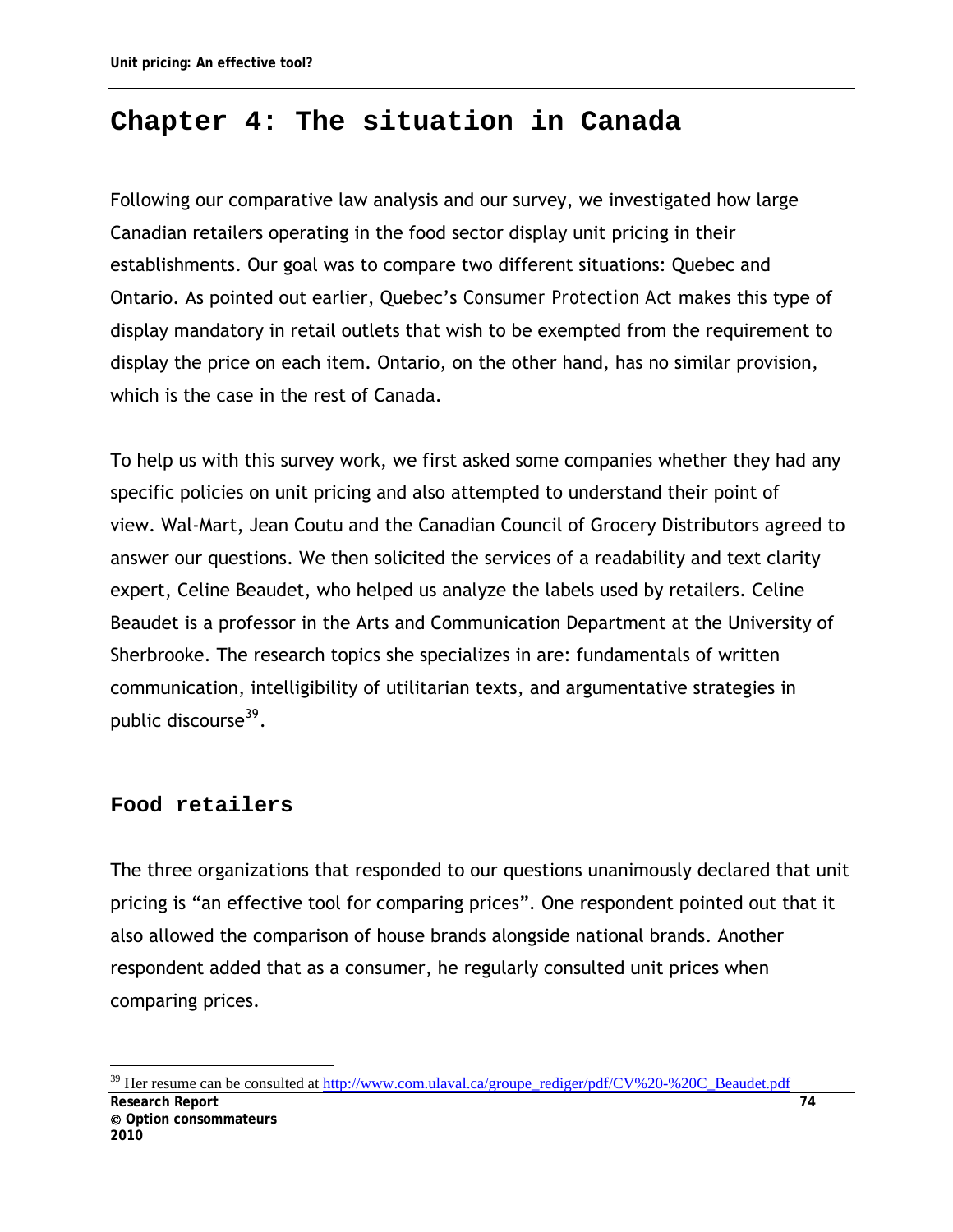When it came to the complexities of setting up a unit pricing system, responses were more nuanced. While all the respondents said they largely support the Quebec legislation, one respondent stated that setting up such a system posed a number of challenges. It would involve adapting the technology and managing the operations in vast networks. Another respondent, on the other hand, thought that the change would be relatively simple: once the criteria had been established, all that needed to be done would be to adapt the labels and put them on the shelves.

None of the respondents said they had conducted any study or survey to measure their customers' satisfaction with, or understanding of, unit pricing. Similarly, there does not appear to have been any information campaign to inform consumers of the existence of this information on the label.

Finally, it is worth mentioning that the existence of such an obligation in Quebec has had repercussions throughout Canada as a whole. In fact, the changes in Quebec have led some retailers to standardize their practices in other parts of Canada and to inform Canadian consumers about unit pricing.

## **Readability and clarity of unit pricing labels in Canada**

Before addressing the issue of the clarity and readability of labels, we should define our terms. According to the expert we consulted, a label is "a kind of written message with one communicative function" not dozens. In our case, the labels are set in place to permit information to be read (readability) and then to make this information understandable (intelligibility or clarity). In other words, a good label must above all be legible and contain information that consumers can easily understand. Readability demands an effort from the consumer to read the message, while clarity requires an effort to process the information.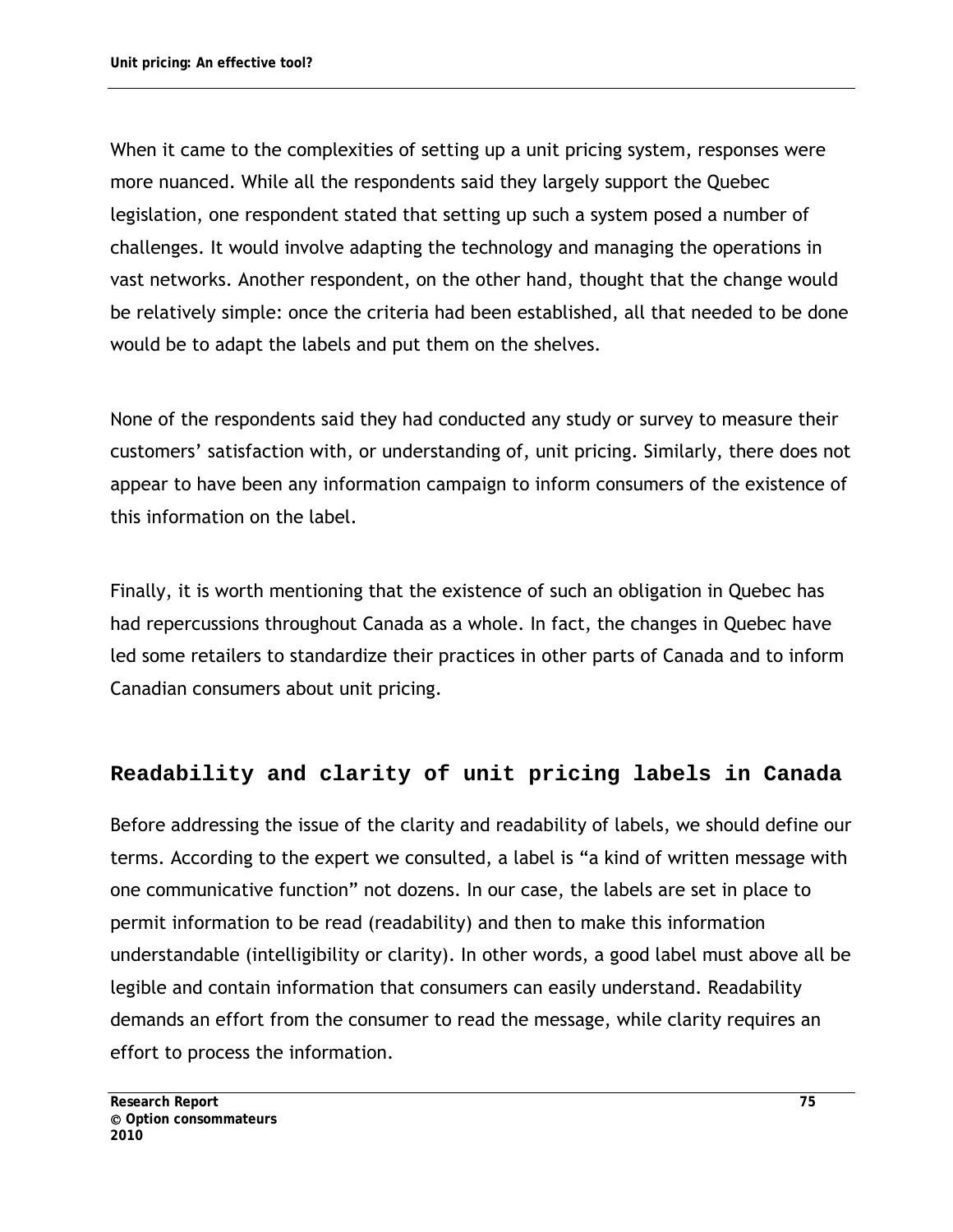The readability and clarity of labels are the result of factors that together allow consumers to assimilate information properly, or on the contrary, make it difficult or impossible for them to do so. With regard to unit pricing, the readability expert has identified a number of factors that affect readability and clarity. We have divided this into two categories. The first category includes the characteristics of the label itself, while the second focuses more on how the unit pricing on the label is presented.

Assessing the readability and clarity of a label is an arduous and perilous exercise. Indeed, there are many factors that come into play in the task of improving the recognition and understanding of information aimed at consumers.

Although no label is perfect, some transmit information better than others. Using the criteria mentioned by the expert, we developed a grid to quantify the performance of labels based on how well they display unit prices. In this section, therefore, we describe the criteria known to affect the readability and clarity of texts and how we evaluate each criterion<sup>[40](#page-87-0)</sup>. Note that this is a qualitative evaluation which is primarily intended at illustrating the performance of various retailers' pricing policies.

#### **Graphic characteristics of shelf labels**

In analyzing the graphic characteristics of labels, we identified a series of factors that make it easier or harder to read and understand information. These factors are: competing information overload, presence of a logo and organization of information according to the graphic alignment principle.

<span id="page-87-0"></span> $\overline{a}$ <sup>40</sup> Note that in many cases, several models of shelf labels were found in the retail stores. We decided in our study to analyze the most common, i.e. a label for a regular price article located on a shelf in an aisle. Consequently, labels on refrigerators, at the ends of aisles and in displays are not analyzed.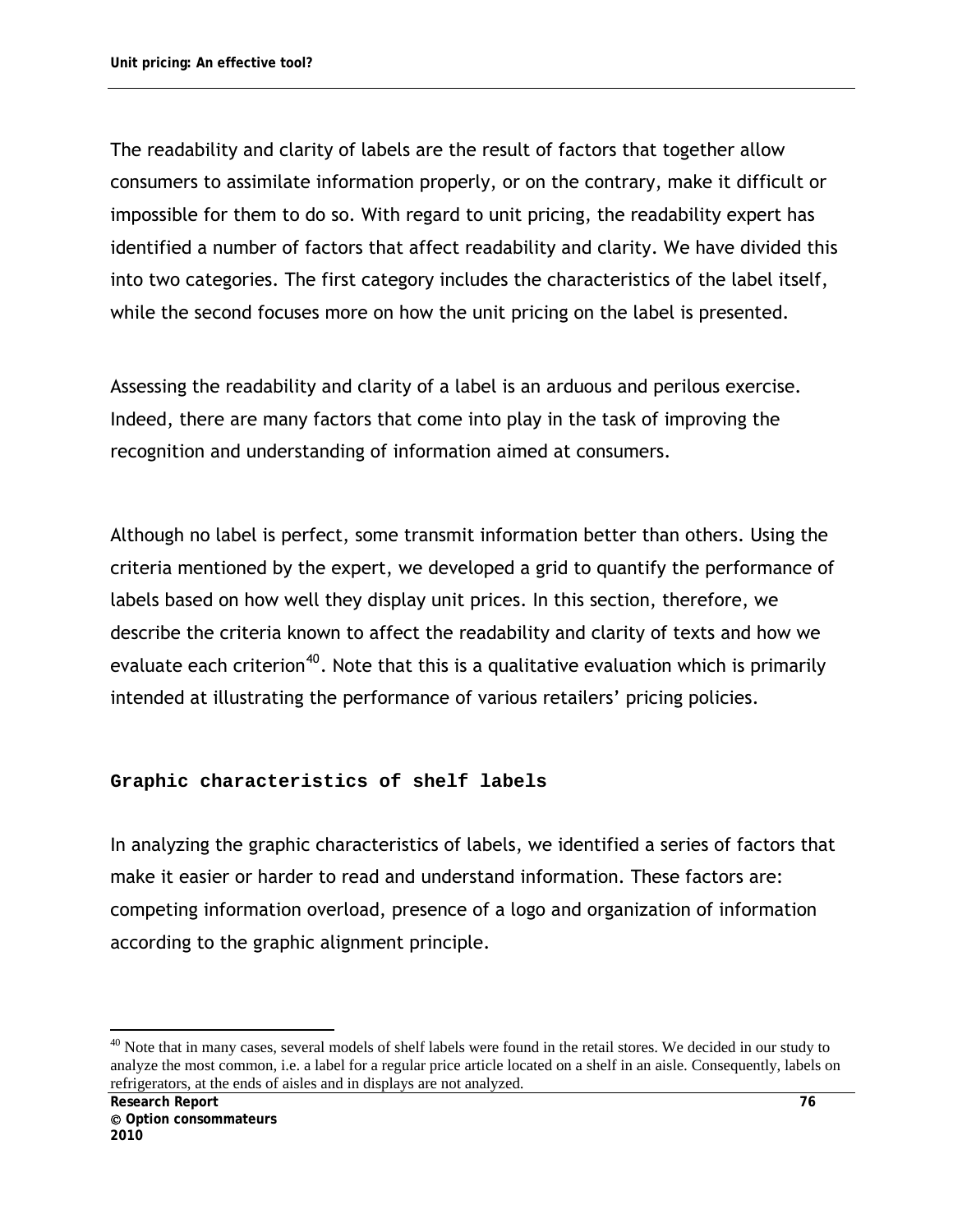#### **Competing information overload**

When designing the labels, some retailers chose to include information not intended for consumers, but for their employees. When consumers are faced with a label, they have to make an effort of analysis and interpretation to decide whether the information is intended for them or not. An important component of clear messages is relevance of information. According to Celine Beaudet: "The reader will not make the effort to understand a written text if the information does not give him anything. Drowning in information restricted to the merchant or the producer of the label undermines the effectiveness of the communication. It requires the reader to sort through the information, and this effort is counter-productive." A good label will minimize the presence of information that is useless to consumers.

## **Evaluation:**

**++** will be awarded if less than 7.5% of the surface of the label is occupied by information for the merchant;

**+** will be awarded if between 7.5% and 15% of the surface of the label is occupied by information for the merchant;

**±** point will be awarded if between 15% and 22.5% of the surface of the label is occupied by information for the merchant;

**-** will be awarded if between 22.5% and 30% of the surface of the label is occupied by information for the merchant;

**--** will be awarded if more than 30% of the surface of the label is occupied by information for the merchant;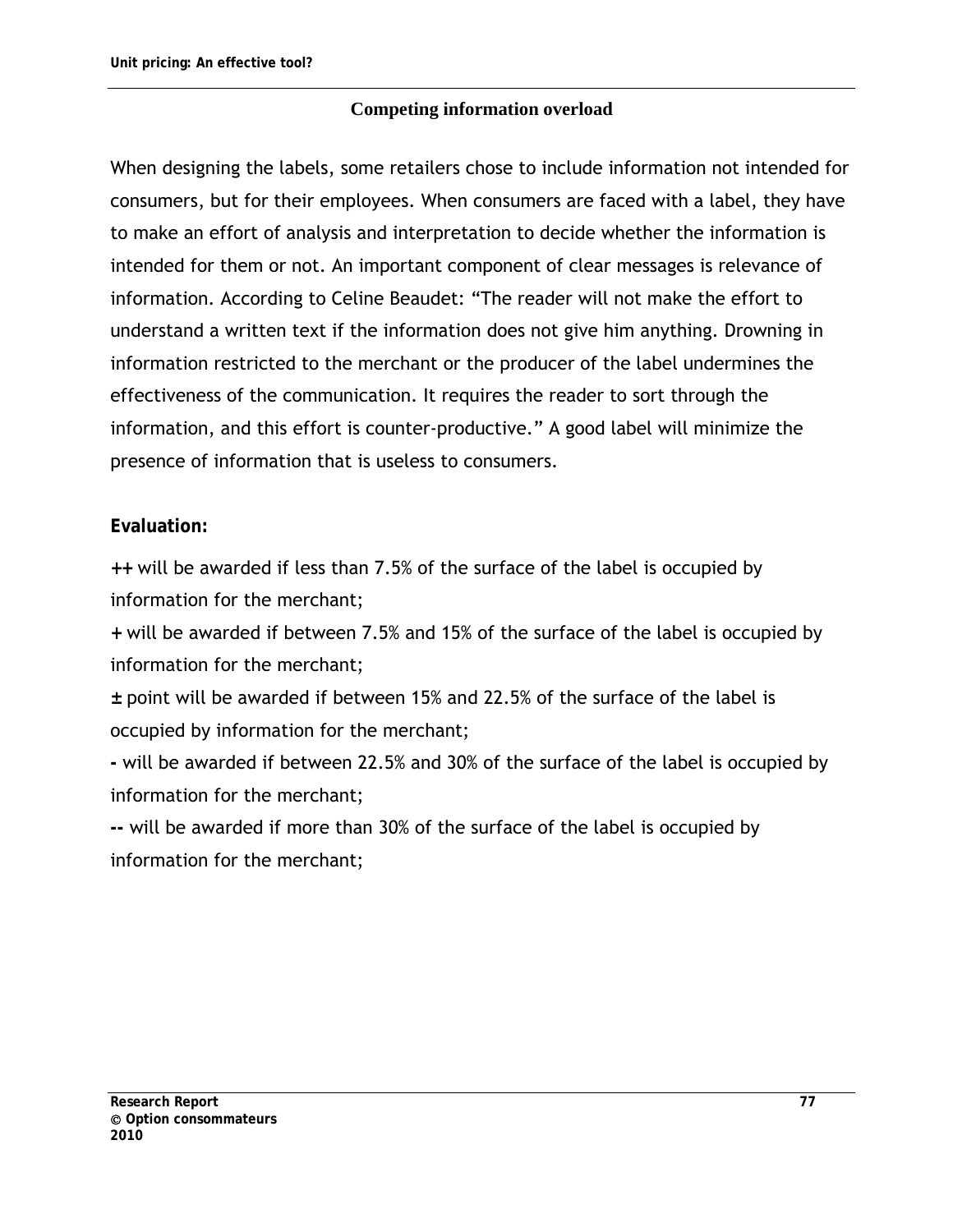#### **Presence of logos**

Just as information overload on labels affects their comprehensibility, the presence of corporate logos has no informative value. It distracts attention instead of directing the eye to provide useful information to consumers.

#### **Evaluation:**

- **++** if the label does not show the logo;
- **--** if the label does not show the logo;

#### **Graphic alignment principle**

Distributing the information in the information block according to the alignment principle makes it easier for the reader to decipher the information. In fact, according to the experts we consulted, if there is no organization and consistency in the labelling, the reader will be disinclined to make the effort to understand the information it contains.

For our purposes, Ms. Beaudet suggested dividing the label into four blocks. The choice spot is the upper right, which should be reserved for the price, which should be the biggest visual element and should be the most attractive to the eye. The eye is then drawn to what is nearest to that. Logically, this should be the unit price in the lower right corner. Since the top of the label is the area of choice, she says, the top left corner should be devoted to the name of the product along with its volume or weight. This information is complementary and must be presented all together in the same place. Finally, there remains the lower left corner "for information for the merchant: barcode, product and inventory no., date [...] logo." A good label groups information of the same type together and avoids mixing information of different types.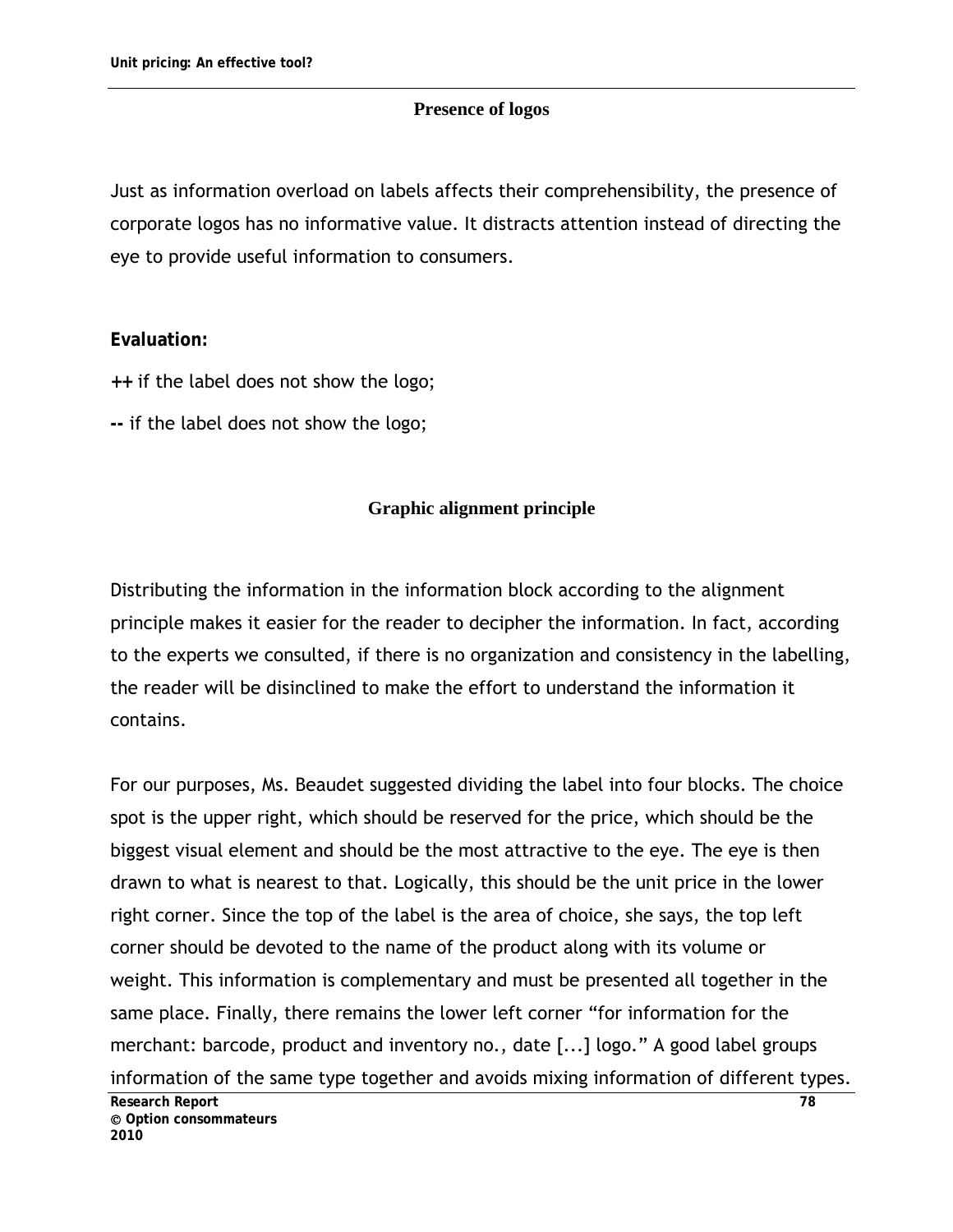#### **Figure 7: Two examples of labels that follow the graphic alignment principle (rectangular and square labels)**

| Name of Product, volume                                             | <b>Price</b> |
|---------------------------------------------------------------------|--------------|
| Retailer Zone (bar code, date, batch number,<br>product, logo, etc) | Unit Price   |

| Name of Product, volume                                             |  |  |  |  |  |
|---------------------------------------------------------------------|--|--|--|--|--|
| <b>Price</b>                                                        |  |  |  |  |  |
| <b>Unit Price</b>                                                   |  |  |  |  |  |
| Retailer Zone (bar code, date, batch number,<br>product, logo, etc) |  |  |  |  |  |

**Evaluation:**

**++** will be awarded if the label fully respects the alignment principle and if the information for consumers and merchants is located in separate areas;

**±** will be awarded if the label complies with the alignment principle, but mixes information for merchants and consumers in these areas;

**--** will awarded if the label does not respect the alignment principle or mixes information for merchants and consumers in these areas more than once.

#### **Indication of unit price**

The way that the unit price is specified on the label has an influence on the readability and clarity of information and therefore on its assimilation by the consumer. The factors taken into account here are: prominence of information, rounding, and the use of appropriate symbols.

**Prominence**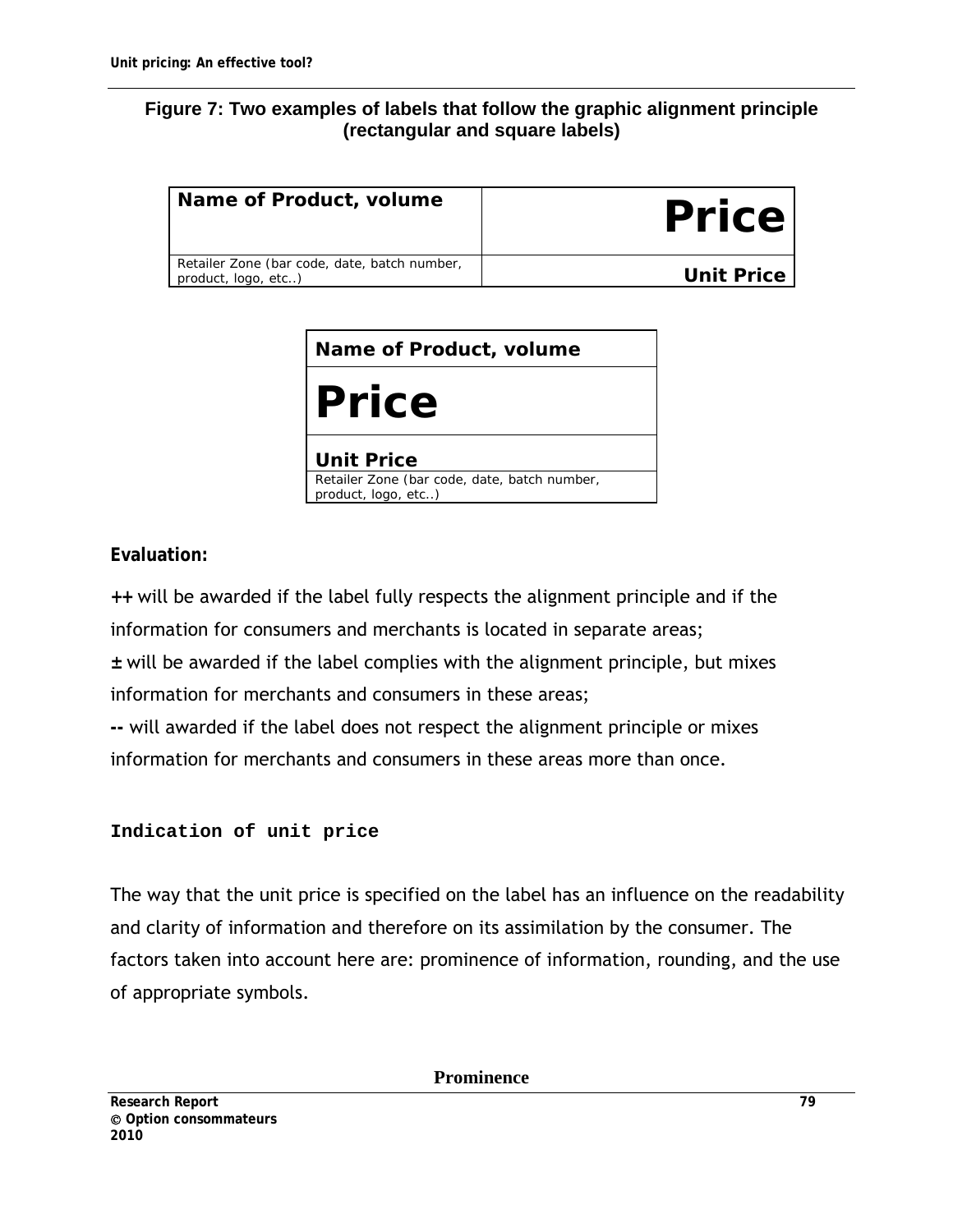According to our readability expert, "the eye is attracted by the larger visual elements. Information for consumers should be in the foreground. To ensure readability, these elements (price, product description and unit price) should be in larger characters than the information for the merchant and his employees. Putting an item in bold also draws the eye to this information. A good label is one that draws the eye to the relevant information.

#### **Evaluation:**

**++** will be awarded if the font size of the price, the unit price and the product description are larger than those of the information for the merchant; **±** will be awarded if the font size of the price, the unit price or the description of the product is the same as the information for the merchant;

**--** points will be awarded if the font size of the price, the unit price or the description of the product is smaller than the information for the merchant or if bold is used for information not intended for consumers.

#### **Rounding**

To avoid consumer confusion, the level of abstraction of the information provided must be kept to a minimimum. For our purposes, the unit price needs to be expressed with some degree of accuracy, but beyond a certain limit, absolute accuracy is irrelevant and can even lead to confusion. For example, a merchant may decide to display a unit price of \$1.4975 per 100g or \$1.50 per 100g. For Celine Beaudet: "By adding 4 decimal places, the retailer makes the number abstract. She goes on to say, "The cognitive effort required of the reader is greater when the information to be processed does not correspond to actual experience. In our case, rounding off the figure to get pennies instead of a fifth or an eighth of a cent seems to me a decision in favour of the consumer (who has no experience of fractions of cents).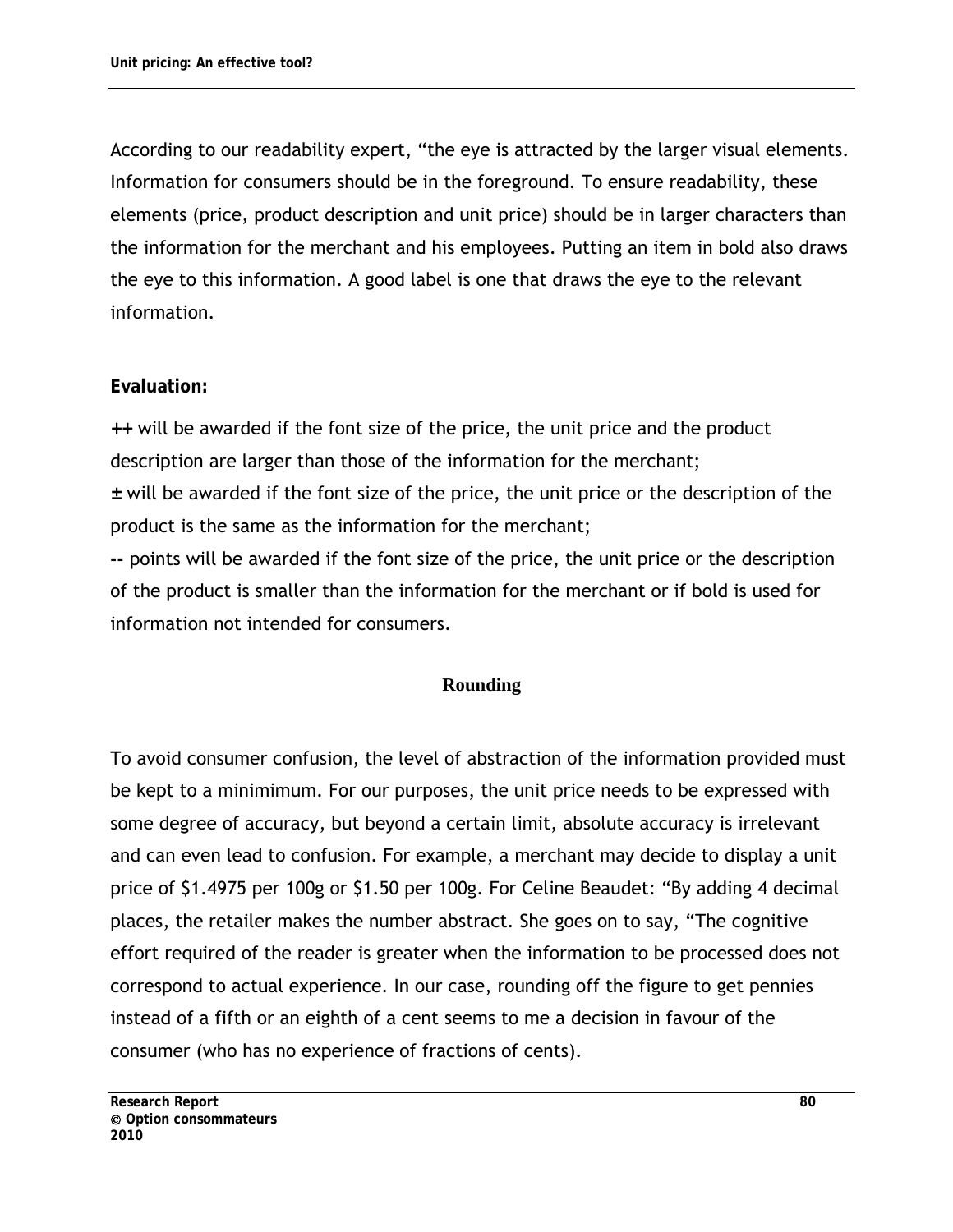## **Evaluation:**

**++** will be awarded if the unit price is rounded to the nearest cent.

**--** will be awarded if the unit price contains a fraction of a cent.

## **Use appropriate symbols**

To avoid confusion, merchants must put the appropriate (\$ or  $\epsilon$ ) symbol next to the price and next to the unit of measure (e.g. g or ml). These symbols are used to avoid vagueness. For example, Celine Beaudet said that consumers might think that 73/100g indicates the number of calories per 100 grams of a product. She also stressed the importance of grouping all the information relating to the unit price together.

| \$1.53                                        |                    | Price | per 100g |
|-----------------------------------------------|--------------------|-------|----------|
| Thus: \$1.53/100g is easier to interpret than | per 100g or \$1.53 |       |          |

In Canada, there is agreement in the use of symbols and abbreviations. These conventions are found in Appendix II of Canada's *Weights and Measures Act*. The symbols used to represent base units such as grams (g), milliliters (ml or mL or ml) or dollars (\$) and cents  $(\phi)$  must follow these conventions.

## **Evaluation:**

**++** will be awarded if the basic units are present.

**±** will be awarded if only one basic unit is present OR if the abbreviations are not compliant OR if the unit price is grouped in a way that could lead to confusion.

**--** will be awarded if two out of three or all of the later criteria are met.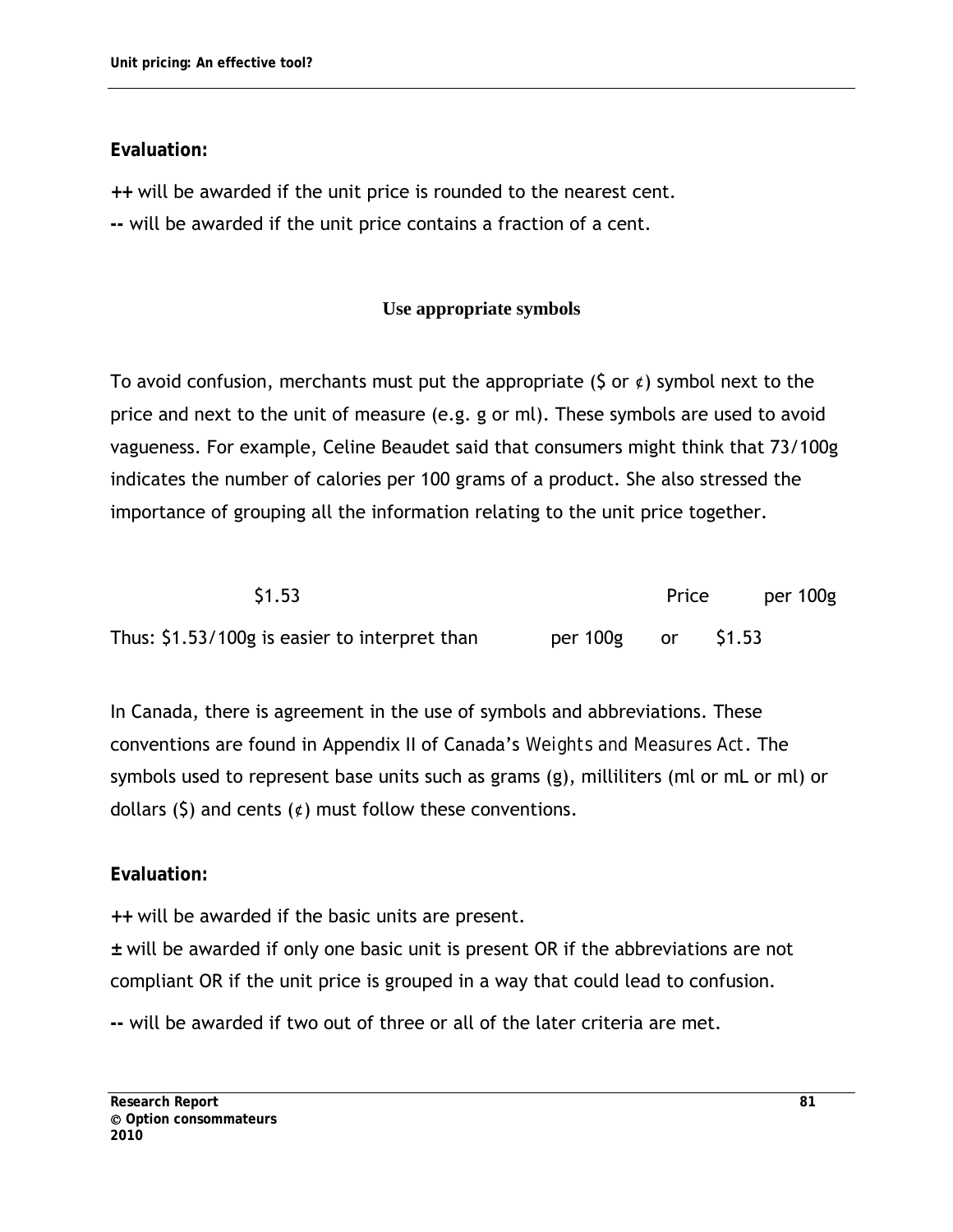## **Results of unit pricing study on in Canada**

In our survey of labelling practices among food retailers in Quebec and Ontario, we carried out an analysis of these practices at major retailers in Quebec and Ontario. In addition to the three traditional grocery chains (Loblaws, Sobeys and Métro), we also visited the largest pharmacies (Rexall and Shoppers Drug Mart in Ontario, Jean Coutu and Shoppers Drug Mart in Quebec), and Costco, Walmart and Couche Tard (Mac's convenience store). We visited a total of 37 retail outlets (see Appendix 2 for the list of stores visited). The stores were selected within Greater Montreal and Ottawa as well as outlying areas. About one third of the stores visited were located in medium-sized cities (Rawdon, Quebec and Cornwall, Ontario). For the purposes of our evaluation, we have selected a standard label for each franchise.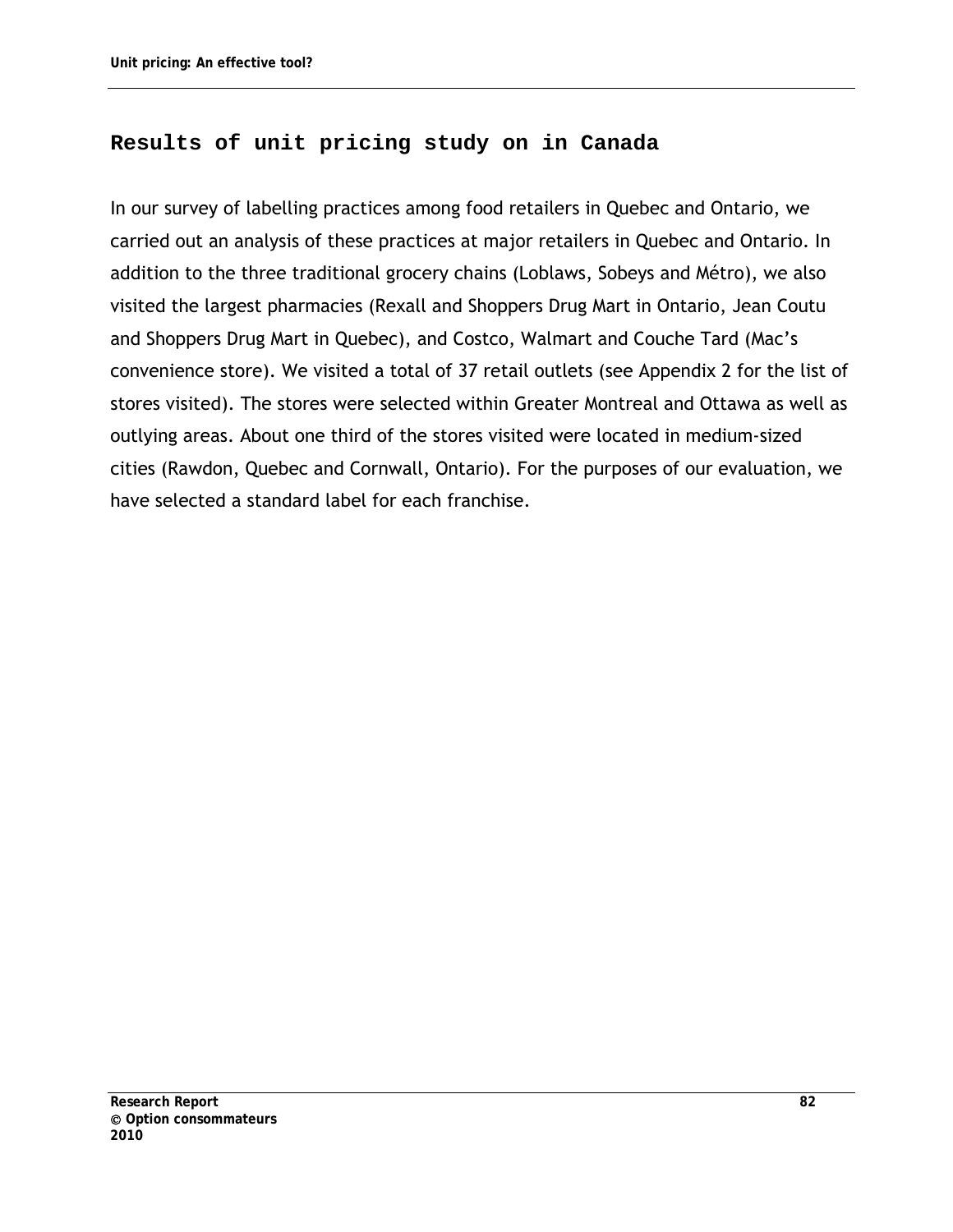|                                              | Label Criteria |             | Criteria indicating unit price |                         |                |                         | Retailer<br>surveyed (see |                |
|----------------------------------------------|----------------|-------------|--------------------------------|-------------------------|----------------|-------------------------|---------------------------|----------------|
| Chain                                        | Overload       | Logo        | Grid                           | Weighting               | Rounding       | Symbol                  | <b>TOTAL</b>              | Appendix 2)    |
| Costco                                       | $\overline{2}$ | 1           | $\overline{2}$                 | 0                       | $\overline{O}$ | 1                       | 6                         | 12, 20         |
| Couche-Tard                                  | 1              | $\mathbf 0$ | 1                              | 1                       | 1              | 1                       | 5                         | 22, 26         |
| Couche-Tard<br>(Mac's)                       | $\mathbf 0$    | 1           | $\overline{2}$                 | $\overline{0}$          | $\overline{O}$ | $\mathsf O$             | 3                         | 7, 19          |
| Jean Coutu                                   | 0, 5           | $\mathbf 0$ | 1                              | $\overline{2}$          | $\overline{O}$ | $\mathbf{1}$            | 4, 5                      | 17, 23, 37     |
| Loblaws<br>(including YIG<br>and provigo)    | 0, 5           | 1           | 1                              | 0                       | $\overline{O}$ | $\mathsf{O}\xspace$     | 2, 5                      | 4, 9, 18, 30   |
| Loblaws (Maxi)                               | 1,5            | 1           | 1                              | 1                       | $\overline{O}$ | $\overline{0}$          | 4, 5                      | 37, 34         |
| Métro                                        | 1              | 1           | 1                              | $\overline{2}$          | 1              | $\overline{2}$          | 8                         | 10, 14, 28, 36 |
| Métro (Super C)                              | 1,5            | 1           | 1                              | 1                       | 1              | $\overline{2}$          | 7, 5                      | 21             |
| Quickie                                      | n.a.           | n.a.        | n.a.                           | n.a.                    | n.a.           | n.a.                    | n.a.                      | 3              |
| Rexall                                       | 1              | 1           | $\mathbf 0$                    | $\overline{0}$          | $\overline{O}$ | $\mathsf O$             | $\overline{\mathbf{2}}$   | 6              |
| Shoppers Drug<br>Mart                        | 1              | 1           | 1                              | $\mathbf 0$             | $\mathbf 0$    | $\mathsf{O}\xspace$     | $\mathbf{3}$              | 8, 16          |
| <b>Shoppers Drug</b><br>Mart<br>(Pharmaprix) | 1              | 1           | 1                              | $\overline{0}$          | 1              | $\mathbf{1}$            | 5                         | 24, 33         |
| Sobeys<br>(Foodland)                         | 1              | 1           | $\mathbf 0$                    | 1                       | 1              | $\overline{0}$          | $\overline{\mathbf{4}}$   | 13             |
| Sobeys (IGA)                                 | 1              | 1           | $\mathbf 0$                    | $\overline{2}$          | $\overline{O}$ | 1                       | 5                         | 25, 29, 35     |
| Sobeys (Price<br>Chopper)                    | 0, 5           | 1           | $\mathbf 0$                    | 1                       | 1              | $\mathbf 0$             | 3,5                       | 1, 2           |
| Walmart<br>(Ontario)                         | 1              | 1           | $\overline{2}$                 | $\overline{O}$          | $\overline{O}$ | $\mathsf{O}$            | $\overline{4}$            | 11, 15         |
| Walmart<br>(Quebec)                          | $\mathbf 0$    | 1           | 1                              | 1                       | $\overline{O}$ | 1                       | 4                         | 31, 32         |
| <b>WEIGTHING</b>                             | $\overline{2}$ | 1           | $\overline{\mathbf{2}}$        | $\overline{\mathbf{2}}$ | 1              | $\overline{\mathbf{2}}$ | 10                        | $n = 37$       |

# **Table 17: Results of label readability and clarity at major Canadian retailers**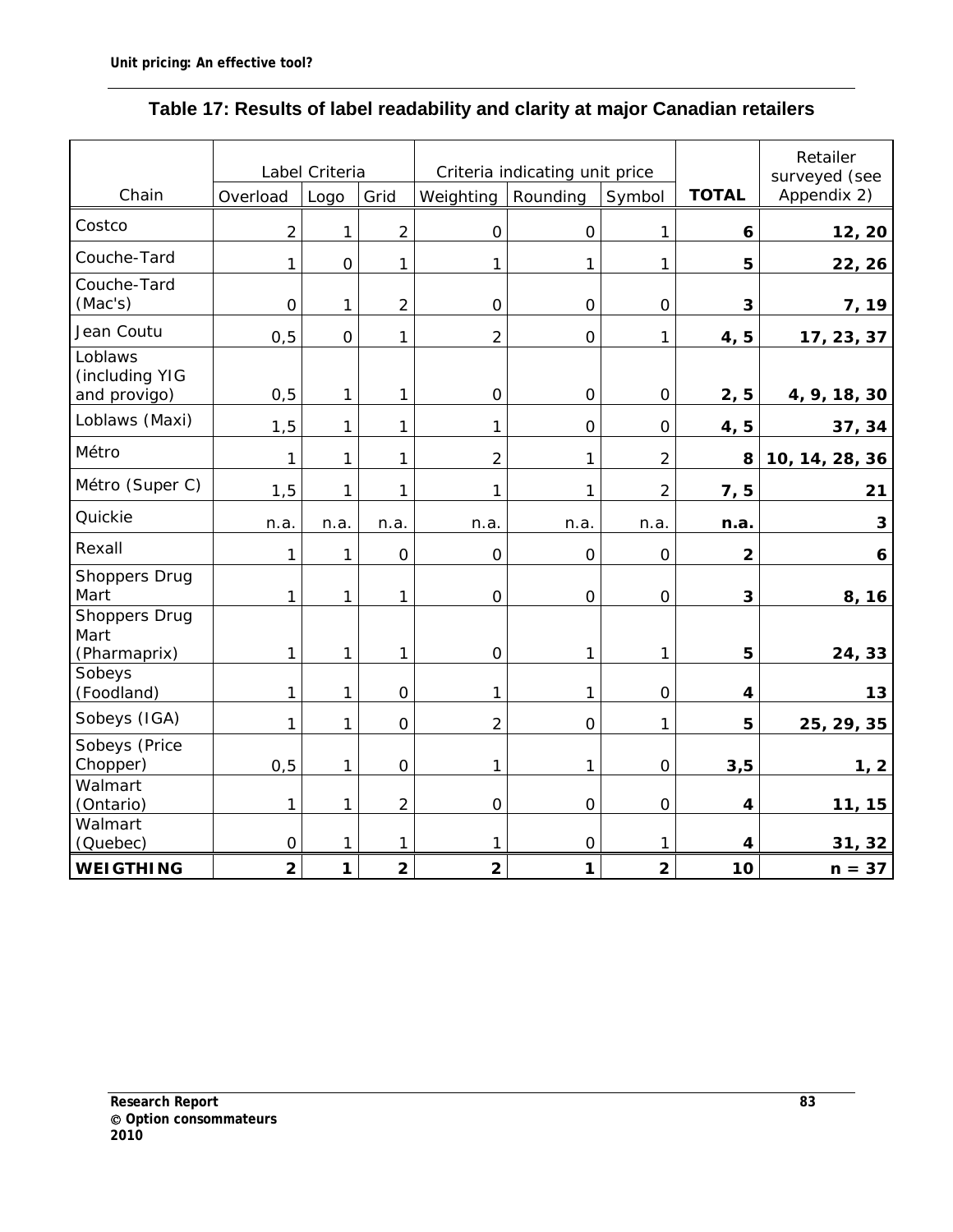#### **Survey Results by Retail Store**

The field survey confirmed that the major retail stores offer standardized labelling to consumers. Apart from language differences, Métro and Costco use exactly the same pattern of label in Ontario and in Québec, which is why we are analyzing their labels *en bloc*. Loblaw, Sobeys, Couche-Tard, Shoppers Drug Mart and Walmart, however, have labelling practices that vary from one province to another, which is why these groups are evaluated separately for each province.

#### **Costco**

As we can see, the Costco label is very sparse and also very large. Most of the information on the label is for consumers, apart from the bar code and number in the upper left corner.



In our evaluation, the Costco label stood out in terms of its general characteristics and was awarded three "++". In fact, the information intended for consumers is clearly divided (the top band is for the merchant one and the remainder of the label is for the consumer) and is omnipresent.

The label performed less well In terms of display, especially as a result of bad rounding and certain details that are barely legible.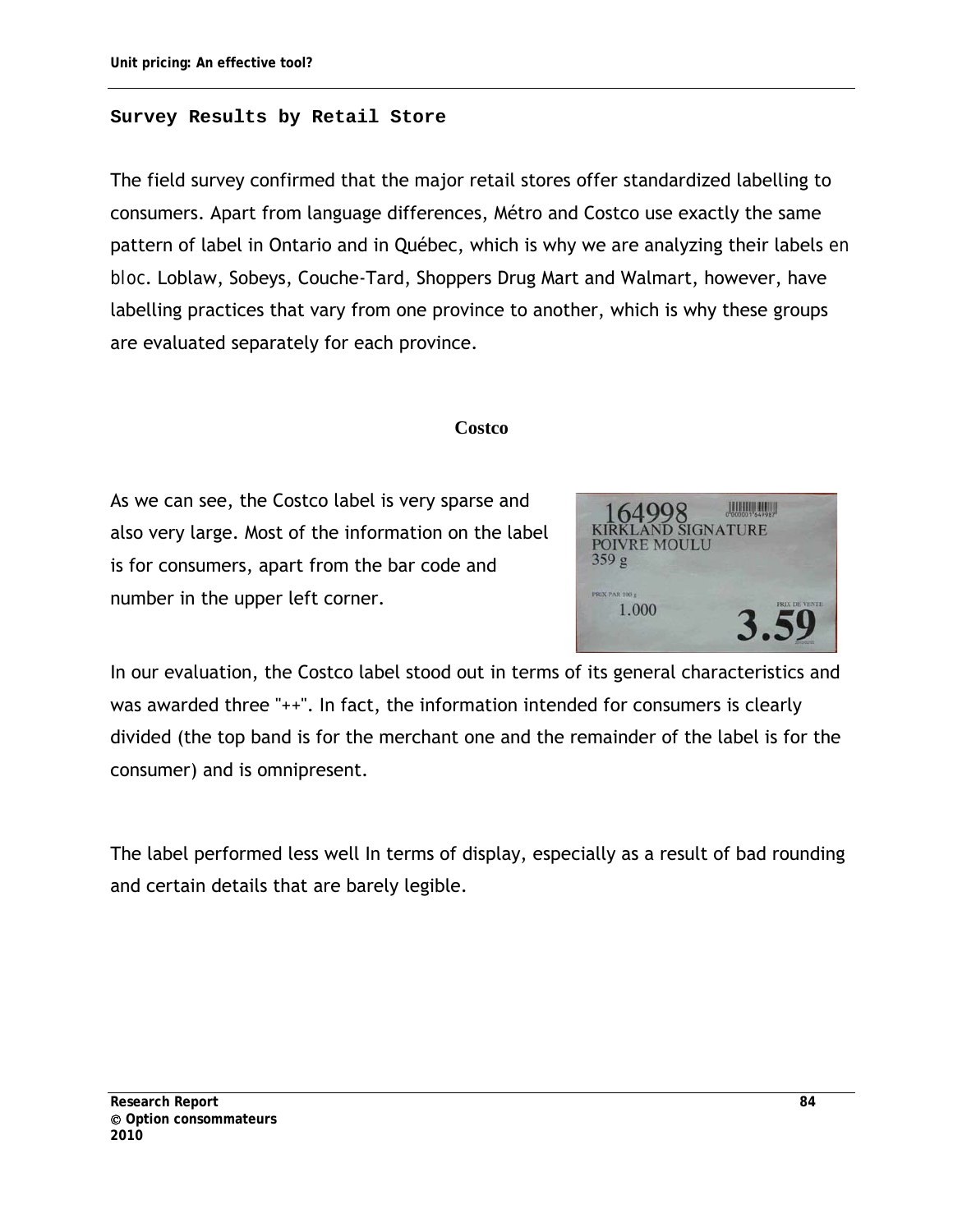#### **Couche-Tard**

The Couche-Tard shelf label in Quebec is overloaded, as can be seen on this

photograph. Overall performance could be described as average. We liked the way the unit pricing was displayed, close to the price, making it easy to read. Unfortunately the symbol prescribed by law for "gram" is lower-case "g," not capital.



We also note a significant amount of information that is useless to the consumer (this covers 19% of the label), the presence of the logo, which distracts the consumer's attention and a grid that mixes information intended for the consumer with information intended for the retailer. Furthermore, the font size used for information for the consumer is the same size as for information for the merchant

#### **Couche-Tard (Mac's)**

Mac's Couche-Tard banner performed less well than its Quebec counterpart. The label's strong points are that the information intended for consumers is grouped together (at the top of the label) and is dominant . Also, unlike the label used in Quebec, this version does not have a logo.



However, it is regrettable that Couche-Tard does not provide consumers with the unit price. Also, the quantity of information intended for the merchant is difficult to justify (over than 30% of the label is covered with this).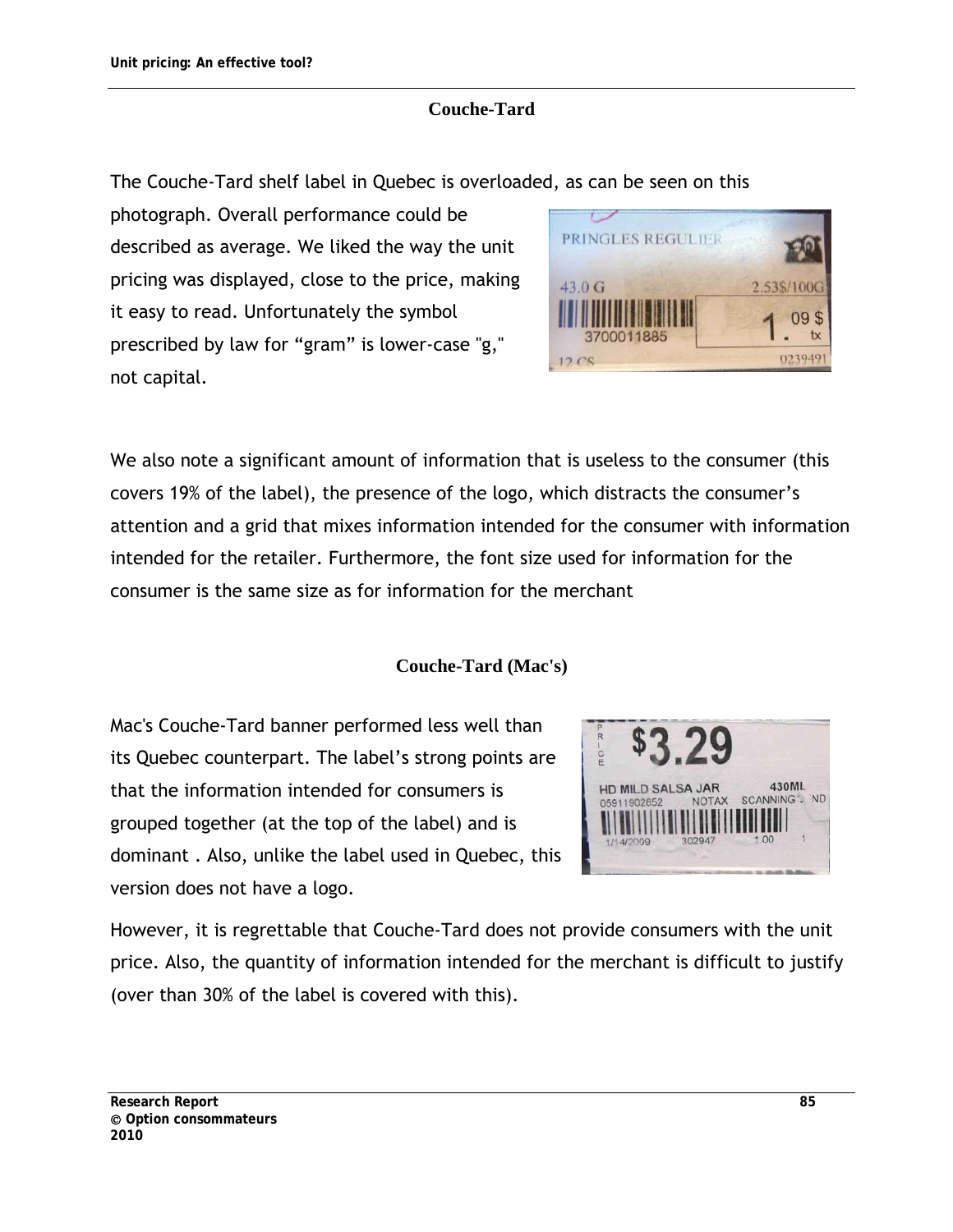#### **Jean Coutu**

The Jean Coutu shelf label is standardized throughout Quebec and Ontario. However, aside from the price, it is difficult to read, even though the size of the characters used for information for the consumer is consistently larger than that used for other information.



As for to the label's negative points, we first of all remarked the presence of the logo, second, that the organization of information was condensed and mixed, third, that the amounts were calculated precisely to the point of irrelevance, and finally, like Couche-Tard, the symbol "G" was used instead of "g" to represent grams.

## **Loblaws (including Provigo and YIG)**

Loblaws has similar a labelling system in many grocery stores under different banners (Loblaws, Your Independent Grocers (YIG) and Provigo). However, it performed very



poorly in our evaluation, with an overall score of 2.5 points. Provigo actually performed worse than all retailers in Quebec.

Apart from the absence of a logo, the label performs poorly in all categories: wrong symbol (ML instead of ml), rounding to a fraction of a cent, and a huge bar code taking up nearly 20% of the label. In addition, the mention of unit pricing is tiny, in addition to being mixed with other information.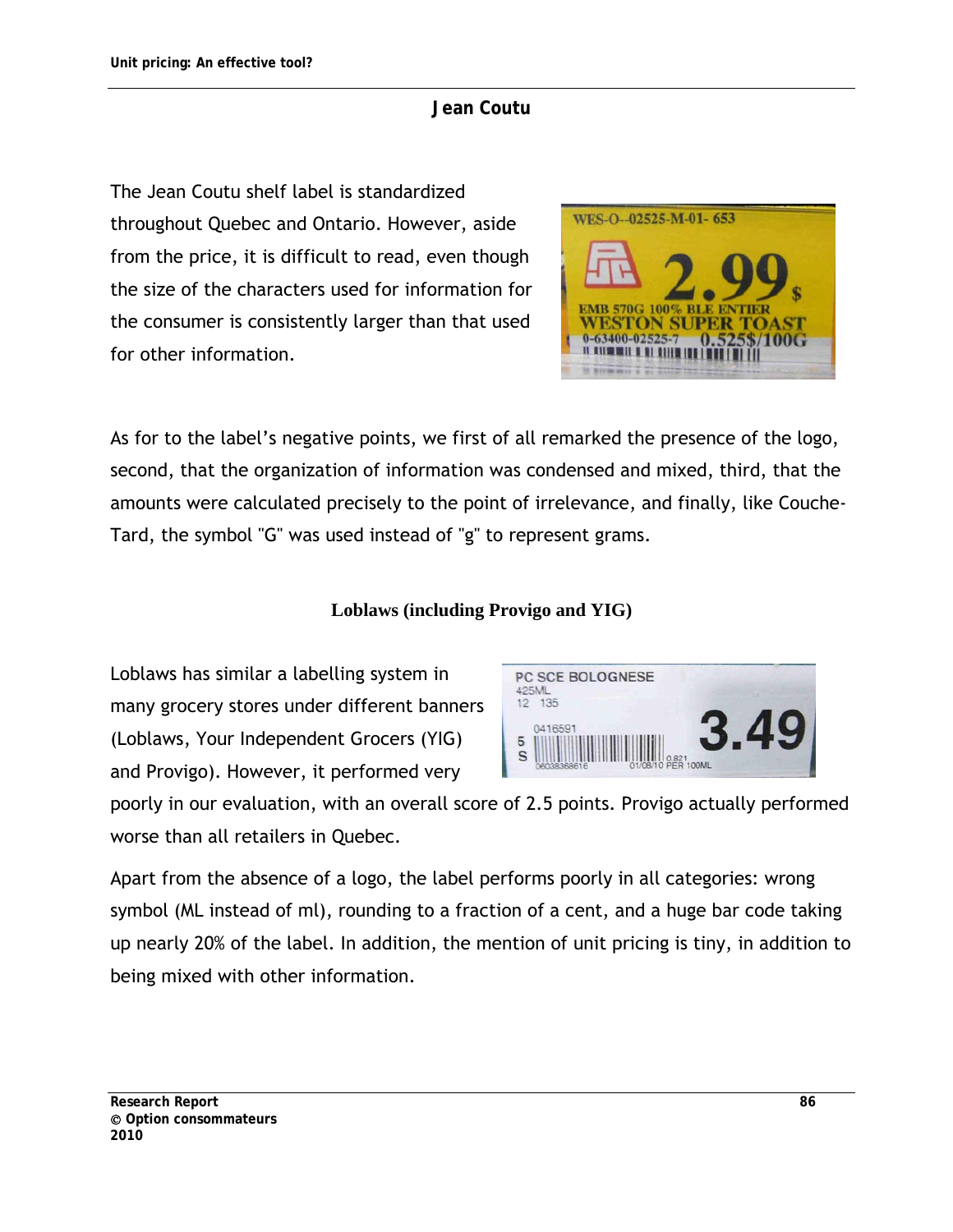#### **Loblaws (Maxi)**

The label used in Loblaws' Maxi stores gets a much better score than in the Ontario distributor's other divisions. In particular, we noted that the unit price is easier to see and that there is less information that is not intended for consumers.

**SN BOEUF SALE** 340G 0,732 **PAR 100G 72 S** 

The label's performance is reduced because it mixes information for the merchant with information for the consumer, and also because of the use of wrong symbols, the absence of a dollar sign, poor rounding and equal weight given to the unit price and the symbol "72 S".

#### **Métro**

The Métro banner, in both Quebec and Ontario, gets the best score for its label. Consumer information is highlighted with the use of bold characters, the unit

price is well rounded and the symbols used meet Canadian standards. Its weaknesses are the large amount of information for retailers, covering nearly 17% of the surface, and slight mixing of information for consumers with that for merchant.

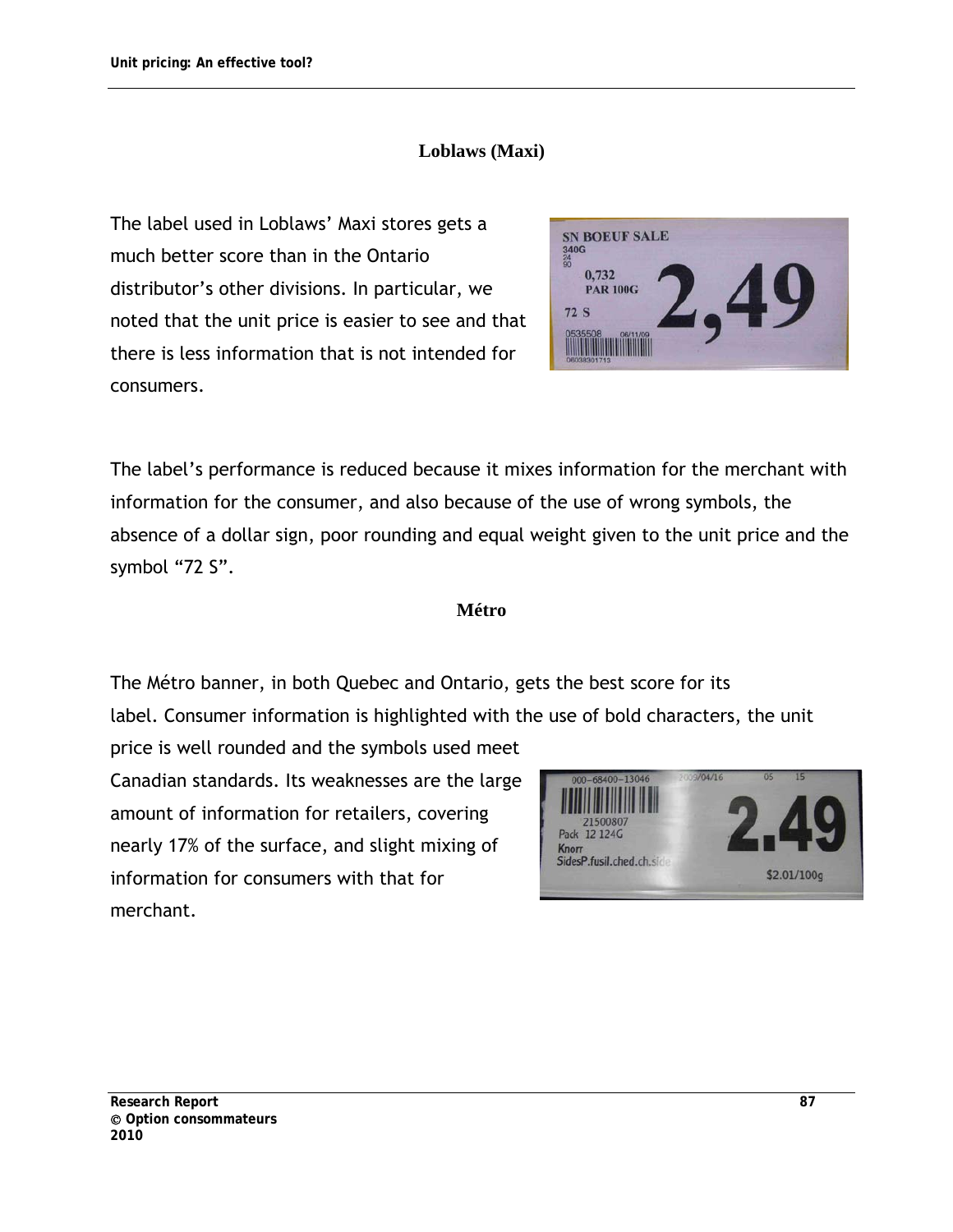## **Métro (Super C)**

The label of the Super C chain associated with the Métro group is very similar to Métro's. This label compares very favourably because it has little competing information, but scores negatively because of a small unit price that does not draw the eye to it.



PILLSB PIZZA 3CHEESE

Feb 02/09

380 GR M1 C12 997627

06905209511

LU# **THE REAL PROPERTY** 

#### **Quickie**

Quickie does not display shelf labels. The prices are shown on each product. It is not evaluated here.

#### **Rexall**

Rexall comes in dead last in our evaluation. First of all, it does not display the unit price. Second, it mixes information for consumers and information for the merchant. Third, the basic unit indicated for weight is

"GR." which does not comply with Canadian legislation. Finally, 20% of the label is devoted to information for the merchant.

#### **Shoppers Drug Mart**

Shoppers Drug Mart in Ontario does not fare much better than its competitor, Rexall. It also does not show unit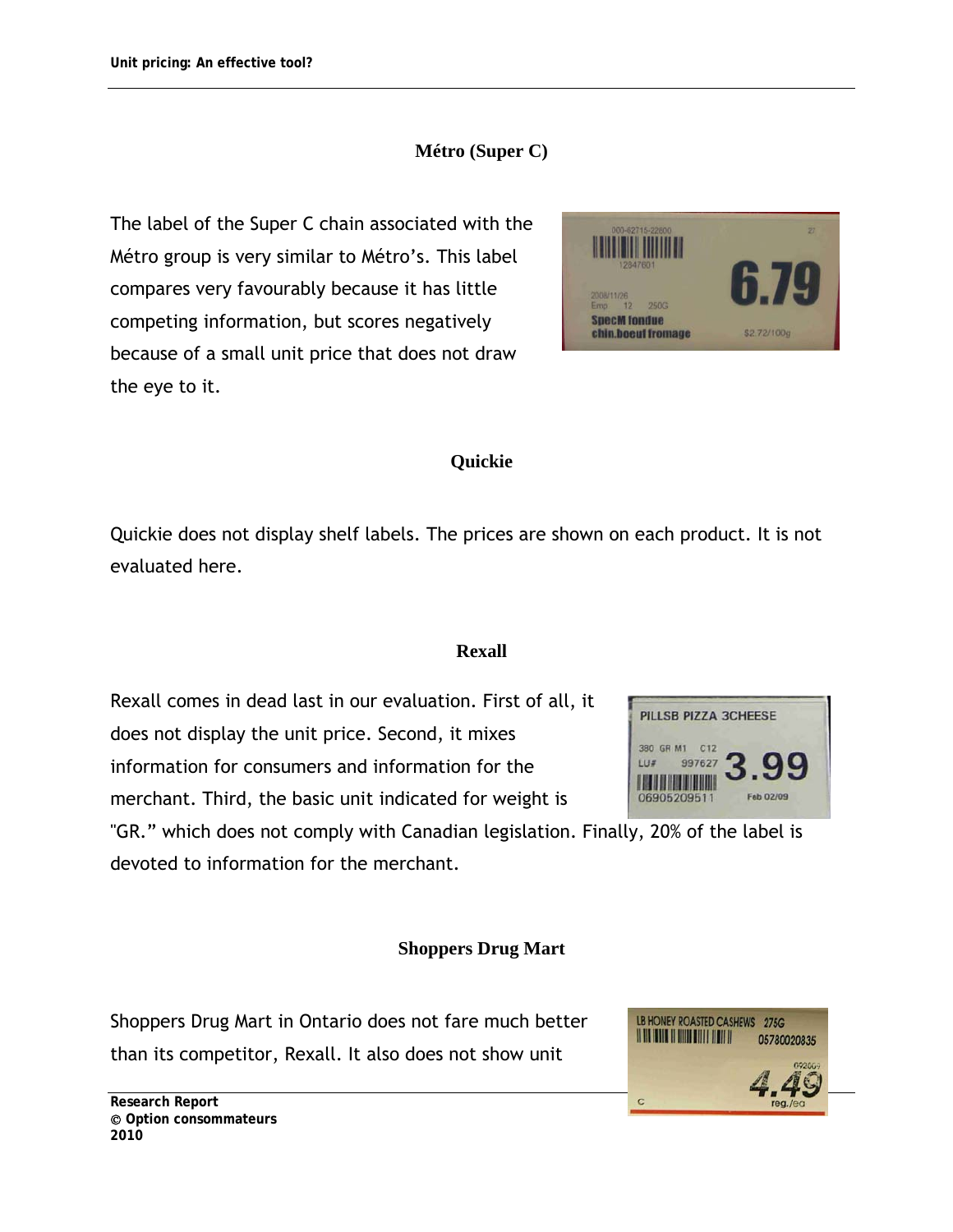pricing, while Pharmaprix in Québec does so. In addition, information for consumers is mixed with information for the merchant and the characters used for competing information are in a similar size, in bold.

## **Shoppers Drug Mart (Pharmaprix)**

Shoppers uses a label very similar to that used by Shoppers Drug Mart, to which the unit price has been added. It gets 2 extra points, because it shows unit pricing. However, this is much smaller than the series of

numbers located in the upper right corner, which makes it lose 2 points. In addition, Shoppers Drug Mart uses the wrong symbol (G instead of g).

#### **Sobey's (Foodland)**

 Sobeys manages its shelf labels in a more decentralized way. The strong point of the Sobeys Foodland labels is the rounding of the unit price, which is very clear. There is much room for improvement, however. In particular, it

uses "ML" for millilitres, whereas the abbreviation should be "ml," and it omits to insert the dollar sign in its unit price. Moreover, this price is printed in small characters and is drowned out by other competing information presented in disorderly fashion that covers no less than 23% of the label.

**Sobeys (IGA)** 

IGA gets the best score in the Sobeys group in our evaluation. The information intended for consumers is





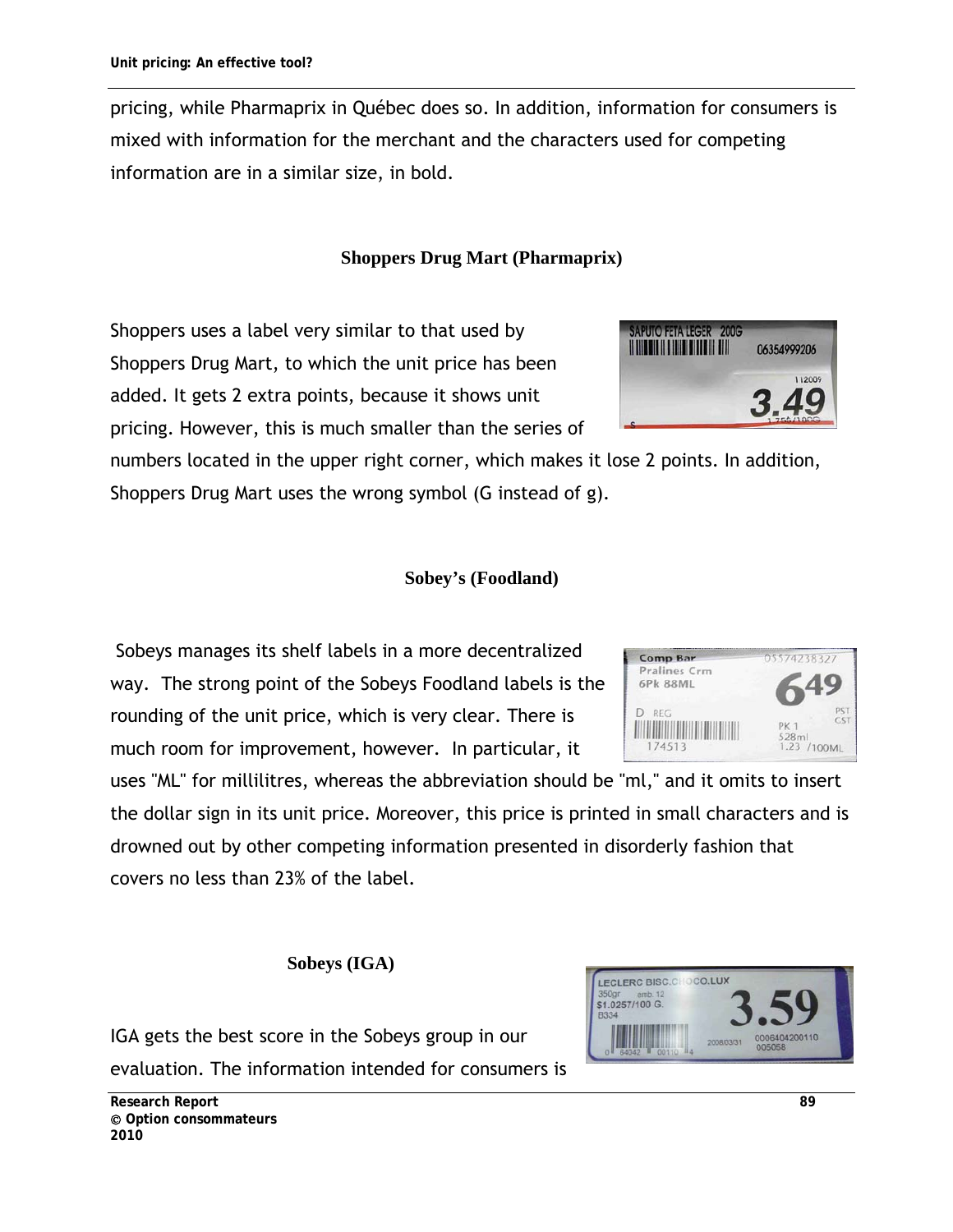highlighted with the use of a bold typeface. The symbols on the label are better than those on the IGA Foodland label, due to the clear prominence given to consumer information (in bold), and a better use of symbols. However, whereas Foodland rounds to the nearest cent, IGA rounds to a hundredth of a percent, causing it to lose a point.

#### **Sobeys (Price Chopper)**

The Price Chopper label has a structure that is similar to that of Foodland, although it performed slightly less well because of the larger area used to present information intended for the merchant.



#### **Walmart (Ontario)**

Walmart does not display unit pricing on its shelf labels in Ontario. However, its way of presenting information on the label is very interesting. In particular, all the information intended for consumers is located in the upper portion against a yellow background. However,

it uses capital "G" for grams instead of "g" and we noted that much of the information on the label (21 %) is intended for the merchant.

#### **Walmart (Quebec)**

Unlike the label used in Ontario, the Quebec label displays the unit price. However, in our evaluation the Quebec label did not really perform any better



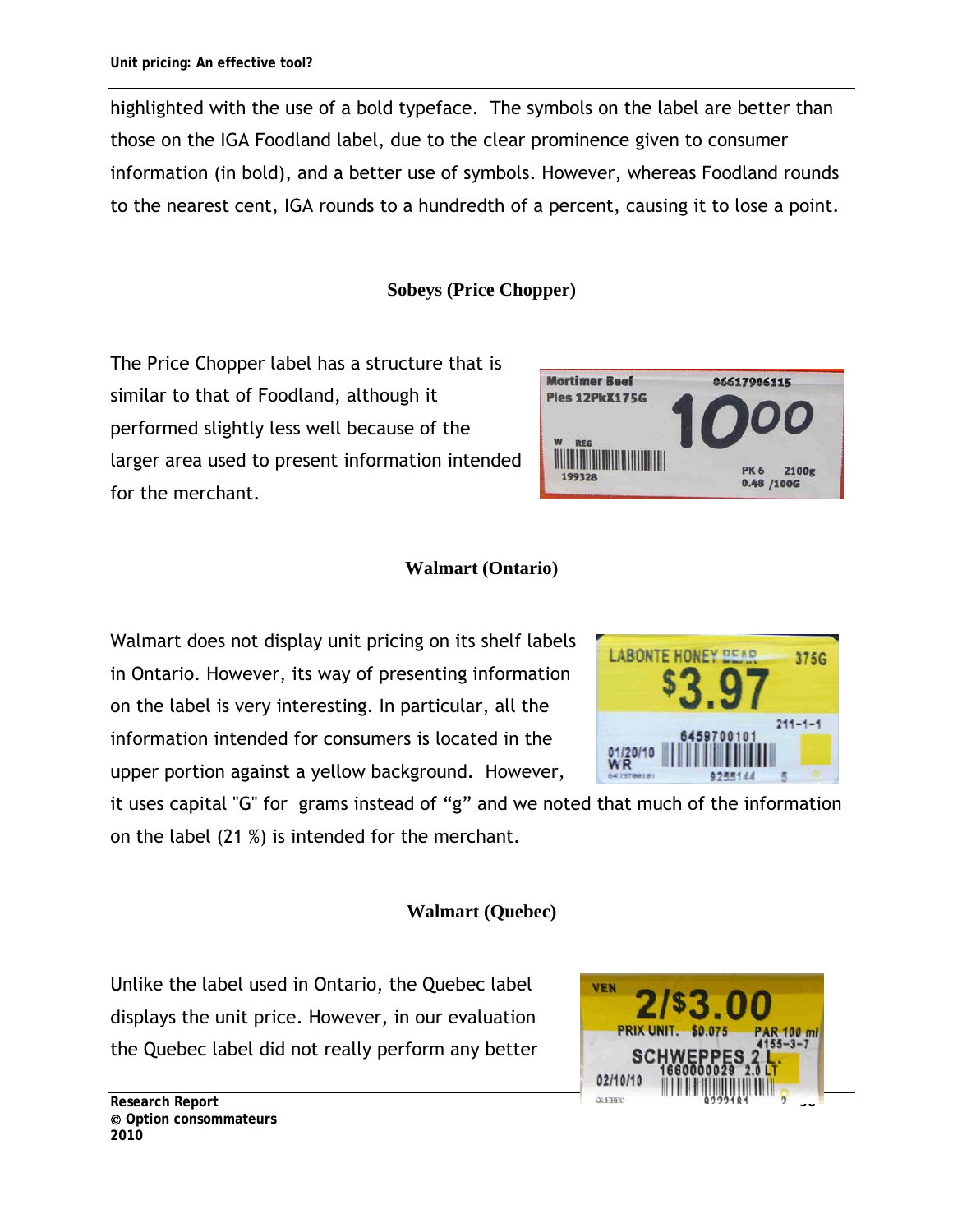than the Ontario one. Indeed, the organization of the label is far more chaotic in the Quebec version and is overloaded with competing information, making it difficult to read. Finally the rounding to thousandths of dollars is difficult to understand and the information for consumers is sometimes the same size as that intended for the merchant.

#### **Discussion**

The results of the survey we conducted revealed three key issues. First, the evaluations we carried out showed that labeling practices in Quebec and Ontario are highly deficient in terms of readability and intelligibility. Food retailers will have to improve appreciably if they want to serve consumers better.

Secondly, the shortcomings vary widely from one chain to the next. Some organizations perform well for certain criteria while others are more difficult, and vice versa. This tells us that all the criteria could be satisfied if the best trade practices were adopted.

Finally, if the results of our assessment are compiled by province, as we did in Table 18, it will be remarked that the labels used in Quebec have far better (or far less worse) results than those used only in Ontario. For example, the labels used only in Ontario obtained the evaluation "--" 16 out of a possible 30 times, which represents 53% of their total, while the labels used in Quebec received this score only eight times. In short, our evaluation suggests that Quebec consumers have access to labels that have been assessed as being more readable and understandable than Ontario consumers.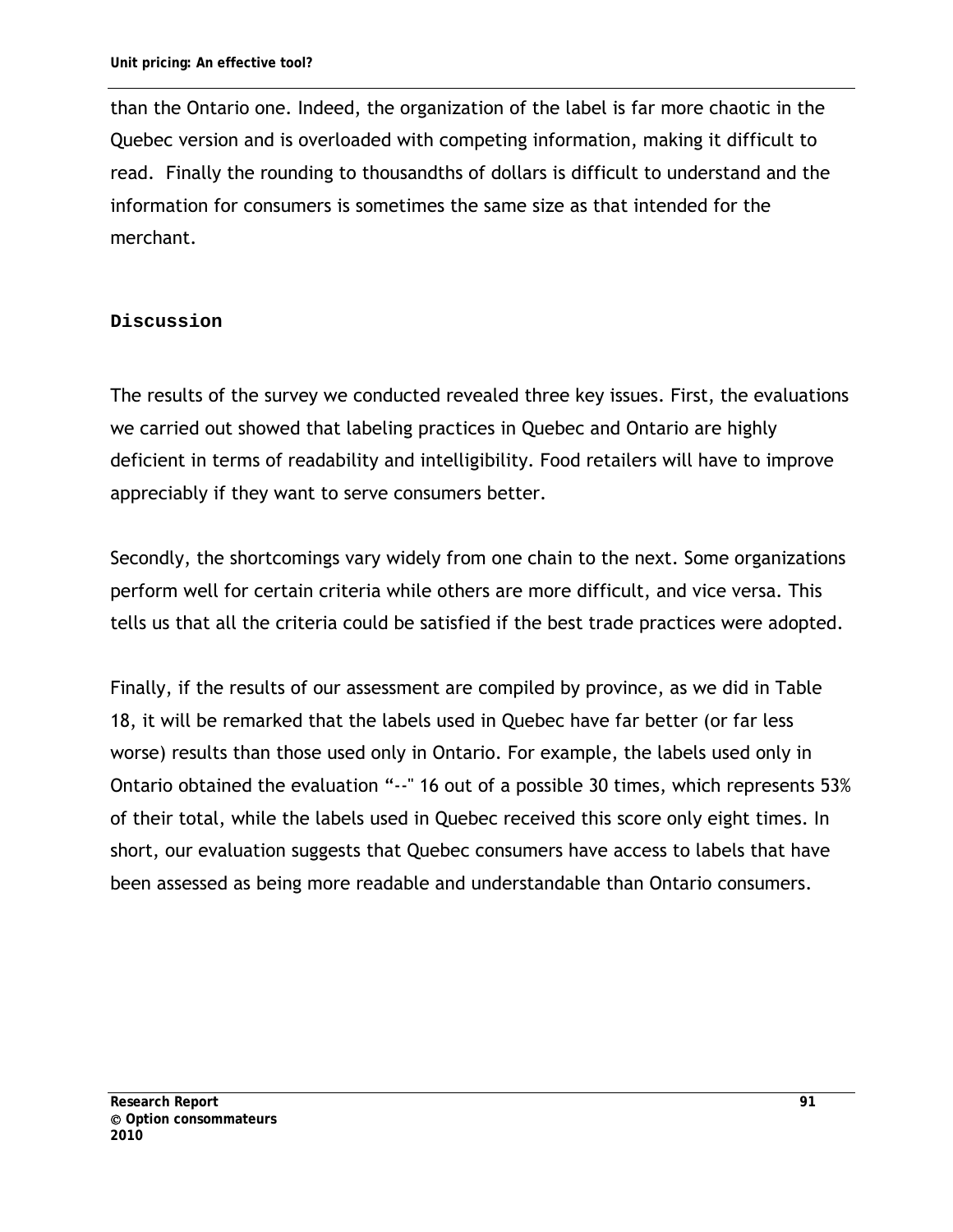| <b>Results by province</b> |            |     |          |       |        |     |        |       |        |     |
|----------------------------|------------|-----|----------|-------|--------|-----|--------|-------|--------|-----|
| <b>Province</b>            | $+ +$<br>÷ |     |          | 士     |        |     |        |       |        |     |
|                            | number     | %   | number   | %     | number | %   | number | %     | number | %   |
| Quebec                     | 10/36      | 28% | 2/36     | 6%    | 16/36  | 44% | O      | $0\%$ | 8/36   | 22% |
| Ontario                    | 8/30       | 27% | 0        | 0%    | 6/30   | 20% | 0      | $0\%$ | 16/30  | 53% |
| Quebec<br>and<br>Ontario   | 11/30      | 37% | $\Omega$ | $0\%$ | 7/30   | 23% | 3/30   | 10%   | 9/30   | 30% |
| Total                      | 29/96      | 30% | 2/96     | 2%    | 29/96  | 30% | 3/96   | 3%    | 33/96  | 34% |

| Table 18: Retailers' performance by province |  |  |
|----------------------------------------------|--|--|
|----------------------------------------------|--|--|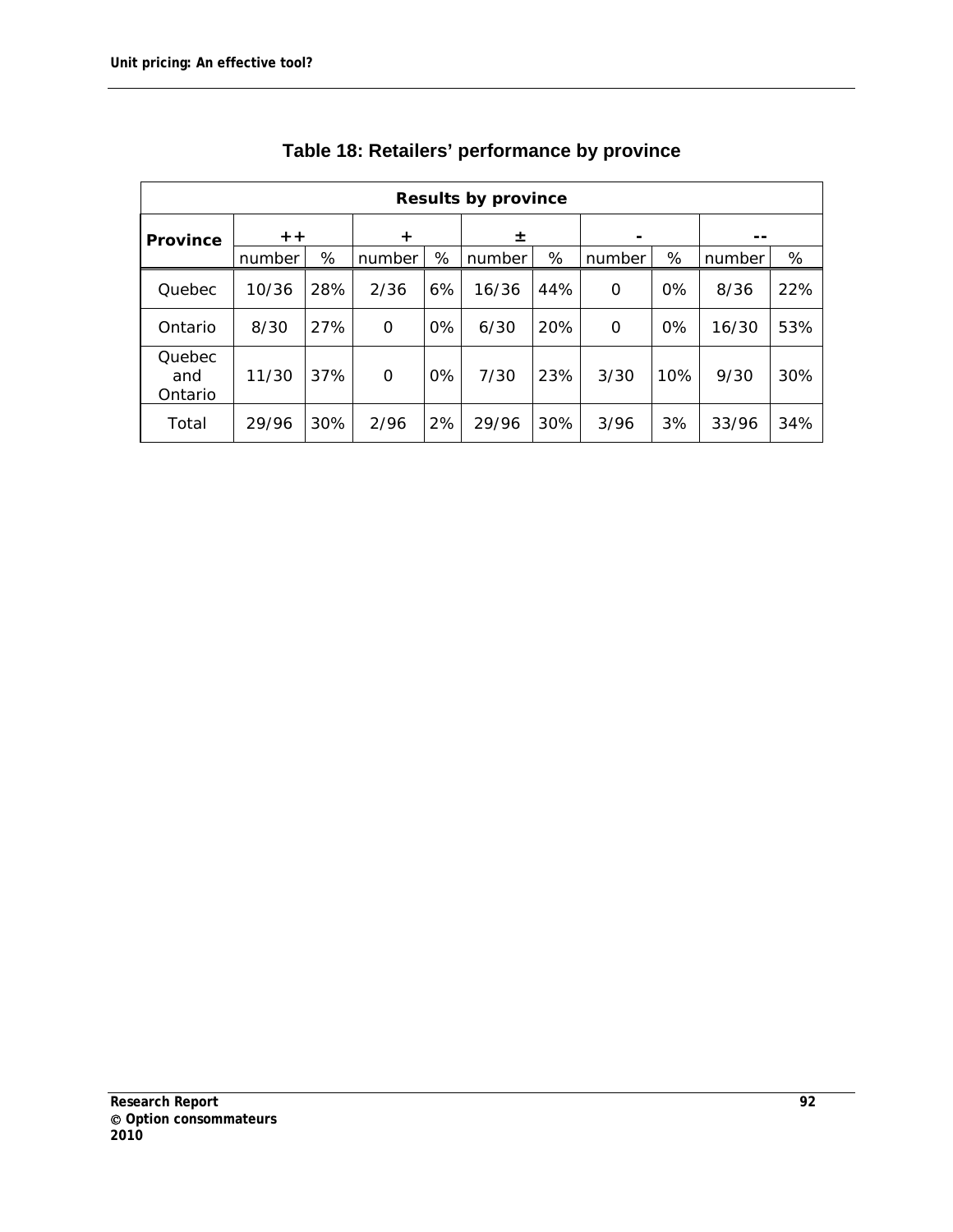# **Conclusion**

Our research project has allowed us to make several observations on the state of unit pricing in Canada and to make comparisons with other similar practices around the world. Our field surveys have shown, on the one hand, that this information is relevant owing to the existence of appreciable price differences for similar products, and on the other, that Quebec retailers offer their customers labels that are far superior to those in Ontario in terms of readability and intelligibility. Our survey has also proven very informative. It has shown us, for example, that many Canadians, including seniors and young people, have difficulty comparing prices. Furthermore, by cross-referencing our data, we observed that consumers who are familiar with unit pricing and who see it in the store are more likely to use it as a way of getting the most for their money. These findings have led us to make the following recommendations:

In general:

RECOMMENDATION 1: **Option consommateurs recommends that the federal and provincial governments implement measures to facilitate price comparison by members of vulnerable groups such as young people, seniors and allophones. This would entail unit price labelling being mandatory on all prepackaged foods.** 

RECOMMENDATION 2: **Option consommateurs recommends that in the short term, the federal government adopt guidelines governing unit pricing in order to standardize and maximize its impact.** 

RECOMMENDATION 3**: Option consommateurs recommends that all levels of government, in partnership with food retailers and consumer groups, establish**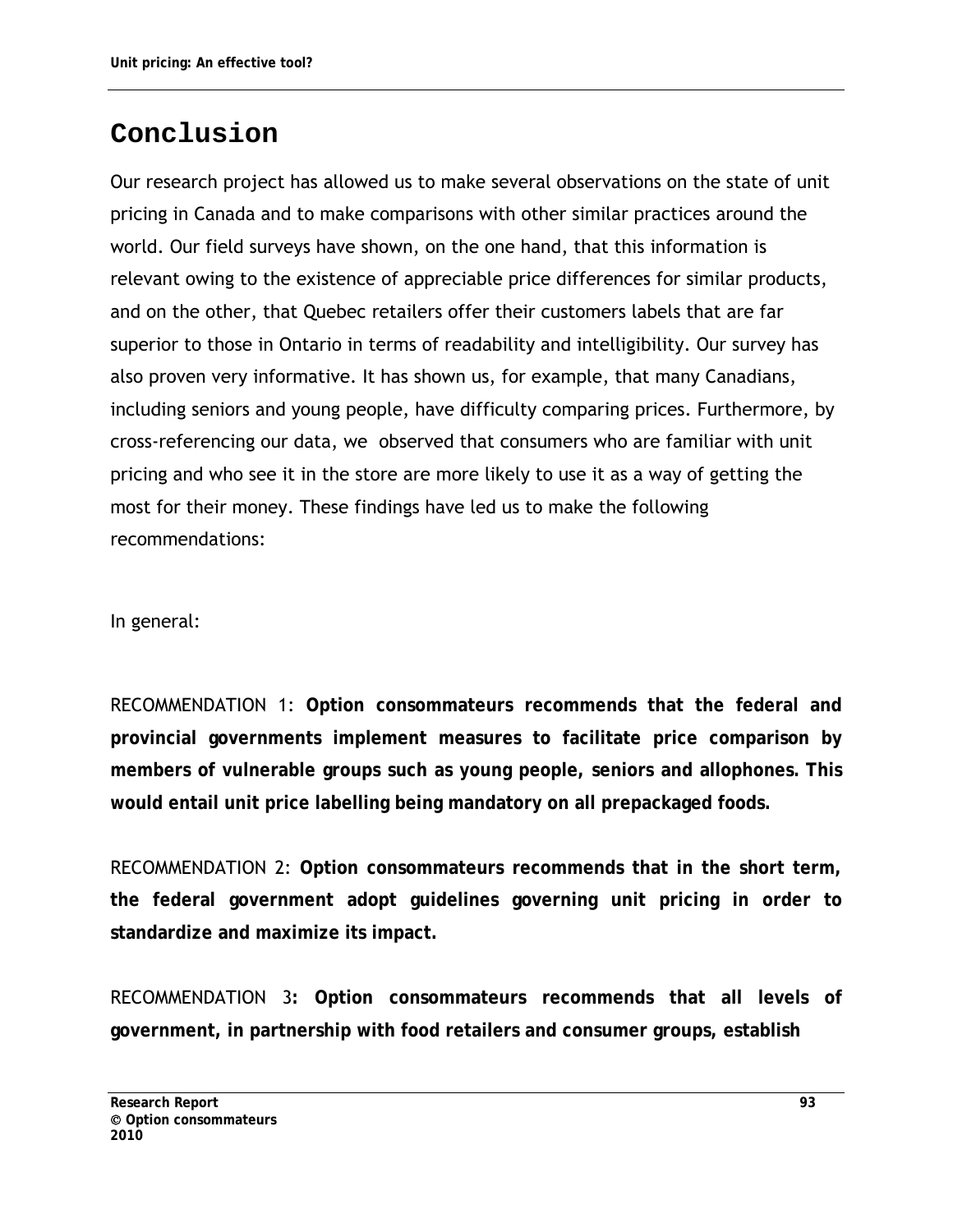More specifically, Option consommateurs believes that the following aspects should be taken into consideration and included in the guidelines in the short term and in the legislation in the medium term. Option consommateurs also encourages retailers to take their inspiration from these recommendations in displaying unit pricing.

RECOMMENDATION 4**: Option consommateurs recommends that the display of unit pricing be applied to the maximum number of products. Consequently, we recommend limiting possible exemptions to unit pricing policies to the minimum. Option consommateurs believes that such exemptions are exceptional and must be clearly justified.**

RECOMMENDATION 5: **Option consommateurs recommends that unit pricing be displayed in all types of advertising to consumers that states the sale price of the item.** 

RECOMMENDATION 6: **Option consommateurs recommends that the unit price always be rounded to the nearest cent or one hundredth of a dollar.** 

RECOMMENDATION 7: **Option consommateurs recommends that the basic unit used for unit pricing of similar products be always the same at the same retailer.** 

RECOMMENDATION 8: **Option consommateurs recommends that discounted products should also display unit pricing.** 

RECOMMENDATION 9: **Since it is impossible to compare the price of the product if the unit price is not calculated on the basis of the final quantity obtained by following the instructions on the product, Option consommateurs recommends that the basic quantity used to calculate the unit price be established on the basis of the final reconstituted products (i.e. infant formula).**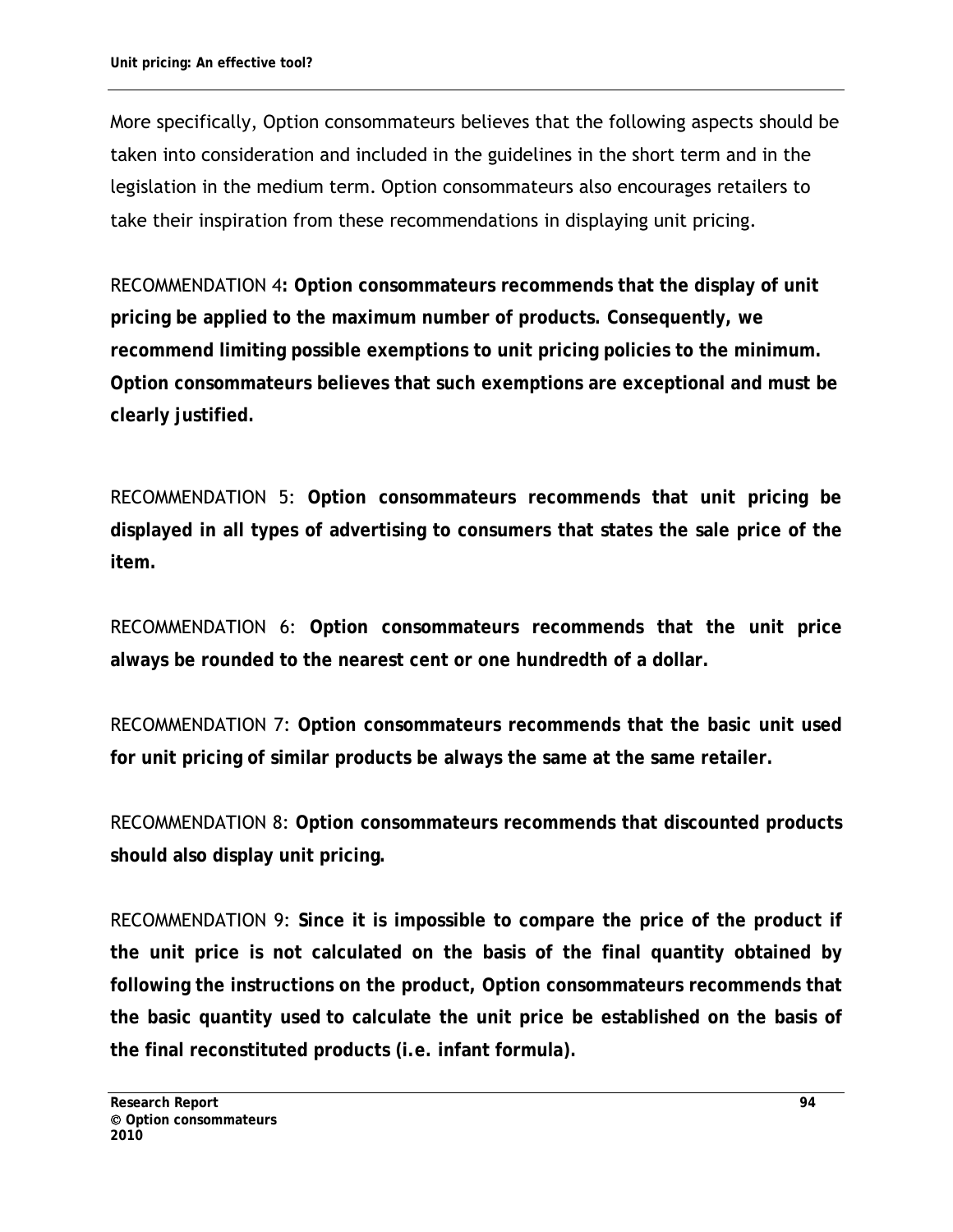Option consommateurs believes that merchants should make an effort to improve the intelligibility and the legibility of shelf labels and makes the following recommendations to them:

RECOMMENDATION 10: **Option consommateurs recommends that the information for the consumer on the label be more prominent than the information for the merchant.** 

RECOMMENDATION 11: **In order to facilitate the distinction between information intended for the consumer and information intended for the merchant, Option consommateurs recommends that information be laid out on a label in accordance with the graphic alignment principle. In addition, the information for the merchant should all be grouped in a specific section of the label.** 

RECOMMENDATION 12: **Option consommateurs recommends that retailers avoid overloading their labels to the limit. In particular, Option consommateurs urges retailers not to display their logo.** 

After remarking numerous instances of non-compliance, Option consommateurs recommends:

RECOMMENDATION 13: **Option consommateurs recommends that the Canadian Food Inspection Agency and provincial officials ensure compliance with the** *Weights and Measures Act and Regulations* **as regards the use of symbols (g, ml, \$, etc.).** 

Finally, in order to improve the quality of unit pricing in Quebec, Option consommateurs makes the following recommendations to the *Office de la protection des consommateurs*: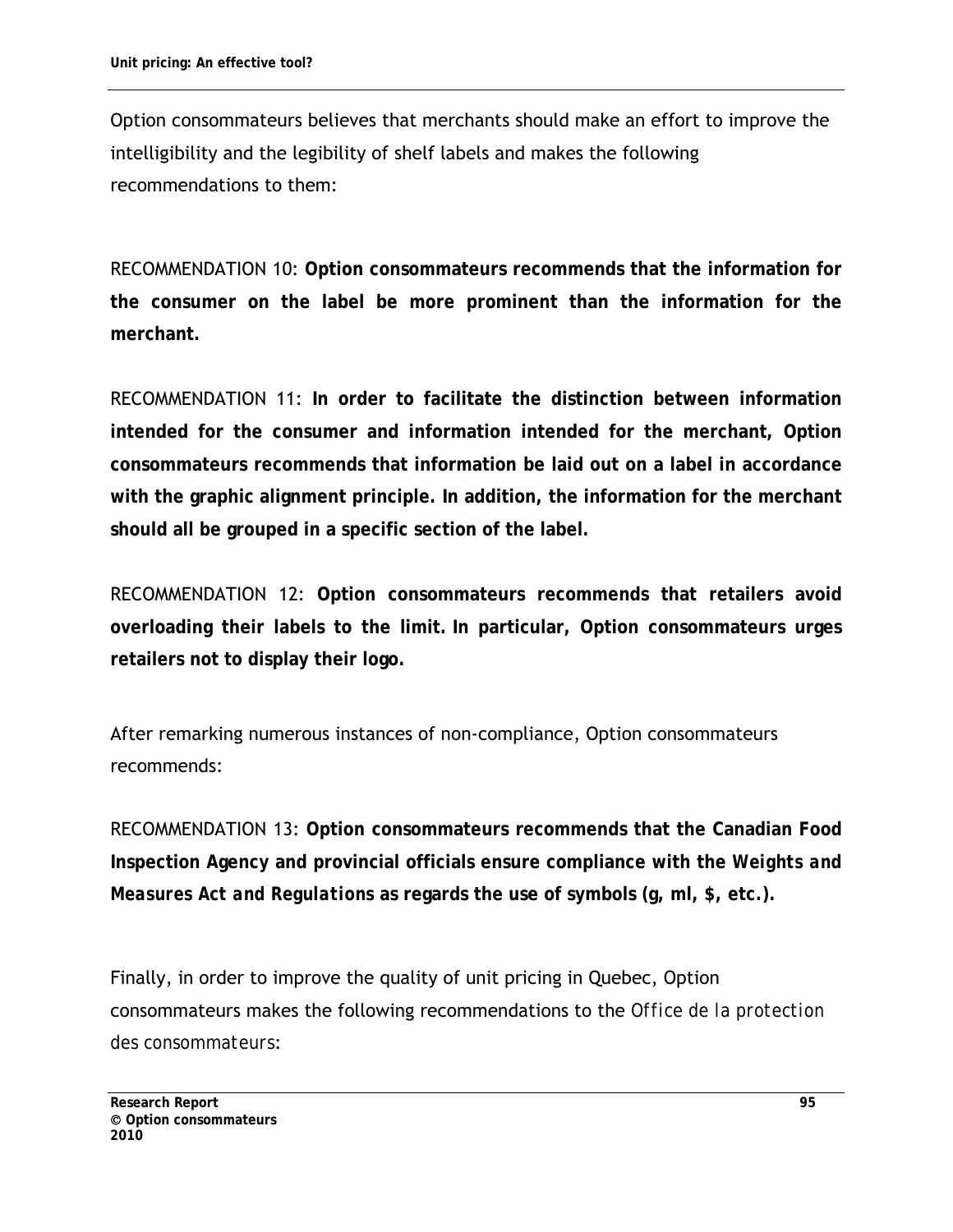RECOMMENDATION 14: **Option consommateurs recommends that the** *Office de la protection des consommateurs* **devote particular attention to ensuring that merchants comply with the** *Act* **and the** *Regulation* **respecting the display of unit pricing and take the suitable measures in the event of noncompliance.** 

RECOMMENDATION 15: **Option consommateurs recommends that the** *Office de la protection des consommateurs* **specify by regulatory means the basic units to be used in displaying unit prices.** 

RECOMMENDATION 16: **Option consommateurs recommends that Quebec's** *Consumer Protection Act* **be clarified in order to remove any doubt as to the obligation to display the unit price of products on sale.**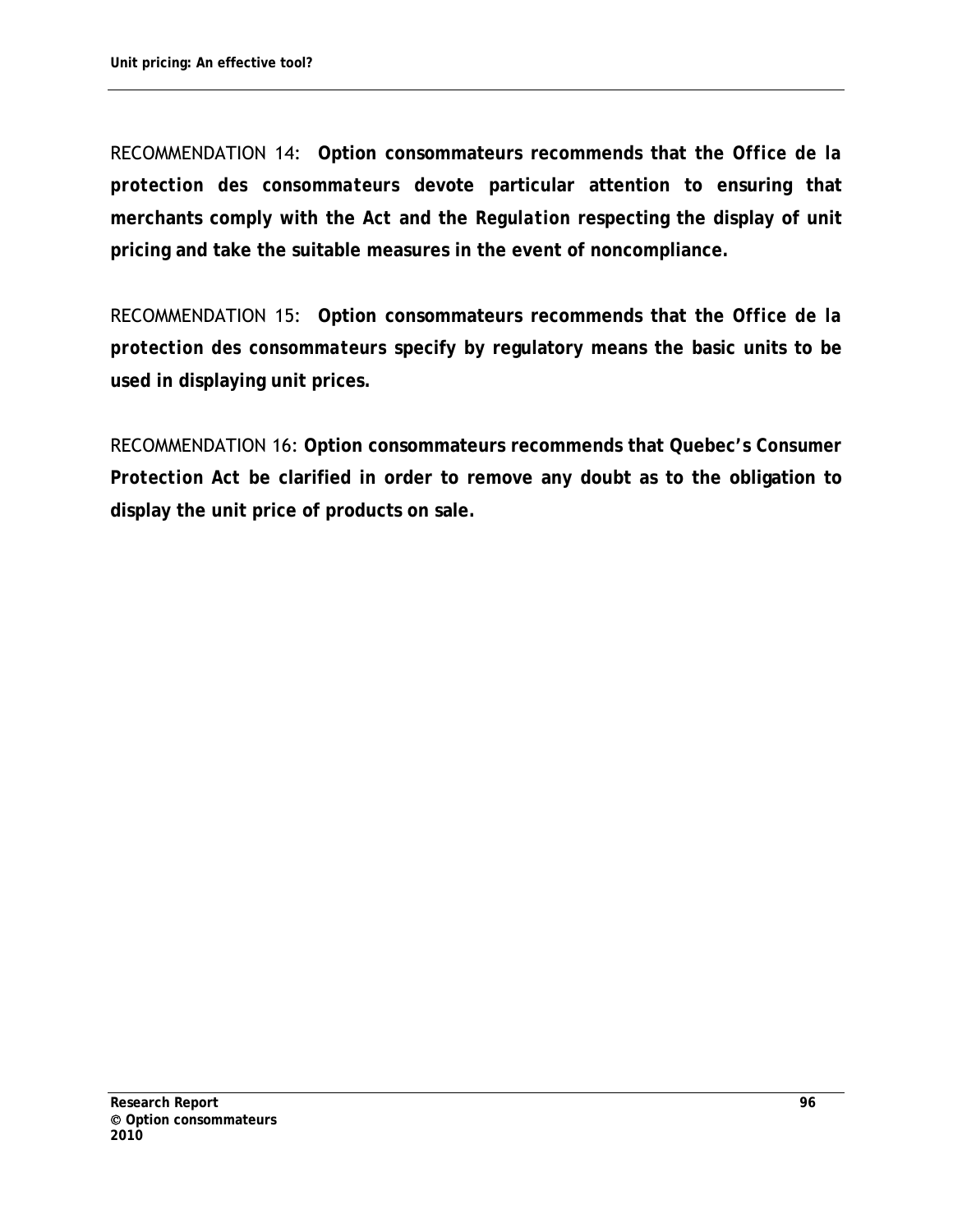## **Appendix 1: Detailed survey results**

Dec. 18, 2009

#### OPTION CONSOMMATEURS: ATTITUDES TOWARDS UNIT PRICING - DEC. 2009 (PN6559)

Q1C. HOW MUCH OF A ROLE DO YOU PLAY IN BUYING GROCERIES IN YOUR HOUSEHOLD? IS BUYING GROCERIES MOSTLY YOUR RESPONSIBILITY,<br>A RESPONSIBILITY YOU SHARE EQUALLY WITH SOMEONE ELSE OR ARE YOU NOT USUALLY RESPONSIBLE FOR BUYING

|                                                |                                 | <b>GENDER</b> |     |     |                          | AGE |                             |     |     |                          |           |       | <b>REGION</b> |     |                    |             |                    |      | LANGUAGE   |     |
|------------------------------------------------|---------------------------------|---------------|-----|-----|--------------------------|-----|-----------------------------|-----|-----|--------------------------|-----------|-------|---------------|-----|--------------------|-------------|--------------------|------|------------|-----|
|                                                | $=$ $=$ $=$ $=$<br><b>TOTAL</b> | М             |     |     |                          |     | 18-29 30-39 40-49 50-64 65+ |     | ATL | QC                       | <b>ON</b> | MB/SK | AB            | BC  | Mon.<br><b>CMA</b> | Tor.<br>CMA | Van.<br><b>CMA</b> | Eng. | Fre. Other |     |
| <b>TOTAL</b>                                   | 1001                            | 484           | 517 | 198 | 168                      | 212 | 241                         | 181 | 74  | 244                      | 383       | 65    | 102           | 133 | 117                | 161         | 69                 | 641  | 256        | 116 |
| UNWEI GHTED TOTAL                              | 1001                            | 501           | 500 | 88  | 130                      | 206 | 319                         | 258 | 125 | 251                      | 250       | 125   | 125           | 125 | 115                | 98          | 62                 | 650  | 263        | 103 |
| Grocery shopping mostly<br>your responsibility | 51%                             | 29%           | 71% | 34% | 42%                      | 57% | 58%                         | 62% | 49% | 51%                      | 49%       | 60%   | 54%           | 51% | 52%                | 42%         | 56%                | 53%  | 49%        | 45% |
| Grocery shopping is a<br>shared responsibility | 29%                             | 39%           | 21% | 27% | 44%                      | 29% | 27%                         | 23% | 33% | 30%                      | 29%       | 21%   | 24%           | 34% | 28%                | 34%         | 32%                | 29%  | 31%        | 30% |
| Not responsible for<br>grocery shopping        | 18%                             | 30%           | 8%  | 39% | 14%                      | 13% | 14%                         | 13% | 16% | 19%                      | 20%       | 18%   | 20%           | 14% | 21%                | 21%         | 10%                | 17%  | 19%        | 22% |
| DK/NA                                          | 1%                              | 2%            | 1%  | 1%  | $\overline{\phantom{a}}$ | 1%  | 2%                          | 2%  | 2%  | $\overline{\phantom{a}}$ | 2%        | 1%    | 2%            | 1%  | $\sim$             | 3%          | 1%                 | 1%   | 1%         | 4%  |

Q1C. HOW MUCH OF A ROLE DO YOU PLAY IN BUYING GROCERIES IN YOUR HOUSEHOLD? IS BUYING GROCERIES MOSTLY YOUR RESPONSIBILITY,<br>A RESPONSIBILITY YOU SHARE EQUALLY WITH SOMEONE ELSE OR ARE YOU NOT USUALLY RESPONSIBLE FOR BUYING

|                                                |              |                 | HOUSEHOLD COMPOSITION |       |                |                          |                                                      |     | <b>EMPLOYMENT STATUS</b> |            |       |                                |                         |                |                         | FAMILY INCOME           |                |                       |
|------------------------------------------------|--------------|-----------------|-----------------------|-------|----------------|--------------------------|------------------------------------------------------|-----|--------------------------|------------|-------|--------------------------------|-------------------------|----------------|-------------------------|-------------------------|----------------|-----------------------|
|                                                | <b>TOTAL</b> | Adl ts<br>onl y | Any<br>ki ds 0-17     | Ki ds | Ki ds<br>$18+$ |                          | Home- Stu-<br>maker dent tired loyed loyed time time | Re- |                          | TOTAL Emp. |       | Emp.<br>Unemp Emp- Full- Part- | Sel f<br>Emp-<br>I oyed | Under<br>\$25K | \$25K<br>Under<br>\$50K | \$50K<br>Under<br>\$80K | \$80K<br>Under | 0ver<br>\$120K \$120K |
| <b>TOTAL</b>                                   | 1001         | 524             | 457                   | 349   | 199            | 40                       | 63                                                   | 226 | 53                       | 588        | 394   | 92                             | 102                     | 120            | 208                     | 172                     | 156            | 100                   |
| UNWEI GHTED TOTAL                              | 1001         | 613             | 368                   | 284   | 149            | 40                       | 31                                                   | 315 | 49                       | 541        | 367   | 75                             | 99                      | 125            | 216                     | 182                     | 149            | 92                    |
| Grocery shopping mostly<br>your responsibility | 51%          | 58%             | 43%                   | 45%   | 35%            | 82%                      | 23%                                                  | 60% | 63%                      | 46%        | 44%   | 50%                            | 53%                     | 73%            | 59%                     | 48%                     | 51%            | 30%                   |
| Grocery shopping is a<br>shared responsibility | 29%          | 27%             | 32%                   | 34%   | 26%            | 18%                      | 18%                                                  | 25% | 16%                      | 35%        | 39%   | 24%                            | 28%                     | 14%            | 26%                     | 37%                     | 33%            | 43%                   |
| Not responsible for                            | 18%          | 14%             | 24%                   | 20%   | 39%            | $\sim$                   | 56%                                                  | 13% | 17%                      | 18%        | 17%   | 26%                            | 17%                     | 13%            | 14%                     | 14%                     | 16%            | 27%                   |
| grocery shopping<br>DK/NA                      | $1\%$        | 1%              | 1%                    | 1%    | $*$ %          | $\overline{\phantom{0}}$ | 3%                                                   | 2%  | 4%                       | 1%         | $*$ % | $\overline{\phantom{0}}$       | $1\%$                   | $*$ %          | 1%                      | 1%                      |                |                       |

**Research Report I** 

 **Option consommateurs**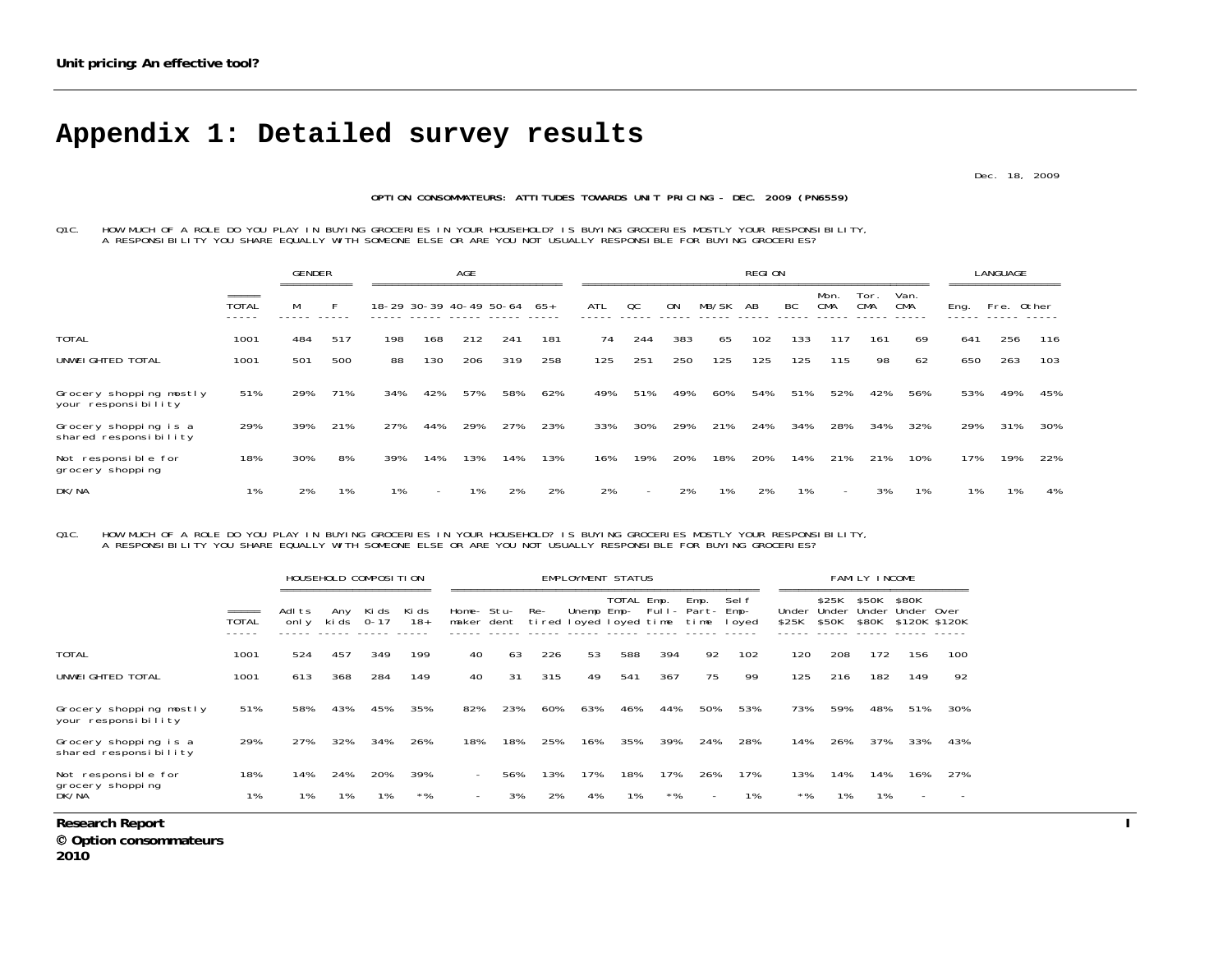ENVIRONICS RESEARCH<br>Q1C. HOW MUCH OF A ROLE DO YOU PLAY IN BUYING GROCERIES IN YOUR HOUSEHOLD? IS BUYING GROCERIES MOSTLY YOUR RESPONSIBILITY,<br>A RESPONSIBILITY YOU SHARE EQUALLY WITH SOMEONE ELSE OR ARE YOU NOT USUALLY RES

|                                                |       |     | AGE<br>;================= |     |      |                           |           | <b>EDUCATION</b>        |                |                  |               | COMMUNITY SIZE |             |               | <b>LANGUAGE</b> |     |               | RESPONSIBILITY FOR<br><b>GROCERY SHOPPING</b><br>============ |                          |
|------------------------------------------------|-------|-----|---------------------------|-----|------|---------------------------|-----------|-------------------------|----------------|------------------|---------------|----------------|-------------|---------------|-----------------|-----|---------------|---------------------------------------------------------------|--------------------------|
|                                                | TOTAL |     | 18-29 30-44 45-59         |     | -60+ | Less<br>Than<br><b>HS</b> | <b>HS</b> | Col 1<br>Some<br>Uni v. | Uni v.<br>Grad | 0ver<br>$1$ Mil. | 100K-<br>Mil. | 5K-<br>100K    | Under<br>5K | Eng<br>l i sh | French Other    |     | Own.<br>Resp. | Shared<br>Resp.                                               | No<br>Resp.              |
| <b>TOTAL</b>                                   | 1001  | 198 | 277                       | 286 | 240  | 102                       | 166       | 429                     | 285            | 410              | 197           | 266            | 128         | 641           | 257             | 116 | 510           | 295                                                           | 185                      |
| UNWEI GHTED TOTAL                              | 1001  | 88  | 217                       | 346 | 350  | 117                       | 165       | 405                     | 290            | 351              | 203           | 281            | 166         | 650           | 264             | 103 | 541           | 283                                                           | 166                      |
| Grocery shopping mostly<br>your responsibility | 51%   | 34% | 48%                       | 56% | 63%  | 48%                       | 54%       | 50%                     | 51%            | 50%              | 55%           | 49%            | 52%         | 53%           | 49%             | 45% | 100%          |                                                               |                          |
| Grocery shopping is a<br>shared responsibility | 29%   | 27% | 39%                       | 28% | 23%  | 30%                       | 20%       | 31%                     | 32%            | 29%              | 29%           | 32%            | 26%         | 29%           | 31%             | 30% |               | 100%                                                          | $\overline{\phantom{a}}$ |
| Not responsible for<br>grocery shopping        | 18%   | 39% | 13%                       | 14% | 13%  | 21%                       | 25%       | 18%                     | 15%            | 19%              | 15%           | 19%            | 20%         | 17%           | 19%             | 22% |               | $\overline{\phantom{0}}$                                      | 100%                     |
| DK/NA                                          | 1%    | 1%  |                           | 2%  | 2%   | 1%                        | 1%        | 1%                      | 2%             | 2%               | 1%            | *%             | 2%          | 1%            | 1%              | 4%  |               |                                                               |                          |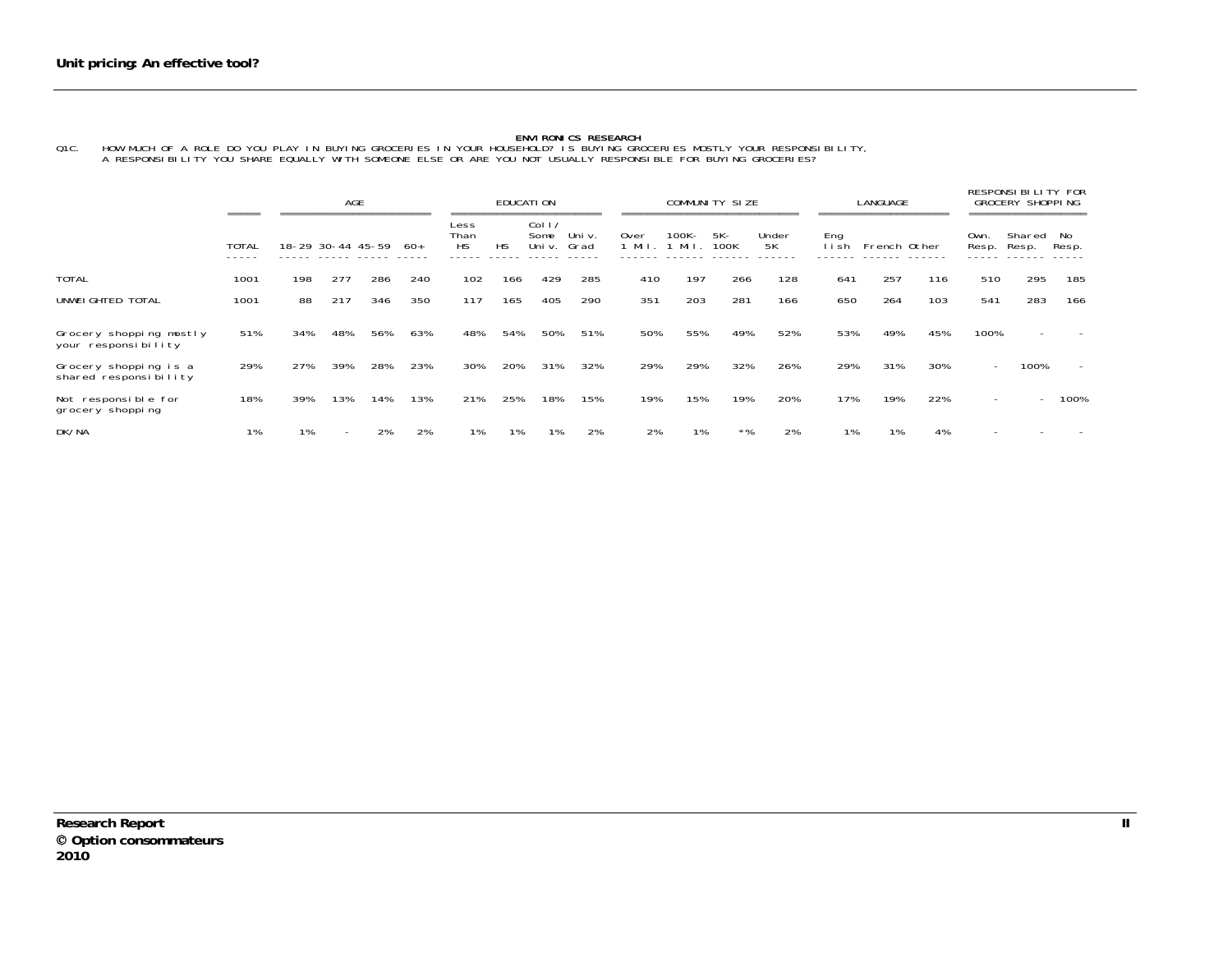|                      |                                 | <b>GENDER</b><br>========== |     |     | <b>AGE</b><br>18-29 30-39 40-49 50-64 |     |     |     |     |     |     |       | REGI ON |     |                    |                   |                    |      | <b>LANGUAGE</b> |     |
|----------------------|---------------------------------|-----------------------------|-----|-----|---------------------------------------|-----|-----|-----|-----|-----|-----|-------|---------|-----|--------------------|-------------------|--------------------|------|-----------------|-----|
|                      | $=$ $=$ $=$ $=$<br><b>TOTAL</b> | М                           | F.  |     |                                       |     |     | 65+ | ATL | QC  | ON  | MB/SK | AB      | BC  | Mon.<br><b>CMA</b> | Tor<br><b>CMA</b> | Van.<br><b>CMA</b> | Eng. | Fre. Other      |     |
| <b>TOTAL</b>         | 1001                            | 484                         | 517 | 198 | 168                                   | 212 | 241 | 181 | 74  | 244 | 383 | 65    | 102     | 133 | 117                | 161               | 69                 | 641  | 256             | 116 |
| UNWEI GHTED TOTAL    | 1001                            | 501                         | 500 | 88  | 130                                   | 206 | 319 | 258 | 125 | 251 | 250 | 125   | 125     | 125 | 115                | 98                | 62                 | 650  | 263             | 103 |
| Quality and taste    | 37%                             | 39%                         | 34% | 35% | 45%                                   | 38% | 35% | 32% | 30% | 38% | 37% | 32%   | 41%     | 37% | 36%                | 43%               | 39%                | 36%  | 37%             | 39% |
| Heal th benefits     | 25%                             | 22%                         | 28% | 31% | 17%                                   | 22% | 26% | 30% | 20% | 27% | 27% | 18%   | 16%     | 29% | 29%                | 20%               | 30%                | 23%  | 28%             | 32% |
| Pri ce               | 23%                             | 22%                         | 23% | 24% | 25%                                   | 24% | 22% | 21% | 23% | 15% | 24% | 37%   | 30%     | 20% | 12%                | 23%               | 15%                | 27%  | 17%             | 14% |
| Sales and promotions | 7%                              | 8%                          | 7%  | 7%  | 9%                                    | 8%  | 7%  | 5%  | 17% | 13% | 5%  | 4%    | 4%      | 3%  | 16%                | 4%                | 1%                 | 6%   | 13%             | 4%  |
| Brand name           | 4%                              | 3%                          | 4%  | 2%  | 1%                                    | 5%  | 5%  | 6%  | 7%  | 5%  | 2%  | 5%    | 6%      | 4%  | 4%                 | 5%                | 8%                 | 4%   | 4%              | 3%  |
| DK/NA                | 4%                              | 5%                          | 3%  | 1%  | 3%                                    | 4%  | 6%  | 6%  | 2%  | 3%  | 5%  | 4%    | 3%      | 6%  | 3%                 | 5%                | 6%                 | 4%   | 2%              | 8%  |

Q2C. WHICH ONE OF THE FOLLOWING IS THE MOST IMPORTANT FACTOR WHEN YOU ARE CHOOSING WHICH GROCERIES TO BUY? IS IT ... ?

Q2C. WHICH ONE OF THE FOLLOWING IS THE MOST IMPORTANT FACTOR WHEN YOU ARE CHOOSING WHICH GROCERIES TO BUY? IS IT ... ?

|                      |                                 |                 |              | HOUSEHOLD COMPOSITION |                |                          |                          |                               | EMPLOYMENT STATUS           |            |     |              |                 |                |                         | FAMILY INCOME           |                     |               |
|----------------------|---------------------------------|-----------------|--------------|-----------------------|----------------|--------------------------|--------------------------|-------------------------------|-----------------------------|------------|-----|--------------|-----------------|----------------|-------------------------|-------------------------|---------------------|---------------|
|                      | $=$ $=$ $=$ $=$<br><b>TOTAL</b> | Adl ts<br>onl y | Any<br>ki ds | Kids<br>$0 - 17$      | Ki ds<br>$18+$ | Home- Stu-<br>maker dent |                          | Re-<br>tired loyed loyed time | Unemp Emp- Full- Part- Emp- | TOTAL Emp. |     | Emp.<br>time | Sel f<br>I oyed | Under<br>\$25K | \$25K<br>Under<br>\$50K | \$50K<br>Under<br>\$80K | \$80K<br>Under Over | \$120K \$120K |
| <b>TOTAL</b>         | 1001                            | 524             | 457          | 349                   | 199            | 40                       | 63                       | 226                           | 53                          | 588        | 394 | 92           | 102             | 120            | 208                     | 172                     | 156                 | 100           |
| UNWEI GHTED TOTAL    | 1001                            | 613             | 368          | 284                   | 149            | 40                       | 31                       | 315                           | 49                          | 541        | 367 | 75           | 99              | 125            | 216                     | 182                     | 149                 | 92            |
| Quality and taste    | 37%                             | 36%             | 37%          | 34%                   | 36%            | 29%                      | 28%                      | 35%                           | 32%                         | 39%        | 39% | 39%          | 39%             | 22%            | 32%                     | 36%                     | 47%                 | 57%           |
| Heal th benefits     | 25%                             | 26%             | 25%          | 24%                   | 27%            | 22%                      | 34%                      | 25%                           | 20%                         | 25%        | 23% | 20%          | 36%             | 26%            | 24%                     | 20%                     | 20%                 | 19%           |
| Pri ce               | 23%                             | 22%             | 24%          | 26%                   | 21%            | 18%                      | 26%                      | 20%                           | 34%                         | 23%        | 25% | 28%          | 11%             | 37%            | 28%                     | 22%                     | 23%                 | 9%            |
| Sales and promotions | 7%                              | 7%              | 8%           | 8%                    | 10%            | 19%                      | 8%                       | 7%                            | 9%                          | 6%         | 8%  | 5%           | 1%              | 9%             | 9%                      | 12%                     | 6%                  | 6%            |
| Brand name           | 4%                              | 5%              | 3%           | 4%                    | 4%             | 7%                       | $\overline{\phantom{0}}$ | 5%                            | 2%                          | 4%         | 2%  | 6%           | 8%              | 2%             | 4%                      | 6%                      | 3%                  | 5%            |
| DK/NA                | 4%                              | 4%              | 3%           | 4%                    | 2%             | 5%                       | 4%                       | 7%                            | 4%                          | 3%         | 3%  | 1%           | 5%              | 4%             | 2%                      | 4%                      | 1%                  | 4%            |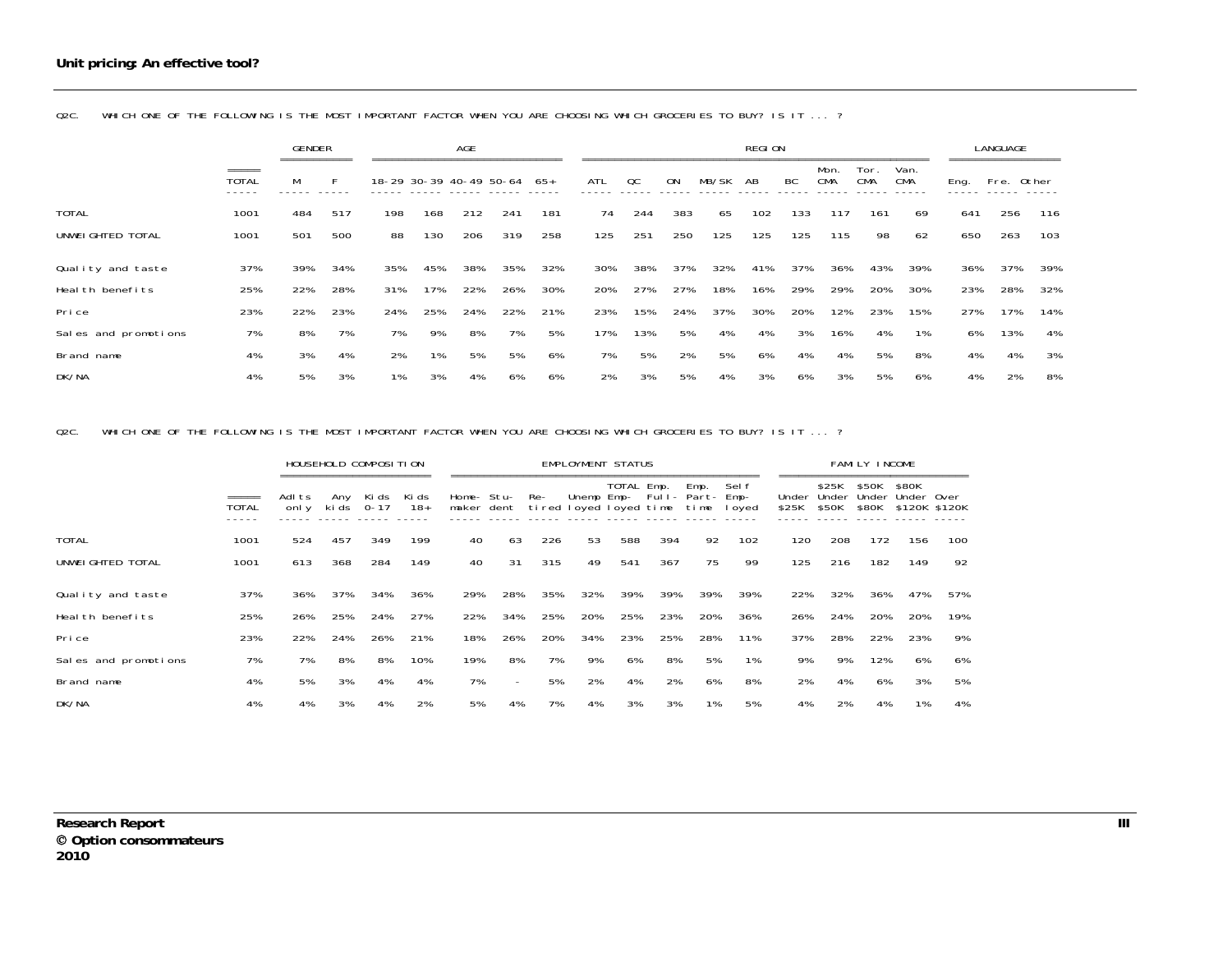Q2C. WHICH ONE OF THE FOLLOWING IS THE MOST IMPORTANT FACTOR WHEN YOU ARE CHOOSING WHICH GROCERIES TO BUY? IS IT ... ?

|                      |                                 |     | AGE                                    |     |      |                           |     | EDUCATI ON                         |                           |                  |               | COMMUNITY SIZE                       |             |             | LANGUAGE                             |     |                     | RESPONSI BILITY FOR<br><b>GROCERY SHOPPING</b> |             |
|----------------------|---------------------------------|-----|----------------------------------------|-----|------|---------------------------|-----|------------------------------------|---------------------------|------------------|---------------|--------------------------------------|-------------|-------------|--------------------------------------|-----|---------------------|------------------------------------------------|-------------|
|                      | $=$ $=$ $=$ $=$<br><b>TOTAL</b> |     | -----------------<br>18-29 30-44 45-59 |     | -60+ | Less<br>Than<br><b>HS</b> | HS  | Col <sub>1</sub><br>Some<br>Uni v. | =======<br>Uni v.<br>Grad | 0ver<br>$1$ Mil. | 100K-<br>Mi I | =====================<br>5K-<br>100K | Under<br>5K | Eng<br>lish | --------------------<br>French Other |     | Own.<br>Resp. Resp. | ==================<br>Shared                   | No<br>Resp. |
| <b>TOTAL</b>         | 1001                            | 198 | 277                                    | 286 | 240  | 102                       | 166 | 429                                | 285                       | 410              | 197           | 266                                  | 128         | 641         | 257                                  | 116 | 510                 | 295                                            | 185         |
| UNWEI GHTED TOTAL    | 1001                            | 88  | 217                                    | 346 | 350  | 117                       | 165 | 405                                | 290                       | 351              | 203           | 281                                  | 166         | 650         | 264                                  | 103 | 541                 | 283                                            | 166         |
| Quality and taste    | 37%                             | 35% | 42%                                    | 35% | 33%  | 17%                       | 38% | 38%                                | 42%                       | 41%              | 36%           | 35%                                  | 28%         | 36%         | 37%                                  | 39% | 33%                 | 44%                                            | 37%         |
| Heal th benefits     | 25%                             | 31% | 18%                                    | 26% | 28%  | 27%                       | 24% | 22%                                | 29%                       | 24%              | 28%           | 26%                                  | 22%         | 23%         | 28%                                  | 32% | 26%                 | 25%                                            | 23%         |
| Pri ce               | 23%                             | 24% | 24%                                    | 23% | 21%  | 34%                       | 15% | 28%                                | 16%                       | 19%              | 23%           | 26%                                  | 31%         | 27%         | 17%                                  | 14% | 28%                 | 18%                                            | 17%         |
| Sales and promotions | 7%                              | 7%  | 8%                                     | 7%  | 7%   | 7%                        | 12% | 7%                                 | 4%                        | 7%               | 8%            | 5%                                   | 13%         | 6%          | 13%                                  | 4%  | 6%                  | 7%                                             | 9%          |
| Brand name           | 4%                              | 2%  | 3%                                     | 4%  | 5%   | 5%                        | 6%  | 3%                                 | 4%                        | 5%               | 2%            | 3%                                   | 5%          | 4%          | 4%                                   | 3%  | 4%                  | 3%                                             | 4%          |
| DK/NA                | 4%                              | 1%  | 4%                                     | 5%  | 6%   | 9%                        | 5%  | 3%                                 | 4%                        | 4%               | 4%            | 5%                                   | 2%          | 4%          | 2%                                   | 8%  | 3%                  | 3%                                             | 9%          |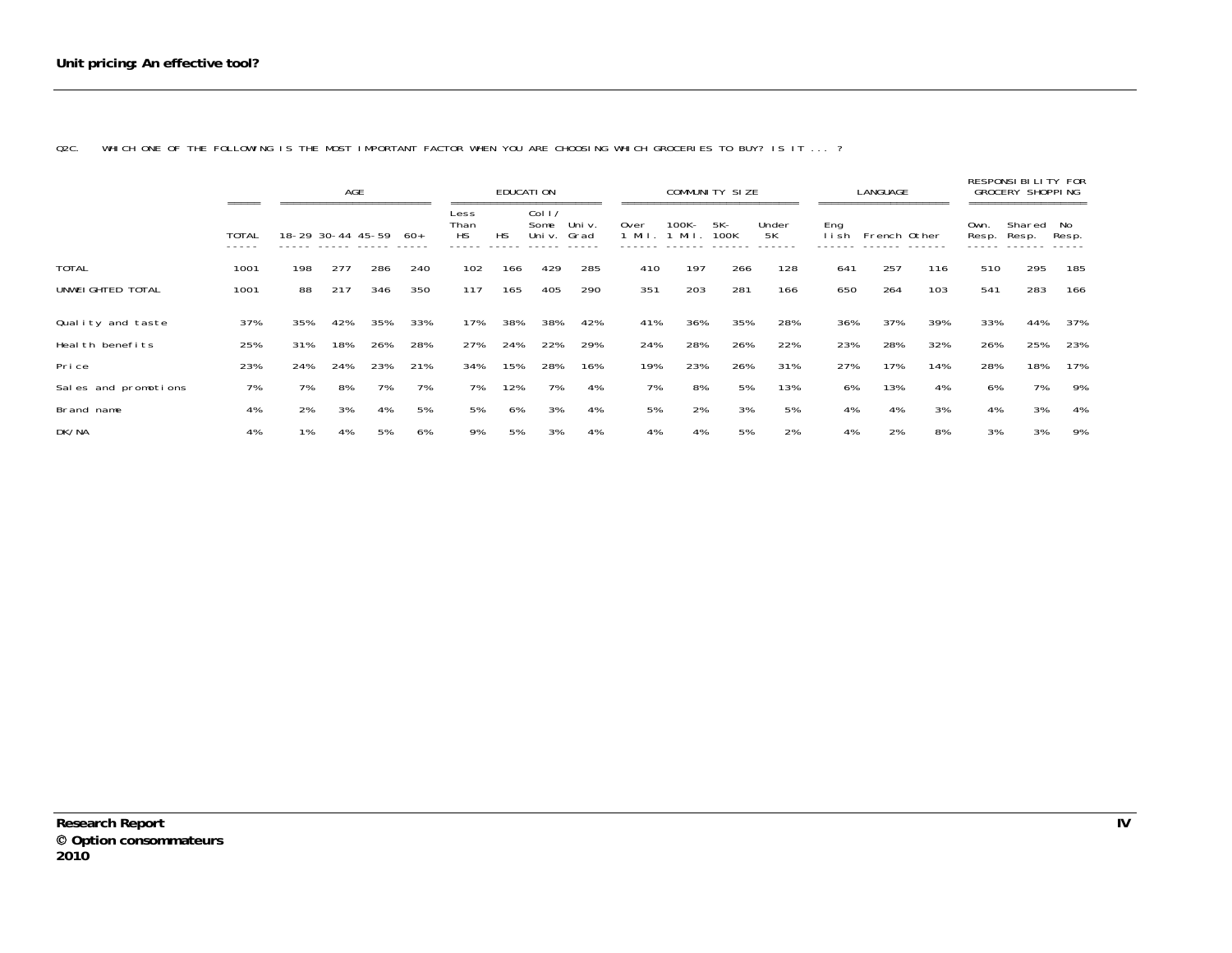Q3C. WHEN YOU LEAVE A GROCERY STORE, WOULD YOU SAY THAT YOU ALWAYS, USUALLY, SOMETIMES, RARELY OR NEVER FEEL LIKE<br>YOU GOT GOOD VALUE FOR YOUR MONEY?

|                   |                       | <b>GENDER</b> |     |     |                         | <b>AGE</b> |     |       |     |     |           |       | REGION |     |                    |                    |                          |      | LANGUAGE |       |
|-------------------|-----------------------|---------------|-----|-----|-------------------------|------------|-----|-------|-----|-----|-----------|-------|--------|-----|--------------------|--------------------|--------------------------|------|----------|-------|
|                   | =====<br><b>TOTAL</b> | М             | F   |     | 18-29 30-39 40-49 50-64 |            |     | $65+$ | ATL | QC  | <b>ON</b> | MB/SK | AB     | BC  | Mon.<br><b>CMA</b> | Tor.<br><b>CMA</b> | Van.<br><b>CMA</b>       | Eng. | Fre.     | Other |
| <b>TOTAL</b>      | 1001                  | 484           | 517 | 198 | 168                     | 212        | 241 | 181   | 74  | 244 | 383       | 65    | 102    | 133 | 117                | 161                | 69                       | 641  | 256      | 116   |
| UNWEI GHTED TOTAL | 1001                  | 501           | 500 | 88  | 130                     | 206        | 319 | 258   | 125 | 251 | 250       | 125   | 125    | 125 | 115                | 98                 | 62                       | 650  | 263      | 103   |
| TOP 2 BOX         | 57%                   | 57%           | 57% | 54% | 53%                     | 58%        | 57% | 64%   | 50% | 60% | 57%       | 61%   | 50%    | 62% | 62%                | 52%                | 68%                      | 57%  | 60%      | 51%   |
| Al ways           | 15%                   | 16%           | 14% | 11% | 17%                     | 16%        | 12% | 22%   | 13% | 18% | 14%       | 16%   | 14%    | 16% | 21%                | 17%                | 17%                      | 14%  | 17%      | 16%   |
| Usual I y         | 42%                   | 41%           | 43% | 43% | 36%                     | 43%        | 45% | 42%   | 37% | 42% | 43%       | 45%   | 36%    | 46% | 41%                | 34%                | 51%                      | 43%  | 43%      | 35%   |
| Sometimes         | 29%                   | 28%           | 29% | 32% | 30%                     | 30%        | 30% | 22%   | 33% | 28% | 29%       | 22%   | 31%    | 26% | 24%                | 32%                | 28%                      | 28%  | 28%      | 31%   |
| Rarely            | 8%                    | 8%            | 8%  | 9%  | 13%                     | 5%         | 7%  | 5%    | 9%  | 7%  | 9%        | 7%    | 8%     | 6%  | 8%                 | 7%                 | 1%                       | 8%   | 7%       | 7%    |
| Never             | 3%                    | 3%            | 3%  | 3%  | 4%                      | 3%         | 2%  | 4%    | 7%  | 3%  | 2%        | 3%    | 9%     | 1%  | 3%                 | 4%                 | $\overline{\phantom{0}}$ | 3%   | 3%       | 5%    |
| BOTTOM 2 BOX      | 11%                   | 11%           | 11% | 12% | 17%                     | 8%         | 9%  | 10%   | 16% | 10% | 11%       | 10%   | 16%    | 7%  | 11%                | 12%                | 1%                       | 11%  | 10%      | 12%   |
| DK/NA             | 3%                    | 4%            | 3%  | 2%  | $*$ %                   | 4%         | 4%  | 5%    | 1%  | 2%  | 3%        | 7%    | 3%     | 5%  | 2%                 | 5%                 | 3%                       | 3%   | 2%       | 7%    |

### Q3C. WHEN YOU LEAVE A GROCERY STORE, WOULD YOU SAY THAT YOU ALWAYS, USUALLY, SOMETIMES, RARELY OR NEVER FEEL LIKE<br>YOU GOT GOOD VALUE FOR YOUR MONEY?

|                   |                       |                |            | HOUSEHOLD COMPOSITION |                |                          |     |                               | <b>EMPLOYMENT STATUS</b> |            |     |              |                         |                |                         | <b>FAMILY INCOME</b>    |                                      |     |
|-------------------|-----------------------|----------------|------------|-----------------------|----------------|--------------------------|-----|-------------------------------|--------------------------|------------|-----|--------------|-------------------------|----------------|-------------------------|-------------------------|--------------------------------------|-----|
|                   | =====<br><b>TOTAL</b> | Adlts<br>onl y | ki ds 0-17 | Any Kids              | Ki ds<br>$18+$ | Home- Stu-<br>maker dent |     | Re-<br>tired loyed loyed time | Unemp Emp- Full- Part-   | TOTAL Emp. |     | Emp.<br>time | Sel f<br>Emp-<br>I oyed | Under<br>\$25K | \$25K<br>Under<br>\$50K | \$50K<br>Under<br>\$80K | \$80K<br>Under Over<br>\$120K \$120K |     |
| <b>TOTAL</b>      | 1001                  | 524            | 457        | 349                   | 199            | 40                       | 63  | 226                           | 53                       | 588        | 394 | 92           | 102                     | 120            | 208                     | 172                     | 156                                  | 100 |
| UNWEI GHTED TOTAL | 1001                  | 613            | 368        | 284                   | 149            | 40                       | 31  | 315                           | 49                       | 541        | 367 | 75           | 99                      | 125            | 216                     | 182                     | 149                                  | 92  |
| TOP 2 BOX         | 57%                   | 60%            | 54%        | 54%                   | 58%            | 64%                      | 62% | 62%                           | 48%                      | 55%        | 53% | 60%          | 59%                     | 59%            | 57%                     | 62%                     | 60%                                  | 54% |
| Al ways           | 15%                   | 16%            | 14%        | 14%                   | 14%            | 11%                      | 13% | 20%                           | 7%                       | 13%        | 12% | 11%          | 20%                     | 19%            | 20%                     | 16%                     | 13%                                  | 2%  |
| Usual I y         | 42%                   | 44%            | 40%        | 40%                   | 44%            | 53%                      | 48% | 42%                           | 40%                      | 42%        | 42% | 49%          | 39%                     | 40%            | 36%                     | 46%                     | 48%                                  | 51% |
| Sometimes         | 29%                   | 26%            | 32%        | 33%                   | 26%            | 27%                      | 22% | 26%                           | 30%                      | 30%        | 31% | 33%          | 25%                     | 30%            | 31%                     | 29%                     | 26%                                  | 30% |
| Rarely            | 8%                    | 6%             | 9%         | 8%                    | 11%            | 5%                       | 14% | 5%                            | 8%                       | 8%         | 9%  | 4%           | 10%                     | 3%             | 6%                      | 4%                      | 10%                                  | 11% |
| Never             | 3%                    | 4%             | 3%         | 3%                    | 3%             | 3%                       | 3%  | 4%                            | 4%                       | 3%         | 3%  | 3%           | 5%                      | 5%             | 4%                      | 2%                      | 3%                                   | 4%  |
| BOTTOM 2 BOX      | 11%                   | 10%            | 12%        | 11%                   | 15%            | 8%                       | 17% | 9%                            | 12%                      | 12%        | 12% | 7%           | 15%                     | 8%             | 10%                     | 6%                      | 13%                                  | 16% |

**Research Report V** 

 **Option consommateurs** 

**2010**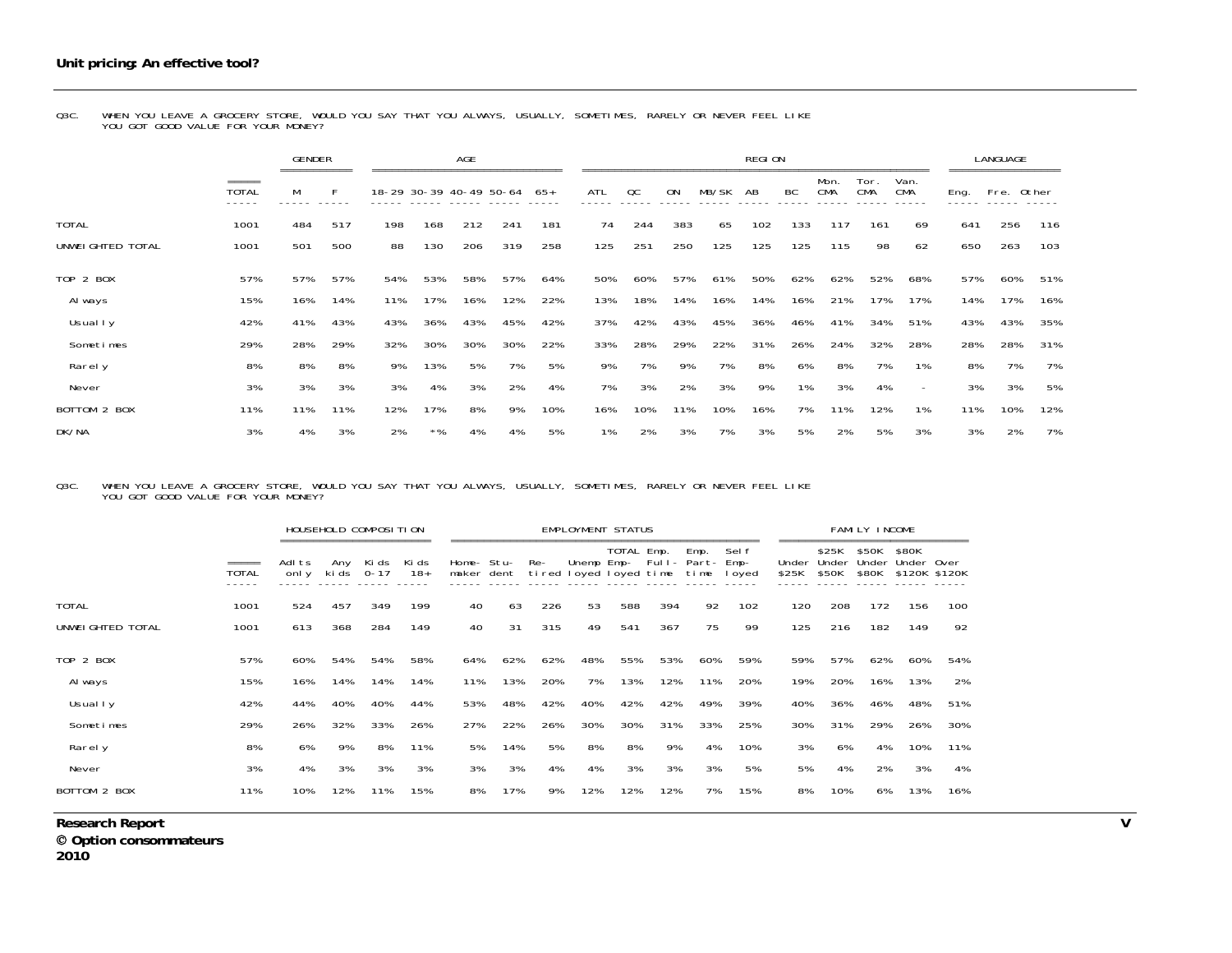|  | DK/NA | 3% 4% 1% 1% 2% 1% - 4% 11% 2% 4% - *% 3% 2% 3% - 1% |  |  |  |  |  |  |  |  |  |  |  |  |  |  |  |  |  |
|--|-------|-----------------------------------------------------|--|--|--|--|--|--|--|--|--|--|--|--|--|--|--|--|--|
|--|-------|-----------------------------------------------------|--|--|--|--|--|--|--|--|--|--|--|--|--|--|--|--|--|

Q3C. WHEN YOU LEAVE A GROCERY STORE, WOULD YOU SAY THAT YOU ALWAYS, USUALLY, SOMETIMES, RARELY OR NEVER FEEL LIKE<br>YOU GOT GOOD VALUE FOR YOUR MONEY?

|                   | $=$ $=$ $=$ $=$ |     | AGE<br>----------------------- |     |     |                           |           | EDUCATI ON                         | ========       |                  | =========================== | <b>COMMUNITY SIZE</b> |             |               | LANGUAGE<br>============== |     |               | RESPONSIBILITY FOR<br><b>GROCERY SHOPPING</b> |             |
|-------------------|-----------------|-----|--------------------------------|-----|-----|---------------------------|-----------|------------------------------------|----------------|------------------|-----------------------------|-----------------------|-------------|---------------|----------------------------|-----|---------------|-----------------------------------------------|-------------|
|                   | <b>TOTAL</b>    |     | 18-29 30-44 45-59              |     | -60 | Less<br>Than<br><b>HS</b> | <b>HS</b> | Col <sub>1</sub><br>Some<br>Uni v. | Uni v.<br>Grad | 0ver<br>1 Mil. 1 | 100K-<br>Mil.               | 5K-<br>100K           | Under<br>5K | Eng<br>l i sh | French Other               |     | Own.<br>Resp. | Shared<br>Resp.                               | No<br>Resp. |
| <b>TOTAL</b>      | 1001            | 198 | 277                            | 286 | 240 | 102                       | 166       | 429                                | 285            | 410              | 197                         | 266                   | 128         | 641           | 257                        | 116 | 510           | 295                                           | 185         |
| UNWEI GHTED TOTAL | 1001            | 88  | 217                            | 346 | 350 | 117                       | 165       | 405                                | 290            | 351              | 203                         | 281                   | 166         | 650           | 264                        | 103 | 541           | 283                                           | 166         |
| <b>TOP 2 BOX</b>  | 57%             | 54% | 56%                            | 57% | 62% | 53%                       | 61%       | 54%                                | 62%            | 57%              | 60%                         | 58%                   | 52%         | 57%           | 60%                        | 51% | 59%           | 60%                                           | 50%         |
| Al ways           | 15%             | 11% | 17%                            | 13% | 18% | 25%                       | 19%       | 15%                                | 9%             | 18%              | 12%                         | 12%                   | 18%         | 14%           | 17%                        | 16% | 15%           | 17%                                           | 13%         |
| Usual I y         | 42%             | 43% | 38%                            | 44% | 44% | 28%                       | 41%       | 39%                                | 53%            | 39%              | 48%                         | 46%                   | 34%         | 43%           | 43%                        | 35% | 44%           | 43%                                           | 37%         |
| Sometimes         | 29%             | 32% | 30%                            | 28% | 25% | 28%                       | 29%       | 30%                                | 27%            | 29%              | 28%                         | 26%                   | 33%         | 28%           | 28%                        | 31% | 29%           | 29%                                           | 27%         |
| Rarely            | 8%              | 9%  | 9%                             | 7%  | 5%  | 5%                        | 6%        | 11%                                | 6%             | 6%               | 8%                          | 10%                   | 7%          | 8%            | 8%                         | 7%  | 6%            | 8%                                            | 11%         |
| Never             | 3%              | 3%  | 4%                             | 2%  | 3%  | 10%                       | 1%        | 3%                                 | 4%             | 4%               | 1%                          | 4%                    | 5%          | 3%            | 3%                         | 5%  | 4%            | 2%                                            | 4%          |
| BOTTOM 2 BOX      | 11%             | 12% | 13%                            | 10% | 9%  | 14%                       | 7%        | 13%                                | 10%            | 10%              | 9%                          | 14%                   | 12%         | 11%           | 10%                        | 12% | 10%           | 11%                                           | 15%         |
| DK/NA             | 3%              | 2%  | 1%                             | 5%  | 4%  | 5%                        | 4%        | 2%                                 | 2%             | 4%               | 3%                          | 2%                    | 3%          | 3%            | 2%                         | 7%  | 2%            | 1%                                            | 8%          |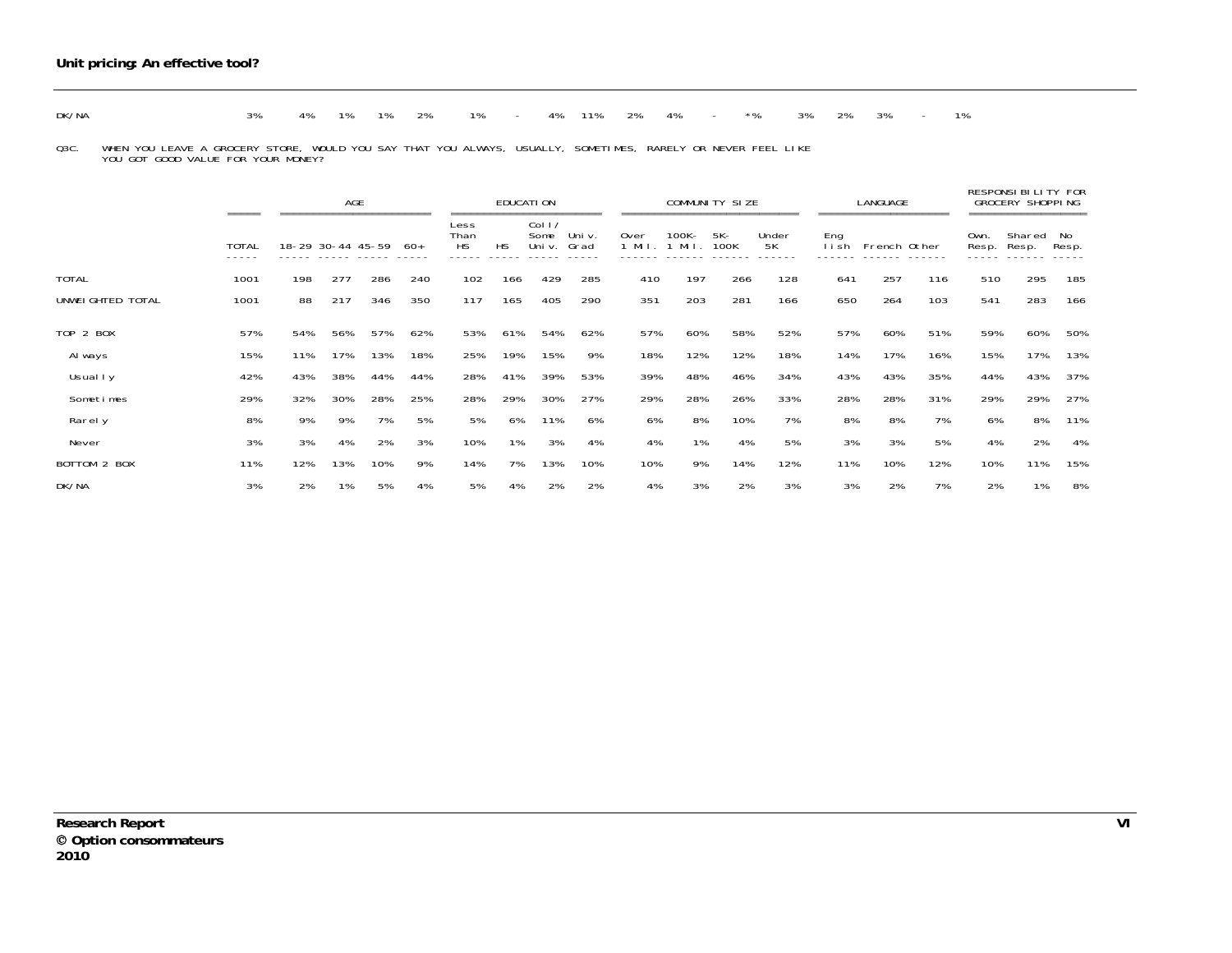|                    |                                   | <b>GENDER</b><br>========== |     |                          |     | <b>AGE</b> |                         |     |       |     |           |       | <b>REGION</b> |     |                    |             |                    |      | LANGUAGE   |     |
|--------------------|-----------------------------------|-----------------------------|-----|--------------------------|-----|------------|-------------------------|-----|-------|-----|-----------|-------|---------------|-----|--------------------|-------------|--------------------|------|------------|-----|
|                    | $=$ $=$ $=$ $=$<br>TOTAL<br>----- | M                           |     |                          |     |            | 18-29 30-39 40-49 50-64 | 65+ | ATL   | QC  | <b>ON</b> | MB/SK | AB            | BC  | Mon.<br><b>CMA</b> | Tor.<br>CMA | Van.<br><b>CMA</b> | Eng. | Fre. Other |     |
| <b>TOTAL</b>       | 1001                              | 484                         | 517 | 198                      | 168 | 212        | 241                     | 181 | 74    | 244 | 383       | 65    | 102           | 133 | 117                | 161         | 69                 | 641  | 256        | 116 |
| UNWEI GHTED TOTAL  | 1001                              | 501                         | 500 | 88                       | 130 | 206        | 319                     | 258 | 125   | 251 | 250       | 125   | 125           | 125 | 115                | 98          | 62                 | 650  | 263        | 103 |
| TOP 2 BOX          | 73%                               | 72%                         | 74% | 75%                      | 83% | 76%        | 70%                     | 62% | 76%   | 77% | 75%       | 69%   | 66%           | 66% | 78%                | 75%         | 63%                | 73%  | 79%        | 62% |
| Very easy          | 20%                               | 19%                         | 21% | 18%                      | 13% | 26%        | 21%                     | 20% | 21%   | 8%  | 25%       | 26%   | 22%           | 23% | 9%                 | 26%         | 22%                | 25%  | 10%        | 13% |
| Somewhat easy      | 53%                               | 53%                         | 53% | 56%                      | 71% | 50%        | 49%                     | 42% | 56%   | 69% | 50%       | 43%   | 45%           | 43% | 69%                | 49%         | 41%                | 48%  | 68%        | 49% |
| Somewhat difficult | 20%                               | 20%                         | 20% | 24%                      | 11% | 20%        | 21%                     | 21% | 21%   | 17% | 17%       | 19%   | 25%           | 27% | 16%                | 14%         | 32%                | 19%  | 17%        | 27% |
| Very di ffi cul t  | 4%                                | 4%                          | 4%  | $\overline{\phantom{0}}$ | 3%  | 2%         | 6%                      | 10% | 2%    | 2%  | 5%        | 4%    | 7%            | 5%  | 2%                 | 4%          | 3%                 | 5%   | 2%         | 6%  |
| BOTTOM 2 BOX       | 24%                               | 24%                         | 24% | 24%                      | 15% | 21%        | 27%                     | 31% | 23%   | 20% | 21%       | 23%   | 32%           | 33% | 17%                | 19%         | 34%                | 24%  | 19%        | 33% |
| DK/NA              | 3%                                | 4%                          | 2%  | 1%                       | 2%  | 2%         | 4%                      | 7%  | $*$ % | 3%  | 4%        | 8%    | 1%            | 2%  | 5%                 | 6%          | 2%                 | 3%   | 3%         | 6%  |

Q4C. WHEN YOU ARE TRYING TO COMPARE THE PRICES OF SIMILAR FOOD PRODUCTS IN A GROCERY STORE, IS IT USUALLY VERY EASY, SOMEWHAT EASY,<br>SOMEWHAT DIFFICULT OR VERY DIFFICULT TO FIGURE OUT WHICH IS THE BEST DEAL?

#### Q4C. WHEN YOU ARE TRYING TO COMPARE THE PRICES OF SIMILAR FOOD PRODUCTS IN A GROCERY STORE, IS IT USUALLY VERY EASY, SOMEWHAT EASY,<br>SOMEWHAT DIFFICULT OR VERY DIFFICULT TO FIGURE OUT WHICH IS THE BEST DEAL?

|                    |       |                 | HOUSEHOLD COMPOSITION |                   |                |                          |     |     | <b>EMPLOYMENT STATUS</b>             |            |     |                                  |                 |       |                               | <b>FAMILY INCOME</b>    |                                      |     |
|--------------------|-------|-----------------|-----------------------|-------------------|----------------|--------------------------|-----|-----|--------------------------------------|------------|-----|----------------------------------|-----------------|-------|-------------------------------|-------------------------|--------------------------------------|-----|
|                    | TOTAL | Adl ts<br>onl y | Any<br>ki ds          | Ki ds<br>$0 - 17$ | Ki ds<br>$18+$ | Home- Stu-<br>maker dent |     | Re- | Unemp Emp-<br>tired loyed loyed time | TOTAL Emp. |     | Emp.<br>Full- Part- Emp-<br>time | Sel f<br>I oyed | \$25K | \$25K<br>Under Under<br>\$50K | \$50K<br>Under<br>\$80K | \$80K<br>Under Over<br>\$120K \$120K |     |
| <b>TOTAL</b>       | 1001  | 524             | 457                   | 349               | 199            | 40                       | 63  | 226 | 53                                   | 588        | 394 | 92                               | 102             | 120   | 208                           | 172                     | 156                                  | 100 |
| UNWEI GHTED TOTAL  | 1001  | 613             | 368                   | 284               | 149            | 40                       | 31  | 315 | 49                                   | 541        | 367 | 75                               | 99              | 125   | 216                           | 182                     | 149                                  | 92  |
| <b>TOP 2 BOX</b>   | 73%   | 70%             | 78%                   | 79%               | 75%            | 85%                      | 78% | 66% | 66%                                  | 76%        | 77% | 77%                              | 71%             | 67%   | 77%                           | 78%                     | 74%                                  | 79% |
| Very easy          | 20%   | 21%             | 19%                   | 20%               | 18%            | 9%                       | 12% | 21% | 19%                                  | 21%        | 21% | 23%                              | 16%             | 23%   | 20%                           | 25%                     | 12%                                  | 24% |
| Somewhat easy      | 53%   | 49%             | 58%                   | 59%               | 57%            | 76%                      | 65% | 45% | 47%                                  | 55%        | 56% | 53%                              | 55%             | 44%   | 57%                           | 53%                     | 61%                                  | 55% |
| Somewhat difficult | 20%   | 20%             | 19%                   | 17%               | 21%            | 13%                      | 19% | 19% | 25%                                  | 19%        | 17% | 20%                              | 23%             | 24%   | 19%                           | 17%                     | 19%                                  | 15% |
| Very difficult     | 4%    | 5%              | 2%                    | 2%                | 3%             | $\overline{\phantom{a}}$ |     | 9%  | $*$ %                                | 3%         | 3%  | 3%                               | 3%              | 5%    | 2%                            | 1%                      | 6%                                   | 3%  |
| BOTTOM 2 BOX       | 24%   | 26%             | 21%                   | 19%               | 24%            | 13%                      | 19% | 29% | 25%                                  | 22%        | 20% | 23%                              | 26%             | 29%   | 21%                           | 18%                     | 25%                                  | 18% |
| DK/NA              | 3%    | 5%              | 1%                    | 2%                | 1%             | 2%                       | 3%  | 5%  | 8%                                   | 2%         | 2%  |                                  | 3%              | 4%    | 2%                            | 4%                      | 1%                                   | 2%  |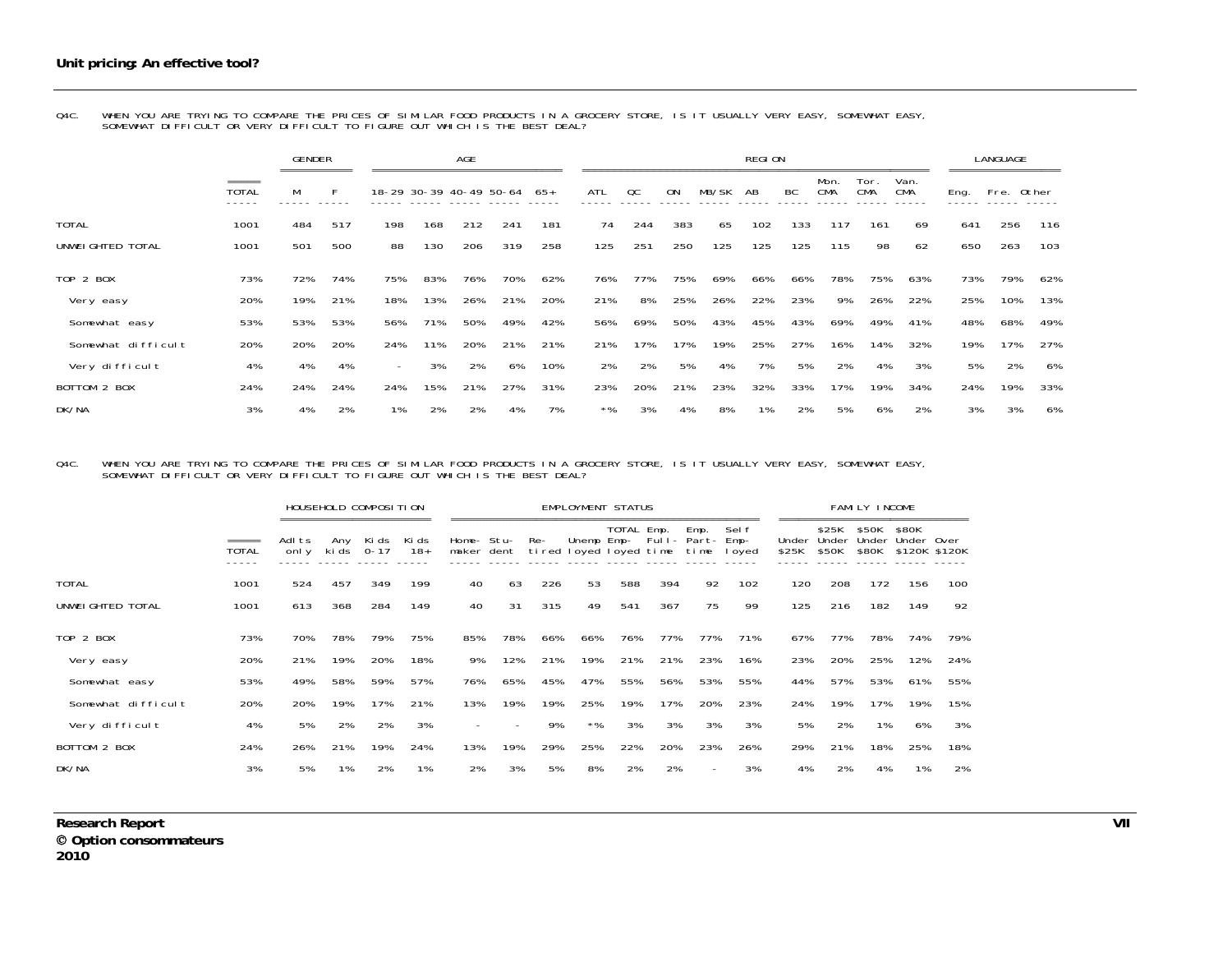Q4C. WHEN YOU ARE TRYING TO COMPARE THE PRICES OF SIMILAR FOOD PRODUCTS IN A GROCERY STORE, IS IT USUALLY VERY EASY, SOMEWHAT EASY,<br>SOMEWHAT DIFFICULT OR VERY DIFFICULT TO FIGURE OUT WHICH IS THE BEST DEAL?

|                    |                       |                          | <b>AGE</b>                              |     |      |                           |           | EDUCATI ON                         |                           |                 |                  | COMMUNITY SIZE |             |               | LANGUAGE     |     |               | <b>RESPONSI BILITY FOR</b><br><b>GROCERY SHOPPING</b> |             |
|--------------------|-----------------------|--------------------------|-----------------------------------------|-----|------|---------------------------|-----------|------------------------------------|---------------------------|-----------------|------------------|----------------|-------------|---------------|--------------|-----|---------------|-------------------------------------------------------|-------------|
|                    | =====<br><b>TOTAL</b> |                          | ------------------<br>18-29 30-44 45-59 |     | -60+ | Less<br>Than<br><b>HS</b> | <b>HS</b> | Col <sub>1</sub><br>Some<br>Uni v. | =======<br>Uni v.<br>Grad | 0ver<br>$1$ Mil | $100K -$<br>Mi I | 5K-<br>100K    | Under<br>5K | Eng<br>í i sh | French Other |     | Own.<br>Resp. | Shared<br>Resp.                                       | No<br>Resp. |
| <b>TOTAL</b>       | 1001                  | 198                      | 277                                     | 286 | 240  | 102                       | 166       | 429                                | 285                       | 410             | 197              | 266            | 128         | 641           | 257          | 116 | 510           | 295                                                   | 185         |
| UNWEI GHTED TOTAL  | 1001                  | 88                       | 217                                     | 346 | 350  | 117                       | 165       | 405                                | 290                       | 351             | 203              | 281            | 166         | 650           | 264          | 103 | 541           | 283                                                   | 166         |
| TOP 2 BOX          | 73%                   | 75%                      | 82%                                     | 70% | 66%  | 63%                       | 79%       | 73%                                | 75%                       | 73%             | 77%              | 74%            | 67%         | 73%           | 79%          | 62% | 74%           | 79%                                                   | 62%         |
| Very easy          | 20%                   | 18%                      | 19%                                     | 22% | 21%  | 16%                       | 19%       | 22%                                | 20%                       | 20%             | 27%              | 16%            | 16%         | 25%           | 10%          | 13% | 23%           | 18%                                                   | 15%         |
| Somewhat easy      | 53%                   | 56%                      | 63%                                     | 48% | 45%  | 47%                       | 60%       | 51%                                | 54%                       | 52%             | 51%              | 57%            | 51%         | 48%           | 68%          | 49% | 51%           | 61%                                                   | 47%         |
| Somewhat difficult | 20%                   | 24%                      | 14%                                     | 22% | 19%  | 25%                       | 13%       | 22%                                | 19%                       | 19%             | 17%              | 20%            | 24%         | 19%           | 17%          | 27% | 19%           | 16%                                                   | 27%         |
| Very difficult     | 4%                    | $\overline{\phantom{0}}$ | 2%                                      | 4%  | 10%  | 7%                        | 5%        | 3%                                 | 4%                        | 4%              | 3%               | 5%             | 5%          | 5%            | 2%           | 6%  | 4%            | 3%                                                    | 5%          |
| BOTTOM 2 BOX       | 24%                   | 24%                      | 16%                                     | 26% | 29%  | 32%                       | 18%       | 25%                                | 23%                       | 23%             | 20%              | 25%            | 29%         | 24%           | 19%          | 33% | 24%           | 19%                                                   | 32%         |
| DK/NA              | 3%                    | 1%                       | 2%                                      | 4%  | 6%   | 5%                        | 4%        | 2%                                 | 3%                        | 4%              | 3%               | 2%             | 4%          | 3%            | 3%           | 6%  | 3%            | 2%                                                    | 6%          |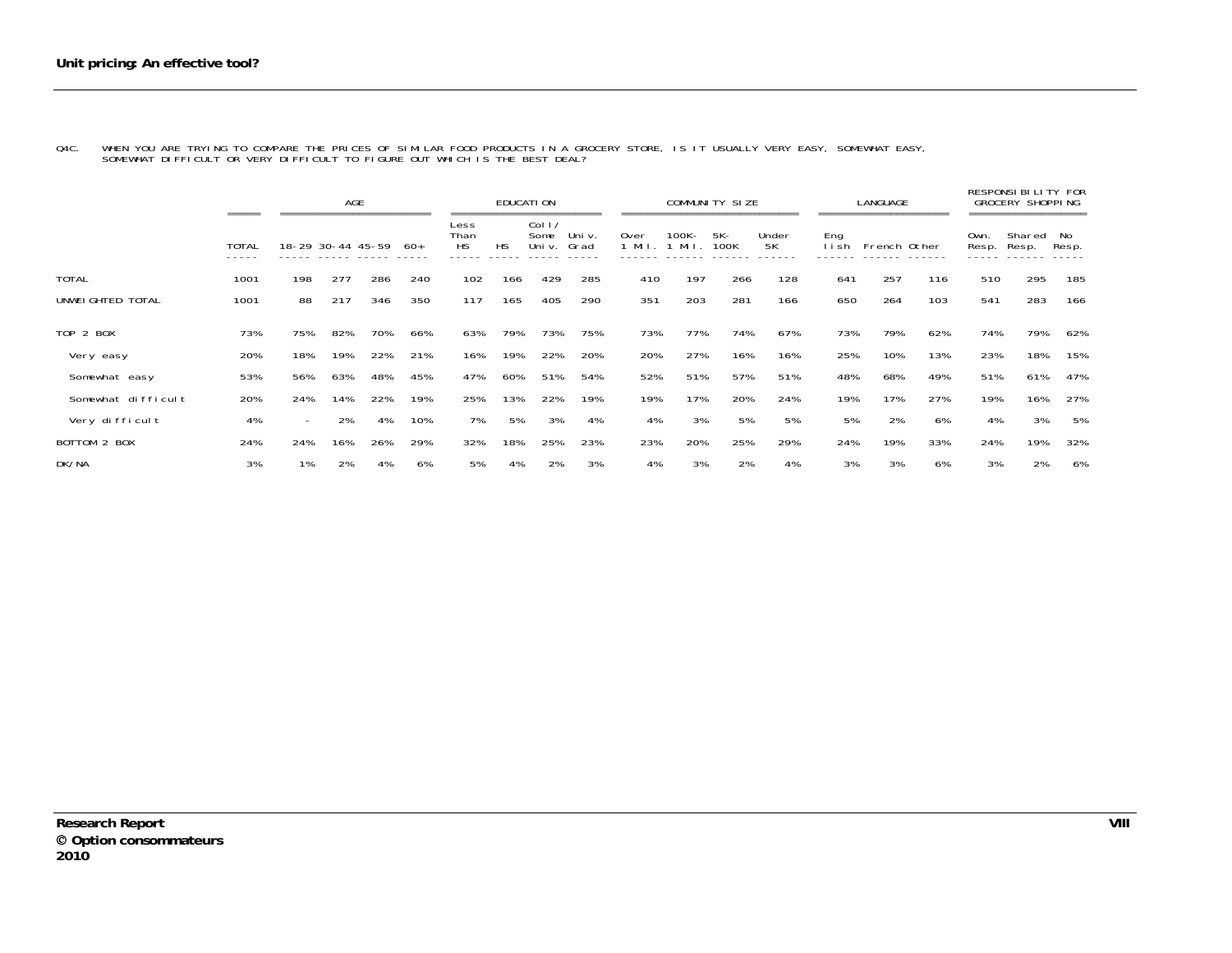# OSC. IN GROCERY STORES SOME PACKAGED OR CANNED PRODUCTS DISPLAY THE "UNIT PRICE" OF THE PRODUCT IN ADDITION TO THE SALE PRICE OF THE<br>PRODUCT ON THE LABEL. THE "UNIT PRICE" IS THE PRICE PER UNIT OF MEASUREMENT, SUCH AS THE

|                   |                          | <b>GENDER</b><br>----------- |           |                             |                                 | AGE         |           |           |           |           |           |       | <b>REGION</b> |           |                                 |                    |                    |            | LANGUAGE  |       |
|-------------------|--------------------------|------------------------------|-----------|-----------------------------|---------------------------------|-------------|-----------|-----------|-----------|-----------|-----------|-------|---------------|-----------|---------------------------------|--------------------|--------------------|------------|-----------|-------|
|                   | $=$ $=$ $=$ $=$<br>TOTAL | -----------                  |           | 18-29 30-39 40-49 50-64 65+ |                                 |             |           |           | ATL       | QC        | ON        | MB/SK | AB            | BC        | Mon.<br><b>CMA</b>              | Tor.<br><b>CMA</b> | Van.<br><b>CMA</b> | Ena.       | Fre.      | Other |
| <b>TOTAL</b>      | 1001                     | 484                          | 517       | 198                         | 168                             | 212         | 241       | 181       | 74        | 244       | 383       | 65    | 102           | 133       | 117                             | 161                | 69                 | 641        | 256       | 116   |
| UNWEI GHTED TOTAL | 1001                     | 501                          | 500       | 88                          | 130                             | 206         | 319       | 258       | 125       | 251       | 250       | 125   | 125           | 125       | 115                             | 98                 | 62                 | 650        | 263       | 103   |
| Yes               | 61%                      | 60%                          | 61%       | 54%                         | 63%                             | 62%         | 66%       | 56%       | 49%       | 56%       | 61%       | 65%   | 64%           | 70%       | 66%                             | 63%                | 71%                | 62%        | 56%       | 60%   |
| No<br>DK/NA       | 38%<br>1%                | 38%<br>2%                    | 39%<br>1% | 45%<br>1%                   | 37%<br>$\overline{\phantom{0}}$ | 38%<br>$*0$ | 32%<br>20 | 41%<br>2% | 50%<br>1% | 43%<br>1% | 38%<br>1% | 34%   | 32%<br>4%     | 30%<br>1% | 34%<br>$\overline{\phantom{a}}$ | 35%<br>2%          | 29%<br>-           | 37%<br>170 | 43%<br>1% | 39%   |

OSC. IN GROCERY STORES SOME PACKAGED OR CANNED PRODUCTS DISPLAY THE "UNIT PRICE" OF THE PRODUCT IN ADDITION TO THE SALE PRICE OF THE<br>PRODUCT ON THE LABEL. THE "UNIT PRICE" IS THE PRICE PER UNIT OF MEASUREMENT, SUCH AS THE

|                   |              |                | HOUSEHOLD COMPOSITION |       |              |                                              |                |     |     | EMPLOYMENT STATUS                         |     |      |       |       |                                                | FAMILY INCOME  |                        |     |
|-------------------|--------------|----------------|-----------------------|-------|--------------|----------------------------------------------|----------------|-----|-----|-------------------------------------------|-----|------|-------|-------|------------------------------------------------|----------------|------------------------|-----|
|                   | <b>TOTAL</b> | Adlts<br>onl v | Any<br>kids 0-17      | Ki ds | Ki ds<br>18+ | maker dent tired loyed loyed time time loyed | Home- Stu- Re- |     |     | TOTAL Emp.<br>Unemp Emp- Full- Part- Emp- |     | Emp. | Sel f | \$25K | \$25K<br>Under Under Under Under Over<br>\$50K | \$50K<br>\$80K | \$80K<br>\$120K \$120K |     |
| <b>TOTAL</b>      | 1001         | 524            | 457                   | 349   | 199          | 40                                           | 63             | 226 | 53  | 588                                       | 394 | 92   | 102   | 120   | 208                                            | 172            | 156                    | 100 |
| UNWEI GHTED TOTAL | 1001         | 613            | 368                   | 284   | 149          | 40                                           | 31             | 315 | 49  | 541                                       | 367 | 75   | -99   | 125   | 216                                            | 182            | 149                    | 92  |
| Yes               | 61%          | 61%            | 60%                   | 60%   | 55%          | 51%                                          | 55%            | 61% | 59% | 62%                                       | 59% | 59%  | 75%   | 50%   | 63%                                            | 61%            | 66%                    | 73% |
| No                | 38%          | 37%            | 39%                   | 39%   | 44%          | 47%                                          | 45%            | 37% | 37% | 37%                                       | 40% | 41%  | 25%   | 48%   | 37%                                            | 37%            | 34%                    | 27% |
| DK/NA             | 1%           | 1%             | 1%                    |       | 1%           | 2%                                           |                | 2%  | 5%  | $*$ %                                     | 1%  |      | 1%    | 1%    | $*$ %                                          | 2%             |                        |     |

O5C. IN GROCERY STORES SOME PACKAGED OR CANNED PRODUCTS DISPLAY THE "UNIT PRICE" OF THE PRODUCT IN ADDITION TO THE SALE PRICE OF THE<br>PRODUCT ON THE LABEL THE "UNIT PRICE" IS THE PRICE PER UNIT OF MEASUREMENT, SUCH AS THE P

|                   | $= = = = =$ |     | AGE<br>====================== |     |      |                           |     | EDUCATI ON<br>------------ |                |              | ========================== | COMMUNITY SIZE |             |               | LANGUAGE<br>==================== |     |               | RESPONSIBILITY FOR<br>GROCERY SHOPPING<br>================== |       |
|-------------------|-------------|-----|-------------------------------|-----|------|---------------------------|-----|----------------------------|----------------|--------------|----------------------------|----------------|-------------|---------------|----------------------------------|-----|---------------|--------------------------------------------------------------|-------|
|                   | TOTAL       |     | 18-29 30-44 45-59             |     | -60+ | Less<br>Than<br><b>HS</b> | НS  | Col 1/<br>Some<br>Uni v.   | Uni v.<br>Grad | 0ver<br>Mi I | 100K-<br>Mil               | 5K-<br>100K    | Under<br>5K | Eng<br>l i sh | French Other                     |     | Own.<br>Resp. | Shared No<br>Resp.                                           | Resp. |
| <b>TOTAL</b>      | 1001        | 198 | 277                           | 286 | 240  | 102                       | 166 | 429                        | 285            | 410          | 197                        | 266            | 128         | 641           | 257                              | 116 | 510           | 295                                                          | 185   |
| UNWEI GHTED TOTAL | 1001        | 88  | 217                           | 346 | 350  | 117                       | 165 | 405                        | 290            | 351          | 203                        | 281            | 166         | 650           | 264                              | 103 | 541           | 283                                                          | 166   |
| Yes               | 61%         | 54% | 61%                           | 65% | 59%  | 44%                       | 42% | 61%                        | 77%            | 65%          | 62%                        | 54%            | 58%         | 62%           | 56%                              | 60% | 64%           | 61%                                                          | 50%   |
| <b>No</b>         | 38%         | 45% | 39%                           | 33% | 39%  | 54%                       | 57% | 38%                        | 22%            | 33%          | 38%                        | 45%            | 41%         | 37%           | 43%                              | 39% | 36%           | 38%                                                          | 47%   |
| DK/NA             | 1%          | 1%  | $\overline{\phantom{a}}$      | 1%  | 2%   | 2%                        | 1%  | 1%                         | 1%             | 1%           | $*$ %                      | 1%             | $1\%$       | 1%            | 1%                               | 1%  | $*$ %         | $*$ %                                                        | 3%    |

**Research Report IX** 

 **Option consommateurs** 

**2010**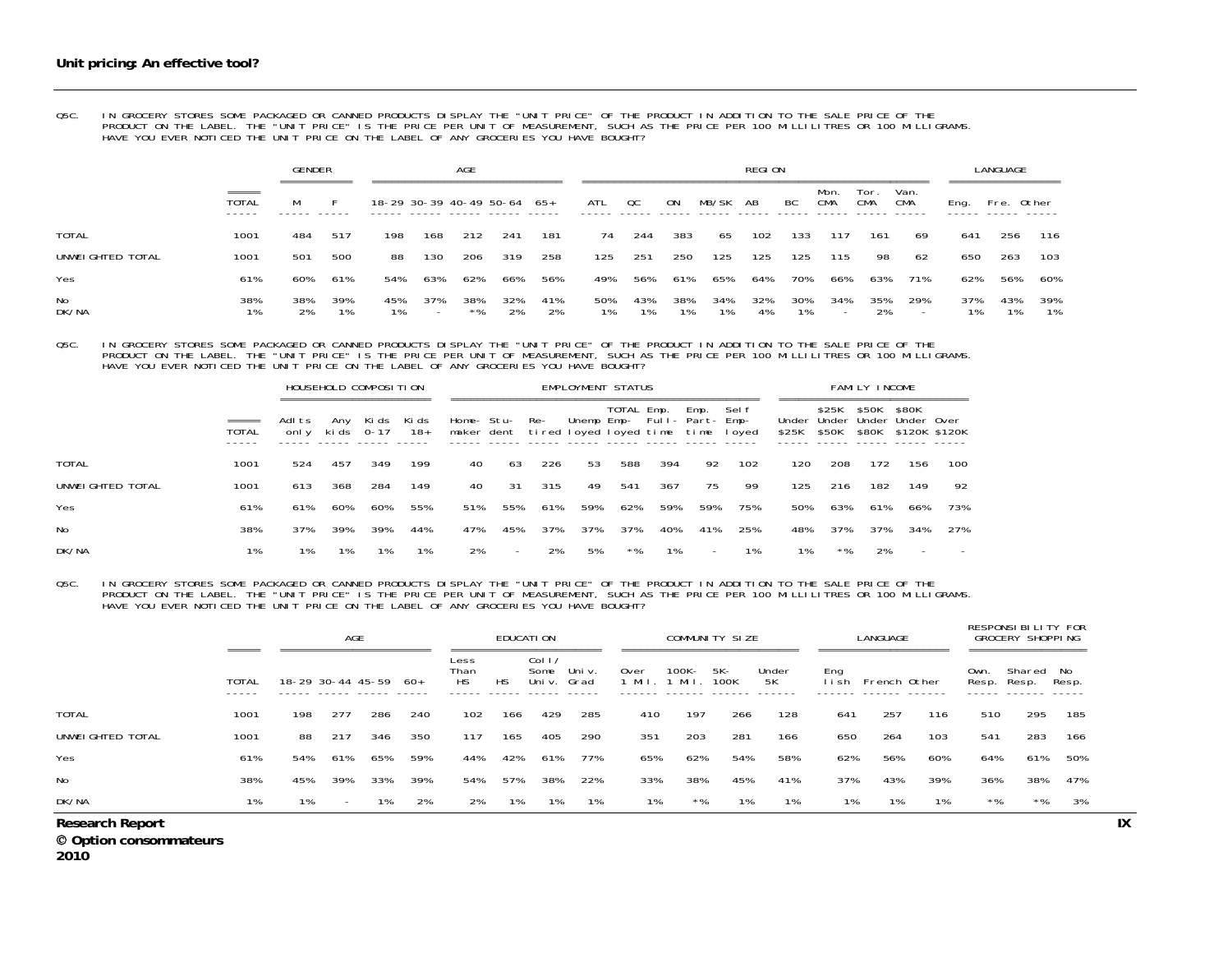|                   |                                          | <b>GENDER</b> |     |     | <b>AGE</b><br>18-29 30-39 40-49 50-64 |     |     |       |     |     |           |       | <b>REGION</b> |     |                    |                    |                    |      | <b>LANGUAGE</b> |       |
|-------------------|------------------------------------------|---------------|-----|-----|---------------------------------------|-----|-----|-------|-----|-----|-----------|-------|---------------|-----|--------------------|--------------------|--------------------|------|-----------------|-------|
|                   | $=$ $=$ $=$ $=$<br><b>TOTAL</b><br>----- | М             | F   |     |                                       |     |     | $65+$ | ATL | OC  | <b>ON</b> | MB/SK | AB            | BC  | Mon.<br><b>CMA</b> | Tor.<br><b>CMA</b> | Van.<br><b>CMA</b> | Eng. | Fre. Other      |       |
| <b>TOTAL</b>      | 1001                                     | 484           | 517 | 198 | 168                                   | 212 | 241 | 181   | 74  | 244 | 383       | 65    | 102           | 133 | 117                | 161                | 69                 | 641  | 256             | 116   |
| UNWEI GHTED TOTAL | 1001                                     | 501           | 500 | 88  | 130                                   | 206 | 319 | 258   | 125 | 251 | 250       | 125   | 125           | 125 | 115                | 98                 | 62                 | 650  | 263             | 103   |
| TOP 2 BOX         | 39%                                      | 42%           | 36% | 33% | 35%                                   | 45% | 43% | 36%   | 25% | 35% | 40%       | 46%   | 38%           | 48% | 37%                | 40%                | 47%                | 40%  | 38%             | 36%   |
| Al ways           | 17%                                      | 22%           | 12% | 12% | 15%                                   | 20% | 20% | 18%   | 9%  | 9%  | 21%       | 11%   | 16%           | 28% | 11%                | 21%                | 24%                | 18%  | 13%             | 22%   |
| Usual I y         | 22%                                      | 20%           | 24% | 21% | 20%                                   | 25% | 24% | 18%   | 16% | 26% | 19%       | 36%   | 22%           | 20% | 27%                | 19%                | 23%                | 22%  | 26%             | 14%   |
| Sometimes         | 27%                                      | 26%           | 27% | 26% | 30%                                   | 23% | 28% | 27%   | 30% | 28% | 23%       | 19%   | 28%           | 34% | 31%                | 22%                | 33%                | 25%  | 28%             | 30%   |
| Rarel y           | 14%                                      | 12%           | 15% | 15% | 14%                                   | 13% | 13% | 14%   | 14% | 15% | 15%       | 16%   | 12%           | 7%  | 15%                | 15%                | 8%                 | 13%  | 13%             | 20%   |
| Never             | 19%                                      | 18%           | 19% | 23% | 20%                                   | 18% | 14% | 19%   | 26% | 18% | 21%       | 16%   | 20%           | 9%  | 14%                | 23%                | 9%                 | 20%  | 18%             | 14%   |
| BOTTOM 2 BOX      | 32%                                      | 30%           | 34% | 39% | 34%                                   | 31% | 26% | 33%   | 40% | 33% | 36%       | 33%   | 32%           | 16% | 29%                | 37%                | 18%                | 33%  | 31%             | 34%   |
| DK/NA             | 2%                                       | 2%            | 3%  | 3%  | 1%                                    | 1%  | 2%  | 4%    | 5%  | 4%  | 1%        | 2%    | 2%            | 2%  | 2%                 | 1%                 | 3%                 | 2%   | 3%              | $*$ % |

Q6C. TO WHAT EXTENT WOULD YOU SAY THAT YOU READ AND MAKE USE OF THE "UNIT PRICE" ON THE LABEL WHEN YOU ARE DECIDING ON WHAT TO BUY IN A GROCERY STORE? DO YOU ALWAYS, USUALLY, SOMETIMES, RARELY OR NEVER USE IT?

#### Q6C. TO WHAT EXTENT WOULD YOU SAY THAT YOU READ AND MAKE USE OF THE "UNIT PRICE" ON THE LABEL WHEN YOU ARE DECIDING ON WHAT TO BUY IN A GROCERY STORE? DO YOU ALWAYS, USUALLY, SOMETIMES, RARELY OR NEVER USE IT?

|                        |                       |                |     | HOUSEHOLD COMPOSITION  |                |        |                |                                              | EMPLOYMENT STATUS           |     |                      |     |     |             |     | FAMILY INCOME     |                                                     |                          |
|------------------------|-----------------------|----------------|-----|------------------------|----------------|--------|----------------|----------------------------------------------|-----------------------------|-----|----------------------|-----|-----|-------------|-----|-------------------|-----------------------------------------------------|--------------------------|
|                        | =====<br><b>TOTAL</b> | Adlts<br>onl y |     | Any Kids<br>ki ds 0-17 | Ki ds<br>$18+$ |        | Home- Stu- Re- | maker dent tired loyed loyed time time loyed | Unemp Emp- Full- Part- Emp- |     | TOTAL Emp. Emp. Self |     |     | \$25K \$50K |     | \$25K \$50K \$80K | Under Under Under Under Over<br>\$80K \$120K \$120K |                          |
| TOTAL                  | 1001                  | 524            | 457 | 349                    | 199            | 40     | 63             | 226                                          | 53                          | 588 | 394                  | 92  | 102 | 120         | 208 | 172               | 156                                                 | 100                      |
| UNWEI GHTED TOTAL      | 1001                  | 613            | 368 | 284                    | 149            | 40     | 31             | 315                                          | 49                          | 541 | 367                  | 75  | 99  | 125         | 216 | 182               | 149                                                 | 92                       |
| TOP 2 BOX              | 39%                   | 39%            | 39% | 40%                    | 35%            | 44%    | 29%            | 37%                                          | 40%                         | 40% | 36%                  | 43% | 51% | 40%         | 38% | 36%               | 44%                                                 | 45%                      |
| Al ways                | 17%                   | 19%            | 15% | 16%                    | 15%            | 7%     | 13%            | 17%                                          | 17%                         | 17% | 15%                  | 18% | 26% | 14%         | 15% | 13%               | 20%                                                 | 20%                      |
| Usual I y              | 22%                   | 21%            | 23% | 23%                    | 20%            | 37%    | 16%            | 19%                                          | 23%                         | 22% | 21%                  | 25% | 24% | 26%         | 24% | 23%               | 24%                                                 | 25%                      |
| Sometimes              | 27%                   | 29%            | 24% | 22%                    | 23%            | 29%    | 28%            | 31%                                          | 25%                         | 25% | 27%                  | 25% | 19% | 25%         | 30% | 27%               | 25%                                                 | 25%                      |
| Rarely                 | 14%                   | 13%            | 14% | 15%                    | 15%            | 14%    | 23%            | 14%                                          | 12%                         | 13% | 13%                  | 13% | 14% | 13%         | 18% | 11%               | 13%                                                 | 10%                      |
| Never                  | 19%                   | 16%            | 21% | 20%                    | 25%            | 13%    | 18%            | 15%                                          | 20%                         | 21% | 23%                  | 17% | 15% | 21%         | 11% | 24%               | 18%                                                 | 20%                      |
| BOTTOM 2 BOX           | 32%                   | 29%            | 36% | 36%                    | 40%            | 27%    | 41%            | 29%                                          | 31%                         | 34% | 36%                  | 30% | 30% | 35%         | 28% | 34%               | 31%                                                 | 30%                      |
| DK/NA                  | 2%                    | 2%             | 2%  | 2%                     | 2%             | $\sim$ | 3%             | 3%                                           | 4%                          | 2%  | 1%                   | 3%  | 1%  | $*$ %       | 3%  | 2%                | 1%                                                  | $\overline{\phantom{a}}$ |
| <b>Research Report</b> |                       |                |     |                        |                |        |                |                                              |                             |     |                      |     |     |             |     |                   |                                                     |                          |

 **Option consommateurs** 

**2010**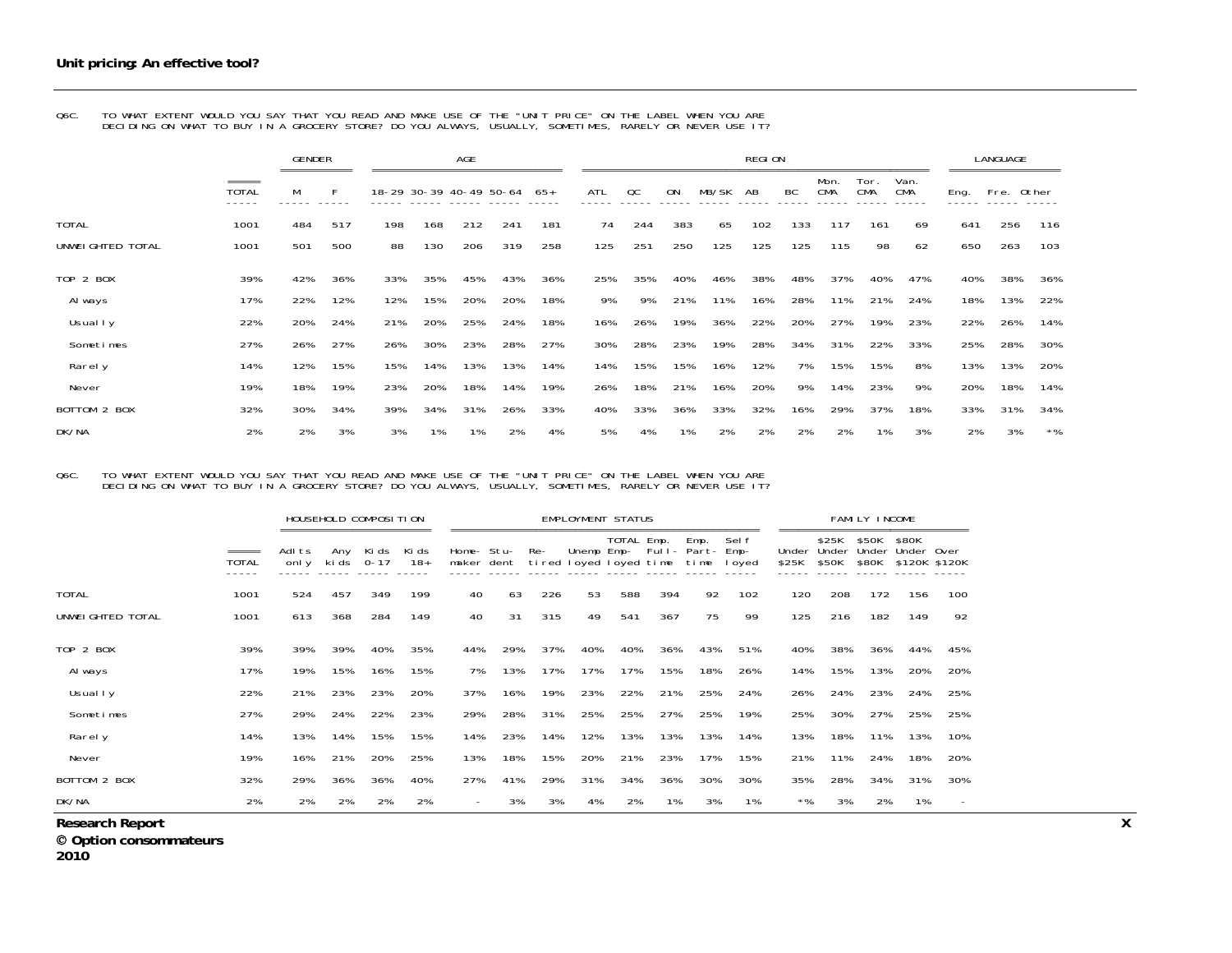#### Q6C. TO WHAT EXTENT WOULD YOU SAY THAT YOU READ AND MAKE USE OF THE "UNIT PRICE" ON THE LABEL WHEN YOU ARE DECIDING ON WHAT TO BUY IN A GROCERY STORE? DO YOU ALWAYS, USUALLY, SOMETIMES, RARELY OR NEVER USE IT?

|                   | =====          |                   | AGE<br>----------------------- |     |     |                                    |           | EDUCATI ON               |                |                  |               | COMMUNITY SIZE |             |             | LANGUAGE     |       |                                | RESPONSI BILITY FOR<br><b>GROCERY SHOPPING</b> |             |
|-------------------|----------------|-------------------|--------------------------------|-----|-----|------------------------------------|-----------|--------------------------|----------------|------------------|---------------|----------------|-------------|-------------|--------------|-------|--------------------------------|------------------------------------------------|-------------|
|                   | TOTAL<br>----- | 18-29 30-44 45-59 |                                |     | -60 | Less<br>Than<br><b>HS</b><br>----- | <b>HS</b> | Col 1/<br>Some<br>Uni v. | Uni v.<br>Grad | 0ver<br>$1$ Mil. | 100K-<br>Mi I | $5K -$<br>100K | Under<br>5K | Eng<br>lish | French Other |       | Own.<br>Resp.<br>$- - - - - -$ | Shared<br>Resp.                                | No<br>Resp. |
| <b>TOTAL</b>      | 1001           | 198               | 277                            | 286 | 240 | 102                                | 166       | 429                      | 285            | 410              | 197           | 266            | 128         | 641         | 257          | 116   | 510                            | 295                                            | 185         |
| UNWEI GHTED TOTAL | 1001           | 88                | 217                            | 346 | 350 | 117                                | 165       | 405                      | 290            | 351              | 203           | 281            | 166         | 650         | 264          | 103   | 541                            | 283                                            | 166         |
| TOP 2 BOX         | 39%            | 33%               | 38%                            | 45% | 38% | 34%                                | 30%       | 37%                      | 50%            | 39%              | 38%           | 38%            | 41%         | 40%         | 39%          | 36%   | 42%                            | 39%                                            | 33%         |
| Al ways           | 17%            | 12%               | 15%                            | 22% | 18% | 13%                                | 13%       | 16%                      | 23%            | 18%              | 18%           | 16%            | 14%         | 18%         | 13%          | 22%   | 17%                            | 17%                                            | 16%         |
| Usually           | 22%            | 21%               | 23%                            | 23% | 20% | 21%                                | 18%       | 21%                      | 26%            | 21%              | 20%           | 22%            | 27%         | 22%         | 26%          | 14%   | 24%                            | 22%                                            | 17%         |
| Sometimes         | 27%            | 26%               | 28%                            | 26% | 27% | 23%                                | 27%       | 27%                      | 25%            | 28%              | 27%           | 24%            | 25%         | 25%         | 28%          | 30%   | 25%                            | 28%                                            | 26%         |
| Rarel y           | 14%            | 15%               | 14%                            | 12% | 14% | 13%                                | 13%       | 15%                      | 12%            | 13%              | 15%           | 13%            | 16%         | 13%         | 13%          | 20%   | 13%                            | 16%                                            | 13%         |
| Never             | 19%            | 23%               | 20%                            | 15% | 18% | 26%                                | 26%       | 18%                      | 12%            | 18%              | 19%           | 22%            | 13%         | 20%         | 18%          | 14%   | 18%                            | 17%                                            | 24%         |
| BOTTOM 2 BOX      | 32%            | 39%               | 33%                            | 27% | 32% | 39%                                | 39%       | 34%                      | 24%            | 31%              | 34%           | 35%            | 29%         | 33%         | 31%          | 34%   | 31%                            | 32%                                            | 36%         |
| DK/NA             | 2%             | 3%                | 1%                             | 2%  | 3%  | 4%                                 | 4%        | 2%                       | 1%             | 1%               | 1%            | 3%             | 5%          | 2%          | 3%           | $*$ % | 2%                             | 1%                                             | 4%          |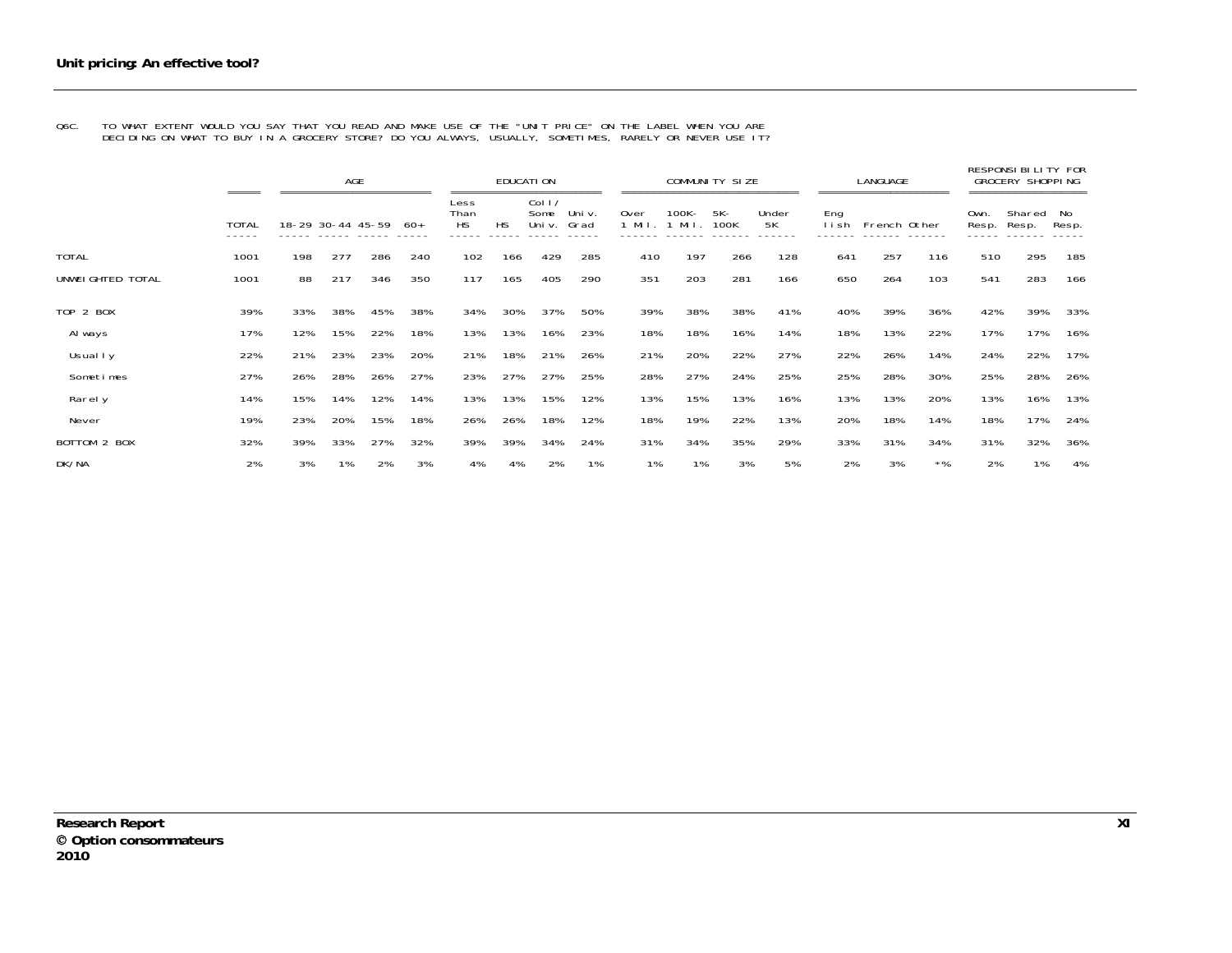|                   |                       | <b>GENDER</b><br>=========== |     |     |                         | <b>AGE</b> |     |       |                                                                           |     |           |       | REGION |     |                    |                    |                    |      | LANGUAGE   | ---------- |
|-------------------|-----------------------|------------------------------|-----|-----|-------------------------|------------|-----|-------|---------------------------------------------------------------------------|-----|-----------|-------|--------|-----|--------------------|--------------------|--------------------|------|------------|------------|
|                   | =====<br><b>TOTAL</b> | M                            |     |     | 18-29 30-39 40-49 50-64 |            |     | $65+$ | ATL                                                                       | OC  | <b>ON</b> | MB/SK | AB     | BC  | Mon.<br><b>CMA</b> | Tor.<br><b>CMA</b> | Van.<br><b>CMA</b> | Eng. | Fre. Other |            |
| <b>TOTAL</b>      | 1001                  | 484                          | 517 | 198 | 168                     | 212        | 241 | 181   | 74                                                                        | 244 | 383       | 65    | 102    | 133 | 117                | 161                | 69                 | 641  | 256        | 116        |
| UNWEI GHTED TOTAL | 1001                  | 501                          | 500 | 88  | 130                     | 206        | 319 | 258   | 125                                                                       | 251 | 250       | 125   | 125    | 125 | 115                | 98                 | 62                 | 650  | 263        | 103        |
| TOP 2 BOX         | 70%                   | 69%                          | 71% | 70% | 71%                     | 75%        | 70% | 65%   | 66%                                                                       | 68% | 72%       | 66%   | 66%    | 77% | 68%                | 77%                | 80%                | 72%  | 69%        | 66%        |
| Very clear        | 22%                   | 25%                          | 20% | 19% | 26%                     | 22%        | 21% | 24%   | 28%                                                                       | 14% | 26%       | 18%   | 23%    | 26% | 13%                | 31%                | 25%                | 24%  | 17%        | 23%        |
| Somewhat clear    | 48%                   | 44%                          | 51% | 51% | 45%                     | 53%        | 49% | 40%   | 38%                                                                       | 54% | 46%       | 48%   | 43%    | 51% | 55%                | 46%                | 56%                | 47%  | 51%        | 43%        |
| Not very clear    | 15%                   | 17%                          | 13% | 16% | 19%                     | 13%        | 13% | 15%   | 19%                                                                       | 19% | 12%       | 14%   | 19%    | 11% | 23%                | 7%                 | 9%                 | 12%  | 18%        | 22%        |
| Not at all clear  | 9%                    | 9%                           | 10% | 11% | 8%                      | 7%         | 11% | 11%   | 9%                                                                        | 8%  | 10%       | 10%   | 13%    | 8%  | 5%                 | 8%                 | 7%                 | 11%  | 8%         | 8%         |
| BOTTOM 2 BOX      | 24%                   | 26%                          | 23% | 26% | 28%                     | 20%        | 24% | 25%   | 28%                                                                       | 27% | 22%       | 24%   | 32%    | 19% | 28%                | 14%                | 16%                | 23%  | 26%        | 30%        |
| DK/NA             | 5%                    | 5%                           | 6%  | 3%  | 2%                      | 5%         | 6%  | 10%   | 6%                                                                        | 5%  | 6%        | 10%   | 2%     | 4%  | 4%                 | 8%                 | 4%                 | 5%   | 5%         | 4%         |
|                   |                       |                              |     |     |                         |            |     |       | OPTION CONSOMMATEURS: ATTITUDES TOWARDS UNIT PRICING - DEC. 2009 (PN6559) |     |           |       |        |     |                    |                    |                    |      |            |            |

Q7C. HOW CLEAR AND EASY TO FIND IS THE UNIT PRICE ON MOST GROCERIES? IS IT VERY, SOMEWHAT, NOT VERY OR NOT AT ALL CLEAR AND EASY TO FIND?

#### Q7C. HOW CLEAR AND EASY TO FIND IS THE UNIT PRICE ON MOST GROCERIES? IS IT VERY, SOMEWHAT, NOT VERY OR NOT AT ALL CLEAR AND EASY TO FIND?

|                   |                                 |                 |              | HOUSEHOLD COMPOSITION |                |                          |     |     | <b>EMPLOYMENT STATUS</b> |            |     |                                             |                 |                |                         | FAMILY INCOME           |                     |               |
|-------------------|---------------------------------|-----------------|--------------|-----------------------|----------------|--------------------------|-----|-----|--------------------------|------------|-----|---------------------------------------------|-----------------|----------------|-------------------------|-------------------------|---------------------|---------------|
|                   | $=$ $=$ $=$ $=$<br><b>TOTAL</b> | Adl ts<br>onl y | Anv<br>ki ds | Ki ds<br>$0 - 17$     | Ki ds<br>$18+$ | Home- Stu-<br>maker dent |     | Re- | tired loyed loyed time   | TOTAL Emp. |     | Emp.<br>Unemp Emp- Full- Part- Emp-<br>time | Sel f<br>I oyed | Under<br>\$25K | \$25K<br>Under<br>\$50K | \$50K<br>Under<br>\$80K | \$80K<br>Under Over | \$120K \$120K |
| <b>TOTAL</b>      | 1001                            | 524             | 457          | 349                   | 199            | 40                       | 63  | 226 | 53                       | 588        | 394 | 92                                          | 102             | 120            | 208                     | 172                     | 156                 | 100           |
| UNWEI GHTED TOTAL | 1001                            | 613             | 368          | 284                   | 149            | 40                       | 31  | 315 | 49                       | 541        | 367 | 75                                          | 99              | 125            | 216                     | 182                     | 149                 | 92            |
| TOP 2 BOX         | 70%                             | 67%             | 74%          | 76%                   | 68%            | 77%                      | 67% | 68% | 78%                      | 70%        | 69% | 73%                                         | 71%             | 70%            | 69%                     | 62%                     | 75%                 | 79%           |
| Very clear        | 22%                             | 23%             | 21%          | 24%                   | 20%            | 32%                      | 15% | 23% | 30%                      | 21%        | 20% | 21%                                         | 26%             | 30%            | 20%                     | 21%                     | 23%                 | 23%           |
| Somewhat clear    | 48%                             | 44%             | 53%          | 53%                   | 48%            | 45%                      | 52% | 45% | 48%                      | 49%        | 49% | 52%                                         | 45%             | 40%            | 49%                     | 41%                     | 51%                 | 56%           |
| Not very clear    | 15%                             | 15%             | 15%          | 15%                   | 21%            | 16%                      | 16% | 16% | 11%                      | 15%        | 16% | 8%                                          | 17%             | 16%            | 19%                     | 18%                     | 13%                 | 11%           |
| Not at all clear  | 9%                              | 12%             | 6%           | 6%                    | 7%             | 2%                       | 11% | 9%  | 8%                       | 10%        | 9%  | 16%                                         | 9%              | 10%            | 7%                      | 13%                     | 9%                  | 9%            |
| BOTTOM 2 BOX      | 24%                             | 27%             | 22%          | 21%                   | 27%            | 18%                      | 27% | 25% | 19%                      | 25%        | 25% | 24%                                         | 26%             | 27%            | 26%                     | 31%                     | 22%                 | 20%           |
| DK/NA             | 5%                              | 6%              | 4%           | 3%                    | 5%             | 5%                       | 6%  | 7%  | 3%                       | 5%         | 6%  | 2%                                          | 4%              | 3%             | 5%                      | 7%                      | 3%                  | 1%            |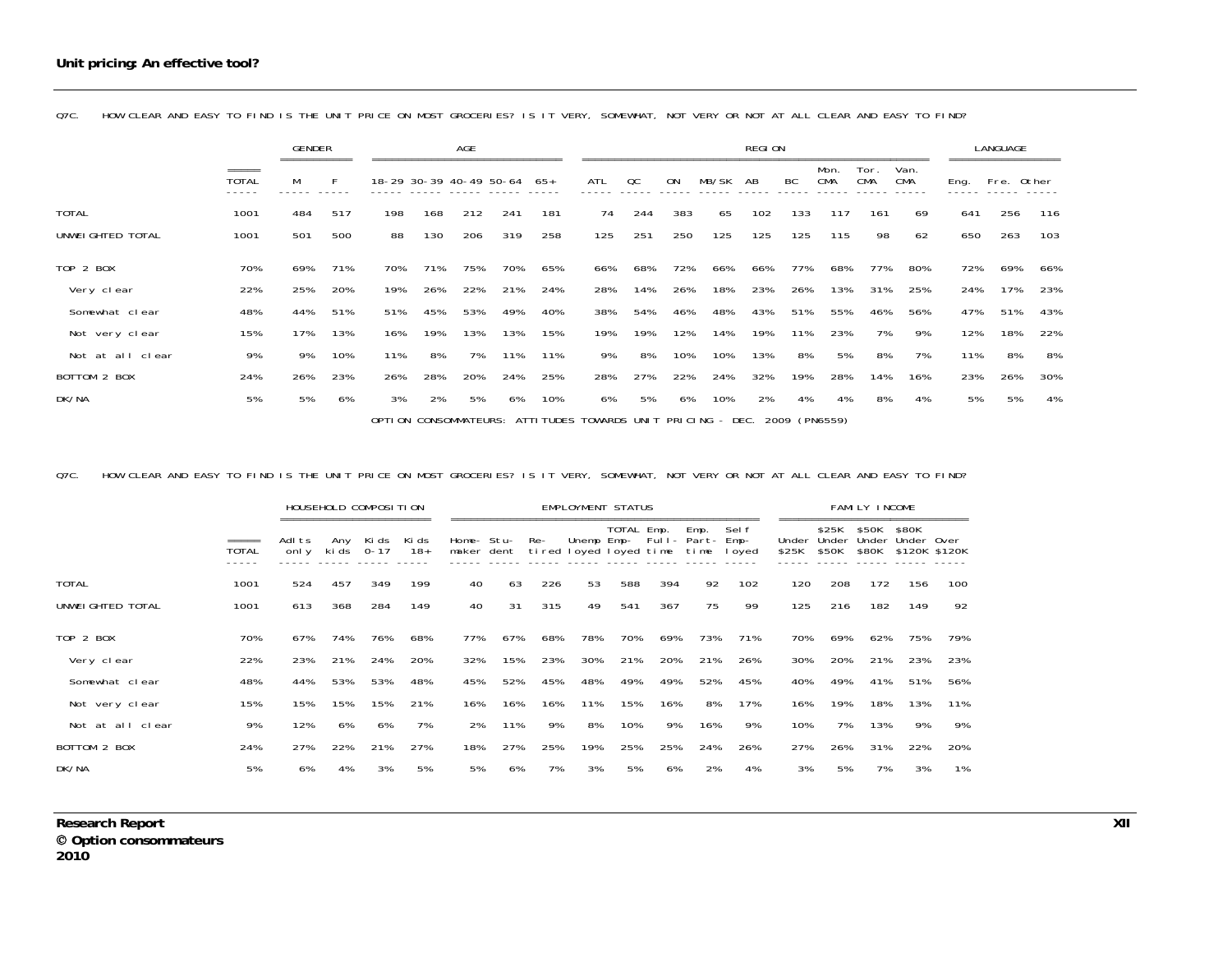|                   |                                |                   | AGE |                        |     |                           |           | EDUCATI ON              |                |              |               | COMMUNITY SIZE |             |             | LANGUAGE     |     |               | RESPONSIBILITY FOR<br><b>GROCERY SHOPPING</b> |             |
|-------------------|--------------------------------|-------------------|-----|------------------------|-----|---------------------------|-----------|-------------------------|----------------|--------------|---------------|----------------|-------------|-------------|--------------|-----|---------------|-----------------------------------------------|-------------|
|                   | =====<br><b>TOTAL</b><br>----- | 18-29 30-44 45-59 |     | ====================== | 60+ | Less<br>Than<br><b>HS</b> | <b>HS</b> | Col 1<br>Some<br>Uni v. | Uni v.<br>Grad | 0ver<br>Mi I | 100K-<br>Mi I | 5K-<br>100K    | Under<br>5K | Eng<br>lish | French Other |     | Own.<br>Resp. | =================<br>Shared<br>Resp.          | No<br>Resp. |
| <b>TOTAL</b>      | 1001                           | 198               | 277 | 286                    | 240 | 102                       | 166       | 429                     | 285            | 410          | 197           | 266            | 128         | 641         | 257          | 116 | 510           | 295                                           | 185         |
| UNWEI GHTED TOTAL | 1001                           | 88                | 217 | 346                    | 350 | 117                       | 165       | 405                     | 290            | 351          | 203           | 281            | 166         | 650         | 264          | 103 | 541           | 283                                           | 166         |
| TOP 2 BOX         | 70%                            | 70%               | 71% | 74%                    | 65% | 65%                       | 66%       | 71%                     | 74%            | 73%          | 69%           | 67%            | 71%         | 72%         | 69%          | 66% | 71%           | 71%                                           | 67%         |
| Very clear        | 22%                            | 19%               | 23% | 23%                    | 24% | 22%                       | 21%       | 22%                     | 24%            | 24%          | 25%           | 20%            | 19%         | 24%         | 17%          | 23% | 23%           | 21%                                           | 23%         |
| Somewhat clear    | 48%                            | 51%               | 48% | 52%                    | 40% | 43%                       | 45%       | 49%                     | 50%            | 50%          | 44%           | 46%            | 52%         | 47%         | 52%          | 43% | 49%           | 50%                                           | 44%         |
| Not very clear    | 15%                            | 16%               | 18% | 11%                    | 16% | 20%                       | 14%       | 15%                     | 13%            | 14%          | 16%           | 14%            | 19%         | 12%         | 18%          | 22% | 15%           | 16%                                           | 13%         |
| Not at all clear  | 9%                             | 11%               | 8%  | 10%                    | 10% | 9%                        | 13%       | 9%                      | 8%             | 7%           | 9%            | 14%            | 7%          | 11%         | 8%           | 8%  | 9%            | 8%                                            | 13%         |
| BOTTOM 2 BOX      | 24%                            | 26%               | 25% | 21%                    | 26% | 29%                       | 27%       | 24%                     | 22%            | 21%          | 25%           | 28%            | 26%         | 23%         | 26%          | 30% | 24%           | 24%                                           | 26%         |
| DK/NA             | 5%                             | 3%                | 3%  | 5%                     | 10% | 7%                        | 6%        | 5%                      | 4%             | 6%           | 6%            | 5%             | 3%          | 5%          | 5%           | 4%  | 5%            | 5%                                            | 7%          |

Q7C. HOW CLEAR AND EASY TO FIND IS THE UNIT PRICE ON MOST GROCERIES? IS IT VERY, SOMEWHAT, NOT VERY OR NOT AT ALL CLEAR AND EASY TO FIND?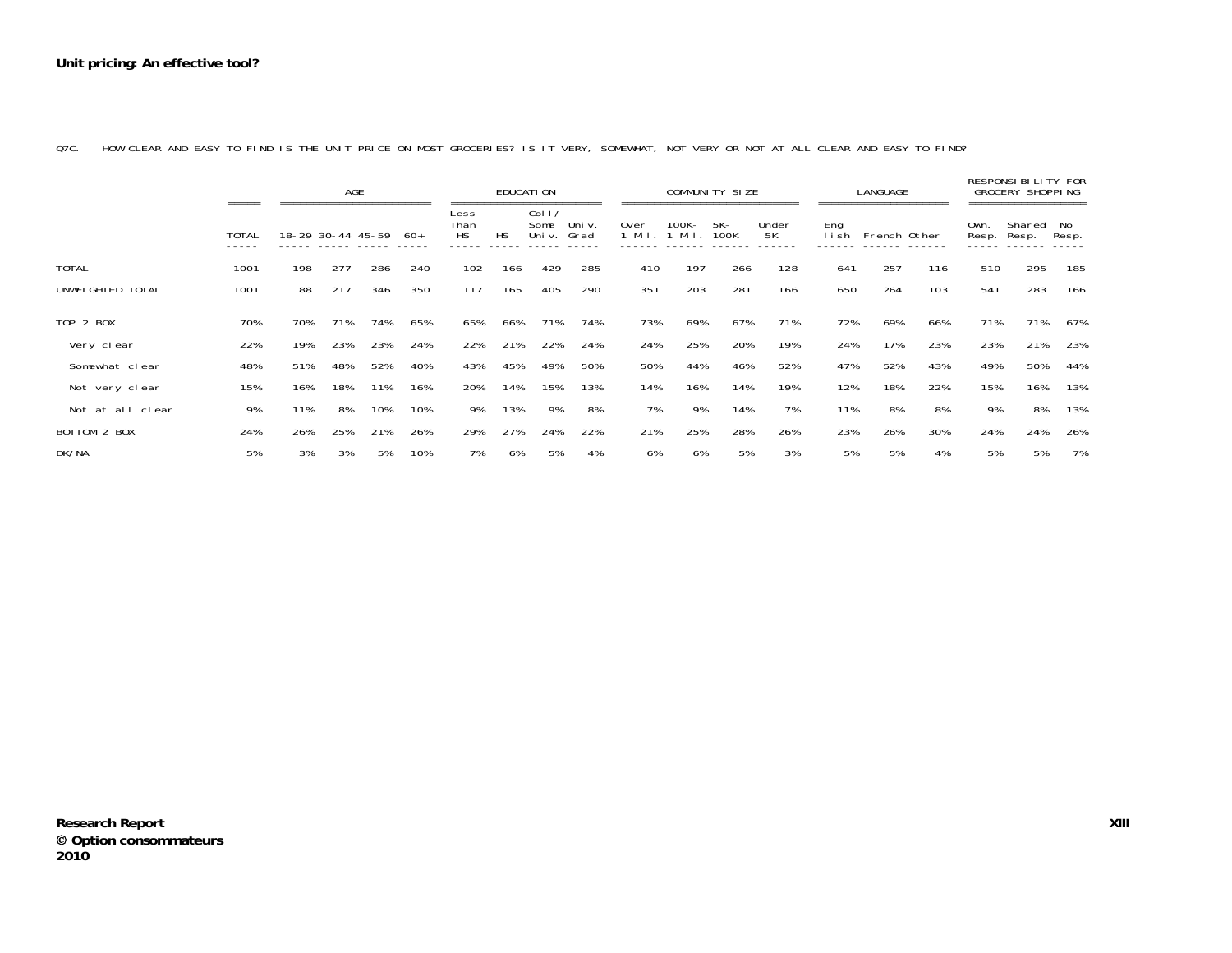Q8C. DO YOU STRONGLY AGREE, SOMEWHAT AGREE, SOMEWHAT DISAGREE OR STRONGLY DISAGREE THAT GROCERY STORES OUGHT TO BE LEGALLY OBLIGED<br>TO SHOW THE UNIT PRICE OF ALL FOODS THEY SELL?

|                   |                                 | <b>GENDER</b><br>=========== |     |                         |     | AGE | ============================ |     |            |     |     |       | <b>REGION</b> |     |                    |                    |                    |      | LANGUAGE   |     |
|-------------------|---------------------------------|------------------------------|-----|-------------------------|-----|-----|------------------------------|-----|------------|-----|-----|-------|---------------|-----|--------------------|--------------------|--------------------|------|------------|-----|
|                   | $=$ $=$ $=$ $=$<br><b>TOTAL</b> | м                            | F   | 18-29 30-39 40-49 50-64 |     |     |                              | 65+ | <b>ATL</b> | OC  | ON  | MB/SK | AB            | BC  | Mon.<br><b>CMA</b> | Tor.<br><b>CMA</b> | Van.<br><b>CMA</b> | Eng. | Fre. Other |     |
| <b>TOTAL</b>      | 1001                            | 484                          | 517 | 198                     | 168 | 212 | 241                          | 181 | 74         | 244 | 383 | 65    | 102           | 133 | 117                | 161                | 69                 | 641  | 256        | 116 |
| UNWEI GHTED TOTAL | 1001                            | 501                          | 500 | 88                      | 130 | 206 | 319                          | 258 | 125        | 251 | 250 | 125   | 125           | 125 | 115                | 98                 | 62                 | 650  | 263        | 103 |
| TOP 2 BOX         | 86%                             | 87%                          | 85% | 80%                     | 88% | 89% | 87%                          | 86% | 91%        | 85% | 87% | 74%   | 89%           | 87% | 85%                | 86%                | 87%                | 85%  | 86%        | 88% |
| Strongly agree    | 51%                             | 54%                          | 48% | 38%                     | 49% | 52% | 56%                          | 58% | 58%        | 41% | 57% | 39%   | 49%           | 55% | 45%                | 56%                | 52%                | 54%  | 40%        | 58% |
| Somewhat agree    | 35%                             | 33%                          | 38% | 43%                     | 39% | 38% | 30%                          | 29% | 33%        | 44% | 30% | 35%   | 40%           | 32% | 40%                | 30%                | 35%                | 32%  | 46%        | 31% |
| Somewhat disagree | 7%                              | 6%                           | 8%  | 10%                     | 7%  | 6%  | 7%                           | 5%  | 6%         | 7%  | 7%  | 17%   | 3%            | 6%  | 8%                 | 6%                 | 5%                 | 8%   | 6%         | 2%  |
| Strongly disagree | 3%                              | 3%                           | 3%  | 5%                      | 3%  | 2%  | 2%                           | 4%  | 1%         | 4%  | 2%  | 6%    | 3%            | 4%  | 3%                 | 2%                 | 4%                 | 3%   | 3%         | 4%  |
| BOTTOM 2 BOX      | 10%                             | 10%                          | 11% | 15%                     | 10% | 8%  | 10%                          | 9%  | 7%         | 11% | 9%  | 23%   | 6%            | 10% | 12%                | 8%                 | 10%                | 11%  | 10%        | 6%  |
| DK/NA             | 4%                              | 3%                           | 4%  | 5%                      | 2%  | 3%  | 4%                           | 5%  | 2%         | 4%  | 4%  | 3%    | 5%            | 2%  | 4%                 | 6%                 | 4%                 | 3%   | 4%         | 6%  |

## Q8C. DO YOU STRONGLY AGREE, SOMEWHAT AGREE, SOMEWHAT DISAGREE OR STRONGLY DISAGREE THAT GROCERY STORES OUGHT TO BE LEGALLY OBLIGED<br>TO SHOW THE UNIT PRICE OF ALL FOODS THEY SELL?

|                   |              |                |              | HOUSEHOLD COMPOSITION |                |                          |     |     | EMPLOYMENT STATUS                    |            |     |                                  |                 |                |                         | FAMILY INCOME           |                     |               |
|-------------------|--------------|----------------|--------------|-----------------------|----------------|--------------------------|-----|-----|--------------------------------------|------------|-----|----------------------------------|-----------------|----------------|-------------------------|-------------------------|---------------------|---------------|
|                   | <b>TOTAL</b> | Adlts<br>onl y | Any<br>ki ds | Ki ds<br>$0 - 17$     | Ki ds<br>$18+$ | Home- Stu-<br>maker dent |     | Re- | Unemp Emp-<br>tired loyed loyed time | TOTAL Emp. |     | Emp.<br>Full- Part- Emp-<br>time | Sel f<br>I oyed | Under<br>\$25K | \$25K<br>Under<br>\$50K | \$50K<br>Under<br>\$80K | \$80K<br>Under Over | \$120K \$120K |
| <b>TOTAL</b>      | 1001         | 524            | 457          | 349                   | 199            | 40                       | 63  | 226 | 53                                   | 588        | 394 | 92                               | 102             | 120            | 208                     | 172                     | 156                 | 100           |
| UNWEI GHTED TOTAL | 1001         | 613            | 368          | 284                   | 149            | 40                       | 31  | 315 | 49                                   | 541        | 367 | 75                               | 99              | 125            | 216                     | 182                     | 149                 | 92            |
| TOP 2 BOX         | 86%          | 86%            | 87%          | 88%                   | 82%            | 90%                      | 74% | 88% | 94%                                  | 87%        | 85% | 93%                              | 88%             | 89%            | 85%                     | 84%                     | 88%                 | 87%           |
| Strongly agree    | 51%          | 55%            | 46%          | 46%                   | 45%            | 51%                      | 30% | 58% | 54%                                  | 49%        | 46% | 50%                              | 61%             | 51%            | 51%                     | 49%                     | 49%                 | 54%           |
| Somewhat agree    | 35%          | 31%            | 41%          | 42%                   | 37%            | 39%                      | 44% | 29% | 41%                                  | 37%        | 39% | 43%                              | 27%             | 38%            | 35%                     | 36%                     | 39%                 | 33%           |
| Somewhat disagree | 7%           | 8%             | 6%           | 6%                    | 6%             | 2%                       | 11% | 4%  | 5%                                   | 8%         | 10% | 4%                               | 5%              | 4%             | 8%                      | 10%                     | 6%                  | 6%            |
| Strongly disagree | 3%           | 3%             | 3%           | 3%                    | 4%             | $\sim$                   | 7%  | 4%  | $\overline{\phantom{0}}$             | 3%         | 2%  | 1%                               | 6%              | 1%             | 5%                      | 3%                      | 4%                  | 5%            |
| BOTTOM 2 BOX      | 10%          | 11%            | 9%           | 8%                    | 10%            | 2%                       | 18% | 9%  | 5%                                   | 11%        | 12% | 5%                               | 11%             | 5%             | 13%                     | 13%                     | 9%                  | 11%           |
| DK/NA             | 4%           | 3%             | 4%           | 3%                    | 8%             | 8%                       | 8%  | 4%  | 1%                                   | 2%         | 3%  | 2%                               | 2%              | 6%             | 1%                      | 3%                      | 3%                  | 2%            |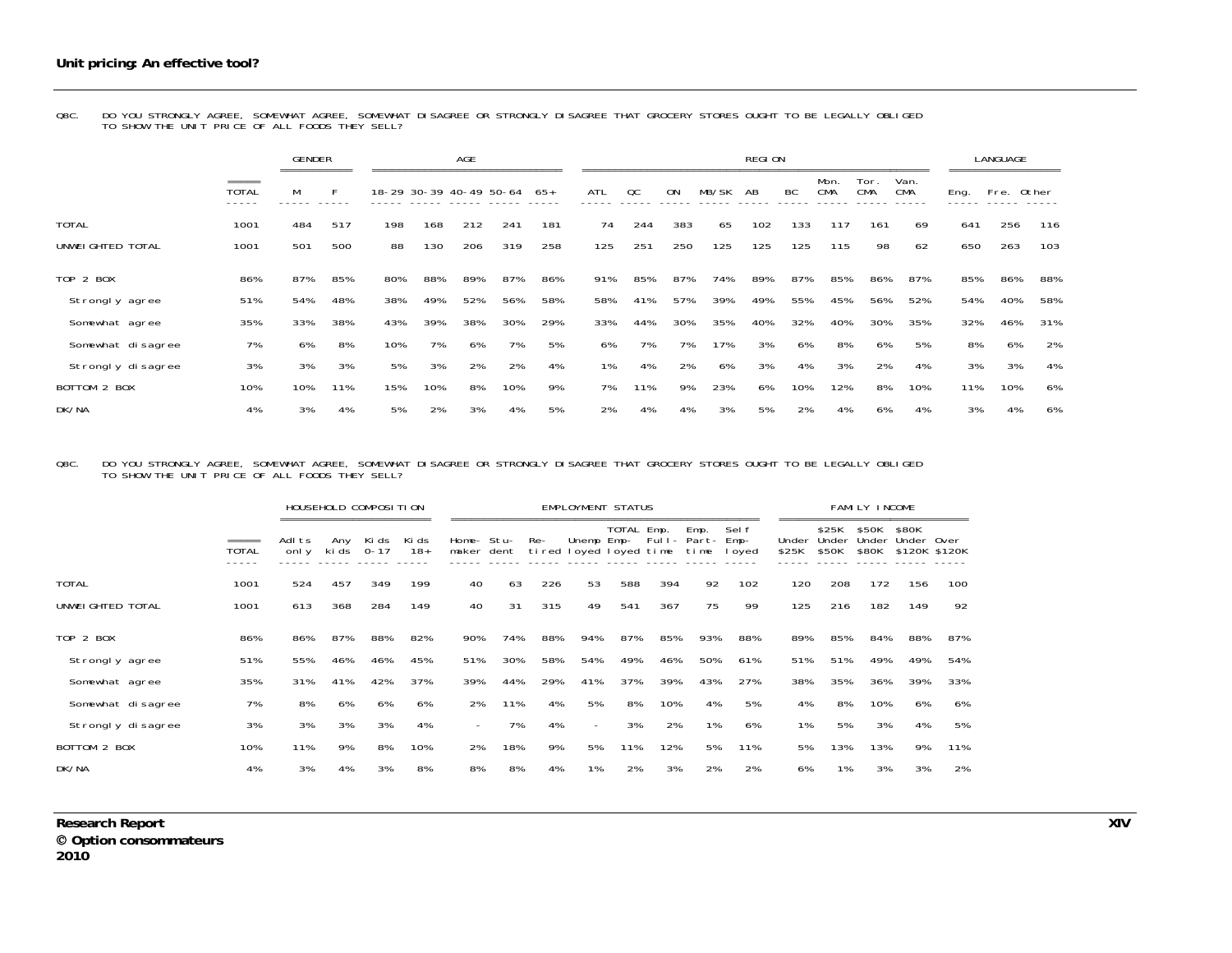|                   |                                 | AGE |                   |     |       | EDUCATI ON                |           |                          |               | COMMUNITY SIZE |                |             |             | LANGUAGE      |              |     | RESPONSI BILITY FOR<br><b>GROCERY SHOPPING</b> |                 |             |  |
|-------------------|---------------------------------|-----|-------------------|-----|-------|---------------------------|-----------|--------------------------|---------------|----------------|----------------|-------------|-------------|---------------|--------------|-----|------------------------------------------------|-----------------|-------------|--|
|                   | $=$ $=$ $=$ $=$<br><b>TOTAL</b> |     | 18-29 30-44 45-59 |     | $60+$ | Less<br>Than<br><b>HS</b> | <b>HS</b> | Col I/<br>Some<br>Uni v. | Uni v<br>Grad | 0ver<br>Mil. 1 | 100K –<br>Mil. | 5K-<br>100K | Under<br>5K | Eng<br>l i sh | French Other |     | Own.<br>Resp.                                  | Shared<br>Resp. | No<br>Resp. |  |
| <b>TOTAL</b>      | 1001                            | 198 | 277               | 286 | 240   | 102                       | 166       | 429                      | 285           | 410            | 197            | 266         | 128         | 641           | 257          | 116 | 510                                            | 295             | 185         |  |
| UNWEI GHTED TOTAL | 1001                            | 88  | 217               | 346 | 350   | 117                       | 165       | 405                      | 290           | 351            | 203            | 281         | 166         | 650           | 264          | 103 | 541                                            | 283             | 166         |  |
| <b>TOP 2 BOX</b>  | 86%                             | 80% | 89%               | 87% | 87%   | 84%                       | 81%       | 88%                      | 88%           | 86%            | 86%            | 85%         | 88%         | 85%           | 87%          | 88% | 86%                                            | 86%             | 86%         |  |
| Strongly agree    | 51%                             | 38% | 50%               | 54% | 59%   | 54%                       | 43%       | 53%                      | 53%           | 52%            | 51%            | 49%         | 51%         | 54%           | 40%          | 58% | 51%                                            | 47%             | 54%         |  |
| Somewhat agree    | 35%                             | 43% | 39%               | 34% | 28%   | 30%                       | 38%       | 35%                      | 35%           | 34%            | 35%            | 36%         | 37%         | 32%           | 46%          | 31% | 35%                                            | 39%             | 32%         |  |
| Somewhat disagree | 7%                              | 10% | 7%                | 7%  | 5%    | 6%                        | 8%        | 7%                       | 7%            | 6%             | 10%            | 7%          | 5%          | 8%            | 6%           | 2%  | 7%                                             | 8%              | 6%          |  |
| Strongly disagree | 3%                              | 5%  | 2%                | 2%  | 4%    | 1%                        | 4%        | 3%                       | 4%            | 3%             | 3%             | 4%          | 3%          | 3%            | 3%           | 4%  | 4%                                             | 3%              | 2%          |  |
| BOTTOM 2 BOX      | 10%                             | 15% | 9%                | 9%  | 9%    | 6%                        | 12%       | 10%                      | 10%           | 9%             | 13%            | 11%         | 8%          | 11%           | 10%          | 6%  | 10%                                            | 11%             | 8%          |  |
| DK/NA             | 4%                              | 5%  | 2%                | 4%  | 4%    | 10%                       | 7%        | 2%                       | 2%            | 5%             | 1%             | 4%          | 4%          | 3%            | 4%           | 6%  | 3%                                             | 3%              | 6%          |  |

Q8C. DO YOU STRONGLY AGREE, SOMEWHAT AGREE, SOMEWHAT DISAGREE OR STRONGLY DISAGREE THAT GROCERY STORES OUGHT TO BE LEGALLY OBLIGED<br>TO SHOW THE UNIT PRICE OF ALL FOODS THEY SELL?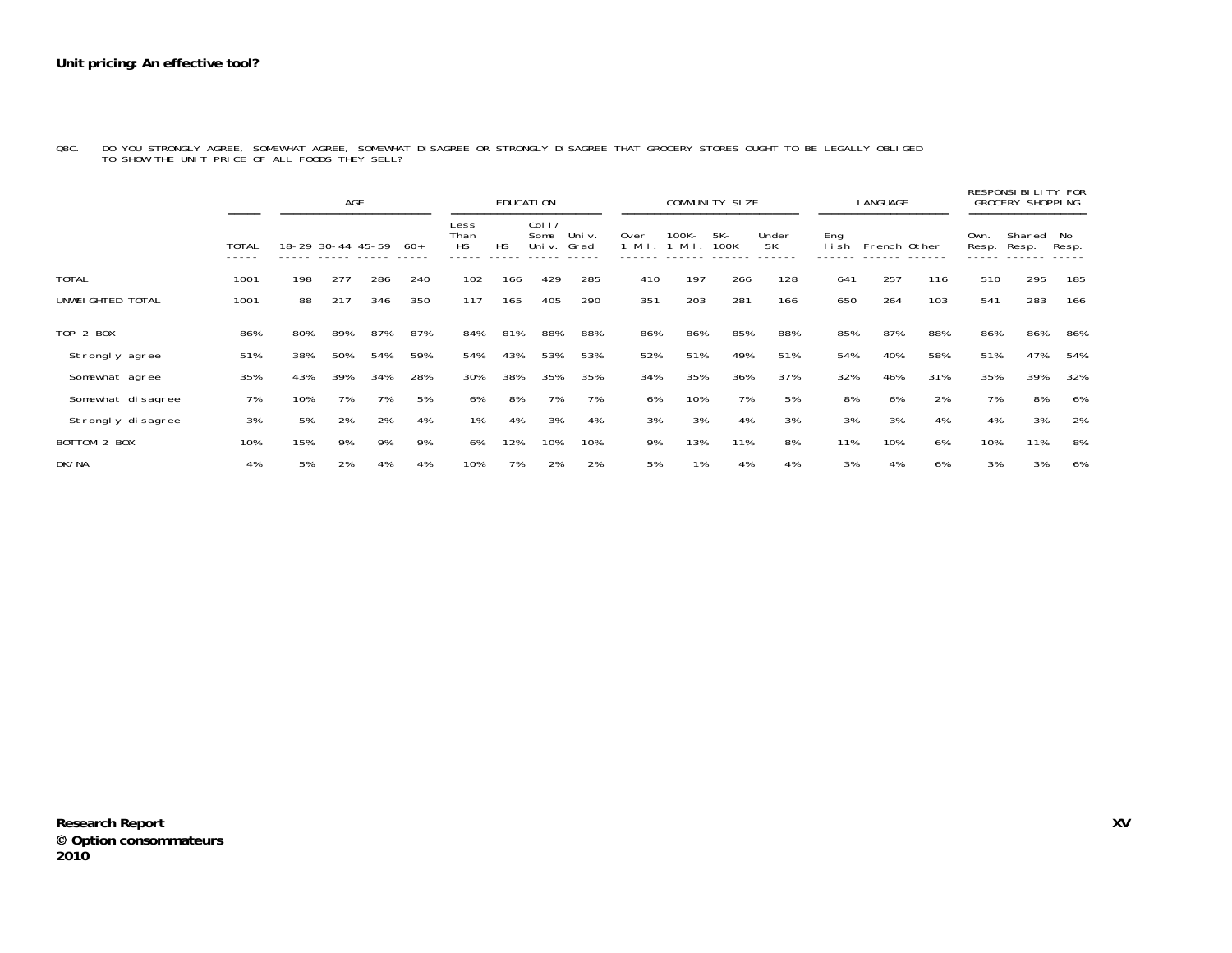Q9C. IN YOUR OPINION, WHICH OF THE FOLLOWING IS THE MOST EFFECTIVE WAY TO MAKE SURE THAT YOU GET THE BEST VALUE FOR MONEY WHEN<br>YOU BUY YOUR GROCERIES? IS IT BY ... ?

|                                         |                             | <b>GENDER</b><br>========== |     |     |     | <b>AGE</b> | ----------------------------- |     |     |     |           |       | <b>REGION</b> |     |                    |                    |                    |      | LANGUAGE<br>---------------- |       |
|-----------------------------------------|-----------------------------|-----------------------------|-----|-----|-----|------------|-------------------------------|-----|-----|-----|-----------|-------|---------------|-----|--------------------|--------------------|--------------------|------|------------------------------|-------|
|                                         | $=$ = = = =<br><b>TOTAL</b> | M                           |     |     |     |            | 18-29 30-39 40-49 50-64       | 65+ | ATL | QC  | <b>ON</b> | MB/SK | AB            | BC  | Mon.<br><b>CMA</b> | Tor.<br><b>CMA</b> | Van.<br><b>CMA</b> | Eng. | Fre. Other                   |       |
| <b>TOTAL</b>                            | 1001                        | 484                         | 517 | 198 | 168 | 212        | 241                           | 181 | 74  | 244 | 383       | 65    | 102           | 133 | 117                | 161                | 69                 | 641  | 256                          | 116   |
| UNWEI GHTED TOTAL                       | 1001                        | 501                         | 500 | 88  | 130 | 206        | 319                           | 258 | 125 | 251 | 250       | 125   | 125           | 125 | 115                | 98                 | 62                 | 650  | 263                          | 103   |
| Buying products that are<br>on sale     | 39%                         | 36%                         | 43% | 46% | 37% | 41%        | 35%                           | 38% | 46% | 27% | 46%       | 43%   | 44%           | 33% | 31%                | 36%                | 29%                | 44%  | 28%                          | 41%   |
| Buying cheaper house<br>brands          | 16%                         | 16%                         | 16% | 17% | 19% | 18%        | 11%                           | 15% | 22% | 31% | 9%        | 14%   | 14%           | 7%  | 27%                | 12%                | 7%                 | 12%  | 30%                          | 7%    |
| Comparing the unit price<br>of products | 40%                         | 44%                         | 36% | 35% | 42% | 39%        | 47%                           | 36% | 26% | 38% | 41%       | 36%   | 39%           | 54% | 39%                | 46%                | 59%                | 39%  | 38%                          | 52%   |
| DK/NA                                   | 5%                          | 4%                          | 5%  | 2%  | 2%  | 3%         | 6%                            | 11% | 6%  | 3%  | 5%        | 7%    | 3%            | 6%  | 4%                 | 6%                 | 5%                 | 5%   | 4%                           | $*$ % |

Q9C. IN YOUR OPINION, WHICH OF THE FOLLOWING IS THE MOST EFFECTIVE WAY TO MAKE SURE THAT YOU GET THE BEST VALUE FOR MONEY WHEN<br>YOU BUY YOUR GROCERIES? IS IT BY ... ?

|                                         |                                 |                |              | HOUSEHOLD COMPOSITION |                |            | <b>EMPLOYMENT STATUS</b> |                                    |            |            |     | FAMILY INCOME       |                           |                |                         |                         |                                      |     |
|-----------------------------------------|---------------------------------|----------------|--------------|-----------------------|----------------|------------|--------------------------|------------------------------------|------------|------------|-----|---------------------|---------------------------|----------------|-------------------------|-------------------------|--------------------------------------|-----|
|                                         | $=$ $=$ $=$ $=$<br><b>TOTAL</b> | Adlts<br>onl v | Any<br>ki ds | Ki ds<br>$0 - 17$     | Ki ds<br>$18+$ | maker dent | Home- Stu-               | Re-<br>tired loyed loyed time time | Unemp Emp- | TOTAL Emp. |     | Emp.<br>Full- Part- | Sel f<br>$Emp-$<br>I oyed | Under<br>\$25K | \$25K<br>Under<br>\$50K | \$50K<br>Under<br>\$80K | \$80K<br>Under Over<br>\$120K \$120K |     |
| <b>TOTAL</b>                            | 1001                            | 524            | 457          | 349                   | 199            | 40         | 63                       | 226                                | 53         | 588        | 394 | 92                  | 102                       | 120            | 208                     | 172                     | 156                                  | 100 |
| UNWEI GHTED TOTAL                       | 1001                            | 613            | 368          | 284                   | 149            | 40         | 31                       | 315                                | 49         | 541        | 367 | 75                  | 99                        | 125            | 216                     | 182                     | 149                                  | 92  |
| Buying products that are<br>on sale     | 39%                             | 36%            | 43%          | 43%                   | 45%            | 43%        | 35%                      | 35%                                | 49%        | 40%        | 41% | 43%                 | 37%                       | 49%            | 39%                     | 39%                     | 37%                                  | 40% |
| Buying cheaper house<br>brands          | 16%                             | 15%            | 17%          | 18%                   | 16%            | 18%        | 14%                      | 13%                                | 28%        | 15%        | 16% | 16%                 | 15%                       | 22%            | 17%                     | 18%                     | 19%                                  | 9%  |
| Comparing the unit price<br>of products | 40%                             | 42%            | 38%          | 37%                   | 37%            | 37%        | 45%                      | 43%                                | 20%        | 41%        | 40% | 37%                 | 46%                       | 24%            | 40%                     | 40%                     | 41%                                  | 49% |
| DK/NA                                   | 5%                              | 7%             | 2%           | 1%                    | 2%             | 2%         | 6%                       | 9%                                 | 3%         | 3%         | 3%  | 4%                  | 2%                        | 5%             | 4%                      | 3%                      | 2%                                   | 2%  |